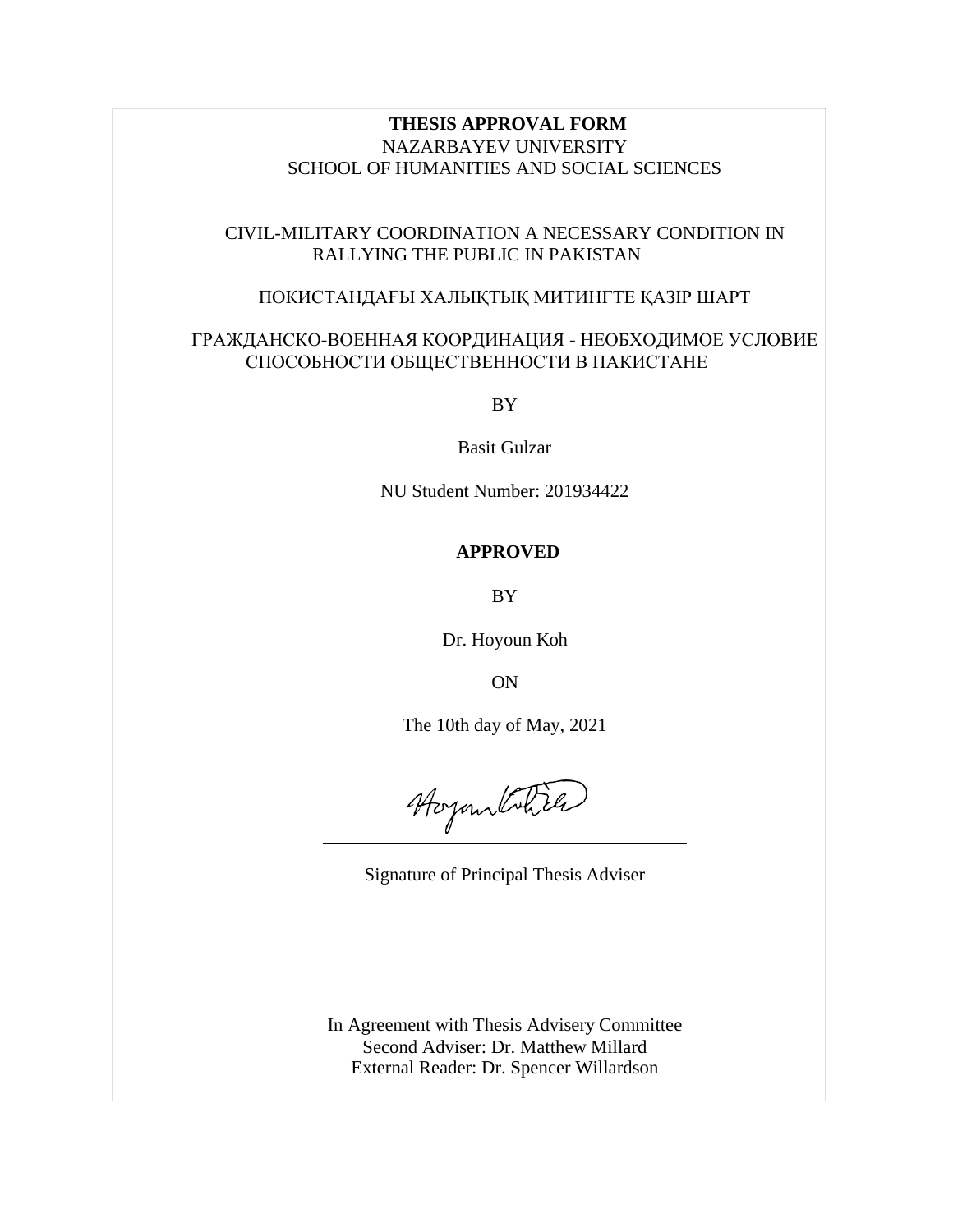# CIVIL-MILITARY COORDINATION A NECESSARY CONDITION IN RALLYING THE PUBLIC IN PAKISTAN

# ПОКИСТАНДАҒЫ ХАЛЫҚТЫҚ МИТИНГТЕ ҚАЗІР ШАРТ

# ГРАЖДАНСКО-ВОЕННАЯ КООРДИНАЦИЯ - НЕОБХОДИМОЕ УСЛОВИЕ СПОСОБНОСТИ ОБЩЕСТВЕННОСТИ В ПАКИСТАНЕ

by

Basit Gulzar

A thesis submitted in partial fulfilment of the requirements for the degree of

Master of Arts in

Political Science and International Relations

at

NAZARBAYEV UNIVERSITY - SCHOOL OF SCIENCES AND HUMANITIES

2021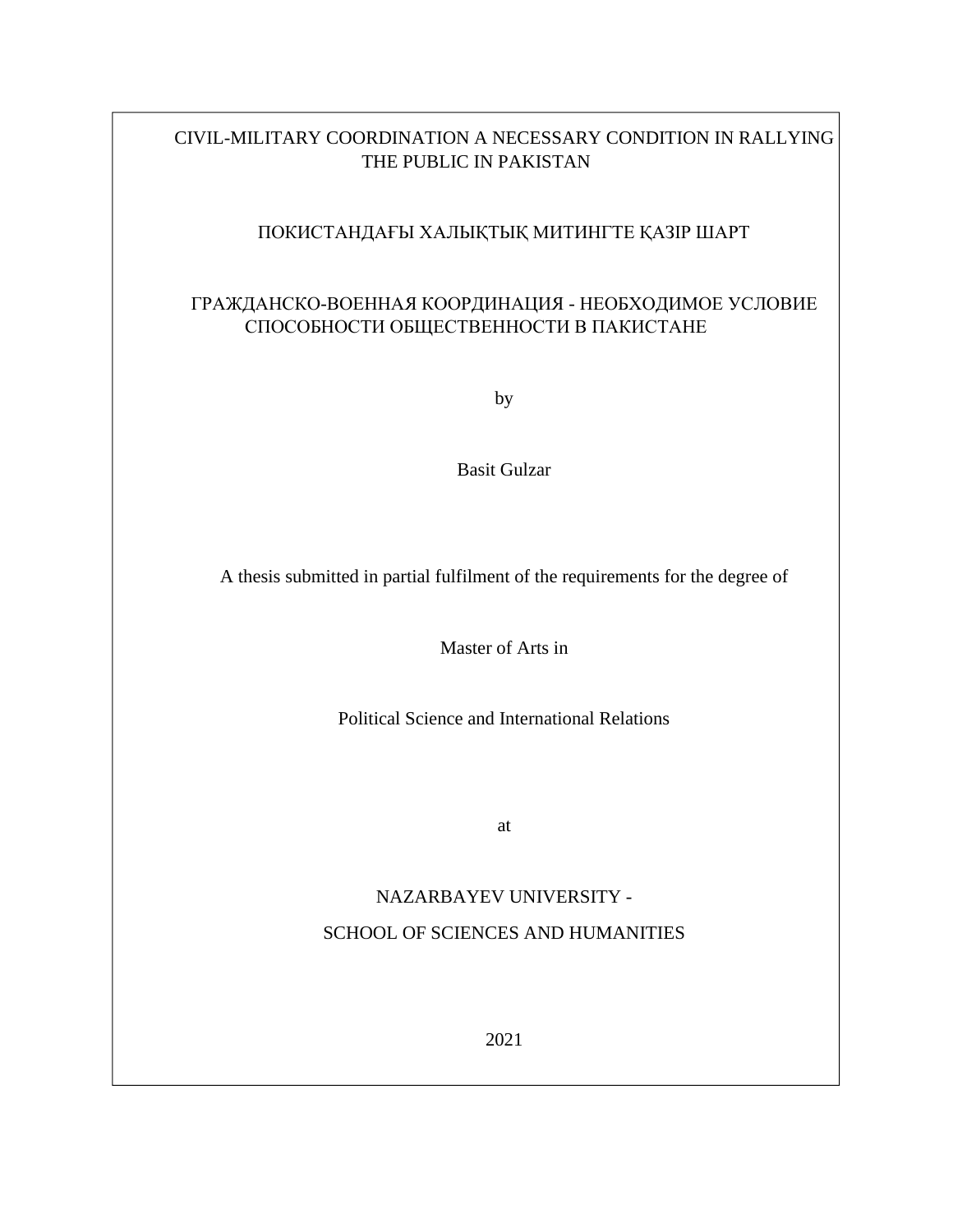© 2021

# BASIT GULZAR

All Rights Reserved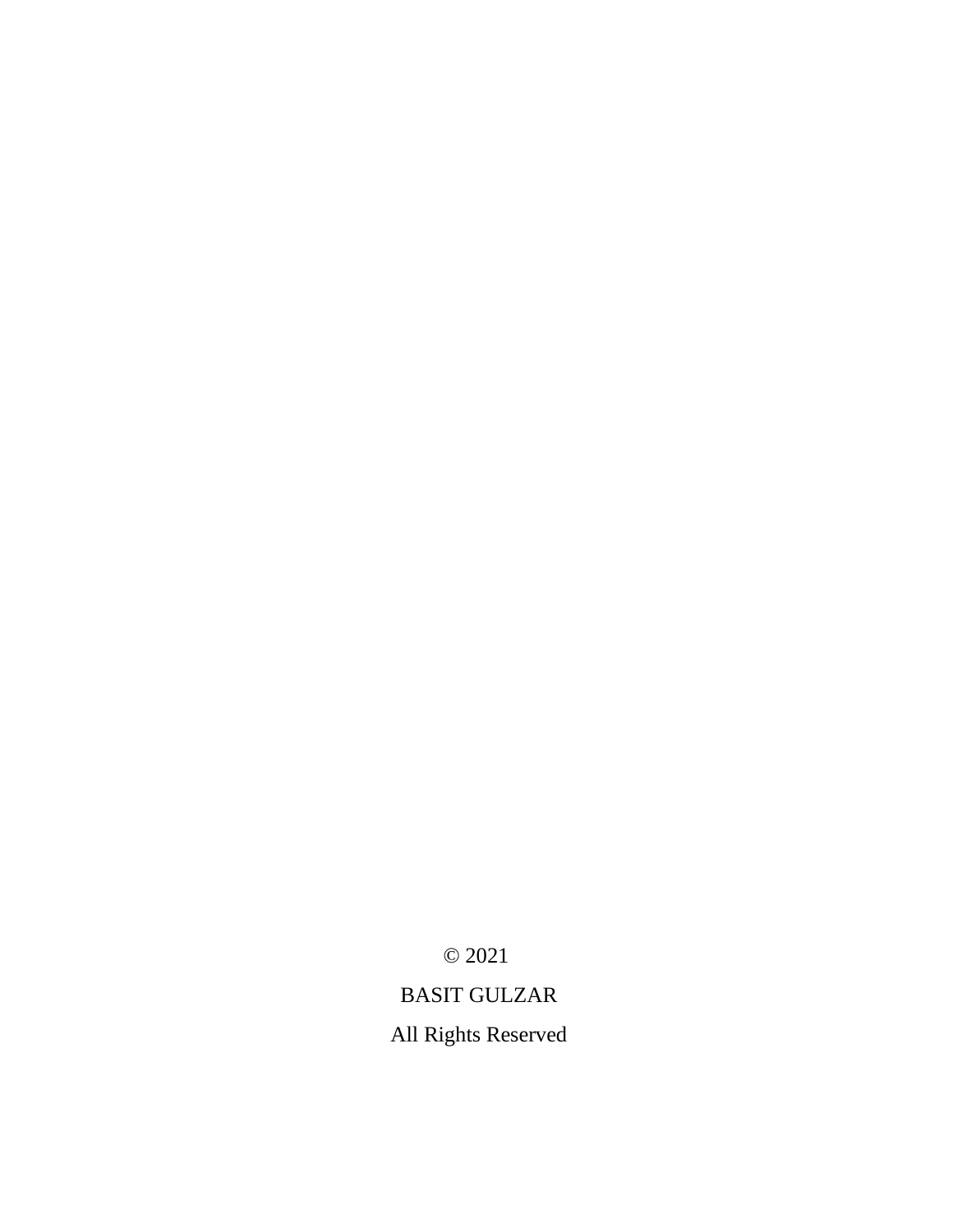# CIVIL-MILITARY COORDINATION A NECESSARY CONDITION IN RALLYING THE PUBLIC IN PAKISTAN

# ПОКИСТАНДАҒЫ ХАЛЫҚТЫҚ МИТИНГТЕ ҚАЗІР ШАРТ

# ГРАЖДАНСКО-ВОЕННАЯ КООРДИНАЦИЯ - НЕОБХОДИМОЕ УСЛОВИЕ СПОСОБНОСТИ ОБЩЕСТВЕННОСТИ В ПАКИСТАНЕ

by

Basit Gulzar

Principal adviser: Dr. Hoyoun Koh

Second adviser: Dr. Matthew Millard

External reviewer: Dr. Spencer Willardson

Electronic Version Approved:

Dr. Caress Schenk

Director of the MA Program in Political Science and International Relations School of Sciences and Humanities

Nazarbayev University

May 2021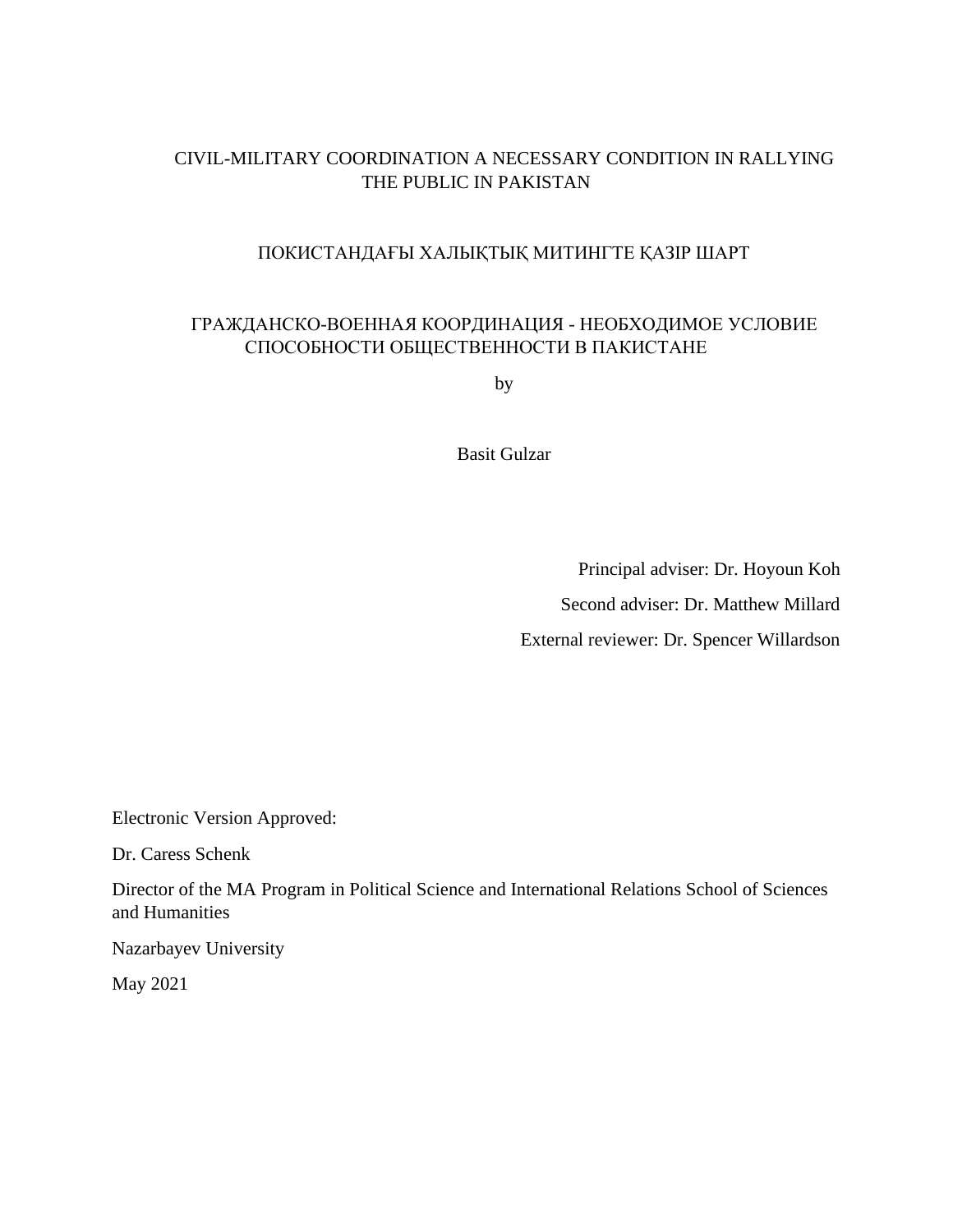# <span id="page-4-0"></span>**Abstract**

This thesis aims to study the condition(s) that influenced the rally around the flag effect in Pakistan's crises with the US and India between 2011 and 2019. The motivation to study these crises is threefold. First, the elected civilian government completed its term in 2013 for the first time since the independence of Pakistan in 1947 from the British empire, which could signify the shift towards the democratic institutions and crisis decision-making through these institutions as well as a reduced role of the military. Second, the decisions taken by Pakistan during these international crises with India and the US were different in each of these crises despite having similar crisis triggers. This difference in crisis responses by Pakistan provided an opportunity to study which of these responses rallied the public in support and whether there was any common condition in the behavior of Pakistan's civilian and military leadership that could have resulted in the rally effect. Third, conventional wisdom suggests that the rally effect is observed in democratic countries because the public can punish the elected leadership through institutions. On the other hand, there is growing literature that suggests that the rally effect is also observed in non-democracies. The four crises discussed in this thesis provide an opportunity to address these empirical and theoretical puzzles. In the absence of leadership public surveys in Pakistan that have been used in the literature as an indicator of the rally effect, an indirect measure, namely a change in anger, was used to collect evidence of the rally effect. The sentiment analysis of the editorials of two English daily newspapers, Dawn and The Nation, suggests that the public rallied in support of the decisions taken in Salala Attack Crisis and Indian Airstrike Crisis. The analysis of press releases issued by Pakistan's Ministry of Foreign Affairs representing the civilian government and Pakistan's Inter Services Public Relations representing the military suggests that the civilian-military coordination was present in the crises that had the rally effect.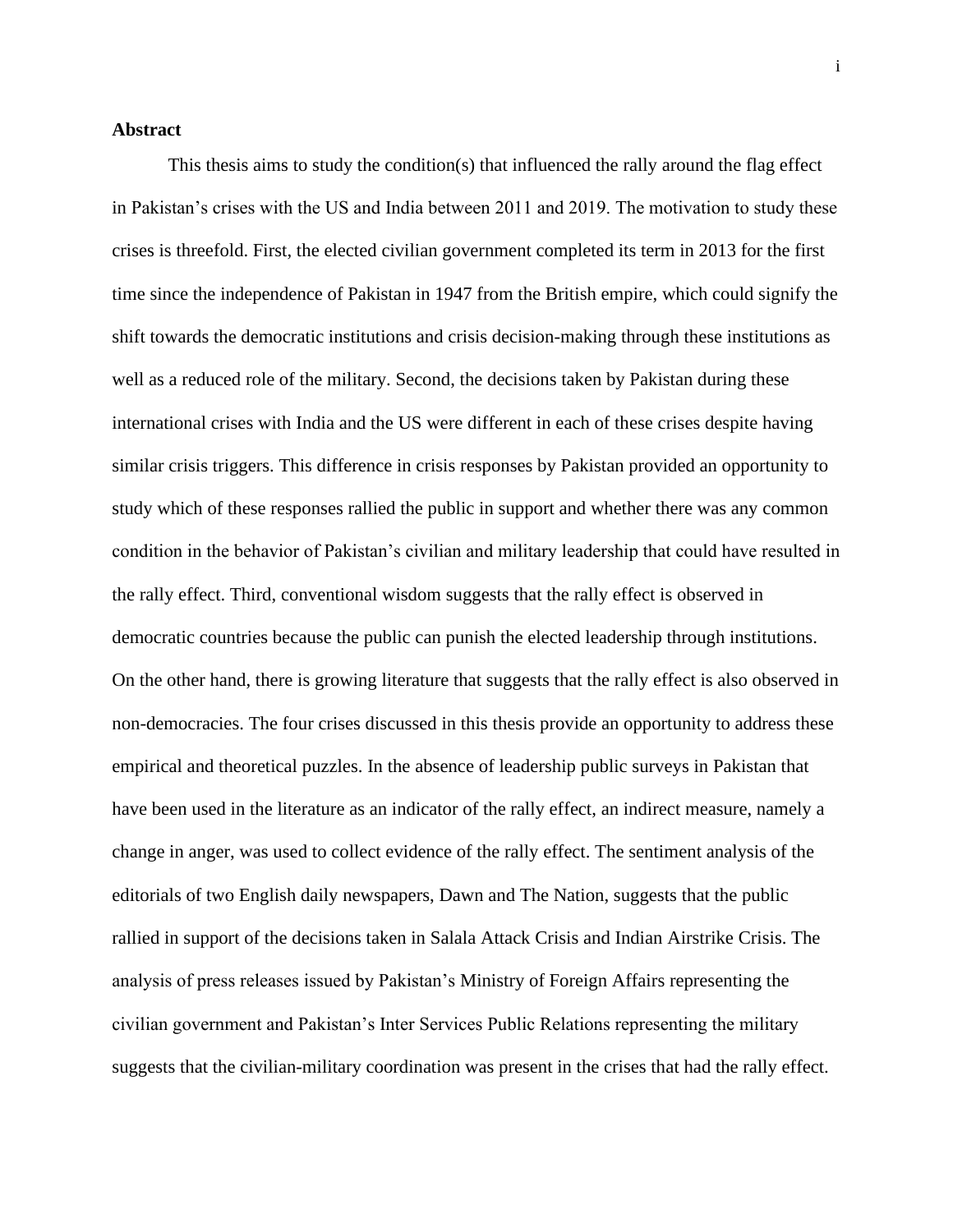| <b>Table of Contents</b>                                      |  |
|---------------------------------------------------------------|--|
|                                                               |  |
|                                                               |  |
|                                                               |  |
|                                                               |  |
| <b>CHAPTER 2. LITERATURE REVIEW: PUBLIC SUPPORT DURING AN</b> |  |
| INTERNATIONAL CRISIS: RALLY AROUND THE FLAG PHENOMENON  5     |  |
|                                                               |  |
|                                                               |  |
|                                                               |  |
|                                                               |  |
|                                                               |  |
|                                                               |  |
|                                                               |  |
|                                                               |  |
|                                                               |  |
|                                                               |  |
|                                                               |  |
|                                                               |  |
|                                                               |  |
|                                                               |  |
|                                                               |  |
|                                                               |  |
|                                                               |  |
|                                                               |  |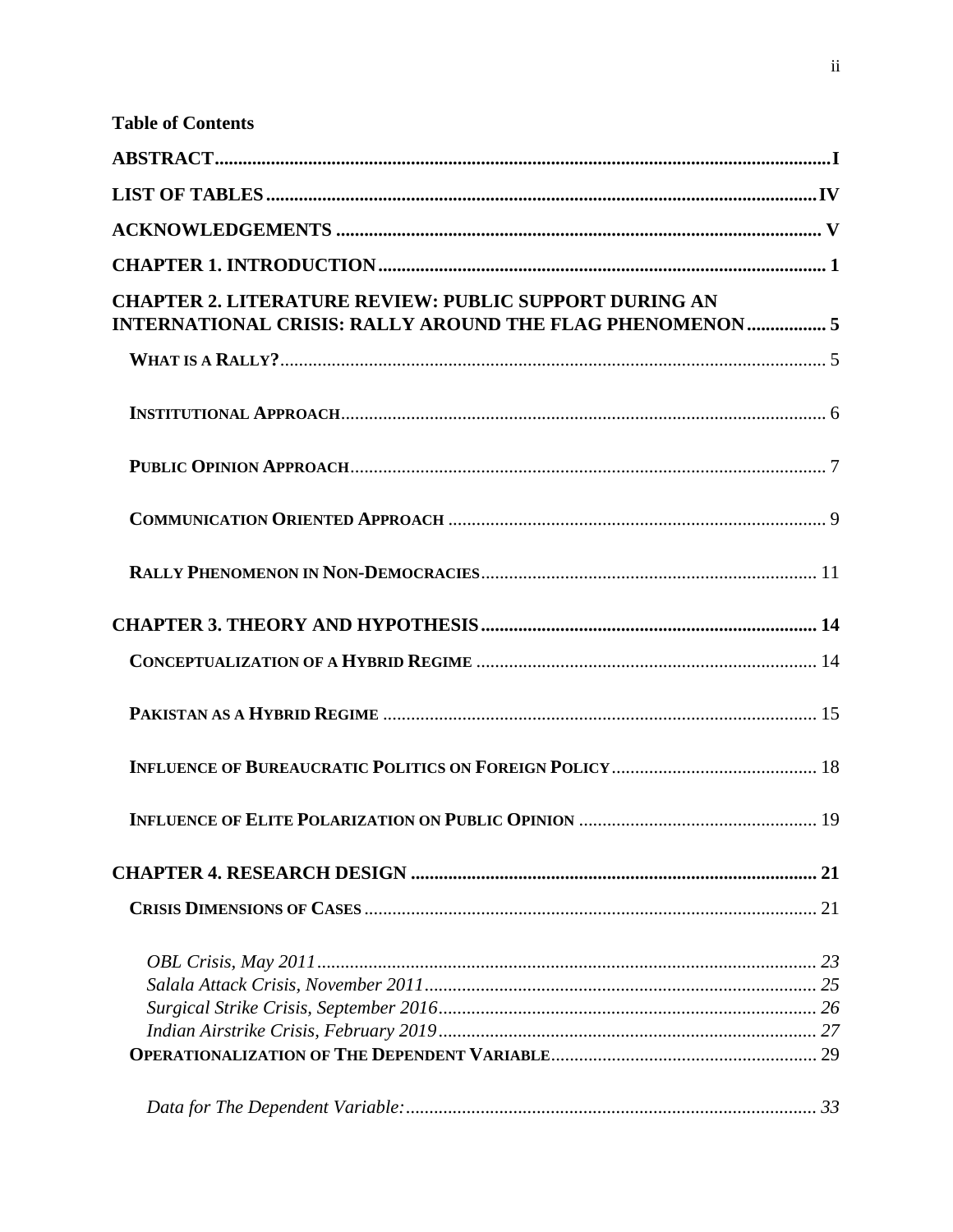| $Findings. 50$                                                           |  |
|--------------------------------------------------------------------------|--|
|                                                                          |  |
|                                                                          |  |
|                                                                          |  |
|                                                                          |  |
|                                                                          |  |
|                                                                          |  |
|                                                                          |  |
|                                                                          |  |
| <b>COMPARISON OF CASES WITH AND WITHOUT THE RALLY PHENOMENON AND THE</b> |  |
|                                                                          |  |
|                                                                          |  |
|                                                                          |  |
|                                                                          |  |
|                                                                          |  |
| APPENDIX A MINISTRY OF FOREIGN AFFAIRS PAKISTAN PRESS RELEASES           |  |
|                                                                          |  |
| <b>APPENDIX B INTER SERVICES PUBLIC RELATIONS OF PAKISTAN PRESS</b>      |  |
|                                                                          |  |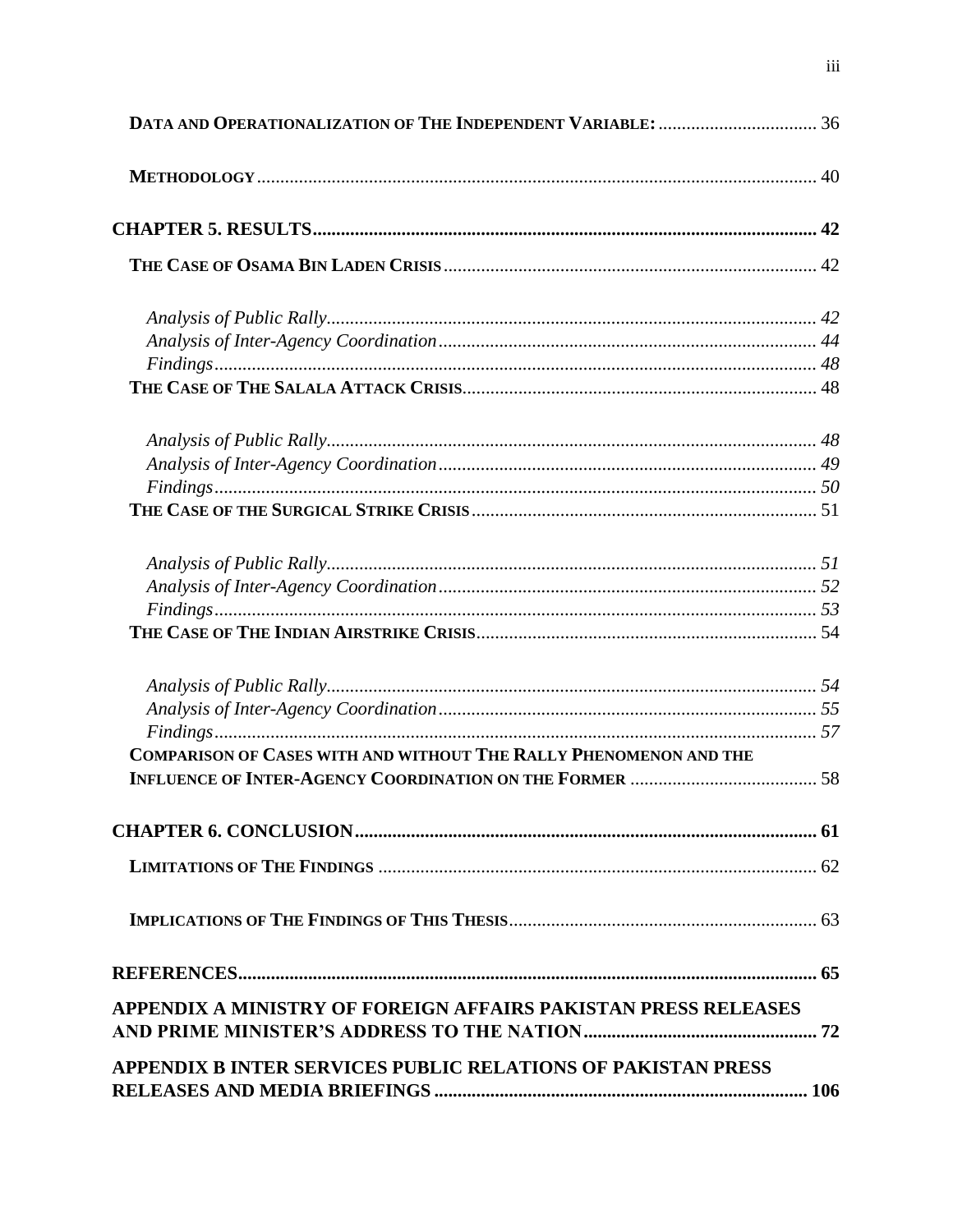# <span id="page-7-0"></span>**List of Tables**

| Table 4 Frequency and Dates of Press Releases Issued by MOFA and the ISPR  38          |  |
|----------------------------------------------------------------------------------------|--|
| Table 5 Before and during the Crisis Anger Values for Pakistan and The US in Osama Bin |  |
| Table 6 Before and during the Crisis Anger Values for Pakistan and The US in Salala    |  |
| Table 7 Before and during the Crisis Anger Values for Pakistan and India in Surgical   |  |
| Table 8 Before and during the Crisis Anger Values for Pakistan and India in Indian     |  |
| Table 9 Comparison of the dependent and the independent variable across four cases 59  |  |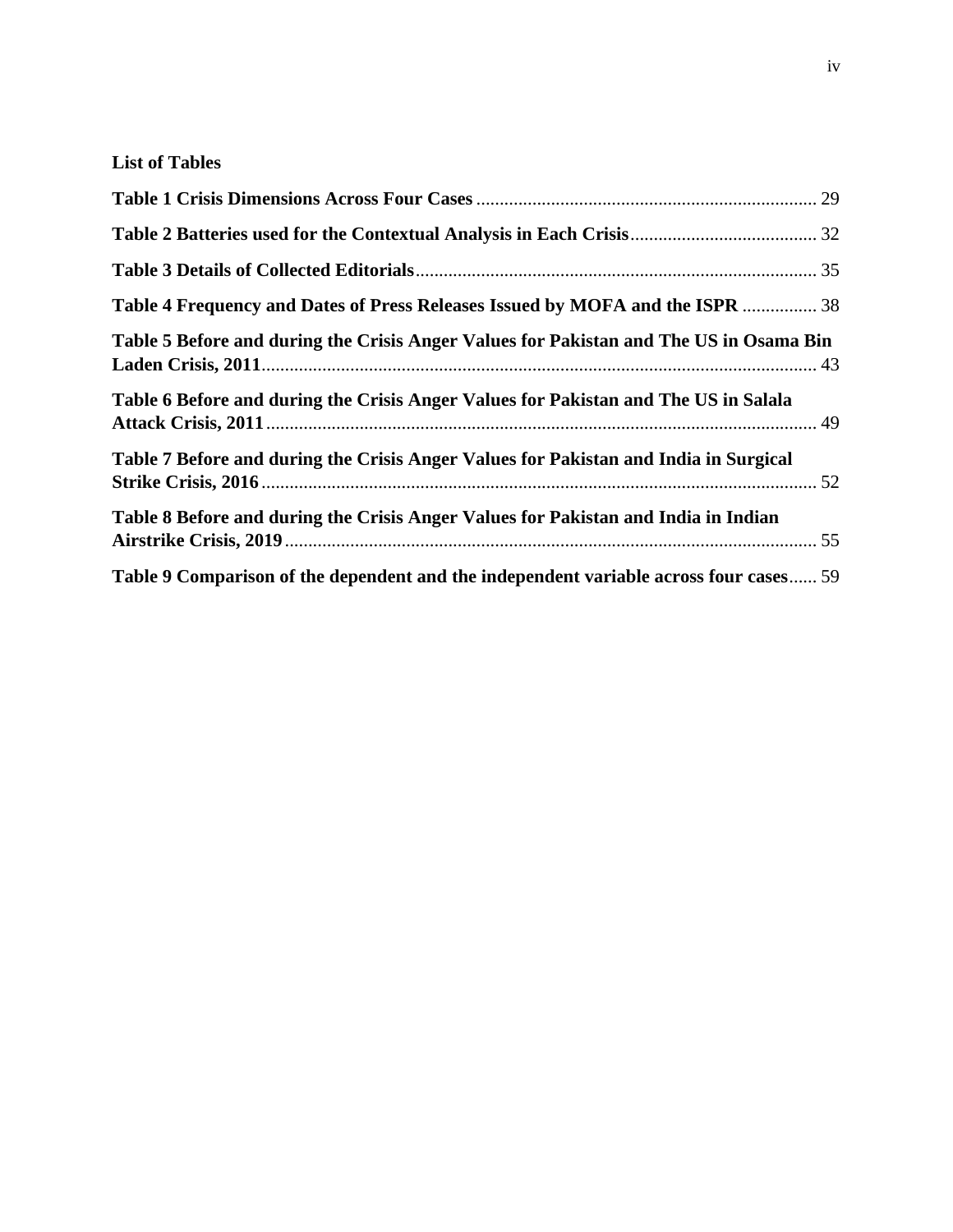# <span id="page-8-0"></span>**Acknowledgements**

I consider myself lucky to be advised by my principal supervisor Dr. Hoyoun Koh, my second advisor Dr. Matthew Millard, and my external advisor Dr. Spencer Willardson. This thesis would not have been completed without the weekly guidance of Dr. Koh and Dr. Millard. They guided me through each step of the process, listened to my ruminations with patience and kept me focused on my research topic and the completion of my project. I also want to thank Dr. Willardson for his initial help regarding the civil-military relationships while he was at NU and his comments on my draft thesis as an external reviewer. I am extremely thankful for the support I received from my thesis committee.

I also want to thank all the professors of Political Science and International Relations department. Their comments and feedback have been instrumental in understanding the research process. I also want to thank Dr. Schenk for her support during different stages of the thesis and giving me the opportunity to pursue my MA at the PSIR department.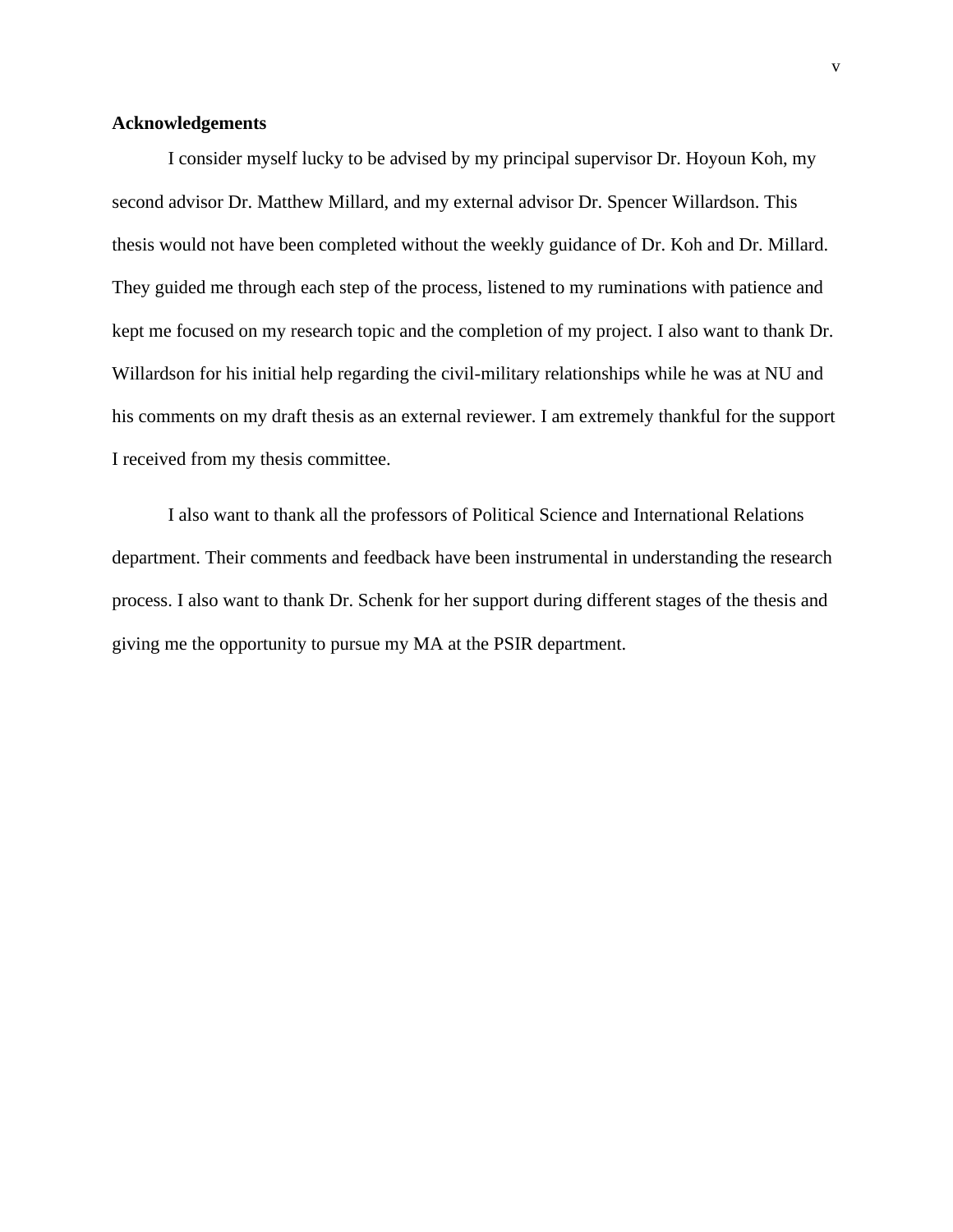## <span id="page-9-0"></span>**Chapter 1. Introduction**

The term "rally around the flag" was introduced by Mueller (1973) and he argued that an international crisis could result in increased support for the head of a state. Since then, this area has gained traction and several trajectories of this phenomena have been explored such as who rallies and the duration of it (Baum 2002), specificity of incidents (Mueller 1970), the reasons for different types of rallies in different crises (Oneal et al. 1996) to name a few. However, the focus of the rally research has mostly been democracies and non-democracies have not been studied as much. Whether the leadership of non-democracies can generate a rally and what factors influence it is a question that needs further exploration. The rationale behind this question stems from the argument that in democracies the heads of the states are responsible to their electorate for their foreign policy, but the reasons for the leadership of non-democracies to generate a rally might not be as obvious in democracies. Recent research has shown that the leadership of nondemocracies is also able to rally their citizens (Gibler 2010; Hale 2018). Non-democratic countries have different domestic political setups and that is the reason that a different approach is needed to study the rally phenomenon in them.

Pakistan provides a good case study in this regard to find the crises in which the public rallied around the government's decision and what influenced the rally. In the context of Pakistan's political system, the military plays an important role in politics. Civilian governments had never been able to complete their five-year term until 2008 when the first government was elected that completed its first term in 2013. Earlier, the elected governments were dissolved or toppled by the military. The period after 2008 and the crises in that provides an opportunity to study how rally phenomenon works in an environment where institutions of decision-making and power sharing could be in the process of reshaping. Despite the transition towards decision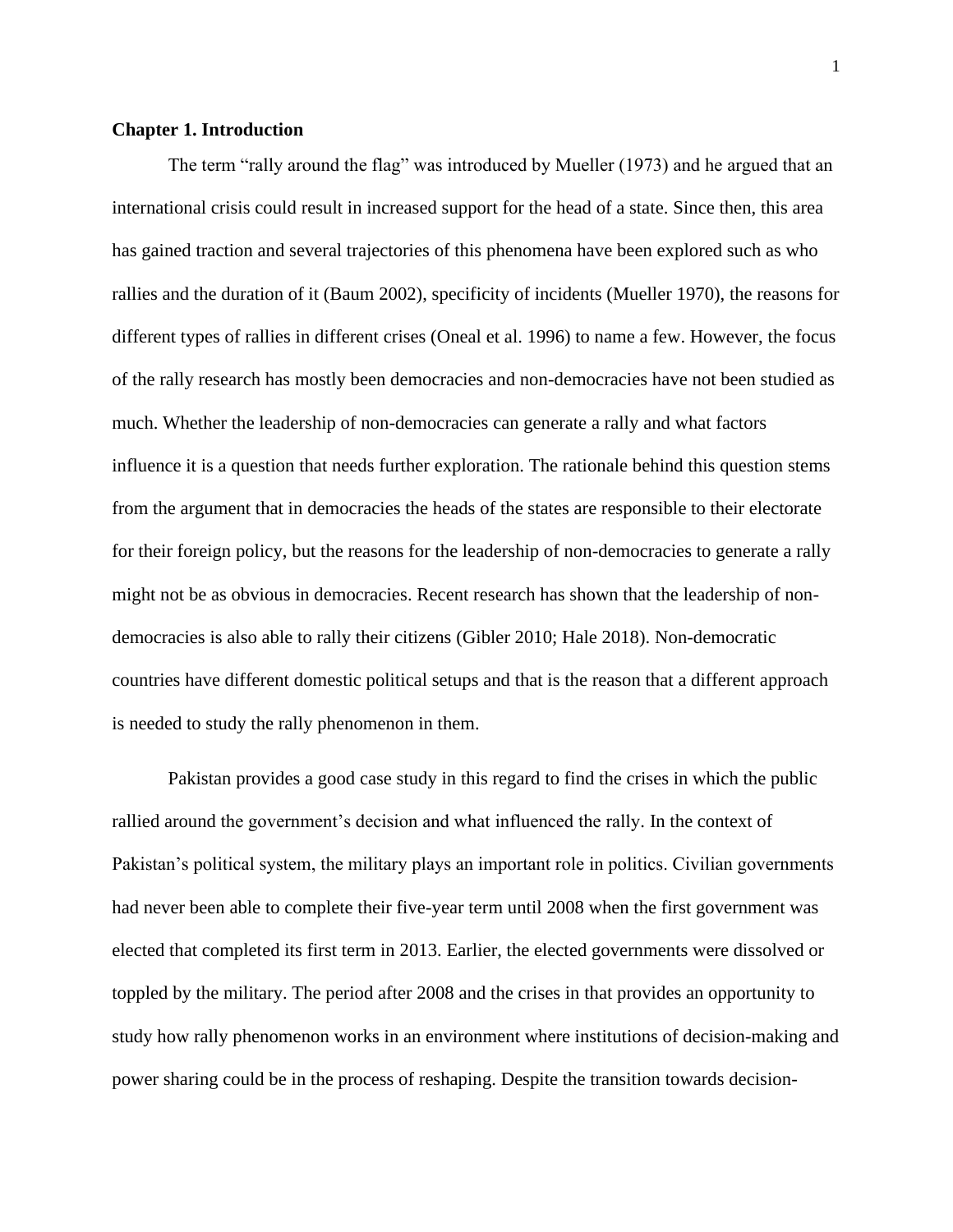making through political institutions, the military still interferes in matters that are considered in the elected government's domain in democratic countries. The influence of military in areas that are under civilian jurisdiction does not only signify the hybrid nature of Pakistan's political system but also an independent actor in the decision-making process. This also influences the crisis decision making and the rally phenomenon under study happens during an international crisis. An international crisis occurs when states cannot resolve their disputes according to international norms and there is a danger of violence (Brecher 2017, 21).

From 2011 to 2019, Pakistan went through four different crises with the US and India. The first two crises in 2011 are with the US that used to be an ally of Pakistan against the war on terror and the other two in 2016 and 2019 are with India with which Pakistan has been through recurrent crises and have border disputes since the partition in 1947. Crises between Pakistan and the US happened in the same year of 2011 with a gap of seven months. In May 2011, the US conducted an operation in Abbottabad, Pakistan, and killed Osama Bin Laden. This operation was carried out using helicopters which entered Pakistani airspace without the knowledge of Pakistani authorities, and it resulted in a crisis between Pakistan and the USA. The second crisis involved targeting of a Pakistan military check post on the Pak-Afghan border and it resulted in the death of twenty-four Pakistani military personnel. This crisis was severe in its intensity because of the casualties involved. Later, Pakistan took multiple steps in the wake of this incident such as suspending the NATO supply route to Afghanistan through Pakistan, US evacuation from an airbase in Baluchistan province of Pakistan, and boycott of Bonn conference on Afghanistan that was scheduled on December 5, 2011. On the other hand, the earlier crisis had not seen similar responses from the Pakistani government. On the contrary, the messages sent by the authorities were mixed. First, the civilian government issued a press release of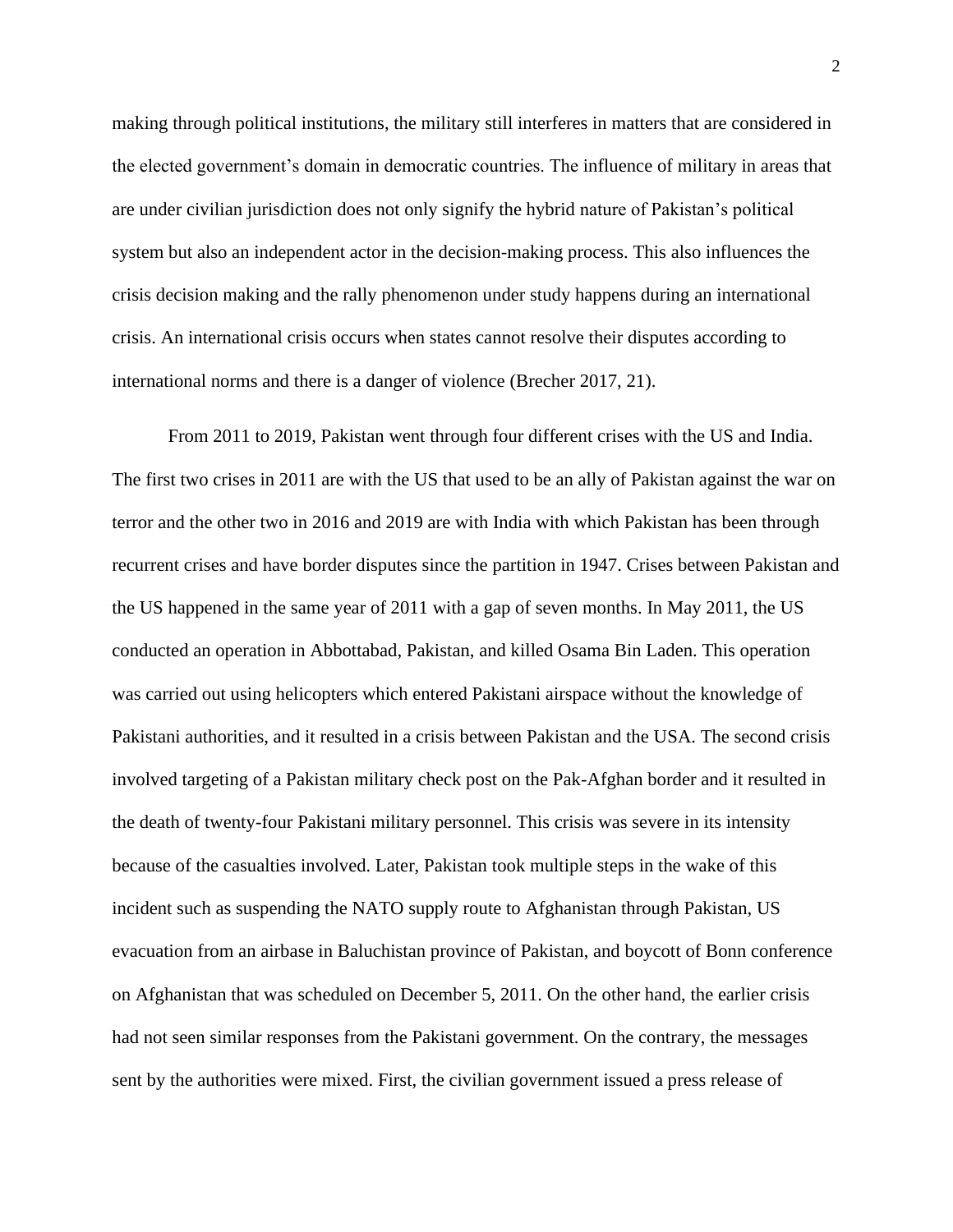congratulation on the killing of Osama bin Laden in an operation conducted by the US. Later, they objected the way the operation was conducted and, in the end, passed a resolution that any future action of this kind will result in the review of relationships with the US and cutting of the NATO's logistic supply line.

Similarly, the crises with India involve different decisions of the Pakistani government. In 2016, when India claimed that they have conducted a surgical strike targeting terrorists in a hideout in Kashmir, Pakistan just denied any surgical strike conducted by India. In the other crisis with India, along with denying that India targeted a terrorist hideout in Pakistan, an airstrike to show resolve was also conducted by Pakistan. All these four crises involved similar trigger events by the external opponents of Pakistan but the responses by Pakistan were different including passing resolutions of condemnation, denial, diplomatic actions, and the use of force. On the domestic politics side, in these four crises there were three different governments in Pakistan. During the first two crises, the government was led by Pakistan Peoples Party, in the first crisis with India it was Pakistan Muslim League-N's government and in the Indian Airstrike Crisis with India the government was led by Pakistan Tehrik-e-Insaf (Pakistan's Justice Movement). The diversity of political parties and their relationship with the military could also be a factor in the rally phenomenon since the military plays an important role during crisis decision-making. This puzzle offers an opportunity to investigate behind which of these actions Pakistan's public rallied and what was the common factor in all those instances of rallies and leads to the research question of this thesis:

*What factor(s) influenced the rally phenomenon in Pakistan's crisis with the US and India in 2011, 2016, and 2019?*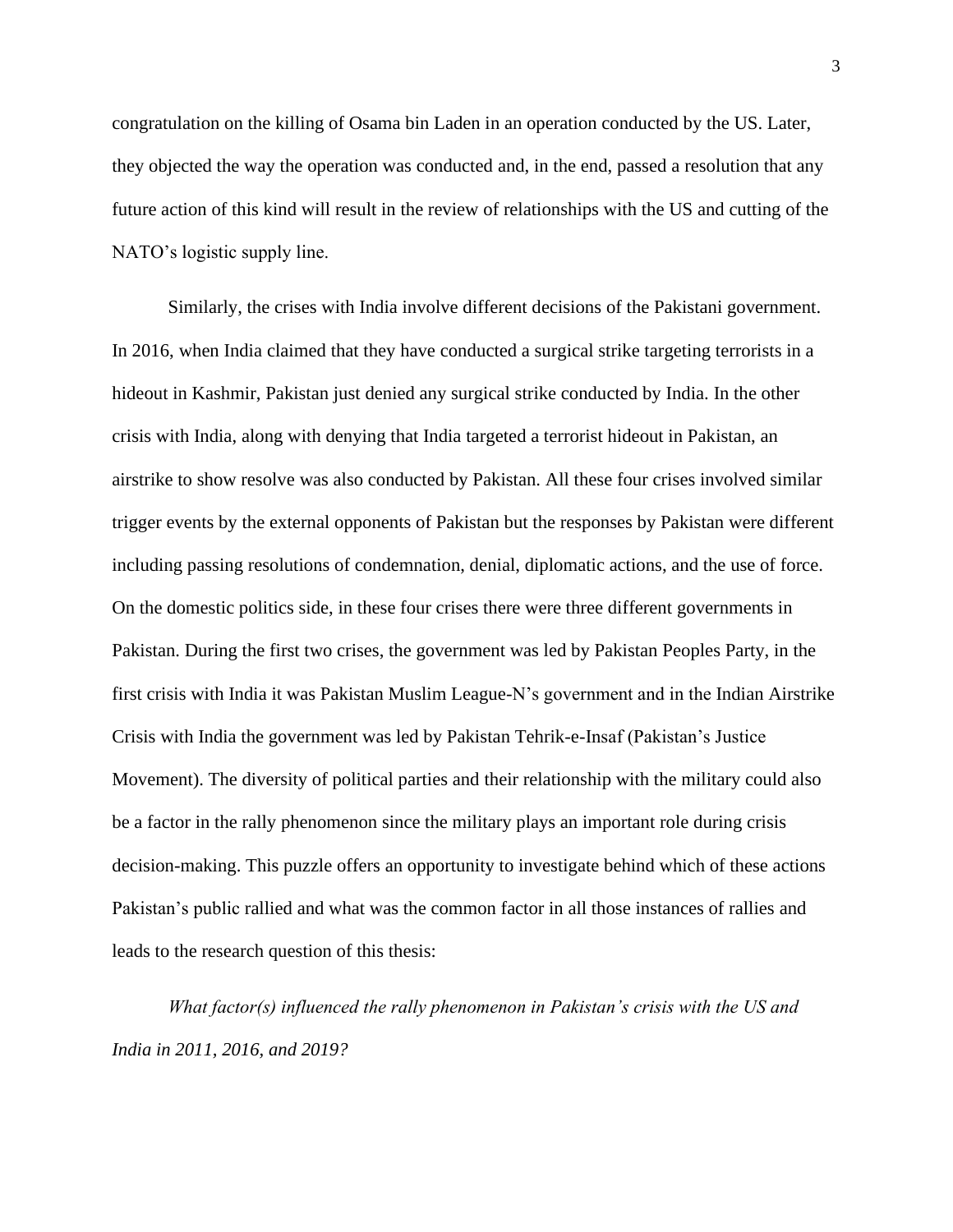In this thesis I try to answer this question. Chapter 2 highlights different explanations which the latent literature offers in terms of the rally phenomenon and the signaling literature sheds light on how governments signal their resolve during an international crisis. It also talks about how the explanations offered might not be suitable in the context of Pakistan. Chapter 3 builds the theoretical framework from the latent literature that could explain the instances of international crisis in which the public rallied in support of the government and based on these foundations it presents a hypothesis. Chapter 4 discusses the research design in measuring the dependent variable, the rally phenomenon, and the independent variable. First, it starts with the dimensions of the four crises covered in this thesis and compares different aspects of the four cases with the framework of international crises and whether these cases fit the criteria of an international crises. Second, it also covers crisis start and end dates along with different phases of crisis and triggers and responses during these. Third, it contains the operationalization of the dependent and independent variables and the sources of data. This chapter also covers methodology used to analyze the data. Chapter 5 discusses results from the analysis of data and how it answers the research questions and discusses whether the hypothesis finds support from the analysis of the data. Chapter 6 summarizes the findings and provides a conclusion, the limitations of this thesis and the methods used in the study of variables. It also mentions the contribution of this thesis to the literature, and the policy implications of its findings.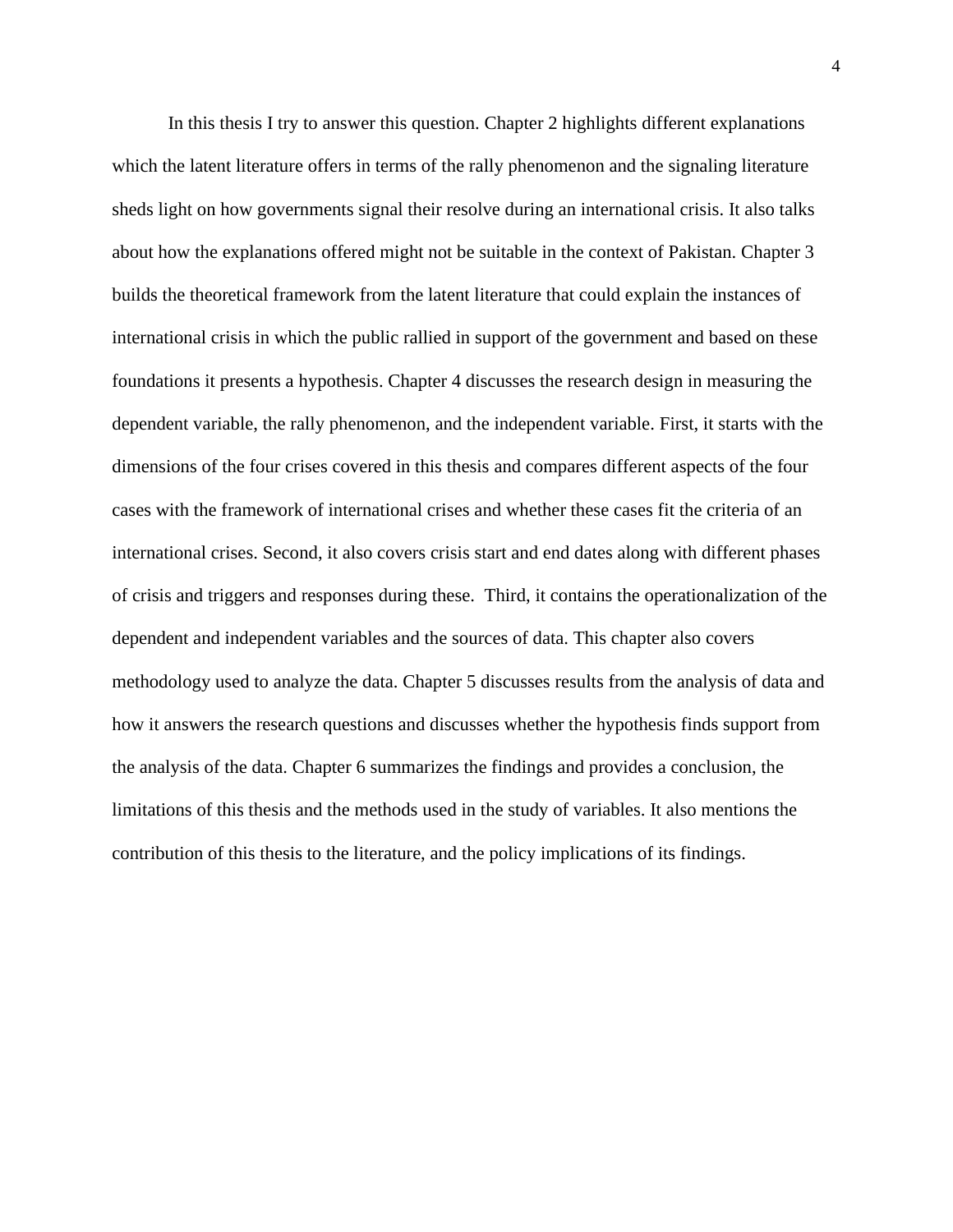# <span id="page-13-0"></span>**Chapter 2. Literature Review: Public Support During an International Crisis: Rally Around the Flag Phenomenon**

This chapter draws on the latent literature to find the factors that influence a rally around the flag phenomenon to see whether any of those explanations can provide answers for the factors that can influence the rally phenomenon in the context of Pakistan.

#### <span id="page-13-1"></span>**What is a Rally?**

Mueller coined the term rally around the flag when he stated that there are certain events that boost a president's popularity rating by shaping the public opinion (Mueller 1970, 21). He called this phenomenon the rally around the flag. He also presented the criteria for such events which consists of three features; 1) an international event, 2) it involves the president and the USA directly, and 3) it is "specific, dramatic, and sharp" (Mueller 1970, 21-25). Afterwards, scholars found out that the rally effect is a complex phenomenon, and it is not as linear as Mueller argued. Further research related to the rally effect after Mueller can be categorized into institutional, individual and context environment-based subcategories.

Rally characterizes the support of public for the leadership of a country, and it is expressed through public polls, and surveys. The indicator used for the rally is relative increase in support of the leadership during or right after the crisis as compared to before the crisis. However, not all countries in the world have regular surveys or opinion polls, and it poses a challenge in measuring the rally effect. The instances of unavailability of the direct measure of rally require indirect approaches to measure the rally effect. The same is true for Pakistan that it does not have regular survey data for leadership popularity and this study relies on an indirect approach, detailed in the operationalization of the dependent variable, to measure the rally effect in the four crises of this thesis.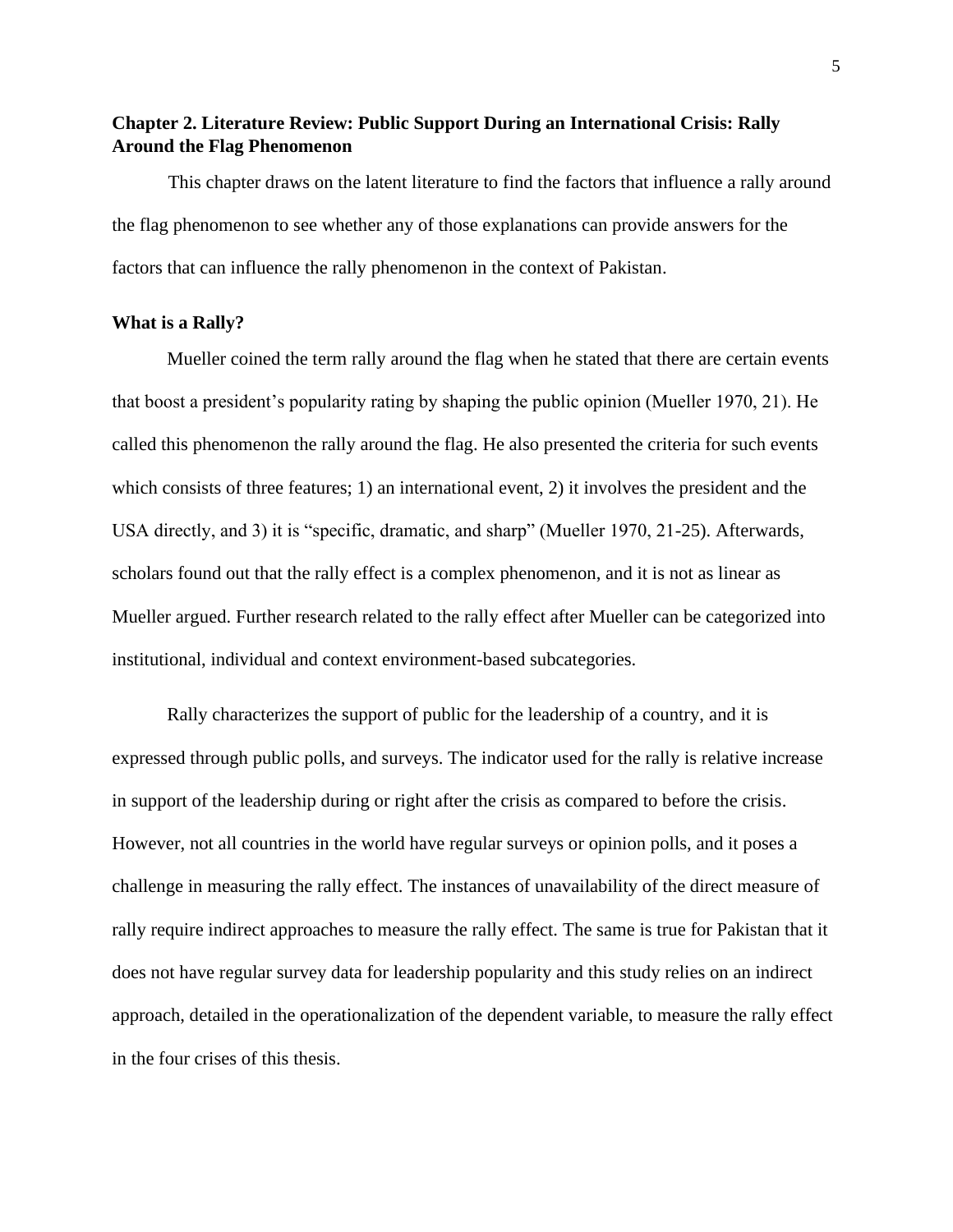# <span id="page-14-0"></span>**Institutional Approach**

According to the institutional approach, the effect of rally and its use depend on the type of institutions where this phenomenon occurs. The difference in accountability of public office holders results in different foreign policy outcomes during international crises and the interaction of accountability institutions and crisis decisions shape the rally phenomenon. For instance, public rallies because in their opinion they support the chief of the state in a threatening situation because he or she will protect them from the harm posed by the threat of violence by another state (Hetherington and Nelson 2003, 37-42). Based on this notion of trust, in democracies the public delegates the foreign policy decisions to the leaders and the public have the means of analyzing those policies post hoc (Colaresi 2007, 101). According to this approach, rallies in democracies will be easier to generate because of the institutions that give the public an opportunity to assess crisis decisions. That is why Colaresi (2007) argues that when the public can verify the details of an event after the crisis is over, the rally in that event is bigger.

Similarly, in the historical study conducted by Sobek (2007, 43), oligarchies in Italy were more prone to initiating a war based on the rally effect generated. The leaders of those regimes used these wars to hold on to power (Sobek 2007, 31). The findings of Sobek's study are counter to the institutional accountability hypothesis and highlight the need of looking beyond the opportunity of accountability to the public as a necessary condition for the rally phenomenon. On the other hand, the effect of the rally is different even in different types of democracies and the type of "institutions, policy networks, and societal structures resulted in different policy outcomes (Risse-Kappen, 1991). Resultantly, similar international crises in different democratic states sometimes resulted in the rally effect and sometimes not. Furthermore, the reliance on either elites (top-down) or masses (bottom-up) approach in foreign policy is not sufficient to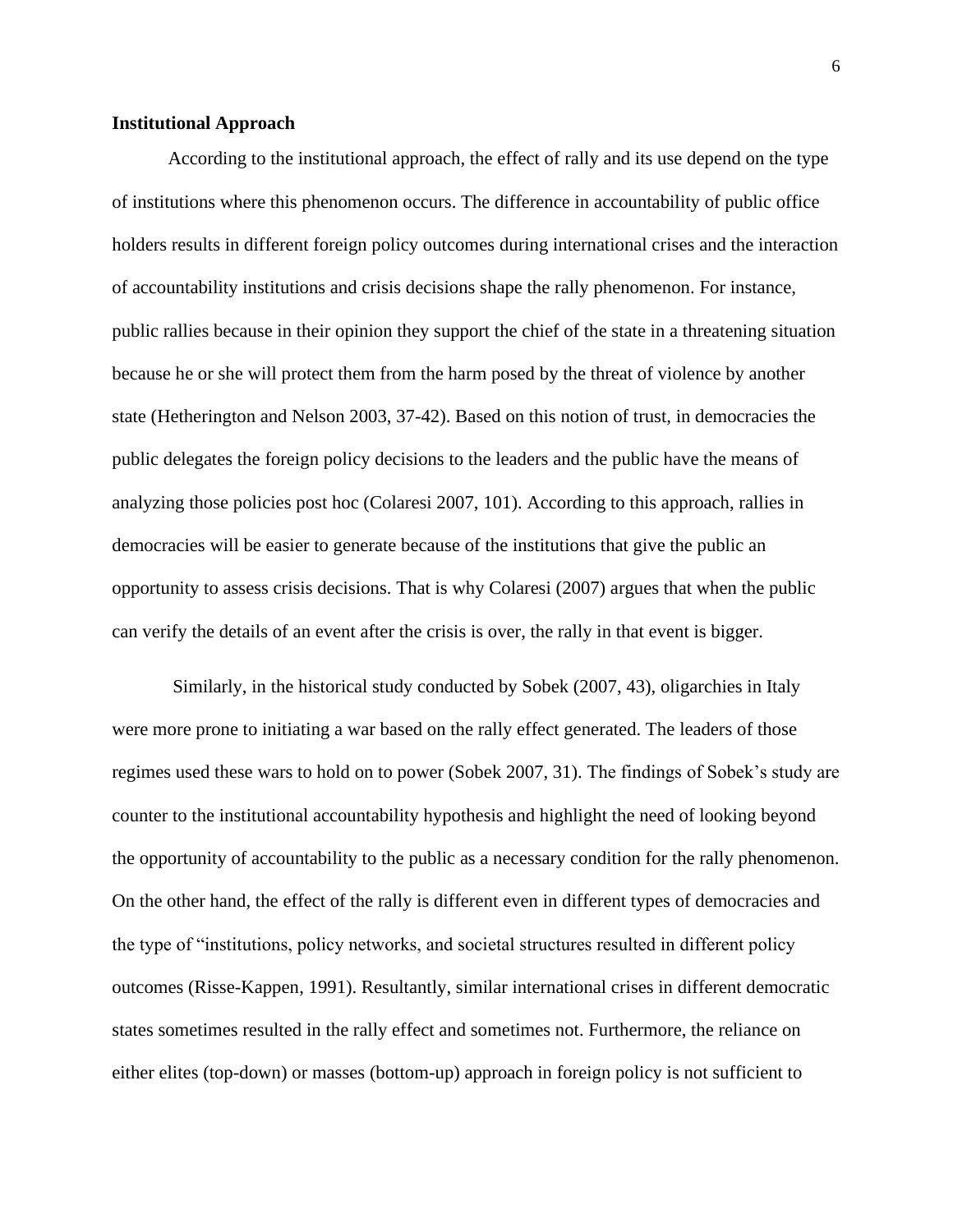address the rally phenomenon and the type of institutions explains it better (Risse-Kappen 1991, 481).

The institutional approach highlights two opposite aspects of the rally phenomenon, first, the accountability of elected government heads in democratic systems is the driving force behind the rally. Public rallies behind a leader in good faith because they have the means, elections, to punish a leader who does not represent them in a crisis how they want to be represented. On the other hand, Sobek (2007) argues that Italian oligarchies, not an accountable system of governance, used the rally phenomenon to stay in power by waging wars. This approach does not provide an answer to the rally phenomenon happening in political systems that do not have instruments of accountability available to the public.

## <span id="page-15-0"></span>**Public Opinion Approach**

This approach highlights the interaction of available information or the lack of it during a potential rally opportunity. Sometimes the lack of information contributes to the rally phenomenon in an international crisis because, initially, they lack the information related to a crisis and president's actions taken in it (Lee 1977, 253). He argues that the president becomes the focus of attention and this increased popularity based on previous held beliefs results in public rallying behind the president (Lee 1977, 253). The lack of information as an independent variable for the rally phenomenon ignores certain structural conditions. For instance, public in any country does not behave as a single entity and the previously held beliefs also differ across subsections of the society. Baum studied these differences in public and he argues that the rally phenomenon depends on the economic condition and the information level of a country (Baum 2002, 265). In addition, the diversity of the public such as race and gender results in different types of rallies because different communities have different levels of trust in the government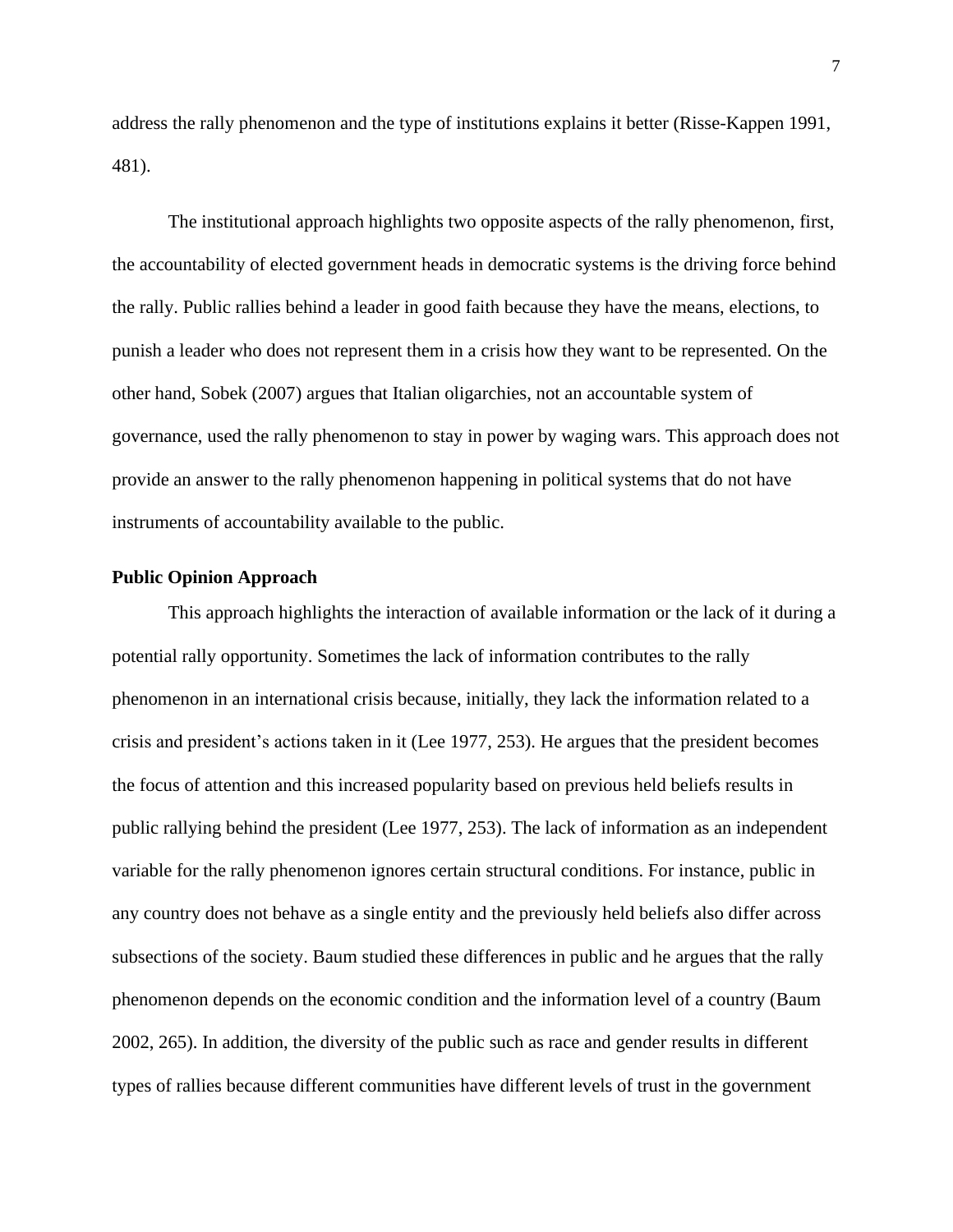based on socio-political and economic conditions (Perrin & Smolek, 2009). In the cross-societal study Perrin & Smolek (2009) argue that in the USA race plays an important part and white population is more likely to rally in pro-war foreign policy situations than the African- American population. This literature argues that the public should not be seen as a unitary actor and the rally phenomenon is influenced by factors such as the awareness levels of the public, economic conditions to gender and race.

Rally is not a homogenous phenomenon and even those communities that are more prone to rally in an international, those individuals are more prone to rally who support a president, but their support is indifferent (Edwards and Swenson 1997, 208). Due to their indifference, these are the people who are the least critical of the president (Edwards & Swenson, 1997). According to this argument, that segment of the society rallies behind a leader that does not actively support or criticize political initiatives but becomes charged when there is an international crisis and a threatening situation. Another aspect of public beliefs contributing to the rally stems from the type of actions a president takes, and the sentiments involved during an international crisis. Oneal et al. (1996) argue that public rallies if the presidents are involved in a crisis in which they are taking actions against an aggressor. Public's belief of rallying behind the just cause drives the rally in this situation based on the sentiments involved. Similarly, Lambert et al. (2011) argue that the rally is based on the anger of the individual, and when public want to punish, they support the crisis decisions of the leadership. However, anger is not the only emotion which arises during a threatening situation and Lambert et al. argue that anxiety also plays a part in the rally phenomenon. In threatening situations when there is a risk of strong retaliation by a crisis opponent, anxiety is invoked instead of anger. The situation of anxiety is detrimental to offensive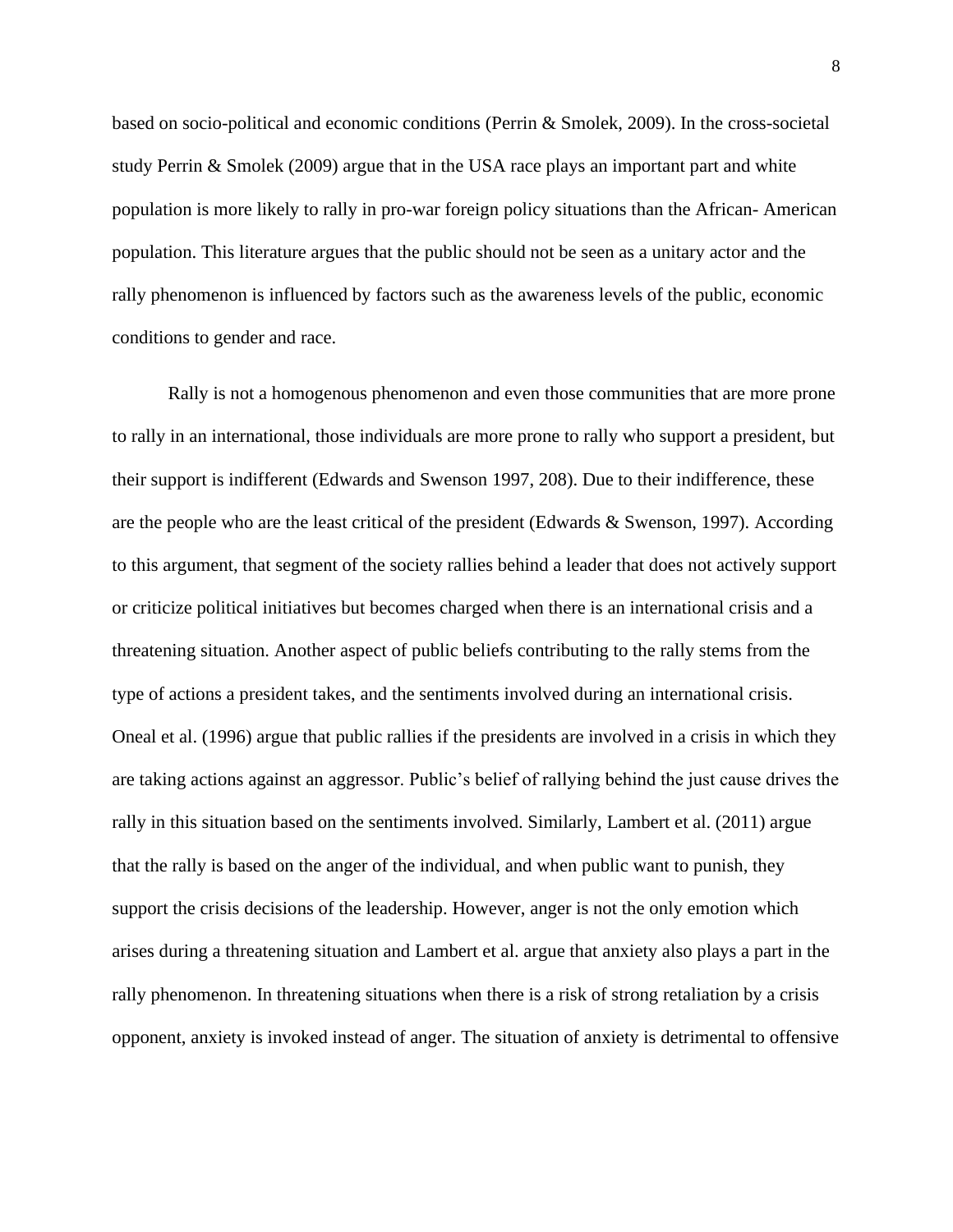foreign policy action and cancels the effects of anger if the crises in which anger was invoked and the crises in which anxiety was invoked are studied together (Lambert et al. 2011).

Another aspect of the public opinion approach relates to the in-group and out-group mechanisms. In some crises, the sub-national divisions such as regional sentiments, partisanship, and socio-economic conditions play an important role in addition to the external threat. For example, the supporters ignored the corruption charges leveled against the South Korean president in because they believed that it was a conspiracy by external rivals to remove a savior who would protect them from an external threat (Chang and Park 2020). In this instance, the sentiment of the supporters developed from the past experiences and the presence of a rival neighbor. Furthermore, in-group and out-group dynamics are also seen when liberals transition towards conservative foreign policy options and bridge the gap they have with conservatives because of their liberal ideology (Porat et al., 2019). They argue that when a group faces an existential threat, the liberals also transition to pro-war foreign policy and rally behind the leadership.

The public opinion approach focuses on the complexities of a society in which the crisis happens. This approach provides different explanatory variables related to the rally phenomenon such as the interaction of available information and prior beliefs, public not behaving as a unitary actor, the opposite role of anger and anxiety, and in-group and out-group factors.

## <span id="page-17-0"></span>**Communication Oriented Approach**

Research has shown that the context in which an international crisis occurs affects the size of the rally because in some international crises the size of the rally remains small while in the others it results in a bigger rally. Oneal et al (1996) found different variables that affect the size of a rally and include, whether the involvement is in an ongoing war, media coverage,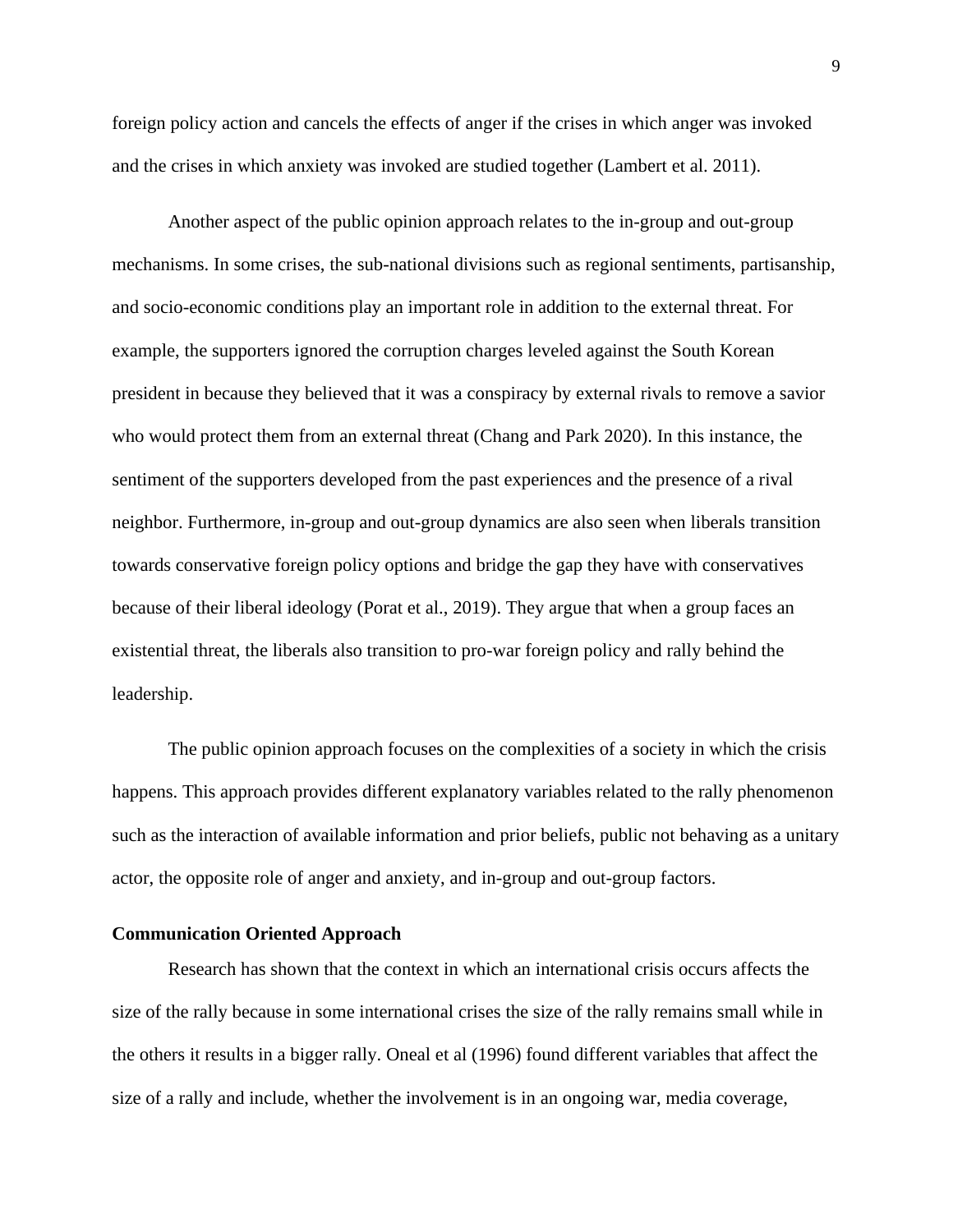efforts of the administration, Soviet involvement etc. (Oneal et al., 1996). Similarly, the handling of the crisis and efforts to harbor support from the opposition also matters. This is because a president wields more power and access to information than any other politician and the people with limited information can only offer guarded criticism or support (Baker and Oneal 2001). Therefore, the handling of a crisis is significant in generating the rally effect. However, the handling of a crisis is not limited to band wagoning opposition into support, but it also includes the quality of statements issued by the president. The context management also highlights that the patriotism explanation in which the citizens rally in an international crisis does not hold ground, otherwise, there would have been similar effects in each international crisis irrespective of the administration and the president. Another research conducted by Chatagnier (2012) leads to the same conclusion by presenting that the rally effect was also dependent on the level of trust in the government.

Media coverage is central to the rally effect and almost every analyzed study highlighted this notion. It is understandable that to achieve the rally effect, public needs to be informed through media. However, this importance on media can take away the attention from the leadership of a country and the public to another actor, media, as an explanatory variable. Different studies have shown how elites use media to influence public opinion, but Groeling and Baum (2008) argue that media also acts strategically, and the media coverage of an international crisis does not only depend on the political elites' directives. They argue that the coverage depends on the incentives, journalistic traditions, and the preference of the journalists (Groeling and Baum 2008). Similarly, in the later research Potter and Baum (2010) showed that the media is a strategic actor, and it affects public opinion and the foreign policy. Media should be seen as a different variable than being the mouthpiece of the political elite. Apart from this, the media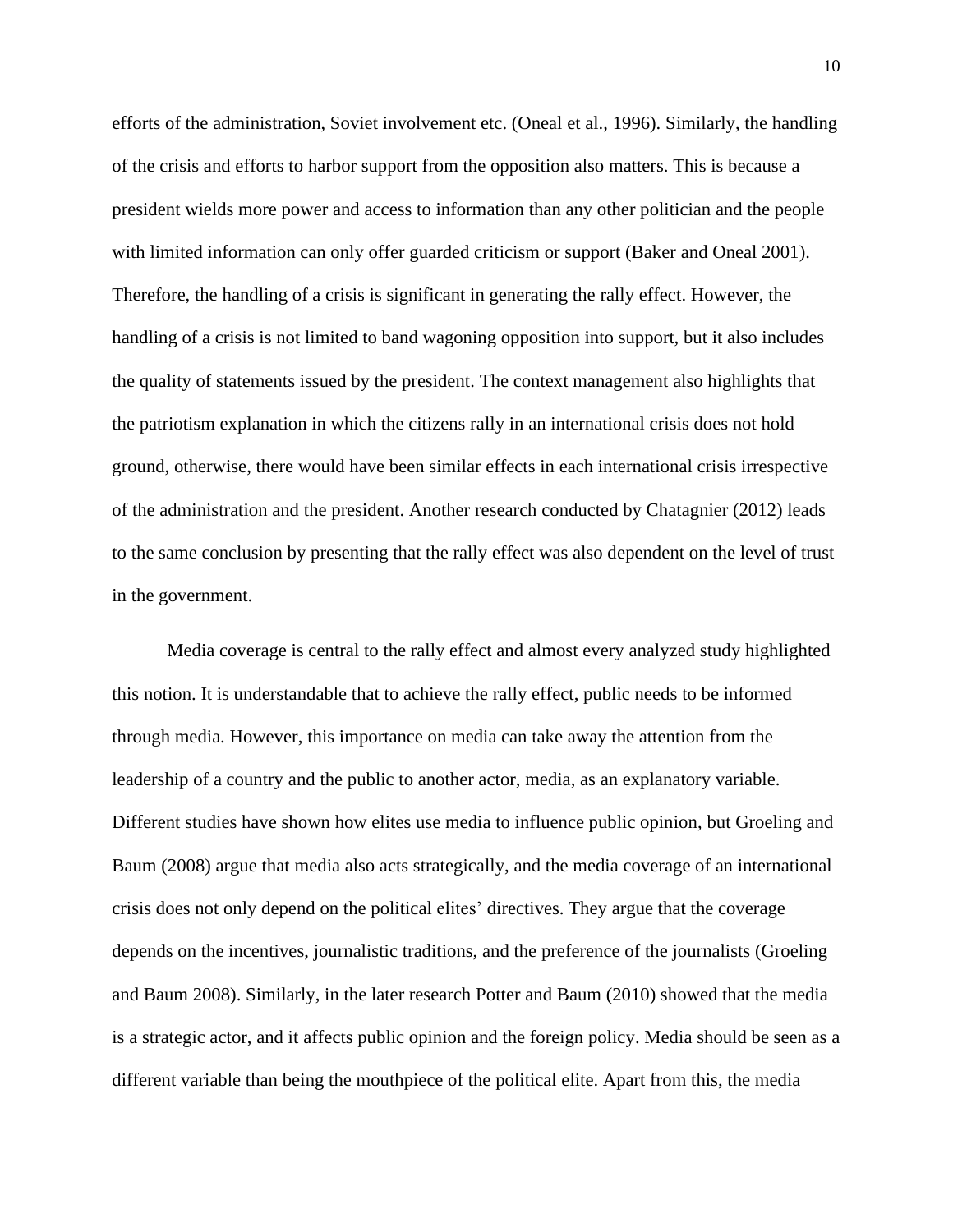coverage of soft international threats has also resulted in rallies which further highlights the extent of media's influence on the rally effect (Hatuel-Radoshitzky and Yarchi 2020).

There is a consensus that it is an ephemeral phenomenon and the popularity ratings of the president change once the international crisis episode is over. Similarly, there is also a consensus about the importance of media in the rally effect phenomenon and it has different dimensions that include top-down model, bottom-up model and the media as a strategic independent variable affecting the rally effect. Apart from this, the research also brings to light the individuals involved such as the public and the president and the changes on the rally effect by nuances in the character of these individuals. Similarly, context-based approach focuses on the environment in which the rally effect occurs and variables like patriotism, the type of opponent in the international crisis, and media come into play in explaining this effect. On the other hand, the institutional approach focuses on different trajectories which a rally phenomenon takes based on the regimes and institutions of the place where it is initiated.

#### <span id="page-19-0"></span>**Rally Phenomenon in Non-Democracies**

The contingent dynamics of events in non-democracies make it harder for the rally to be studied systematically (Hale, 2018). For instance, territorial disputes have been found to provoke a rally effect in authoritarian states (Gibler 2010; Hale 2018). Gibler (2010) argues that such territorial disputes are twofold; they not only cause a rally, but also more centralization of power because the opposition supports the leaders in these salient disputes and the leaders consolidate their power by removing institutional hurdles. Similarly, Hale (2018) argues that territorial disputes such as annexation of Crimea resulted in a rally in which that portion of population rallied which does not consume state affiliated media because of the patriotic sentiment. The existing research provides a foundation for the research of the rally effect phenomenon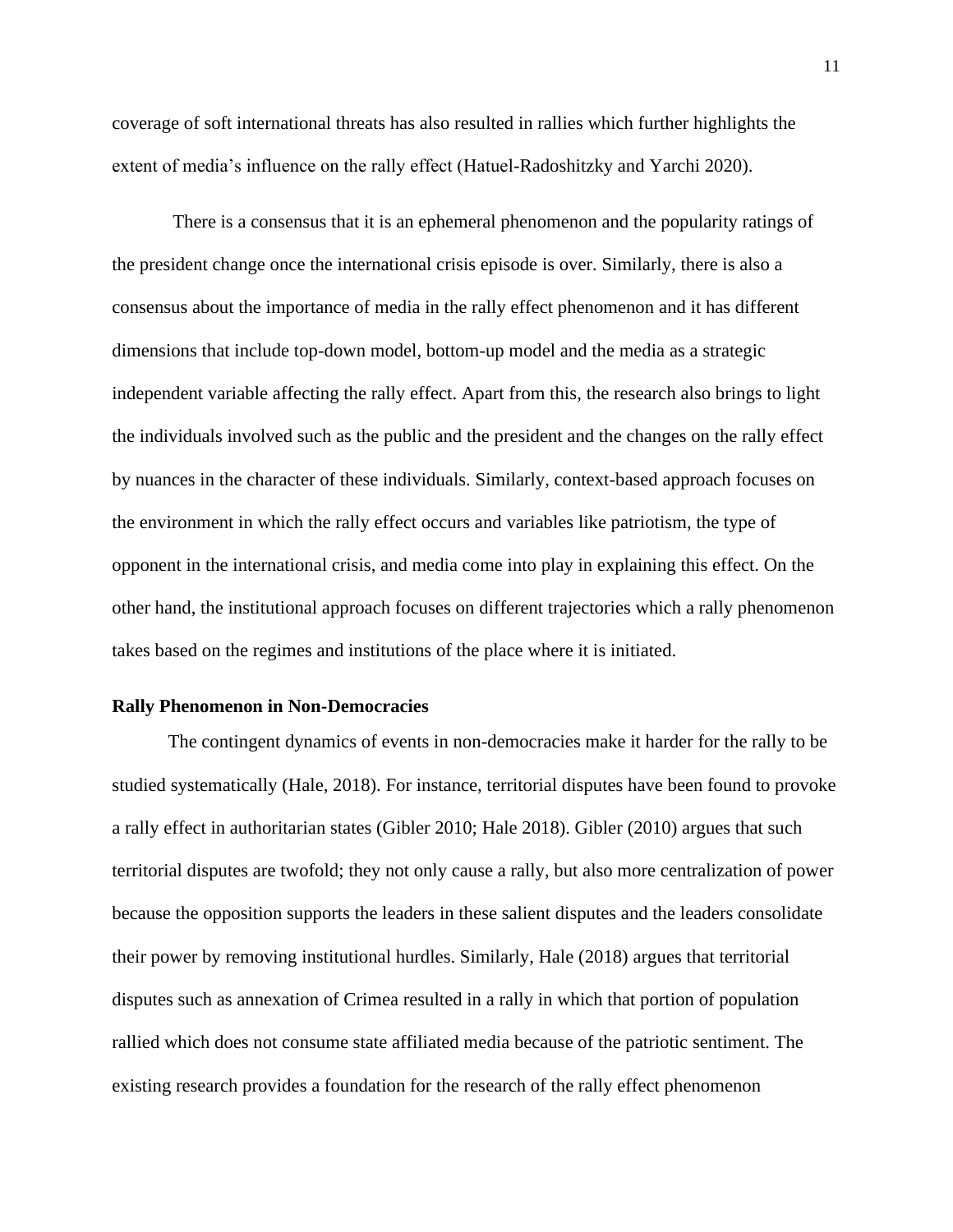happening in the hybrid regimes. However, it requires further steps such as conceptualization and operationalization of important variables according to the regime type. For example, if in a hybrid regime the foreign policy is completely in control of the military then whether the prime minister of Pakistan initiates the rally, or it comes from the military institute and if a president rallies the public for his or her popularity why do hybrid regimes do this. In addition, other variables such as trust in government also affected the rally, who needs to be trusted in a hybrid regime to rally around a flag or is it just a matter of replacing the president with the chief of army staff and instead of trust in the government it needs to be the trust in the military in a security state. On the other hand, the media in a hybrid regime enjoys partial freedom. There are no-go areas created by the security apparatus of the country and venturing into those areas can lead the media into trouble. The military-media scandals of the past show that the media cannot say whatever it wishes and there are ramifications if it does so. In these conditions how is the central role of the media in the rally effect changes? These are the questions that can be addressed by future research.

The literature on the rally around the flag effect leads to certain puzzles. First, according to the institutional approach, the rally phenomenon happens due to public's ability to punish the leader in democracies if they fail to devise such policies during an international crisis that are according to the wishes of their public (Hetherington and Nelson 2003; Colaresi 2011). On the other hand, there is also evidence that non-democratic regimes also rally their public during international crises (Sobek 2007, Gibler 2010; Hale 2018). What factors, then, contribute to the rally phenomenon in political systems where the instruments of accountability are not available? Second, the literature on the rally effect also highlights that the public does not behave as a unitary actor during an international crisis. This requires the need to look for the salient factors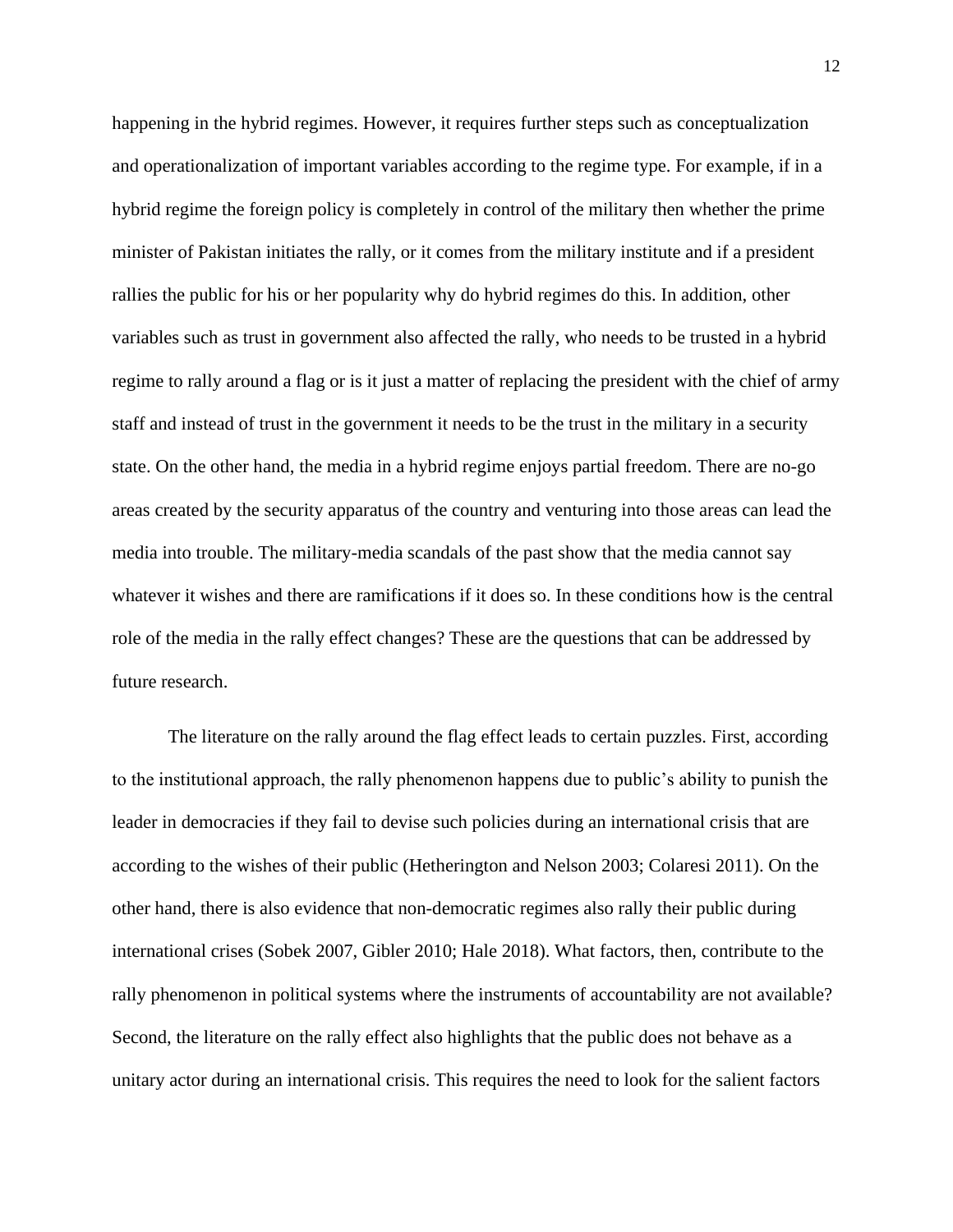based on the context in which the rally phenomenon is studied. Third, the literature suggests the role of media as an independent actor, but it can also vary across political systems. The independence of media as an actor is dependent on the freedom it enjoys in a political context, and the type of audience. In democracies, media plays more important role as an independent actor as compared to non-democracies due to the freedom of expression that helps frame an issue according to its own deliberation. In non-democracies, media is more prone to censorship by the government and itself that curtail its independence. The independence of media is strengthened by the diversity of its audience even in non-democracies, the presence of a vibrant civil-society, presence of diaspora that send remittances, or an educated class, affect the independence of media positively even in non-democracies. This independence gives media the opportunity to criticize or frame an issue differently than the official narrative in its coverage.

The lack of explanatory variables related to hybrid regimes and the unavailability of reliable data require the use of tailored approaches to study rally phenomenon in such regimes. The aim of this thesis is to study the rally phenomenon in a hybrid regime and the literature review provides the foundation about the role of institutions in rallying the public. However, the lack of accountability requires a different approach to explaining the factors that can influence the rally phenomenon. For this purpose, this thesis builds on the bureaucratic politics model and elite polarization and public opinion to conceptualize the independent variable. For the dependent variable, the sentiment framework is used to measure the rally around the flag phenomenon. The relationship of these two variables is discussed in the next chapter.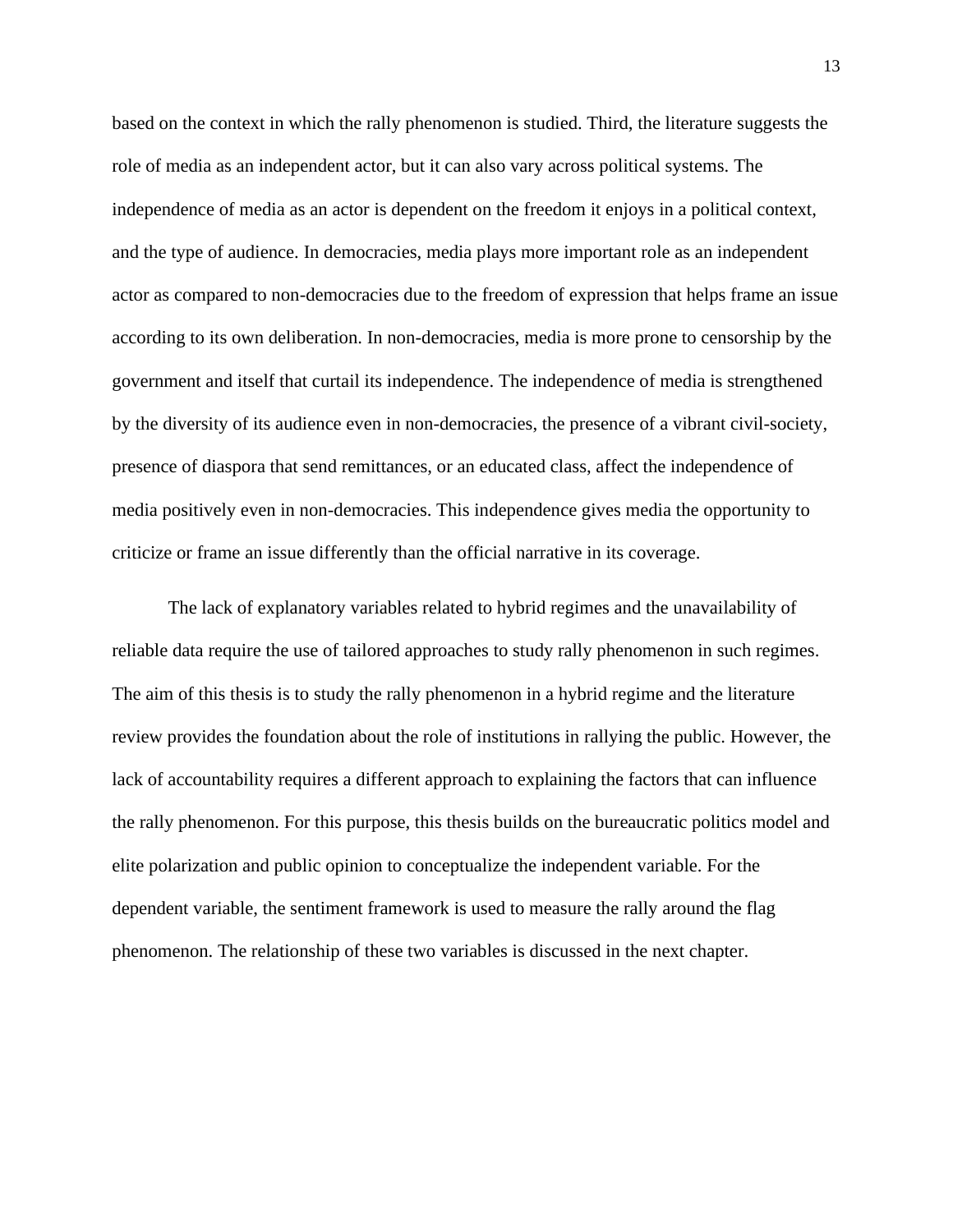## <span id="page-22-0"></span>**Chapter 3. Theory and Hypothesis**

A rally phenomenon happens both in democracies and non-democracies (Gibler 2010; Hale, 2018). However, the literature on the rally around the flag during an international crisis is mostly skewed towards political systems which have institutions for accountability. The factors influencing rally in a non-democracy can be different than democracies such as centralization of power due to lack of opposition criticism (Gibler, 2010) and support from those segments of society who are not normally the consumers of state media news (Hale 2018). In hybrid regimes, power could also be distributed among different types of elites such as oligarchs, military, or religious heads apart from the elected leaders. Non-elected elites also wield power from the public and their support during an international crisis can affect the rally. These distinctions highlight that in non-democracies different variables might affect a rally during an international crisis than the factors that influence the rally phenomenon in democracies. This chapter leads towards the factors that affect a rally in a hybrid regime and formulates the relationship between them in Pakistan's international crisis with the US and India. First, this chapter delves into those dimensions of hybrid regimes that are relevant to Pakistan and how Pakistan's political setup can be viewed according to those dimensions. Second, this chapter draws on bureaucratic political model of decision making and elite polarization on public opinion literature to argue how these two can be applicable in the context of Pakistan in explaining the rally phenomenon during an international crisis.

## <span id="page-22-1"></span>**Conceptualization of a Hybrid Regime**

Two popular approaches in the conceptualization of hybrid regimes focus on using the democratic or authoritarian lens to juxtapose hybrid regimes on the spectrum of political systems (Levitsky and Way 2002; Collier and Levitsky 1997). Due to the volatile nature of political systems in hybrid regimes, they were also considered a transitional phase towards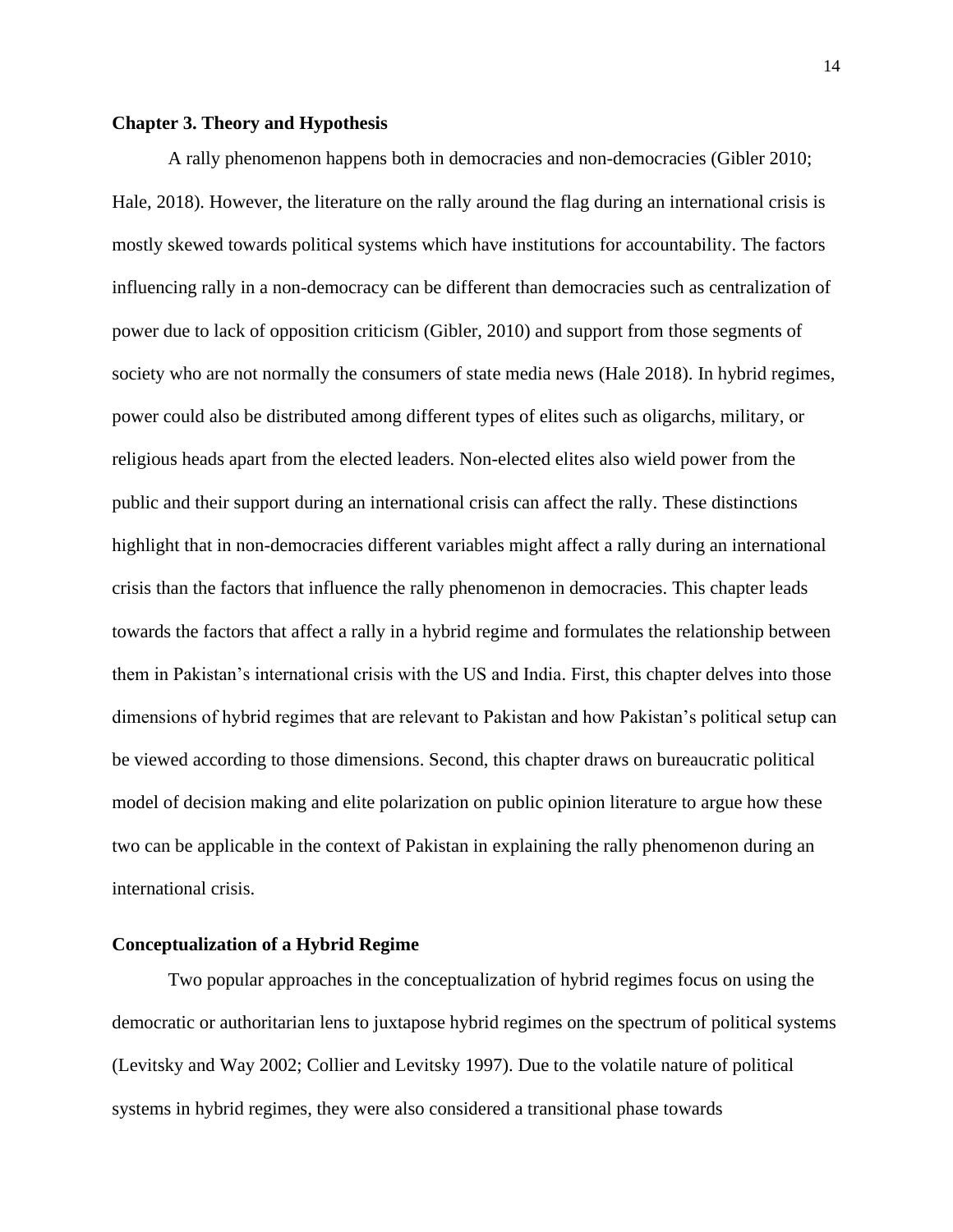democratization. History has taught that this might not be the case and these regimes have their own existence that require a multi-dimensional approach towards their conceptualization and acceptance as political systems (Cassani 2014, 543; Mufti 2018, 112). Morlino (2009, 281) argues that one common aspect of the hybrid regimes could be traced to the past authoritarian experiences of these regimes and their gradual transition towards becoming more open in accepting democratic norms. Despite accommodating democratic practices, the essence of hybrid regimes lies in the influence of non-democratic actors, such as religious leaders, military, and oligarchies, in certain policy making domains (Morlino 2009, 277-278). Gilbert and Mohseni (2011, 272) call it "tutelary interference" and they use competitiveness and civil liberties along with it to define hybrid regimes. The aspect of hybrid regimes crucial for this thesis is the influence of military in the crisis decision making and how this can affect the rally around the flag phenomenon. To understand the role of the military in political and social fabric of Pakistan's society is important to understand how the rally phenomenon is affected.

#### <span id="page-23-0"></span>**Pakistan as a Hybrid Regime**

Pakistan has not been able to consolidate democracy since its creation in 1947 from the British Empire (Staniland 2008, 323). The current state of Pakistan's political culture is highlighted by civilian struggle for supremacy in government vis-a-vis the army can be traced back to its independence. First, some leaders of Pakistan movement that contributed to the formation of Pakistan after Britain left were not fond of democracy because Indian Muslims were a minority as compared to Hindus and they had the realization that based on numeric value they will not be represented in politics (Barany et al. 2012, 250). Furthermore, Pakistan faced the security syndrome from the beginning when after a year of its creation it had a war with India, India refusing to pay and distribute the resources according to the settlement of partition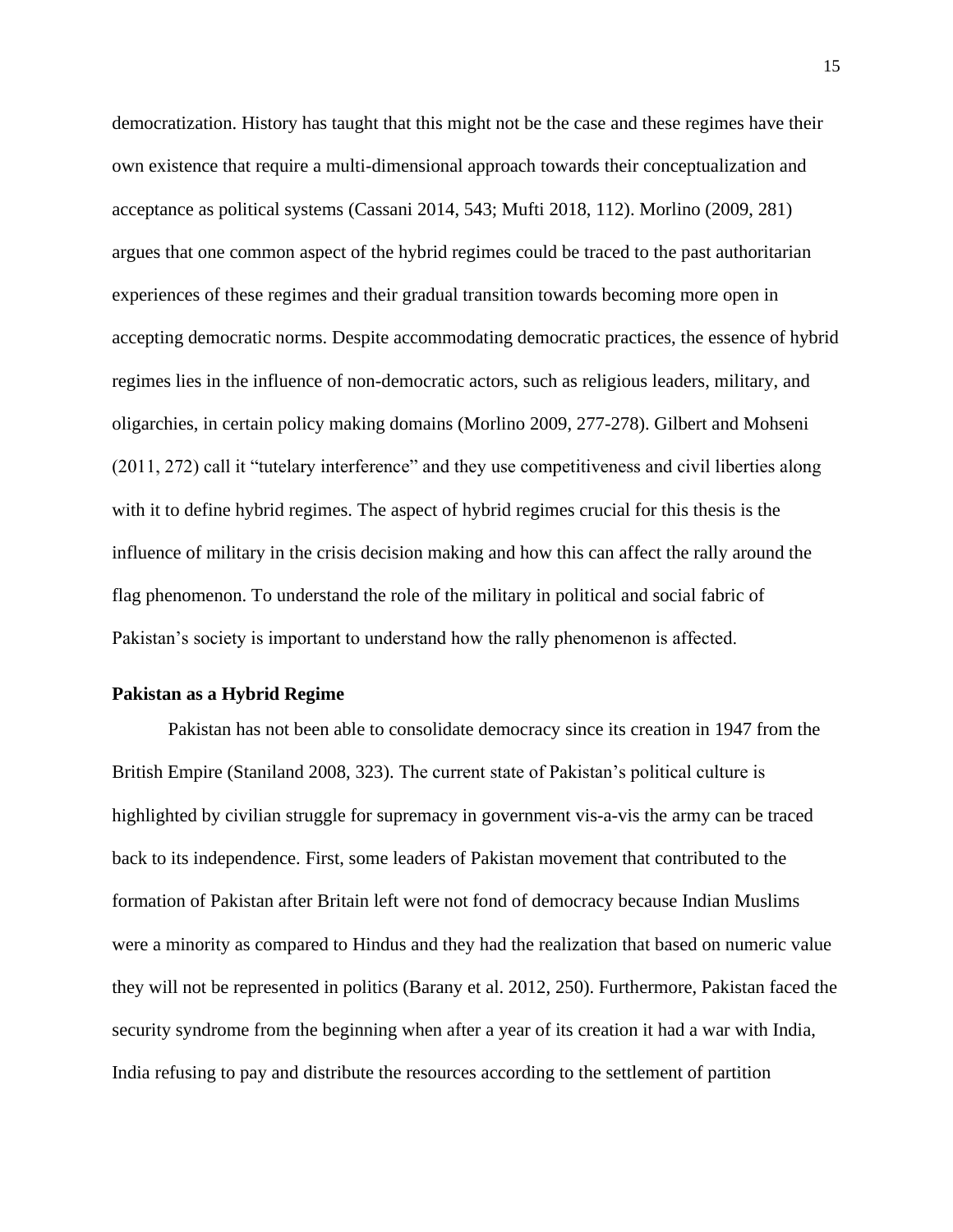(Staniland 2008, 347). Also, the geographical distance between East (Bangladesh) and West Pakistan created a sense of insecurity among the ruling elites of the newly created state (Barany et al. 2012, 255). The lack of belief in democracy and the sense of insecurity can explain why the political elites of Pakistan leaned towards undemocratic means of gaining political power since its inception. Gibler (2007, 514) argues that states with border disputes build strong militaries to protect what they have and in doing so tunnel the resources from building the economy, institutions, thus, democracy. The strong militaries and the sense of insecurity makes the security apparatus deluded in considering strong institutions or strengthening of democracy as a threat to their power because they face the risk of losing the decision-making to civilian government whom they do not trust. Moreover, Pakistan inherited its army from the British Indian Army and as compared to their civilian counterparts, the military was better educated and trained in organizing and management of different state functions (Barany et al. 2012, 255). Military's help was sought in different matters by politicians and this slowly led to their role of being a stakeholder in Pakistani politics.

The lack of democratic institutions for conflict resolution among political elites and military's notion of regarding themselves as the custodians of Pakistani state resulted in the first military takeover in 1958 and since then there has been a struggle by civilians to govern Pakistan without military establishment's influence. Whenever this tug-of-war shifted the balance to the civilian's side or whenever they transgressed from their mandate, there have been periods of direct military rule, and, during other periods, civilian governments were ousted before the completion of their term.

It was only in 2013 that the first civilian government completed its five-year term for the first time. Despite the completion of term by the elected governments in 2008 onwards, Pakistan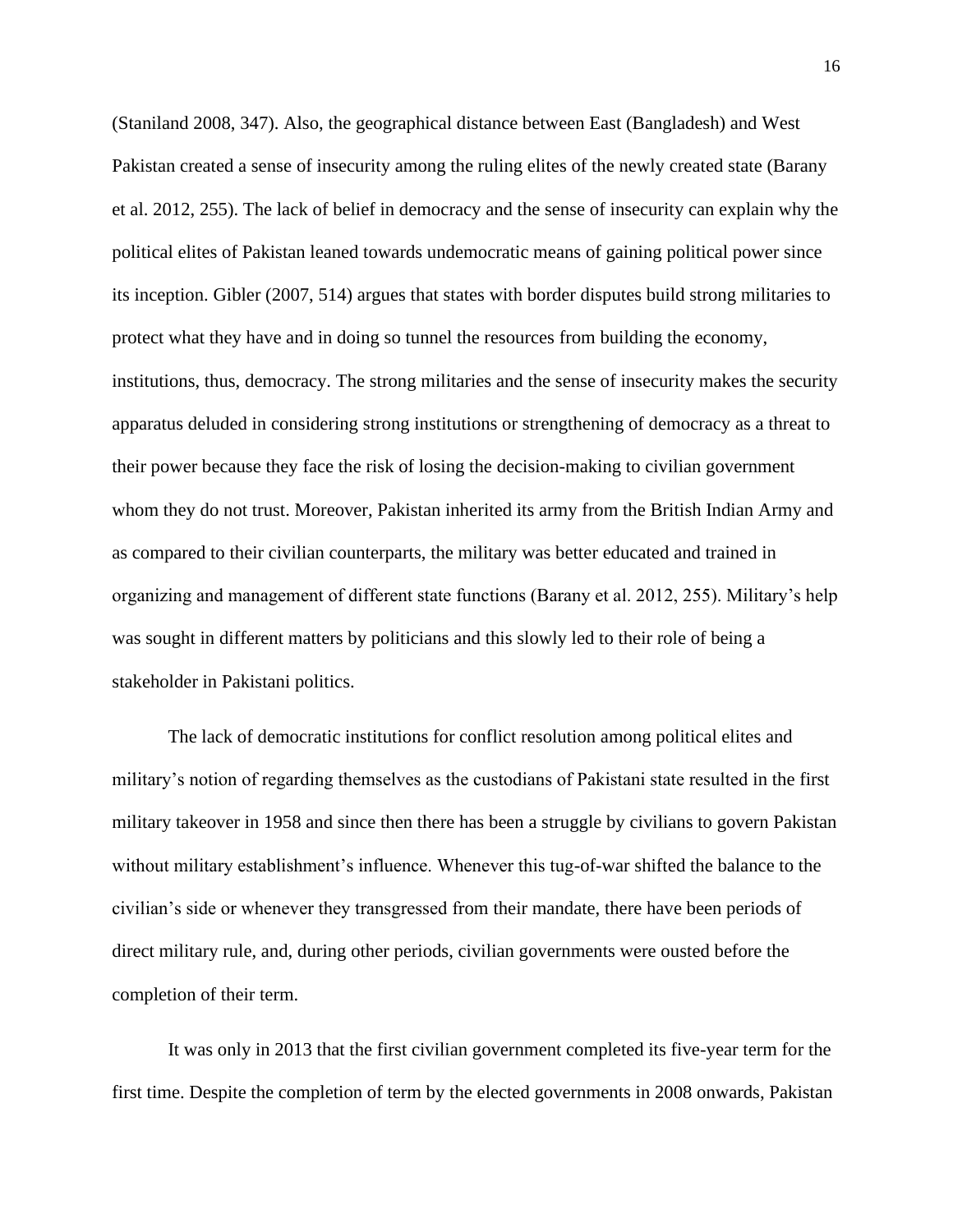is far from becoming a consolidated democracy. Adeney (2017) classified Pakistan as a hybrid regime based on "competitiveness, "civil liberties", and "reserved domains" dimensions and Pakistan's military plays a significant role in the politics and its personnel head different nonmilitary organizations of influence.

In terms of non-military influence, Pakistan's military maintains its presence through the appointment of serving and retired military officials in different organizations from appointment as governors of provinces to companies and corporations such as construction and housing, banks, food, petrol stations, education, and media etc. Staniland et al. (2020) found that more than 60% of retired corps commanders work for the government or head different military corporations. However, none of the corps commander under the said study joined electoral politics. On the other hand, Pakistan's military maintains a rapport for quality due to its professionalism, but at the same time being politicized (Staniland et al. 2020). Similarly, most of the defense analysts and think tanks consist of retired military personnel and they appear on prime television channels to analyze crises. Pakistan military's ability to manage personnel during service and after retirement is central to its power (Staniland et al. 2020).

The formal and informal influence that Pakistan's military exercises, the direct rule of the military spanned over decades after the creation of Pakistan, and the public relations and rapport it maintains through official channels and through its retired and serving personnel and their families are some of the factors that contribute to the public support the military receives. All of this makes the military of Pakistan a strong contender influencing the international crisis decision-making and the rally phenomenon due to the public support it receives from some segments of the society. But it is not the only actor, albeit the most influential in foreign policy and national security, that matters because since 2008 the political parties have also successfully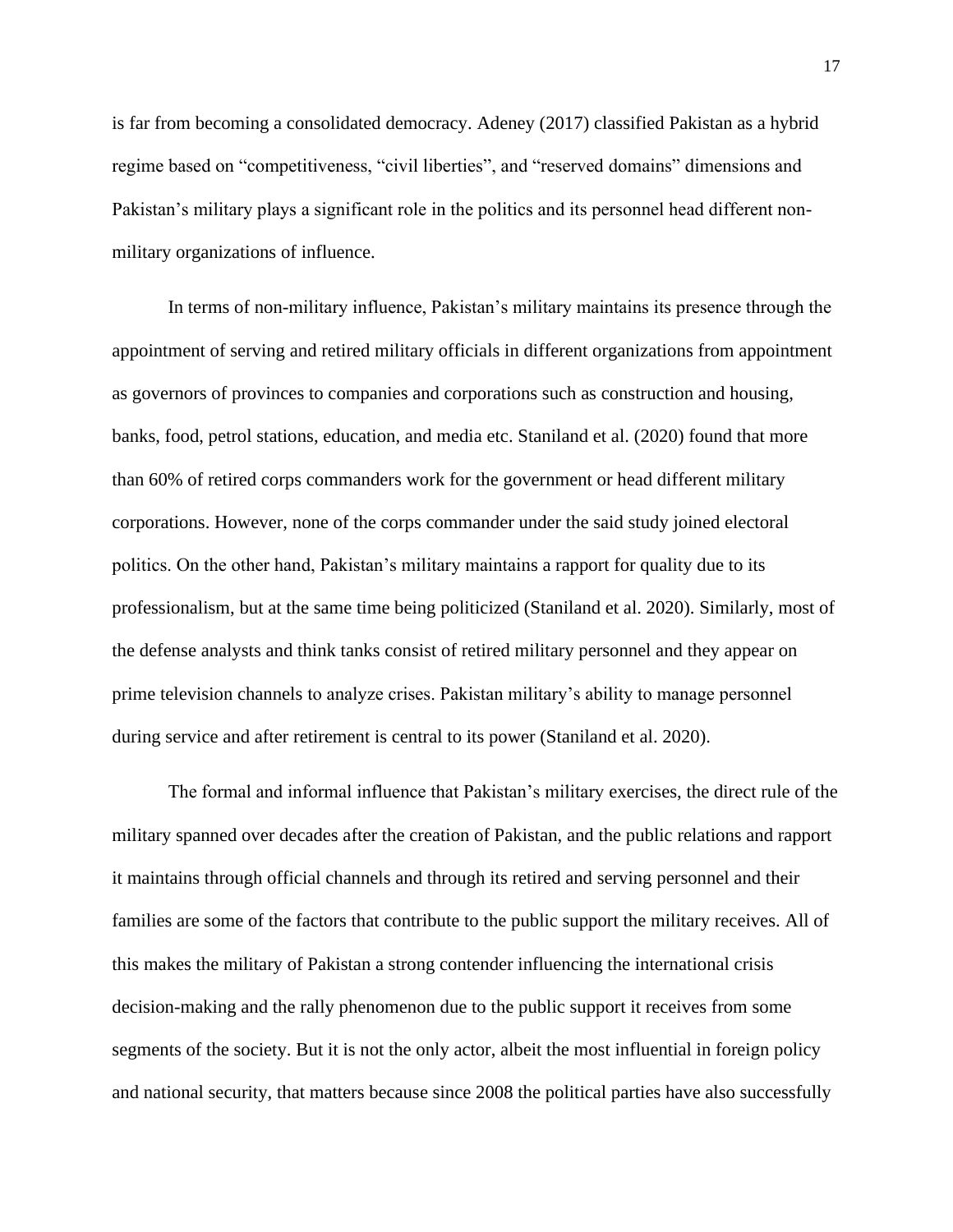completed their tenured terms and they also receive support from the Pakistan's public. To understand the relationship of two actors in foreign policy decision-making, the theoretical foundation comes from the bureaucratic politics model and elite polarization on public opinion.

## <span id="page-26-0"></span>**Influence of Bureaucratic Politics on Foreign Policy**

According to the bureaucratic politics model, foreign policy is not the result of elected leadership of the country only. This model does not consider states a unitary actor and distinguishes between the legislative and executive branch and proposes that the policy is the outcome of the deliberation and compromise of these actors because not all actors have the same policy preferences (Rosati 1981, 236-238). Allison and Halperin (1972, 43) argues that different players who participate in foreign policy decision-making have different interests based on their organizational affiliations and the ideas about national security. Also, the players, based on their position, have different level playing fields and in the case of the US, it is the president who has the shares the disproportionate power (Allison and Halperin 1972, 47). In a hybrid regime, the military is a strong candidate in exercising the disproportionate power due to the reserved nature of international crisis in the security domain.

In tracing the source of the decision behind Obama's troops surge in Afghanistan, Marsh (2014, 285) argues that the Congress was divided about this issue and the ultimate decision to send more troops was made due to the pressure of the "military and other pro-surge advocates had pressured him to do". Allison (1969, 691) argues that the foreign policy might appear to be devised by the elected governments, but this view can impede the role of "semi-independent organizations". In the case of China where the Chinese Communist Party has the most influence, Qingmin (2016, 22) argues that a modified version of bureaucratic politics is required because the politics does not happen within the government and bureaucracy, but it happens within the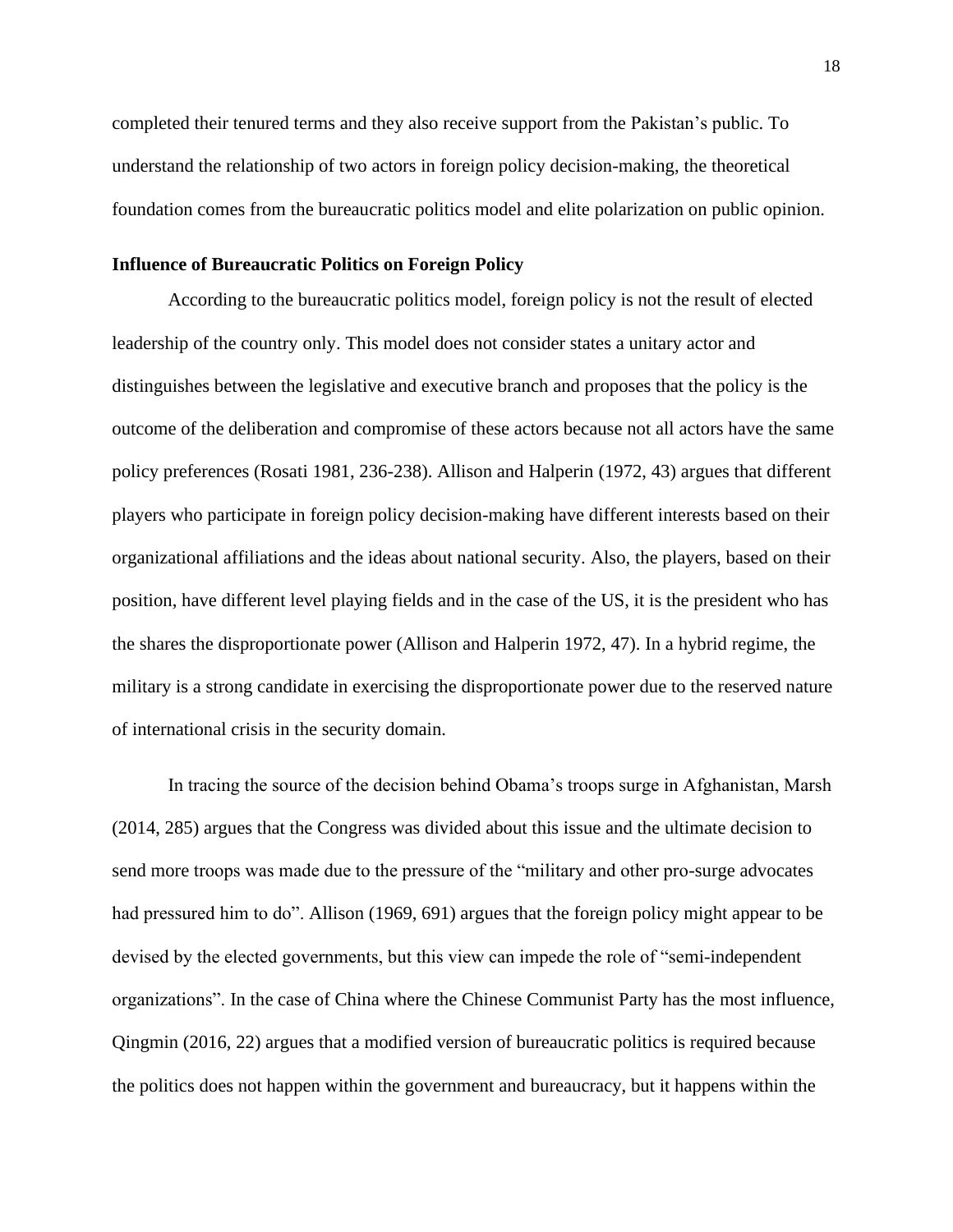party between different interest groups. This attention to the modification of bureaucratic politics in different political systems is also salient in the context of Pakistan because in contrast with democracy where civilians have the upper hand in foreign policy decision-making, at least in theory, in Pakistan's foreign policy military plays a crucial role.

## <span id="page-27-0"></span>**Influence of Elite Polarization on Public Opinion**

Those situations require further attention when civilian and military leadership in Pakistan have different interests and how this conflict could affect public opinion and support for foreign policy decisions. The literature related to the effects of elite polarization on public opinion also helps in this regard, although it is mostly based on American politics it is also applicable to the hybrid regime of Pakistan. Mullinix (2016) argues that party position taking becomes salient when there is partisan polarization, and the citizens support a policy that comes from their own party. Public's tendency to support their own party after receiving polarizing cues based on partisanship has been tested by multiple empirical and experimental studies and it was found that elite partisan polarization accentuates the partisanship (Slothuus and de Vreese 2010; Iyengar, Sood, and Lelkes 2012; Druckman, Peterson, and Slothuus 2013). The effect of elite polarization on public support is not limited to domestic politics, and it also affects foreign policy. Cavari (2013, 17-18) argues that the support for Israel among the American public used to be beyond partisanship, but with increased polarization this support is based on the party cues.

The hybrid regimes literature, background of Pakistani politics, bureaucratic politics model, and effect of elite polarization on public opinion highlights three aspects for the rally around the flag phenomenon in an international crisis. First, Pakistan's military is a strong contender in the national security and foreign policy matters and civilian governments alone cannot decide on these issues. Second, if bureaucracies can influence foreign policy decisions in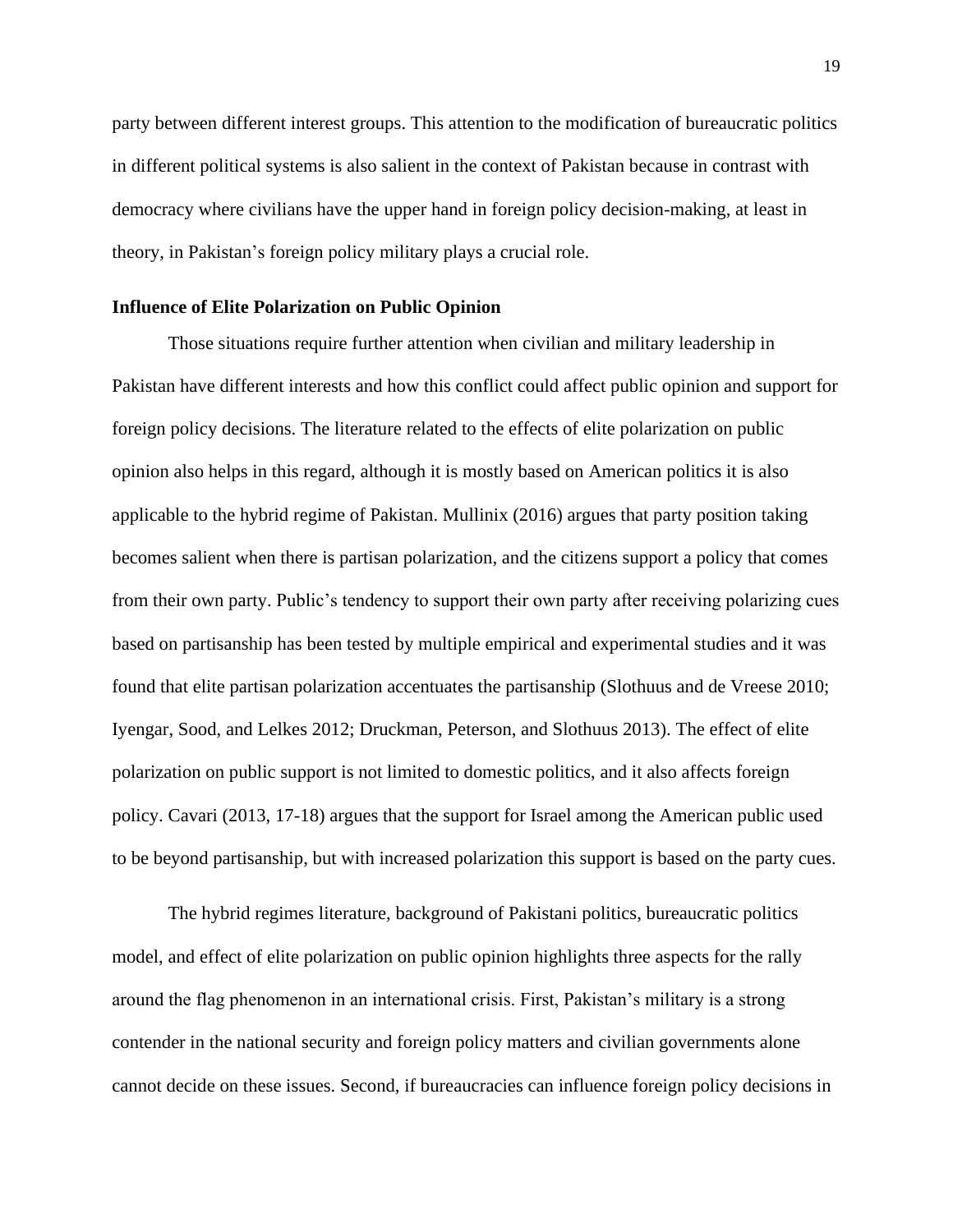democracies, it is highly likely that they can do the same in hybrid regimes and this notion strengthens the first point about Pakistan's military exercising influence in foreign policy matters. Third, elites having different stances motivates the public to pick those sides with which they align themselves. This means that civilian governments have an added disadvantage during an international crisis because if they take a position contrary to Pakistan's military, they not only lose the support of that segment of the society that supports the military, but it also loses the support from the civilian opposition because it gives the opposition an opportunity to settle scores with the ruling party. On the other hand, the opposition will not want to be the only one opposing a decision that resulted from the coordination of civilian government and the military. That is why it is imperative for the civilian government to coordinate with the military and take a decision according to the aspirations of military. This premise leads to the following hypothesis:

**Hypothesis:** The coordination between the civilian government and military of Pakistan is a necessary condition for the rally around the flag phenomenon in a crisis with India and the USA.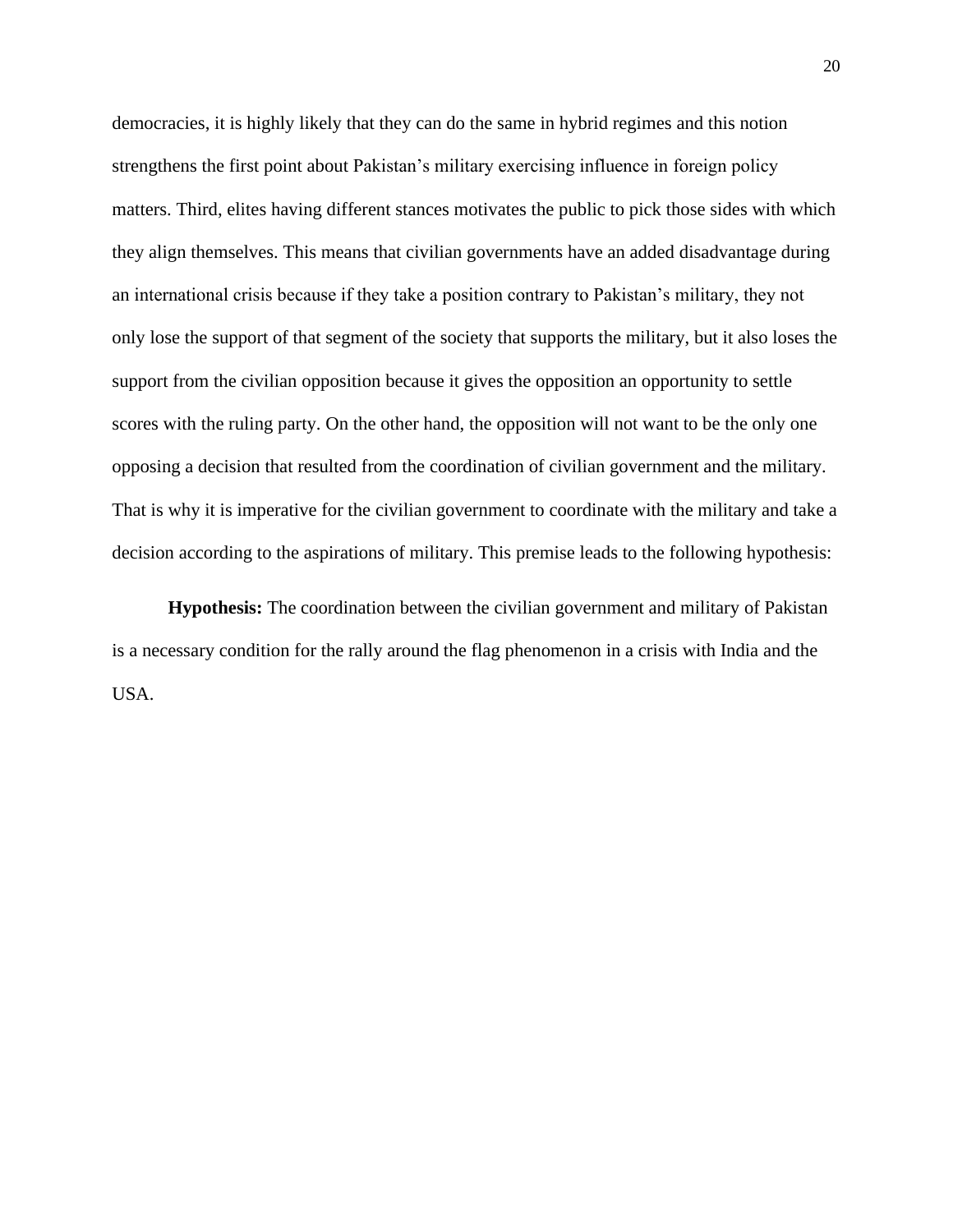## <span id="page-29-0"></span>**Chapter 4. Research Design**

#### <span id="page-29-1"></span>**Crisis Dimensions of Cases**

Four cases of international crisis involving Pakistan are selected for this thesis, and in the first two the contesting party with Pakistan is the USA in 2011 and the other two are related to India in 2016 and 2019. International crisis results from the disruptions in the international system which serves as a structure for power and governs different processes between states through norms (Brecher 2017, 19). An international crisis ensues when states resort to means which are contrary to the norms of international system such as use of violence, issuing of threats, environmental changes etc. (Brecher 2017, 21). Furthermore, Brecher argues that most of the times an international crisis is initiated with a foreign policy crisis when a state faces a threat to basic values, has limited time to react, and there is an increased chance of hostilities between states (2017, 21). Also, due to the different threat perception and the position in international system sometimes only one state is involved in the foreign policy crisis even though the trigger comes from another state. Hewitt and Wilkenfeld (1999) identified 109 such crises in which one state faced the crisis out of 325 crises in the ICB dataset. These indications from the existing studies suggest that even though the USA has a powerful position in the international system, another state such as Pakistan which does not have the equal power status as the USA can go into a crisis with it. The dynamics of such crises involving one state being in crisis or power discrepancy can be different than other crises in which there are more actors to the crisis, or the contesting parties have equal power status (Wilkenfeld 1991). These existing studies of international crisis by Brecher and Wilkenfeld are the guiding principles of the International Crisis Behavior (ICB) dataset and the first place to look for in terms of determining the crisis details regarding start and end dates as well as triggers and responses by the contesting states.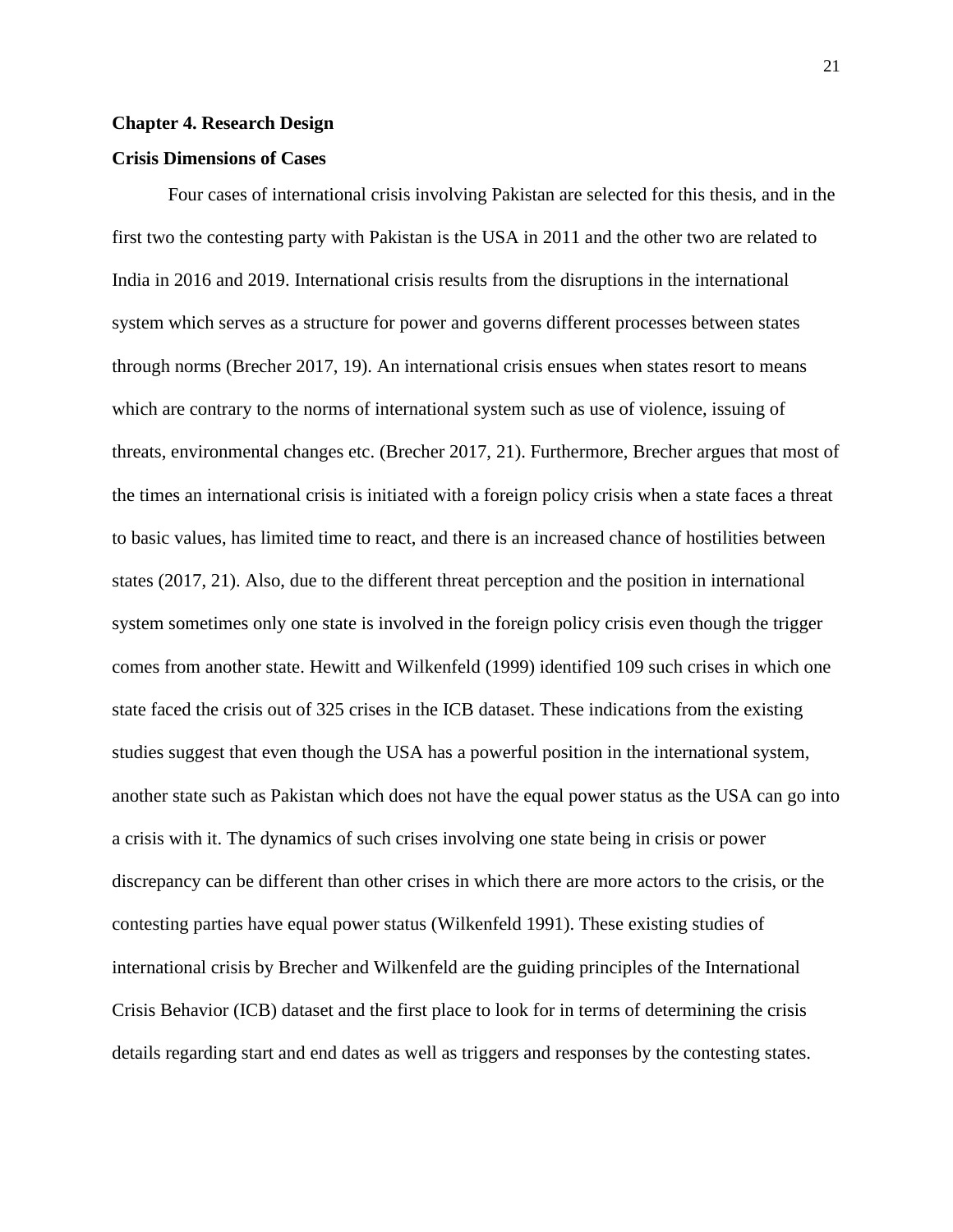International Crisis Behavior (ICB) dataset is updated until 2016, but it does not contain the crises between Pakistan and the USA. On the other hand, it contains three more cases with Iran, India, and Afghanistan, the first two happened in 2014 and the third in 2016, respectively. Similarly, the crisis summary of Surgical Strike Crisis with India does not contain any reference to the claim of surgical strike made by the Indian government. These anomalies between the ICB dataset require further explanation for the rationale of selecting four cases for this thesis. First, if the same criteria used by ICB dataset for the crisis with Afghanistan and Iran is applied to the crisis between Pakistan and the USA, it applies to Pakistani crises with the USA. For example, the ICB crisis with Iran and Afghanistan involved border skirmishes and less stress on Pakistani decision makers than the crises with the USA because they did not issue any threats to either Iran or Afghanistan. These three crises of border skirmishes are not included in this thesis because they lack salience in terms of public interest in them. For example, the query search on google trends does not bring any results due to insufficient data for these crises as compared to the cases of this thesis in which the decision makers of contesting states had several threatening exchanges during the crisis and the public searched the details of those crises due to their salience. That is why the three excluded cases with India, Iran, and Afghanistan might not influence the change in public opinion in measuring the rally around the flag effect. The details of each Pakistani crisis with the USA and India are discussed in the following paragraphs and different dimensions such as the phases of crisis, end and start dates, and triggers and responses are highlighted.

The phases of an international crisis can be categorized into four different phases: Onset, escalation, de-escalation, and impact (Brecher 2017). A crisis is set into onset phase when one state triggers another state through a "hostile act, disruptive event, or an environmental change" (Brecher 2017, 55). The onset phase is also categorized by the stress on the decision makers of a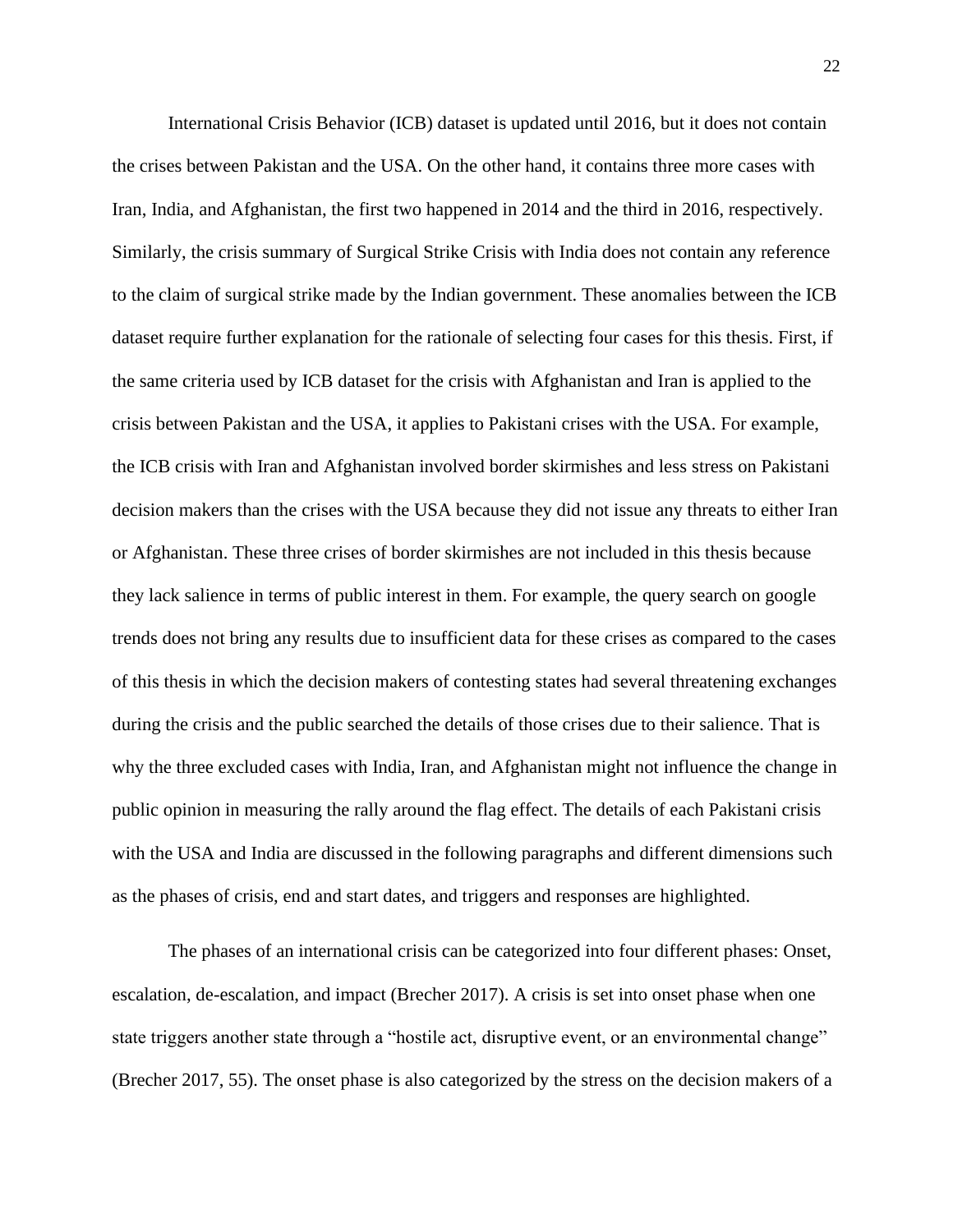state that receives the trigger and this stress stems from the threat to basic values perceived by the decision makers. The second phase of an international crisis is escalation that happens when the more acute threat to basic values is perceived by decision makers than during the onset phase such as increased hostilities, movement of troops etc. (Brecher 2017, 62). Third phase of an international crisis: de-escalation is marked by the easing of tensions and the process of accommodation between contesting states. The easing of stress happens through decrease in the value threats and the contesting states adoption of non-crisis norms as a behavior choice during the crisis (Brecher 2017, 67). Brecher argues that the de-escalation and the termination of an international crisis does not mark the end of it, but it has impact on the world politics and the international system Brecher 2017, 71). However, the impact phase is not as visible as the other three phases in terms of quick changes in the international system and sometimes the timeframe to observe these impacts can be in years (Brecher 2017, 72). Brecher's criteria of crisis' phases is used in the cases of Pakistani cases to operationalize crises start and end dates. Lastly, for the outcome of the crises the criteria used in ICB dataset version 13 is used here which codes the outcome in five different types: Victory (basic goal achievement), compromise (partial achievement of basic goal), stalemate (no change in the basic goal), defeat (non-achievement of basic goal), and other.

#### <span id="page-31-0"></span>*OBL Crisis, May 2011*

In 2011, the onset of the crisis between Pakistan and the USA was triggered with the killing of Osama Bin Laden in a raid by US forces inside Pakistan on May 2. This raid was contrary to the "red lines" conveyed by Pakistani government to the USA in terms of not allowing foreign troops to conduct operations in Pakistan and resulted in a crisis (Unauthorised raid must not serve as precedent, US told 2011). It is important to understand the nature of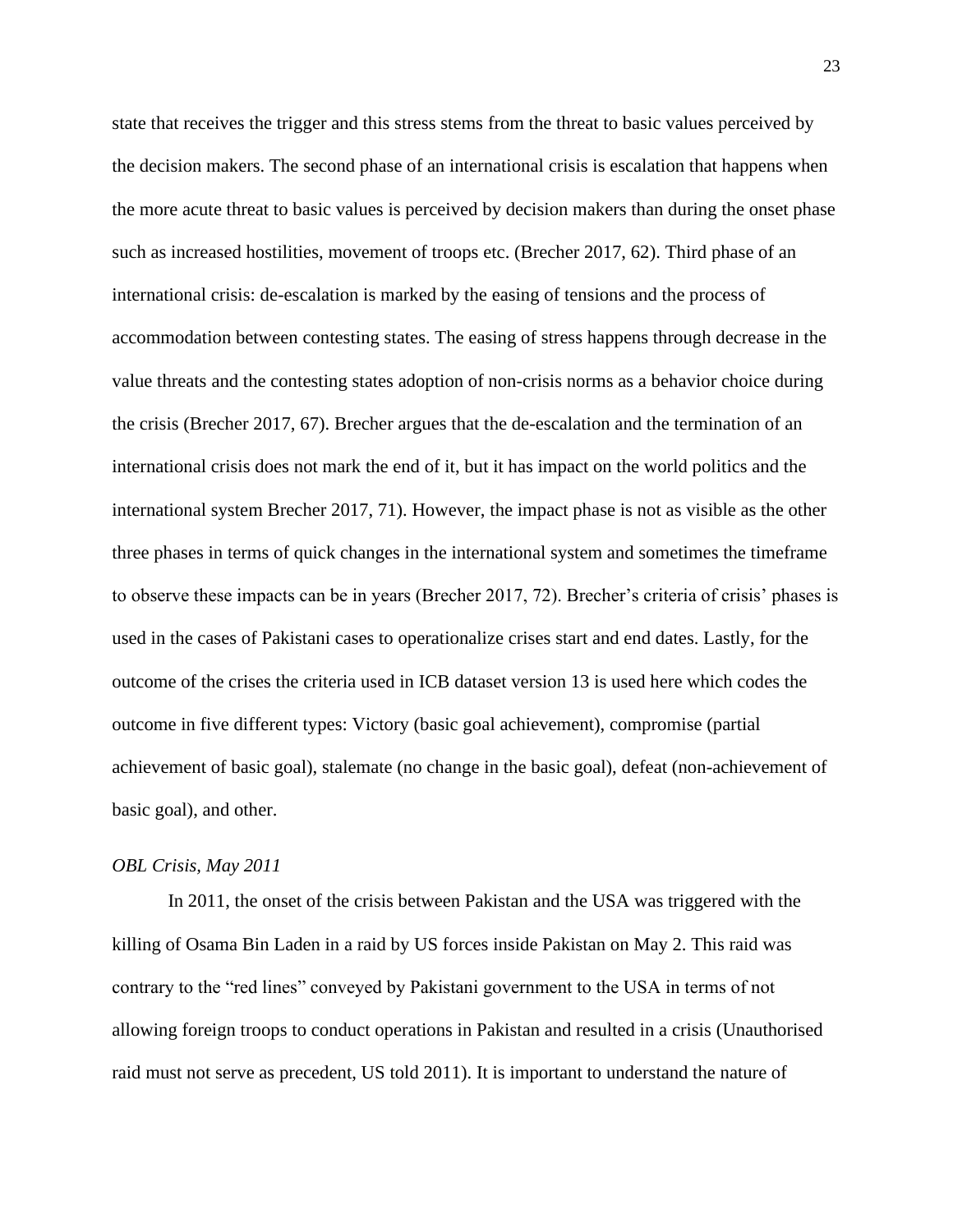interactions between Pakistan and the USA in the context of red lines conveyed by Pakistan to the USA. Since 2004, the USA had been conducting drone strikes inside Federally Administered Tribal Area (FATA) to target leaders of terrorist organizations and Pakistan had given its airbase to conduct such drone strikes.<sup>1</sup> In terms of basic values, the Pakistani decision makers did not consider the use of drone strikes in FATA as a threat to basic values such as territorial integrity, however, these targeted killing of wanted terrorists were only related to unmanned aerial vehicles. The freedom to operate and target terrorists in FATA could have created this norm perception among the US decision makers that they can operate in Pakistan in pursuit of terrorists. However, the killing of Osama outside FATA by Navy Seals was considered a threat to basic values considered by the decision makers of Pakistan because it was conducted outside FATA and it resulted in the onset of crisis between Pakistan and the USA. As a result of this, on May 13 after the adoption of a unanimous resolution by the parliament that demanded the review of security and foreign policies, condemned the raid conducted by the US forces, and with the threat that the NATO supply would be cut off if a similar event is triggered again by the USA (Unanimous resolution 2011). This verbal threat marks the escalation phase of this crisis, however, the USA responded by coping and the crisis was aborted by the coping mechanism of stress alleviation during the escalation phase. According to these trigger response transitions, the first crisis of 2011 lasted from May 2 to May 13 of 2011 since no further trigger and response transitions happened after this date. The outcome of the crisis is a stalemate because there was no

 $<sup>1</sup>$  FATA was a semi-autonomous region under the administration of Pakistan with until 2018 when it was</sup> merged in Khyber Pakhtunkhwa Province of Pakistan and, until then, they had a parallel system of governance through jirgas and Pakistan appointed political agents to liaise between the government of Pakistan and local tribal leaders. The status of FATA as a self-governing region had been in existence since the British times.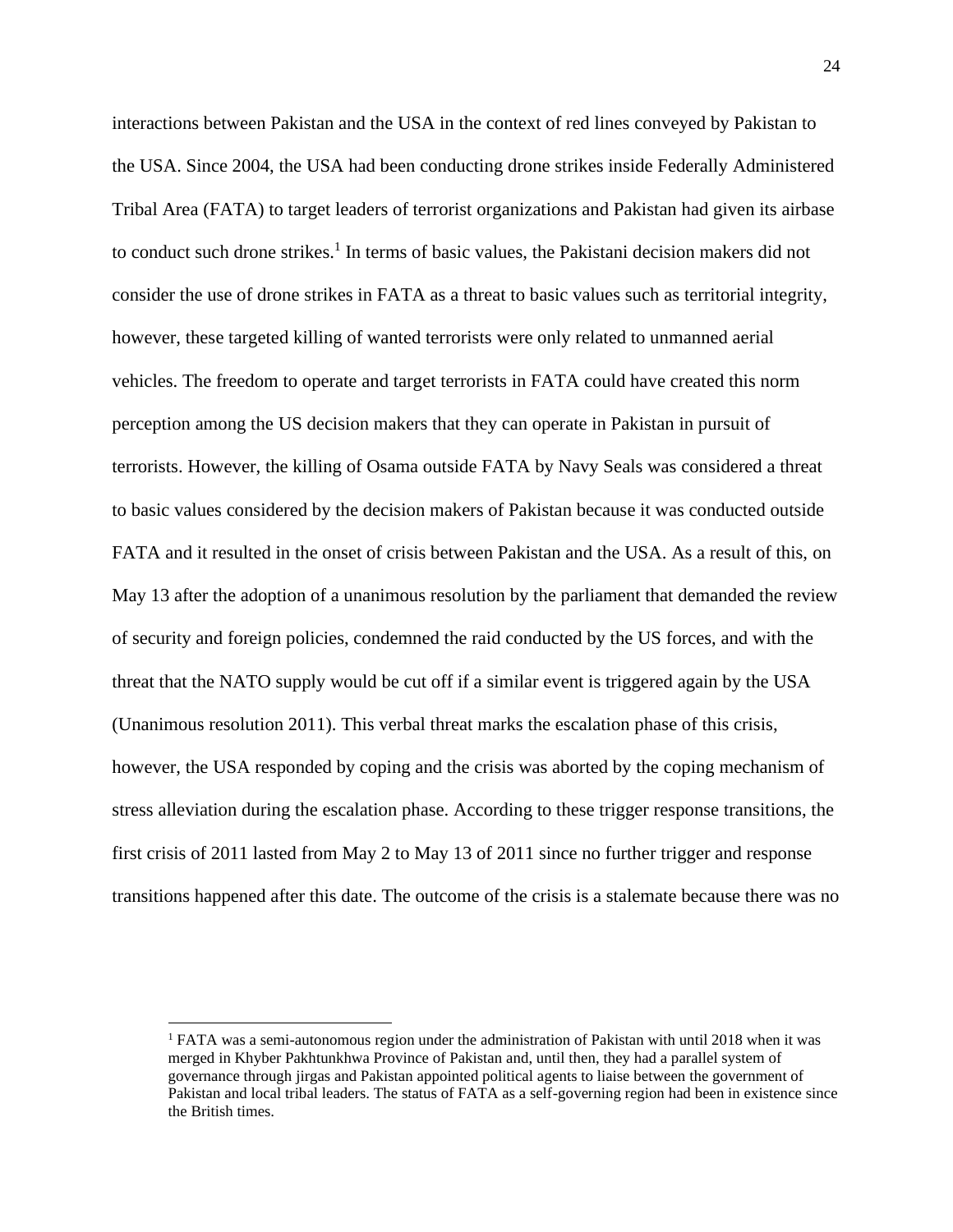clear indication of a norm change in terms of US operating in Pakistan in pursuit of terrorists (FATA only according to Pakistan and anywhere according to the USA).

# <span id="page-33-0"></span>*Salala Attack Crisis, November 2011*

The pre-crisis to the second crisis in 2011 with the USA involves Memogate scandal in which the ambassador of Pakistan to the USA sought help from Admiral Mike Mullen in tightening the noose on the Pakistan army to ensure civilian supremacy in Pakistan (A sceptic's guide to memogate 2011). This resulted in a rift between the civilian and military establishment in Pakistan and days later the ambassador to the USA who allegedly sent the memo was sacked from his post. Due to this reason the start date of the 2011 crisis is proposed to be November 17, 2011, the date on which the scandal went public, because if this period is included in measuring the public opinion before the onset of crisis, it might not show the right picture of public opinion in Pakistan. On November 26, 2011 the US forces conducted an attack on two Pakistani positions near the Afghan border in which 25 soldiers were killed that triggered the crisis to the escalation phase (Mohmand 2011). Within hours, Pakistan responded with cutting off the NATO supply and gave fifteen days to the USA to vacate Shamsi airbase in Pakistan which was in use by the C.I.A for drone operations (Khan 2011). The USA responded by vacating the airbase and it was vacated on the due date (Khan 2011). Before the airbase vacation on December 11, 2011, diplomatic disruptions such as the boycott of Bon conference for Afghanistan's future by the government of Pakistan, troops at the border were given permission to hit back the NATO/US forces in case of any future skirmishes, and air defense weapons were deployed at the Afghan border to tackle any air intrusion to the Pakistani territory (Cabinet endorses DCC decisions on Shamsi base, Nato supplies: Pakistan to boycott Bonn conference 2011; Troops free to hit back in future: Kayani 2011; Khan 2011). The period until the de-escalation on December 11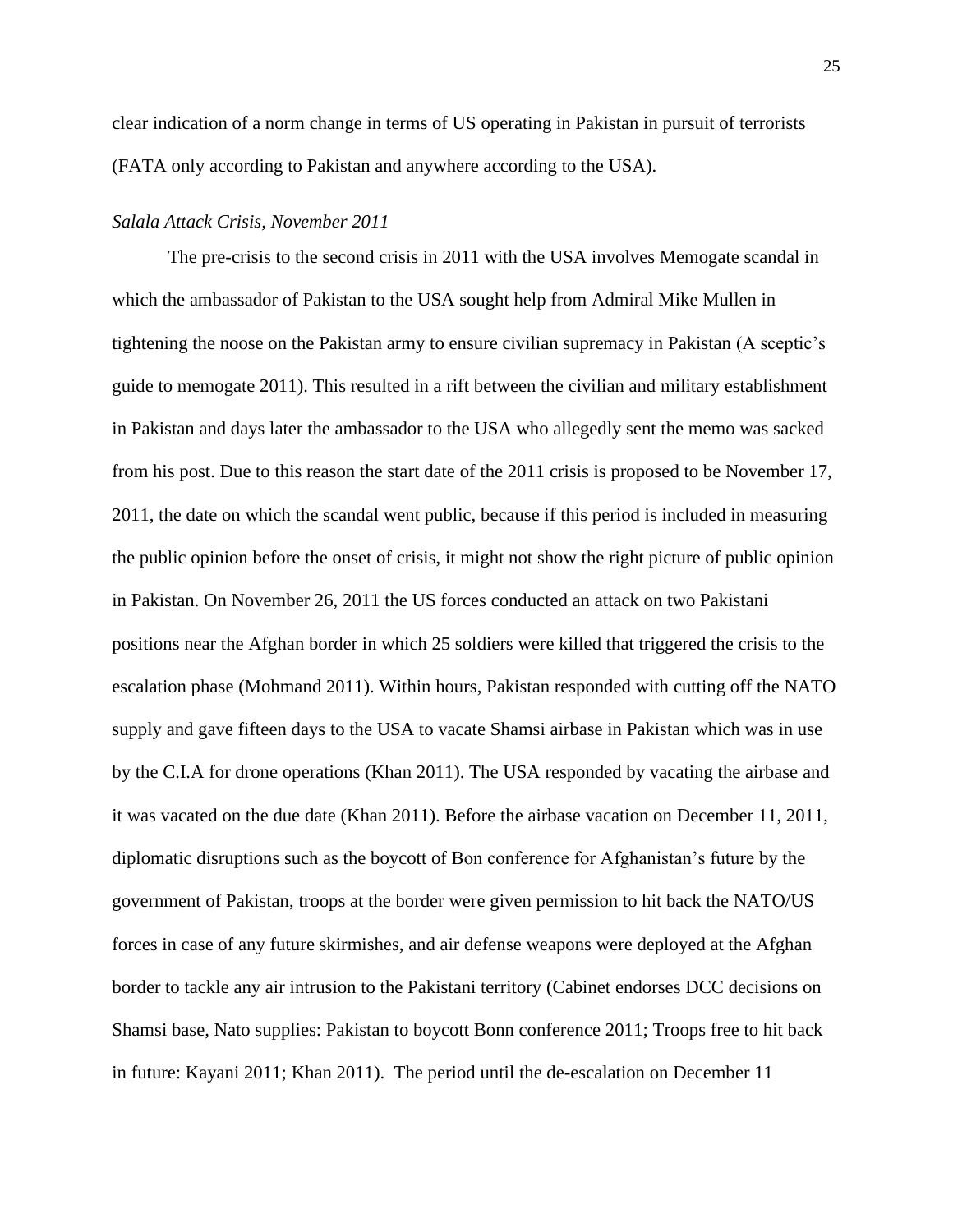involves diplomatic disruptions, deployment of troops, and threats to violence as proposed by Brecher in the model of crisis escalation. The crisis lasted from November 17 to December 11 of 2011. The crisis ended with a stalemate because despite vacating the airbase, USA did not forego its position on the attacks that it was by mistake and Pakistan also held its stance that the attack was pre-planned and deliberate, and the NATO supply will not be resumed until the new terms of engagement with the USA are agreed (Nato stoppage may last several weeks: Gilani 2011). The impact of this crisis can also be seen through the merger of FATA in Pakistan and making it a part of Khyber Pakhtunkhwa province in 2018 and fencing the border with Afghanistan to demarcate the Durand line (the border between Pakistan and Afghanistan).

### <span id="page-34-0"></span>*Surgical Strike Crisis, September 2016*

The Surgical Strike Crisis between Pakistan and India entered the pre-crisis phase with the attack on Indian forces in the Indian held Kashmir in which Indian soldiers were killed on September 18, 2016. Right after the attack India blamed Pakistan which resulted in high level meetings of national security apparatus in Pakistan and border skirmishes around the Line of Control between Indian and Pakistani held Kashmir (Syed 2016). This crisis reached the escalation phase on September 29, 2016 when India claimed that they conducted a surgical operation inside Pakistan held Kashmir and targeted the terrorists' hideouts by sending special forces in a cross-border operation. Pakistani military rejected any extraordinary activity around the line of control and the cabinet of Pakistan rejected India's claims of such surgical strike on October 1, 2016 (Ghumman 2016). This denial by the Pakistani government highlights that they did not consider the Indian claim of the surgical strike as detrimental to the basic values. This shows that the surgical strike did not cross the threshold of a threat to basic values and the inability to independently verify the magnitude of this surgical strike makes it difficult to assess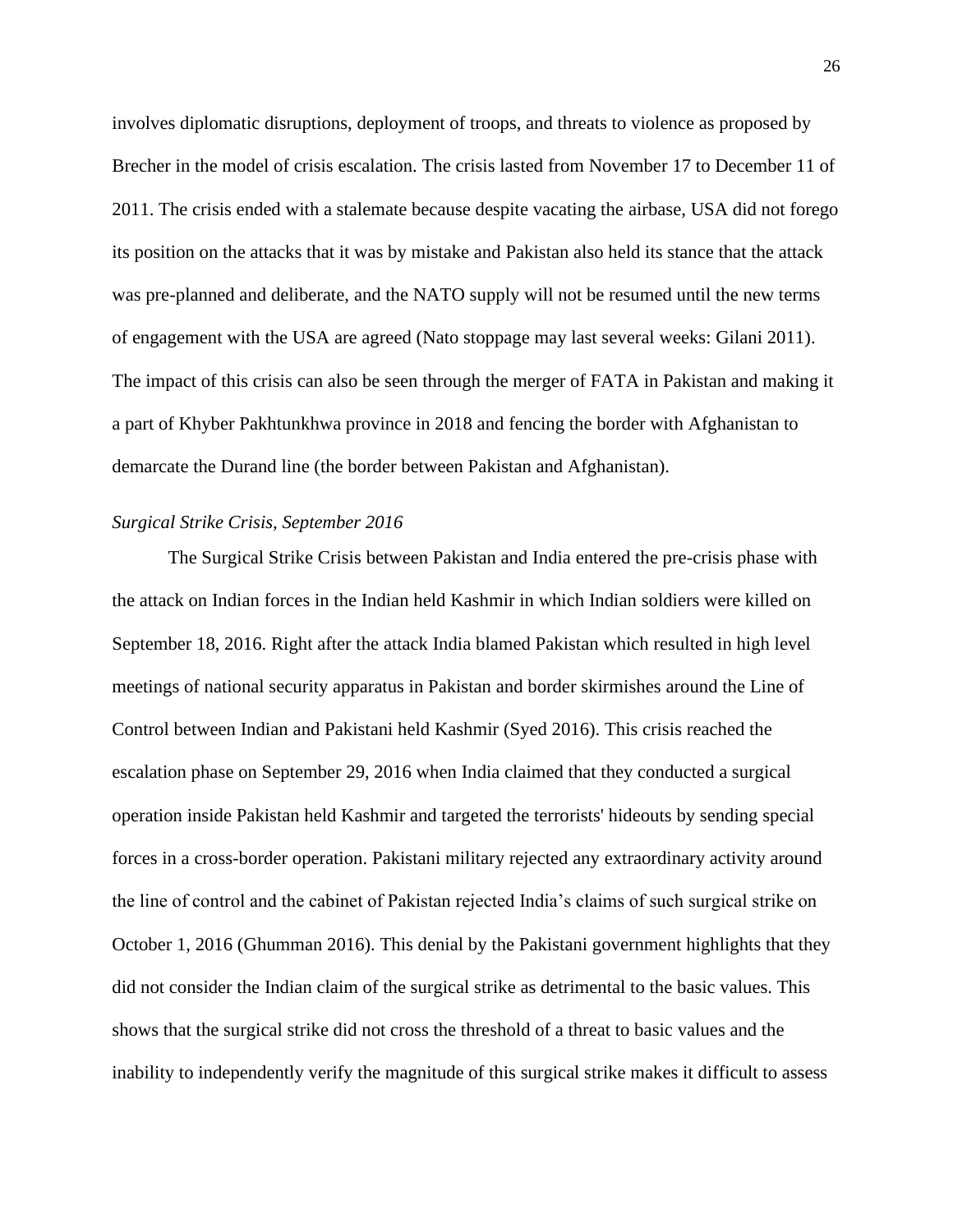whether it could be termed as a surgical strike and not a border skirmish. Due to this reason, the crisis did not escalate further. Since the focus of this thesis is rally around the flag phenomenon and not the crisis behavior, the reasons of Pakistan coping with Indian claim of surgical strike are beyond its scope. On the other hand, the salience of this crisis makes it a suitable case for studying the rally phenomenon when a state backs down during the escalation phase. The outcome of this crisis is coded as a stalemate because none of the contesting sides achieved any change is basic values or new norms in their interactions. This will make the Surgical Strike Crisis duration from September 18 to October 1 of 2016. However, the impact of this crisis can be depicted through the 2019 Pakistan and India crisis when India tried to change the norm as a consequence of a terrorist attack in Kashmir by targeting inside Pakistan.

## <span id="page-35-0"></span>*Indian Airstrike Crisis, February 2019*

The pre-crisis period of Indian Airstrike Crisis between Pakistan and India started on February 14, 2019 when a convoy of Indian soldiers was attacked by a suicide bomber. The threats of punishment to Pakistan were issued based on the allegation of involvement in the attack in Kashmir and Pakistan demanded evidence for such involvement. The crisis entered the escalation phase on February 26 when Indian fighter planes entered Pakistan and India claimed to have targeted a terrorist hideout. This event on February 26 signifies the escalation of the crisis and a trigger to Pakistan to which Pakistan threatened reciprocal behavior. On February 27, Pakistani fighter planes entered India and after the face off with the Indian fighter planes, Pakistan claimed the downing of two Indian fighter planes and capturing one Indian pilot (Two Indian fighter jets downed, pilot captured 2019). These trigger and response conclude the escalation phase of this crisis because right after the Pakistani response, the Prime Minister of Pakistan appealed to India to resume the negotiations while addressing the Pakistani nation in a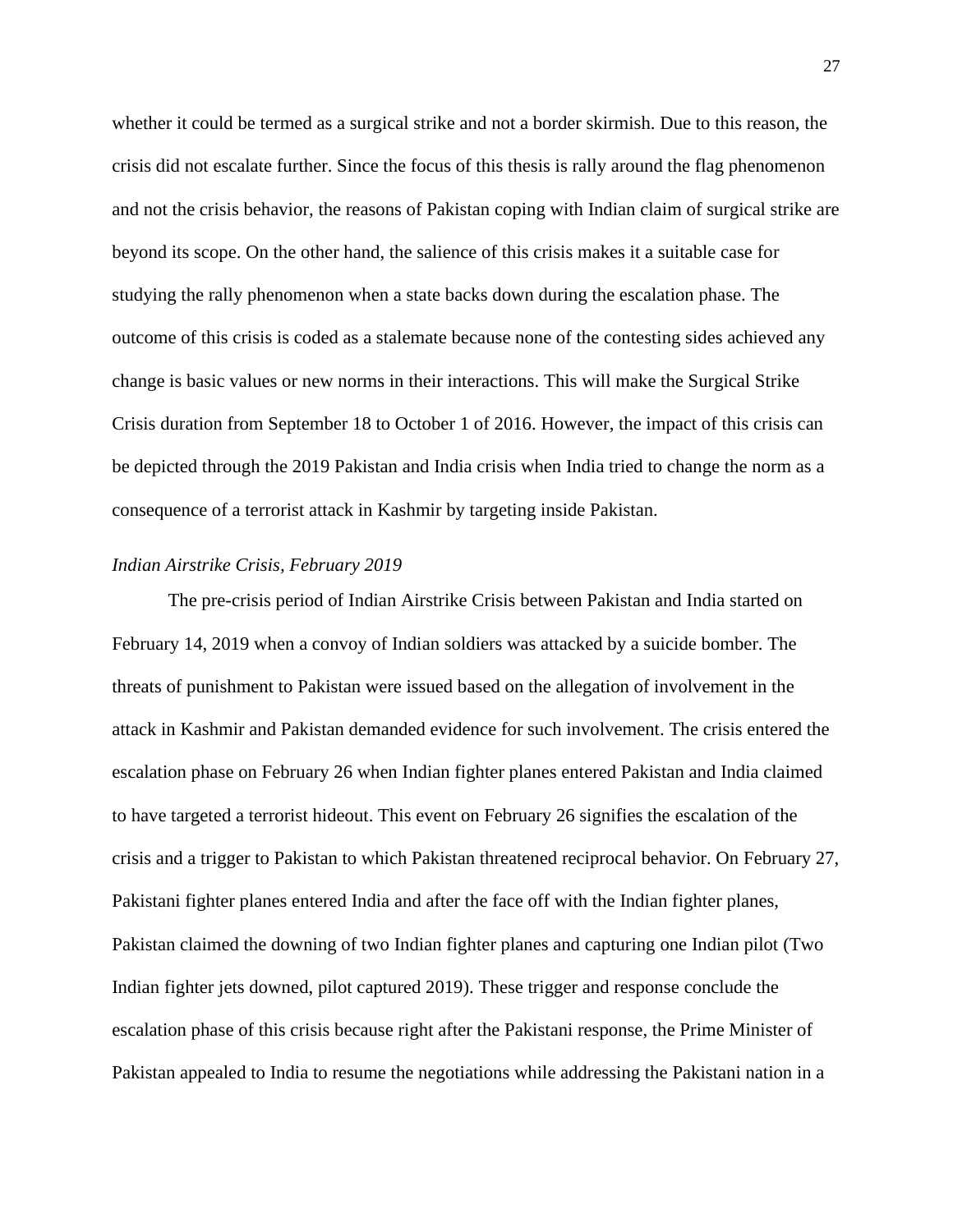live broadcast (Raza 2019). This could be considered the first step towards de-escalation and the calls of restraint from the USA, Russia, UAE, and Saudi and the second step was freeing the captured Indian pilot on March 1, 2019 after one day of captivity (Raza 2019). Until March 3, the skirmishes along the line of control between Pakistan and India continued and the calls for the involvement of the international community by Pakistani foreign minister to ensure peace. By March 4, the closed airports started opening in Pakistan and Indian PM also criticized the opposition for not buying Rafale fighter planes earlier which could have prevented the capture of Indian pilot as compared to the MiG 21 fighter plane. The easing of security risk related tensions in Pakistan by opening of the airports for normal flights and the shifting focus of the Indian PM from Pakistan to the opposition could be construed as the de-escalation phase of the Indian Airstrike Crisis. This crisis lasted from February 14 to March 3 of 2019. The crisis resulted in a stalemate because both parties did not achieve their goals. India could not create a new norm of targeting inside Pakistan and Pakistan did not conduct any airstrike in India as a reciprocal response to India.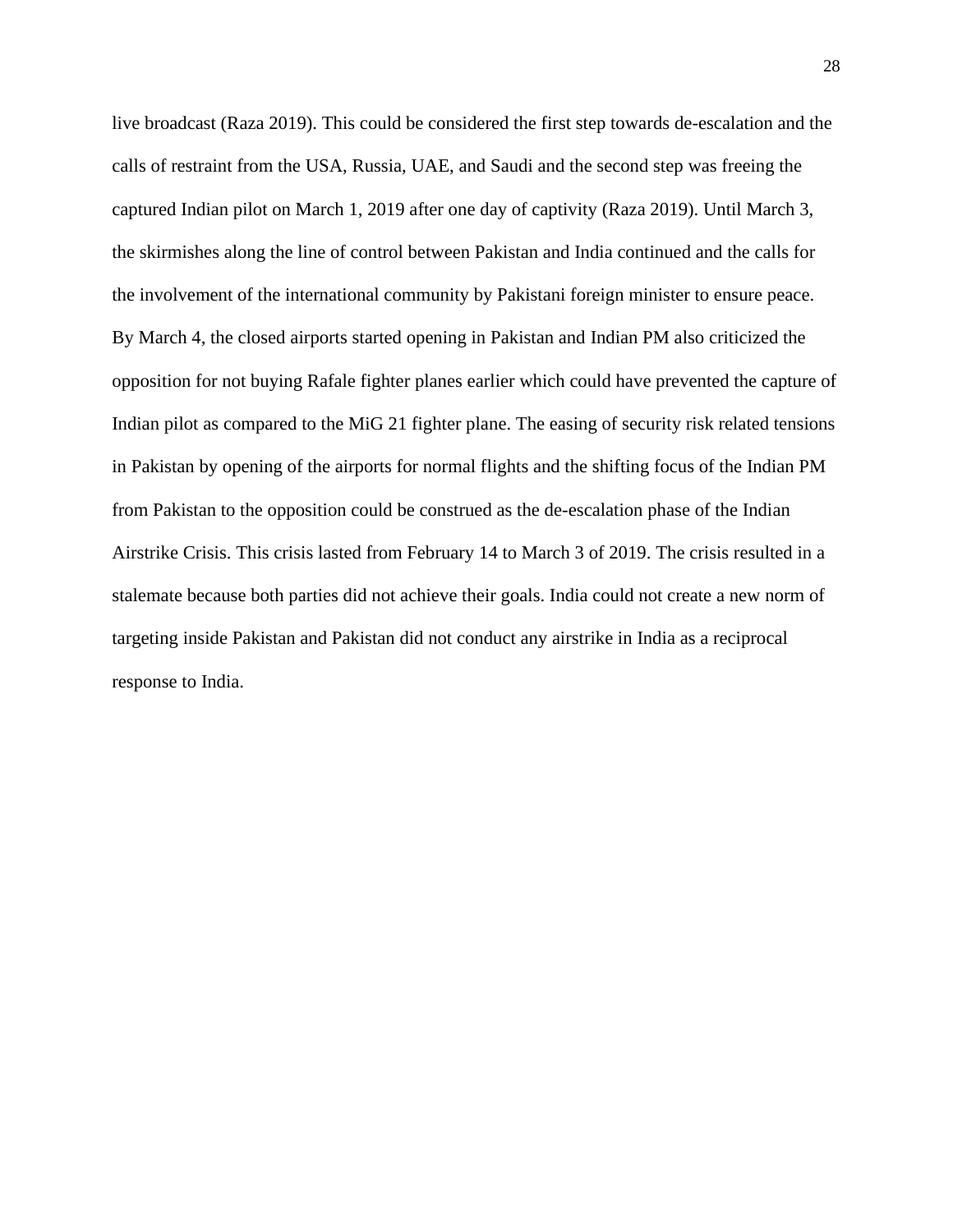| <b>Crisis</b>    | Opponent     | <b>Trigger</b>         | <b>Response</b>       | <b>Outcome</b> | <b>Duration</b> |
|------------------|--------------|------------------------|-----------------------|----------------|-----------------|
|                  |              |                        |                       |                | (Days)          |
| <b>OBL</b>       | <b>US</b>    | Raid in Pakistan       | Verbal Threat         | Stalemate      | 12              |
| <b>Crisis</b>    |              |                        |                       |                |                 |
| <b>Salala</b>    | <b>US</b>    | Attack on Pakistani    | Diplomatic boycott    | Stalemate      | 25              |
| <b>Attack</b>    |              | border posts           | and cutting off NATO  |                |                 |
| <b>Crisis</b>    |              |                        | supply                |                |                 |
| <b>Surgical</b>  | India        | <b>Surgical Strike</b> | Rejection of Surgical | Stalemate      | 14              |
| <b>Strike</b>    |              |                        | <b>Strike</b>         |                |                 |
| <b>Crisis</b>    |              |                        |                       |                |                 |
| <b>Indian</b>    | <b>India</b> | Airspace intrusion     | Airspace intrusion    | Stalemate      | 19              |
| <b>Airstrike</b> |              | with Fighter Jets      | with Fighter Jets     |                |                 |
| <b>Crisis</b>    |              |                        |                       |                |                 |

**Table 1 Crisis Dimensions Across Four Cases**

# **Operationalization of The Dependent Variable**

Change in anger directed at either the crisis opponent or Pakistani leadership is used as a measure in this thesis to measure the rally phenomenon. Latent studies highlight the role of anger in the rally around the flag phenomenon both in experimental settings and through observational studies. Porat et al. (2019, 488) conducted an experiment on the effect of anger when there is an existential threat and they found evidence that even liberal feel the "collective angst" and rally behind the leadership. Similarly, another experiment focused on the effects of anger and anxiety by showing footage of planes hitting the towers and they also found that the participants' attitude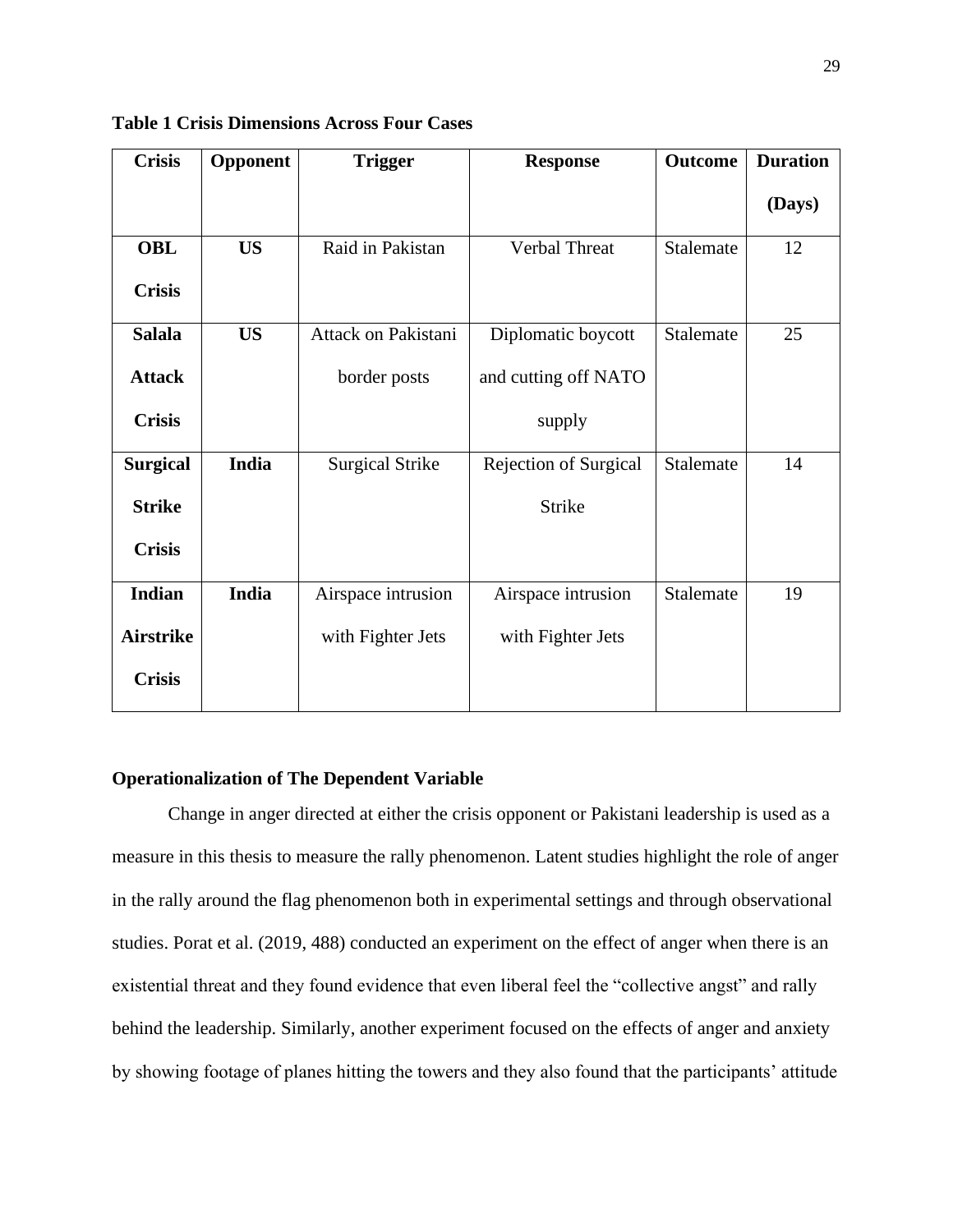to rally was driven by anger as opposed to anxiety (Lambert et al. 2010, 889). Anger emergence is also attributed to emotion towards outgroup. Sociological theories suggest that emotion as a nation towards the other plays the defining role in generating a rally (Feinstein 2020) and anger not only affects the attitudes during an international crisis but also drives populist attitudes during domestic crises like economic crisis (Rico, Guinjoan, and Anduiza 2017). The reliance on anger, measuring during and before the crisis change in anger from newspaper editorials, and its direction results from the lack of survey data that could depict the support for Pakistani leadership before and during the crisis. The literature mostly highlights the role of anger in generating a rally in those crises in which a rally was generated, but in this thesis, it is used to see whether there was a rally or not. That is why this thesis looks at anger direction: the target of anger to see the rally around the flag phenomenon.

Linguistic Inquiry and Word Count (LIWC) is used in this thesis to measure anger because it gives numeric values which are used to compare anger values for two periods: before and during the crisis. Existing literature has extensively used LIWC for measuring emotions from texts that range from political debates, social media, political communication in videos, and discourses of protestors (Rheault et al. 2016; Matsumoto, Hwang, and Frank 2014; Tay 2021). More importantly, LIWC has been used to measure anger from pager texts sent after the 9/11 attacks which is a crisis that involves a high rally generation for the US president (Back et al. 2010, 2011). The use of LIWC in measuring emotions specially anger from texts and the task of this thesis to analyze 1969 editorials of two English language daily newspapers: Dawn and The Nation make it a suitable tool for measuring the dependent variable: rally around the flag.

LIWC uses dictionaries to measure the sentiment in a given text by using the percentage of different emotion words related to a category in the text and comparing it with the dictionary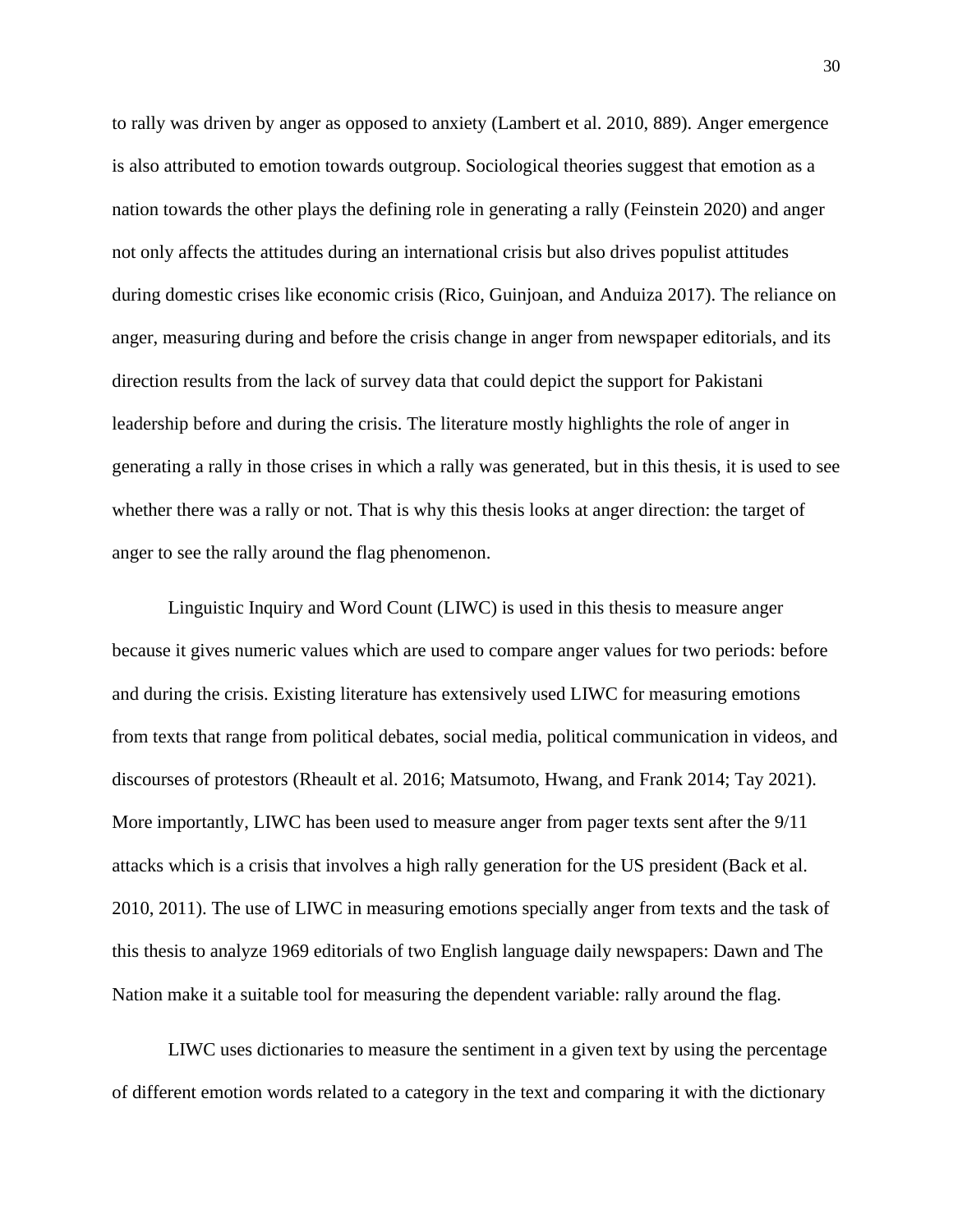in the LIWC software and then it returns a rate for different categories (Pennebaker et al. 2015). In the construction and testing of this software the scholars used LIWC to analyze different genres of writing ranging from blog posts to NY Times. The analysis of NY Times is used in this thesis to compare anger in Pakistani editorials during and before the crisis. For example, the analysis of over 26 million words from NY Times shows that the anger rate was 0.47 (Pennebaker et al. 2015, 9). In this thesis this will be the first criteria to see whether anger during the crisis crosses this threshold or not. The second criteria to see whether there was a rally during the crises or not is to see the direction of changes in the percentage for the anger category, so if anger increased for both Pakistani leadership and the crisis opponent which of these two has a bigger rate of anger.

For the first criteria in measuring the level of anger before and during the crisis, the editorials related to each crisis are run through LIWC in two ways; analysis of editorials of both newspapers before and after and analysis of editorials of Dawn and The Nation separately to see the level of anger and change, if any. The second criteria are to see the direction of anger in the crises if there is a change in anger. To do this, the software: Contextualizer developed by one of the co-developers of LIWC is used in this to parse out those segments of the editorials in which Pakistani leadership and the crisis opponents are mentioned. The first step in the realization of this task was to create batteries for Pakistani leadership and the crisis opponents. Since Pakistani leadership was the same for both crises of 2011, one Pakistani battery was used for obtaining the editorial context for the first two crises. For the remaining two crises two different batteries were used in 2016 and 2019 along with four different batteries for crises opponents. Batteries for Pakistan include prime minister, president, foreign and interior ministers, chief of army staff and director general of Inter Services Public Relations of Pakistan during the crisis. Batteries for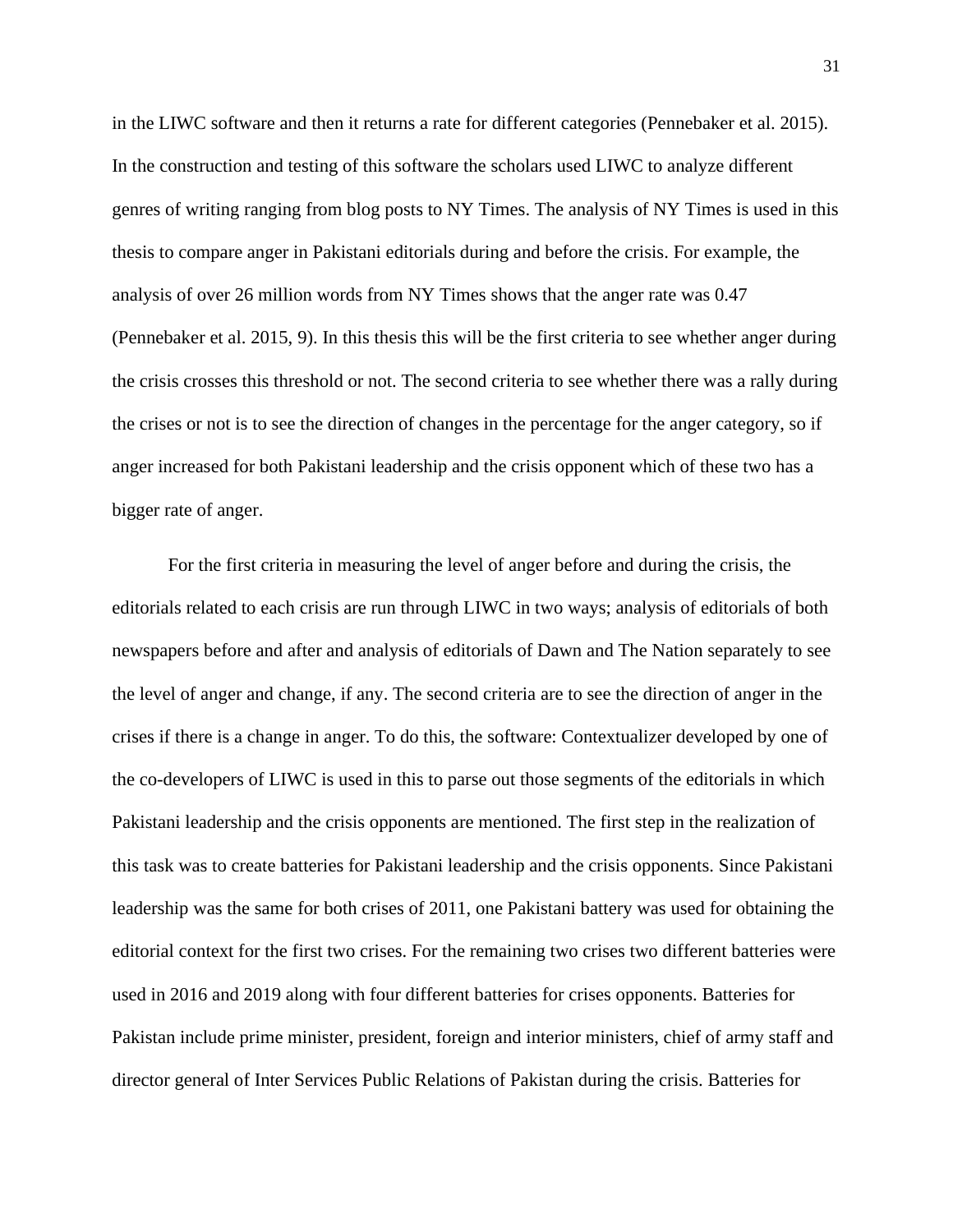crisis opponents include president/prime minister, foreign minister, army chiefs, military organizations which were involved in the crisis such as NATO/ISAF in 2011 and Indian Air force in Indian Airstrike Crisis and the heads of such organizations, and the name of the crisis opponent country. The batteries are shown below:

| <b>Batteries</b>  |                                |                                  |                                          |  |  |  |  |  |
|-------------------|--------------------------------|----------------------------------|------------------------------------------|--|--|--|--|--|
| <b>OBL Crisis</b> | Salala Attack<br><b>Crisis</b> | <b>Surgical Strike</b><br>Crisis | <b>Indian Airstrike</b><br><b>Crisis</b> |  |  |  |  |  |
| <b>Civilian</b>   | <b>Civilian</b>                | <b>Civilian</b>                  | <b>Civilian</b>                          |  |  |  |  |  |
| Rehman Malik,     | Rehman Malik,                  | <b>Chaudhry Nisar</b>            | Sheryar Afridi,                          |  |  |  |  |  |
| Khar              | Khar                           | Sartaj Aziz,                     | Imran Khan,                              |  |  |  |  |  |
| Gillani, Gilani   | Gillani, Gilani                | Nawaz Sharif,                    | Shah Mehmood                             |  |  |  |  |  |
| Zardari           | Zardari                        | Mamnoon                          | Qureshi, Arif                            |  |  |  |  |  |
|                   |                                | Hussain                          | Alvi                                     |  |  |  |  |  |
| <b>MIlitary</b>   | <b>MIlitary</b>                | <b>Military</b>                  | <b>Military</b>                          |  |  |  |  |  |
| Kayani, Athar     | Kayani, Athar                  | Raheel Sharif,                   | Bajwa                                    |  |  |  |  |  |
| Abbas             | Abbas                          | Raheel Shareef,                  | Ghafoor                                  |  |  |  |  |  |
| army              | army                           | Bajwa                            |                                          |  |  |  |  |  |
| <b>USA</b>        | <b>USA</b>                     | India                            | India                                    |  |  |  |  |  |
| Gates, Mullen     | Gates, Mullen                  | Modi, India,                     | Modi, India, BJP,                        |  |  |  |  |  |
| Petraeus, Allen   | Petraeus, Allen                | Swaraj, Suhag                    | Swaraj, rawat,                           |  |  |  |  |  |
| <b>ISAF, NATO</b> | <b>ISAF, NATO</b>              |                                  | IAF, Indian                              |  |  |  |  |  |
| USA, Obama        | USA, Obama                     |                                  | Army                                     |  |  |  |  |  |
| Clinton           | Clinton                        |                                  |                                          |  |  |  |  |  |

**Table 2 Batteries used for the Contextual Analysis in Each Crisis**

For each term, Contextualizer searches the editorials and then gives the result in an excel sheet that contains the words used before and after each term. To have meaningful sentences that can include different parts of speech, fifteen words were selected to be before and after each term. The fifteen words context left of the term, the term itself, and the context on the right are given in different columns, however, LIWC analyzes one column at a time. To have a bigger denominator for the calculation of means after processing through LIWC, the column on the left was copied and pasted below the context on the right and the analysis of the context was done in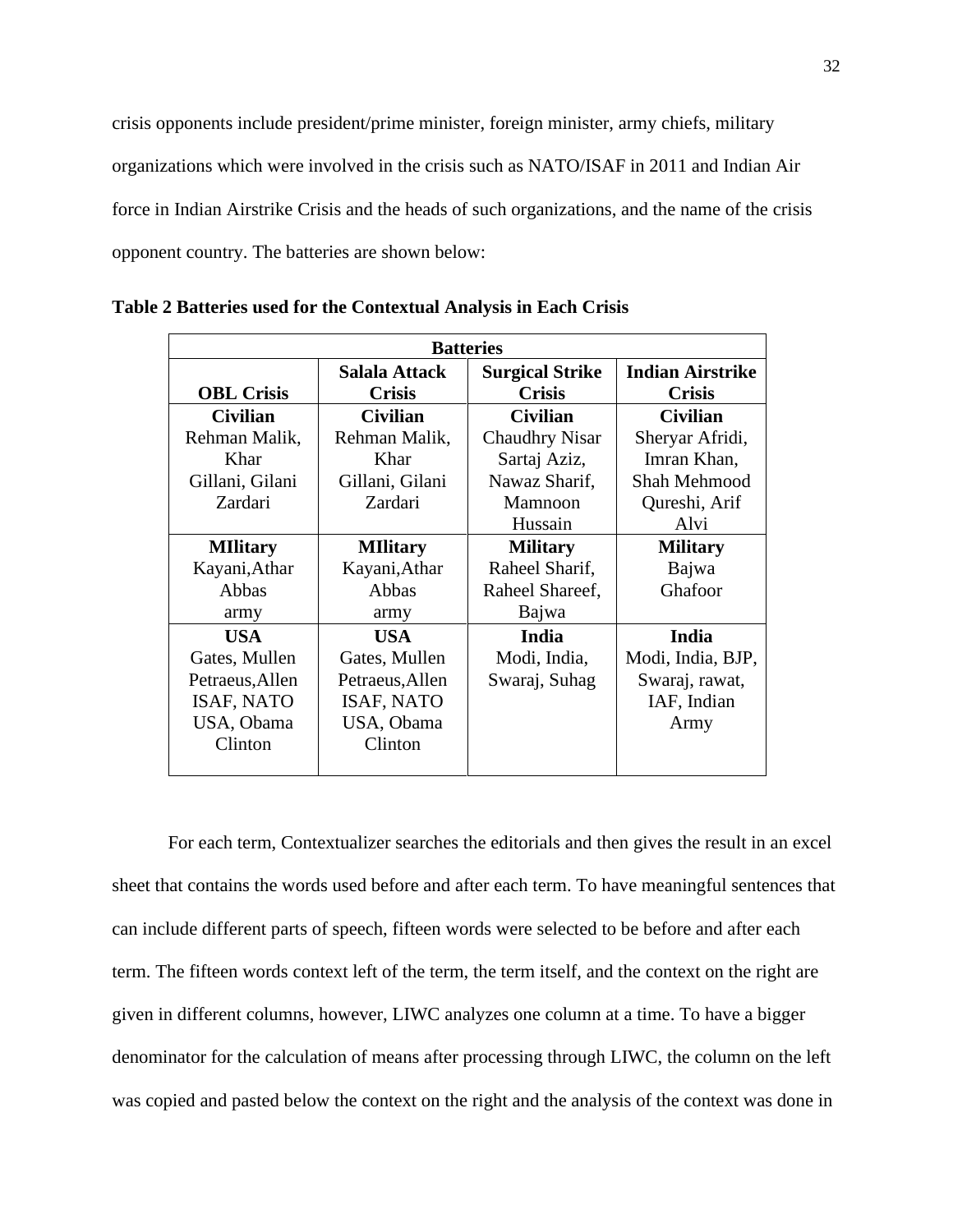one column in LIWC. This process of finding the context was done on both newspapers and then on individual newspaper and anger was measure through LIWC before calculating the means in R.

### *Data for The Dependent Variable:*

The task of this thesis is to study the rally around the flag phenomenon which can be demonstrated though the public support expressed through public opinion during an international crisis. To measure the rally effect in Pakistan during an international crisis, I analyze the data drawn from editorials of two major English daily newspapers: Dawn and The Nation. Two factors contributed towards the choice of newspapers for this thesis. First, since the sample size is close to two thousand and the analysis is at a word level, those newspapers were looked at that contain the editorials on their websites in the form of words and not pictures. Dawn and The Nation both have easily accessible editorials on their websites and cover the duration of all four crises. The second factor was the circulation and ideology of newspapers so that it covers the aspects of idea dissemination and contains both conservative and liberal newspapers. In short, the rationale behind the choice of the newspapers is twofold: first, availability or accessibility; and second, representativeness of the population in the study.

Latent studies suggest that public opinion in Pakistan does not differ from the opinion held by political and information elite who write in these two English language daily newspapers (Fair and Hamza 2016). According to Fair and Hamza (2016), majority of Pakistani population does not consume English language daily newspapers. However, they also found out that despite the lack of reliance of Pakistani public on English language newspapers, the opinions held by Pakistani public are not different than opinions expressed in the editorials of Pakistani English language newspapers. The study attributes this to the fact that the people who write editorials in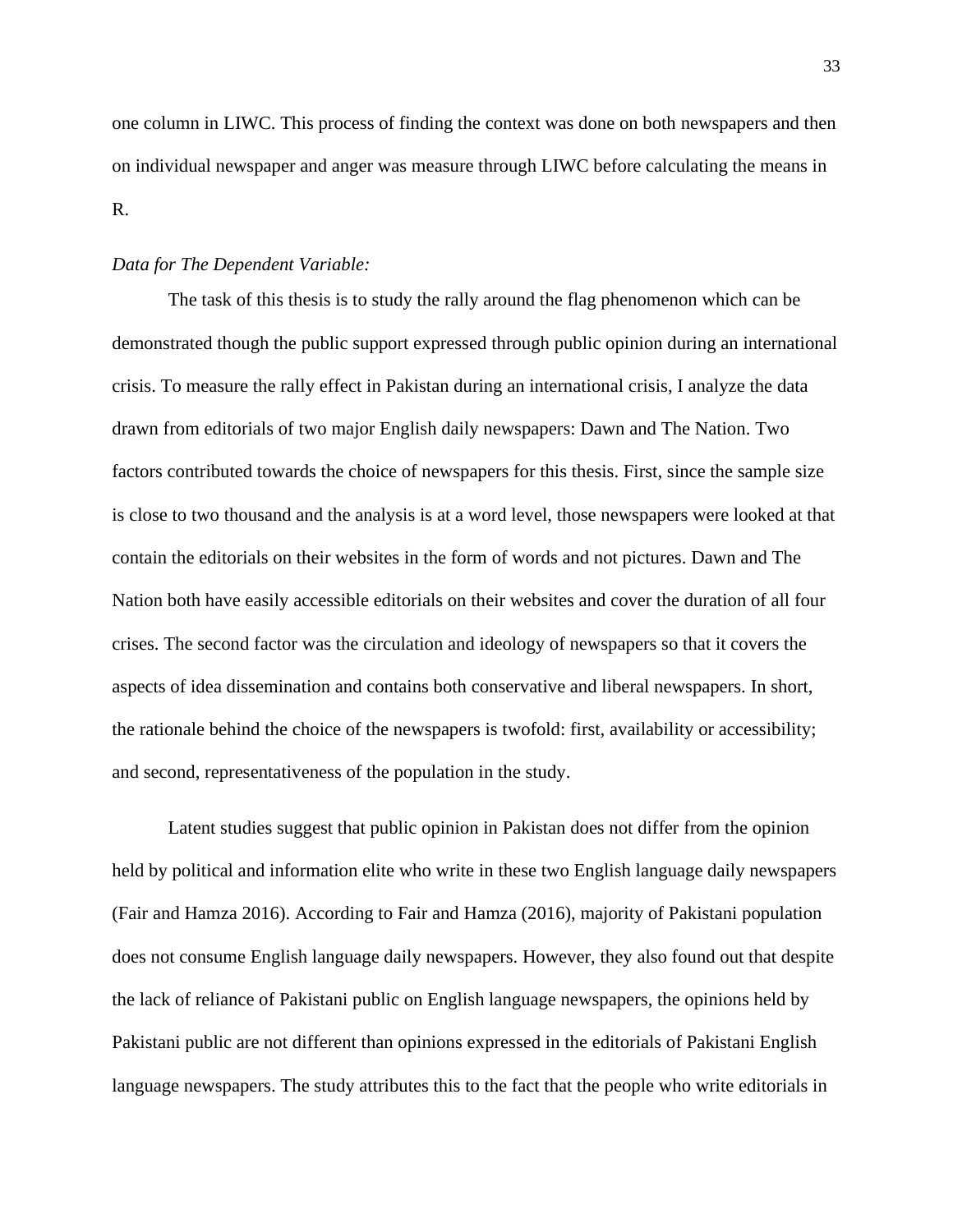English dailies also host Urdu tv programs and disseminate the same opinion through tv channels which is one of the biggest sources of information in Pakistan (Fair and Hamza 2016). In terms of credibility and circulation, Dawn and The Nation are one of the oldest newspapers in Pakistan and only Dawn attracted ten million views in a month (Fair and Hamza 2016). Existing literature focusing on Pakistani English newspapers have analyzed Dawn and The Nation for identity construction, analyzing right and left-wing ideologies in editorials, the analysis of reporting during general elections, a combination of Dawn and the Urdu newspaper of The Nation for media's narrative on war on terror, depiction of USA-Pakistan relationship, and image of USA after 9/11 to name a few studies (Qazi and Shah 2018; Bilal et al. 2012; Tabassum, Shah, and Bilal 2013; Ahmed and Hussain 2016; Hussain and Munawar 2017; Ayoub and Ahmed 2013; Khan and Safder 2010; Jabeen and Ahmad 2018). These studies used Dawn and the Nation for their circulation, representativeness of the spectrum of ideologies, and the prestige of these two newspapers since they are two of the oldest newspapers in Pakistan.

The choice of collecting editorials from Dawn and The Nation is also important because these two newspapers are ideologically distinct; Dawn being left of center and The Nation leaning towards the right (Fair and Hamza 2016). Also, relying on English language newspapers for assessing public opinion in Pakistan is also useful because the support for the civilian government and army might not be as strong as in the Urdu daily newspaper. This effect is due to the difference in the readership of these English language newspapers and the readers of these newspapers can access information from other international sources in the times of a crisis which makes the newspapers to offer a moderated opinion due to the fear of loss of readership. However, in the case of Urdu newspaper readers, their only source is Urdu newspapers or television if they do not speak any other language and considering the low literacy rate that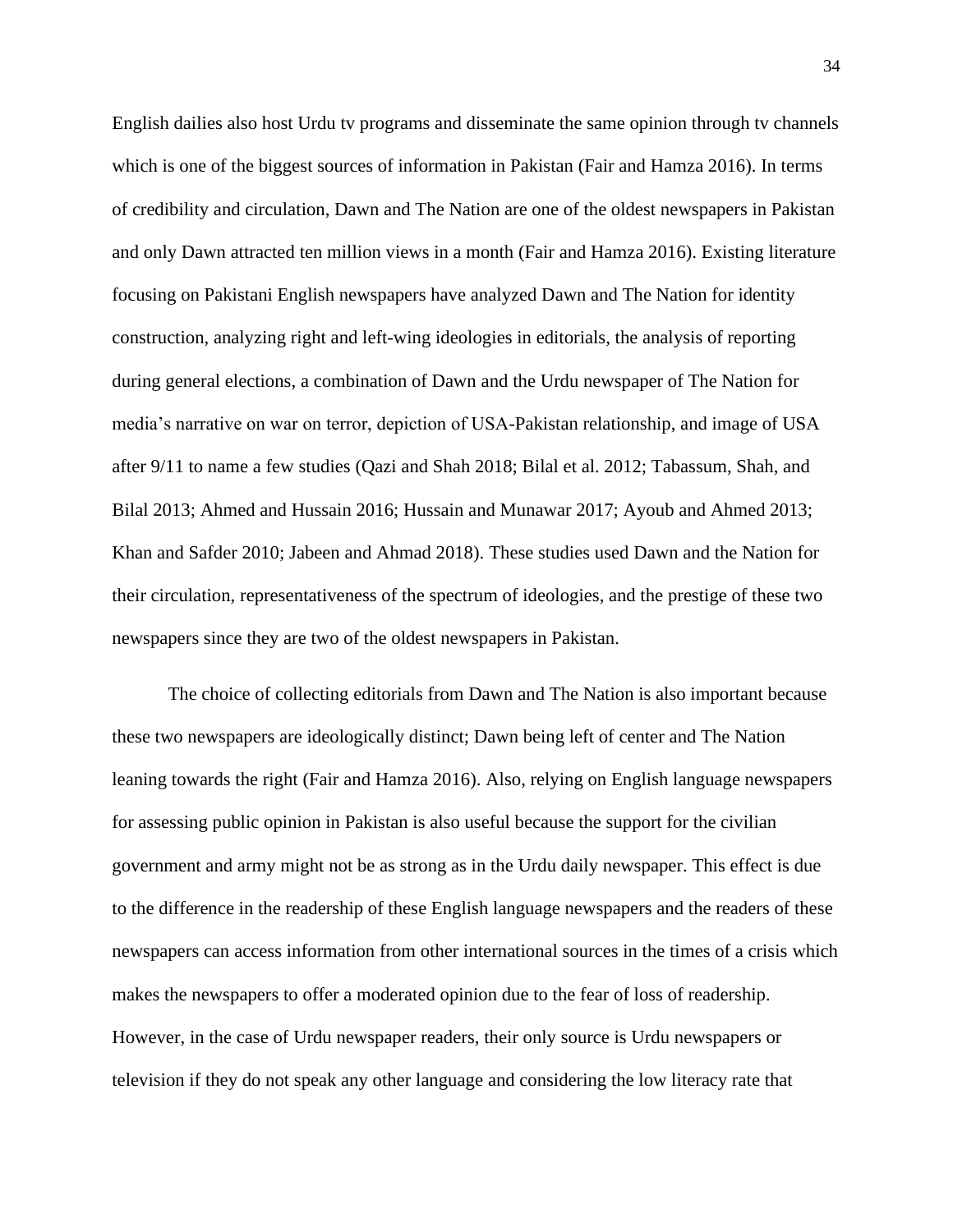seems plausible. Lastly, as Fair and Hamza (2016) argue that the level of censorship is high in Urdu newspapers, English newspapers enjoy better freedom of expression and can support stances on merit instead of popular opinion.

Based on the crisis dimensions mentioned in chapter: crisis dimension, editorials were collected from Dawn and The Nation for the dates during the crisis lasted and for the same number of days prior to each crisis. It was attempted to have similar number of editorials for each newspaper before and after the crisis because sometimes the content was missing. Since it was not possible to increase or decrease the number of editorials during the crisis because of the crisis duration, the change, even though it was not substantial, was adjusted from prior to crisis data. The details of these adjustments are mentioned with each crisis' number of editorials.

|                      |              |      | <b>The</b>    |             |                                    |
|----------------------|--------------|------|---------------|-------------|------------------------------------|
| <b>Period</b>        | <b>Dates</b> | Dawn | <b>Nation</b> | <b>Days</b> | <b>Empty Links/Missing Days</b>    |
| Pre-OBL              | April 20 -   |      |               |             | 3 Empty links in The Nation        |
| <b>Crisis</b>        | May 1        | 99   | 81            | 12          |                                    |
|                      | May $2 -$    |      |               |             | 1 Empty link in The Nation         |
| <b>OBL Crisis</b>    | May 13       | 102  | 83            | 12          |                                    |
| Pre-Salala           |              |      |               |             | 2 Days were missing in both        |
| <b>Attack</b>        | Oct 22 -     |      |               |             | newspapers                         |
| <b>Crisis</b>        | Nov 16       | 203  | 162           | 26          |                                    |
| <b>Salala</b>        |              |      |               |             | 7 empty and one day missing in     |
| <b>Attack</b>        | Nov 17 -     |      |               |             | The Nation                         |
| <b>Crisis</b>        | Dec 11       | 202  | 163           | 25          |                                    |
|                      |              |      |               |             | 1 Empty link in The Nation, 2 days |
| <b>Pre-Surgical</b>  | Sep 2 - Sep  |      |               |             | missing in both newspapers         |
| <b>Strike Crisis</b> | 17           | 98   | 96            | 16          |                                    |
| <b>Surgical</b>      | Sep 18 - Oct |      |               |             | N/A                                |
| <b>Strike Crisis</b> |              | 97   | 98            | 14          |                                    |
| <b>Pre-Indian</b>    |              |      |               |             | N/A                                |
| <b>Airstrike</b>     | Jan 27 - Feb |      |               |             |                                    |
| <b>Crisis</b>        | 13           | 126  | 126           | 18          |                                    |
| <b>Indian</b>        |              |      |               |             | 1 column in picture format not     |
| <b>Airstrike</b>     | Feb 14 -     |      |               |             | copiable in The Nation             |
| <b>Crisis</b>        | Mar 3        | 127  | 106           | 18          |                                    |

**Table 3 Details of Collected Editorials**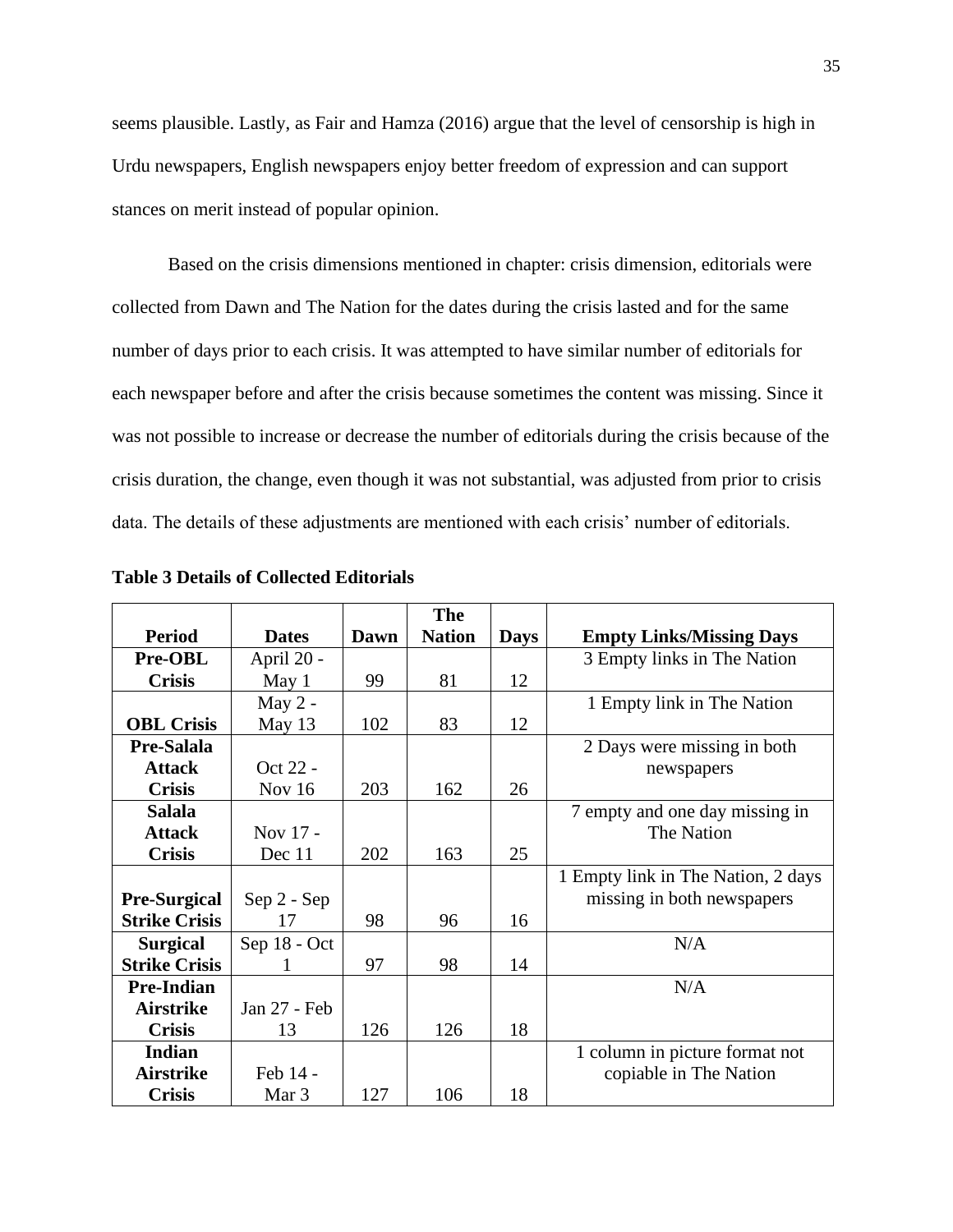In total, 1969 editorials were collected from both newspapers related to pre and during the crisis periods as shown in table 3. Apart from both periods in 2016 and pre-Indian Airstrike Crisis period, Dawn has more editorials in each period as compared to The Nation newspaper. This difference is stark in both pre and during the crisis period of Salala Attack Crisis when the difference is 41 and 39, respectively. Due to these significant differences, one extra day for the pre-2011 and two extra days for pre-2016 periods were added to maintain the balance in the quantity of data point. On average, there is one editorial more in Dawn than The Nation across all the editorials collected.

# **Data and Operationalization of The Independent Variable:**

Inter-agency coordination in this thesis relates to two aspects of crisis, triggers, and responses. First, coordination implies that the crisis triggers, and responses are evaluated the same way at the beginning of the crisis and at the end of the crisis by the civilian government or the military. For instance, if an act is characterized as a sign of victory by any agency, then, if they later characterize it as the violation of sovereignty, it is a sign of non-coordination. Alternatively, a trigger if characterized as an indicator of violation of any norms remains the same until the crisis is over signifies the presence of coordination within the agency. Second, the same characterization applies to the separate stances of the civilian government and the military. Coordination entails the same characterization by both the civilian government and the military.

Data for the independent variable: inter-agency coordination is obtained from two source, the press releases of the Ministry of Foreign Affairs of Pakistan (MOFA) and the Inter Services Public Relations Pakistan (ISPR) except for Indian Airstrike Crisis when both agencies communicated through press briefings and only one press release was issued. That is why the transcription of those briefings is used as data for Indian Airstrike Crisis with one press release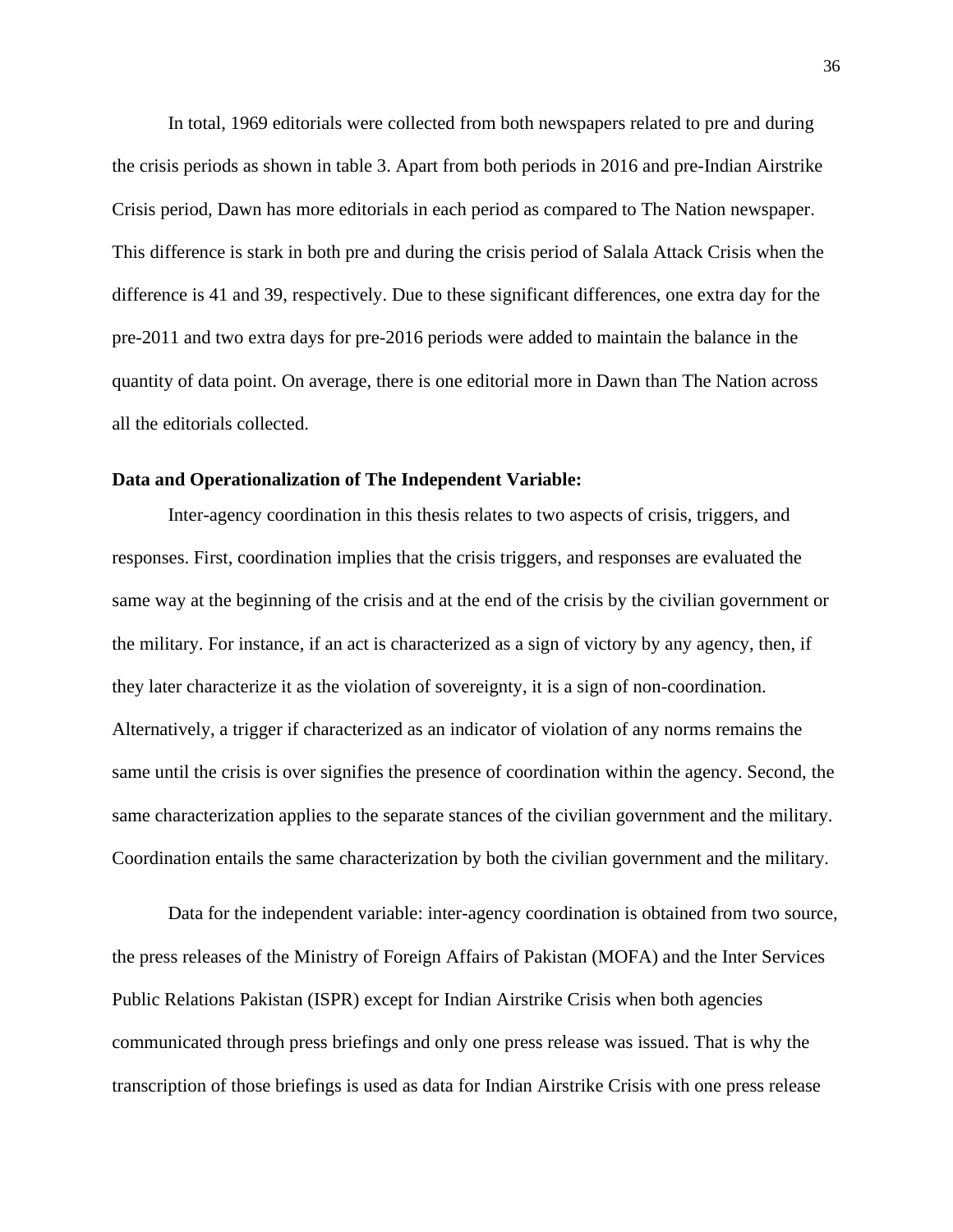issued by MOFA Pakistan. MOFA represents the civilian government, and the press releases involve the stances of the prime minister, the foreign minister (or advisers since there was no foreign minister in Surgical Strike crisis), and committees on national security headed by the civilians. ISPR represents the military, their stances on triggers and responses of international crises, and the briefs of corps commander meetings. Press releases collected from each source are considered the stance of that source either the civilian government or the military to assess coordination from these press releases. For coordination, the content of these press releases is analyzed.

Those press releases are collected for each crisis that were issued during the crisis period and if they were related to the crisis triggers or responses. In the case of OBL crisis, two of the press releases about the crisis action issued after the end date of the crisis are also included in the data of independent variable. The rationale for using these two press releases is because they are issued based on meetings and joint sessions of civilian government and military that happened before the crisis end date or related to the crisis end, but there was a lag in issuing the press releases in these cases. The normal business of both agencies: civilian and military continued during the crisis and the press releases not included for independent purposes ranged from foreign tours, to meeting foreign dignitaries, and especially in the case of military, press releases related to military exercises or troops visits are not included for the analysis of the independent variable.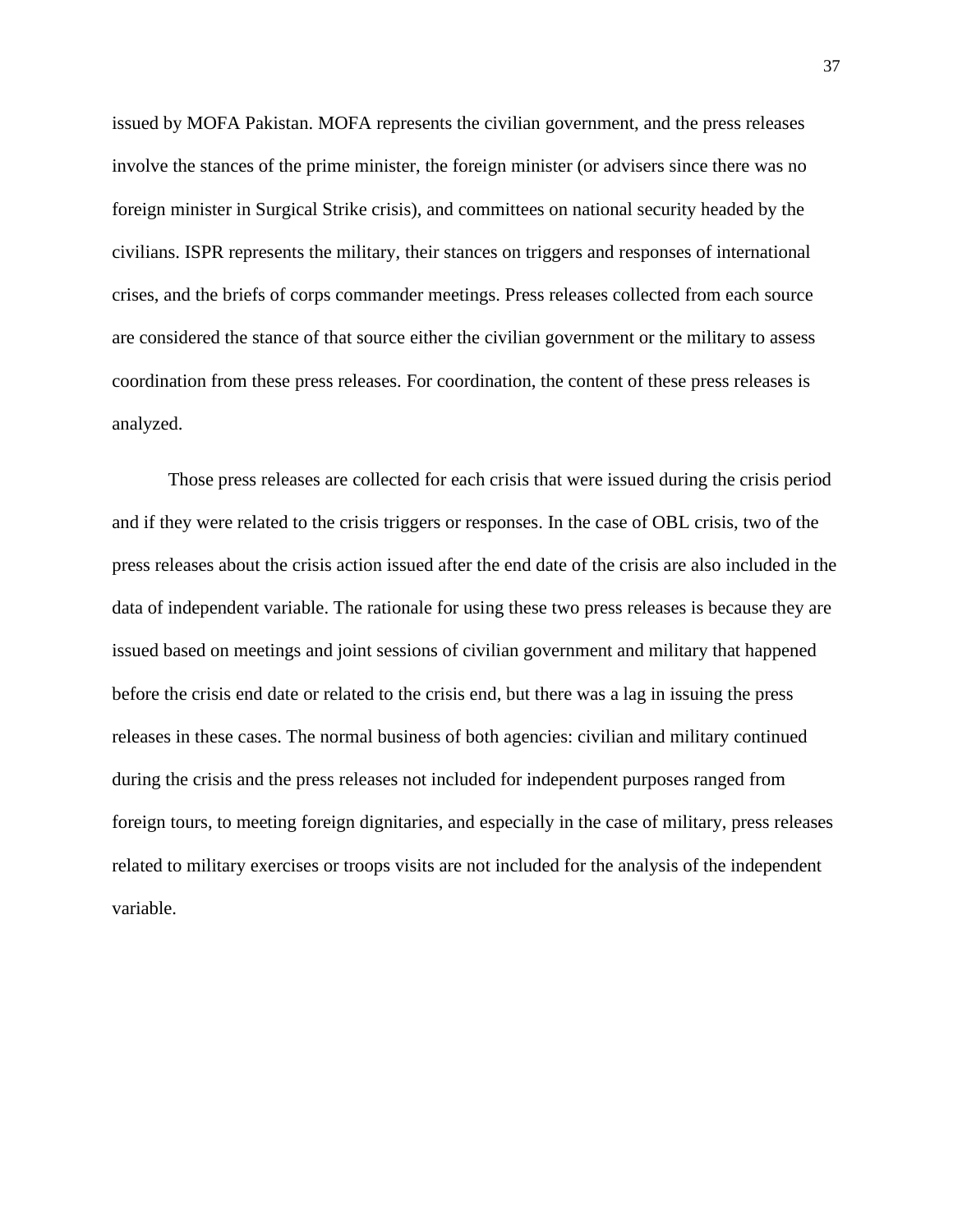| <b>Crisis</b>                | <b>MOFA</b>          | <b>Dates</b>                                                      | <b>ISPR</b>    | <b>Dates</b>                      |
|------------------------------|----------------------|-------------------------------------------------------------------|----------------|-----------------------------------|
| <b>OBL Crisis 2011</b>       | 6                    | May 2, May<br>3, May 5,<br>May 7, Two<br>on May 13,<br>and May 14 | $\overline{2}$ | May 5, May                        |
| Salala Attack Crisis 2011    | One on<br>December 9 |                                                                   | $\overline{2}$ | November<br>26,<br>December<br>11 |
| Surgical Strike Crisis 2016  | 2                    | September<br>22,<br>September 29                                  | 3              | All on<br>September<br>29         |
| Indian Airstrike Crisis 2019 | $\overline{2}$       | February 19,<br>February 27                                       |                | February<br>26,<br>February 27    |

**Table 4 Frequency and Dates of Press Releases Issued by MOFA and the ISPR**

The format of press releases also ranges from crisis to crisis and from one agency to the other. MOFA Pakistan sometimes also used the script of press briefing by the head of MOFA in 2016 as press releases and ISPR does not include the press briefings in the press releases. There are six press releases issued by MOFA Pakistan and two by the ISPR Pakistan for OBL crisis, one by MOFA Pakistan and two by ISPR Pakistan in Salala Attack Crisis crisis, two by MOFA Pakistan and three by ISPR Pakistan in 2016, and two press briefings by the prime minister of Pakistan and two by the director general of the ISPR Pakistan (that I transcribed) in 2019. The 2019 briefings are different in the sense from the civilian government perspective that the prime minister addressed the nation on Pakistan television regarding the crisis. The press briefings in 2016 also consisted other issues not related to the crisis so only those answers of the civilian representative were included in the data that talked about the crisis.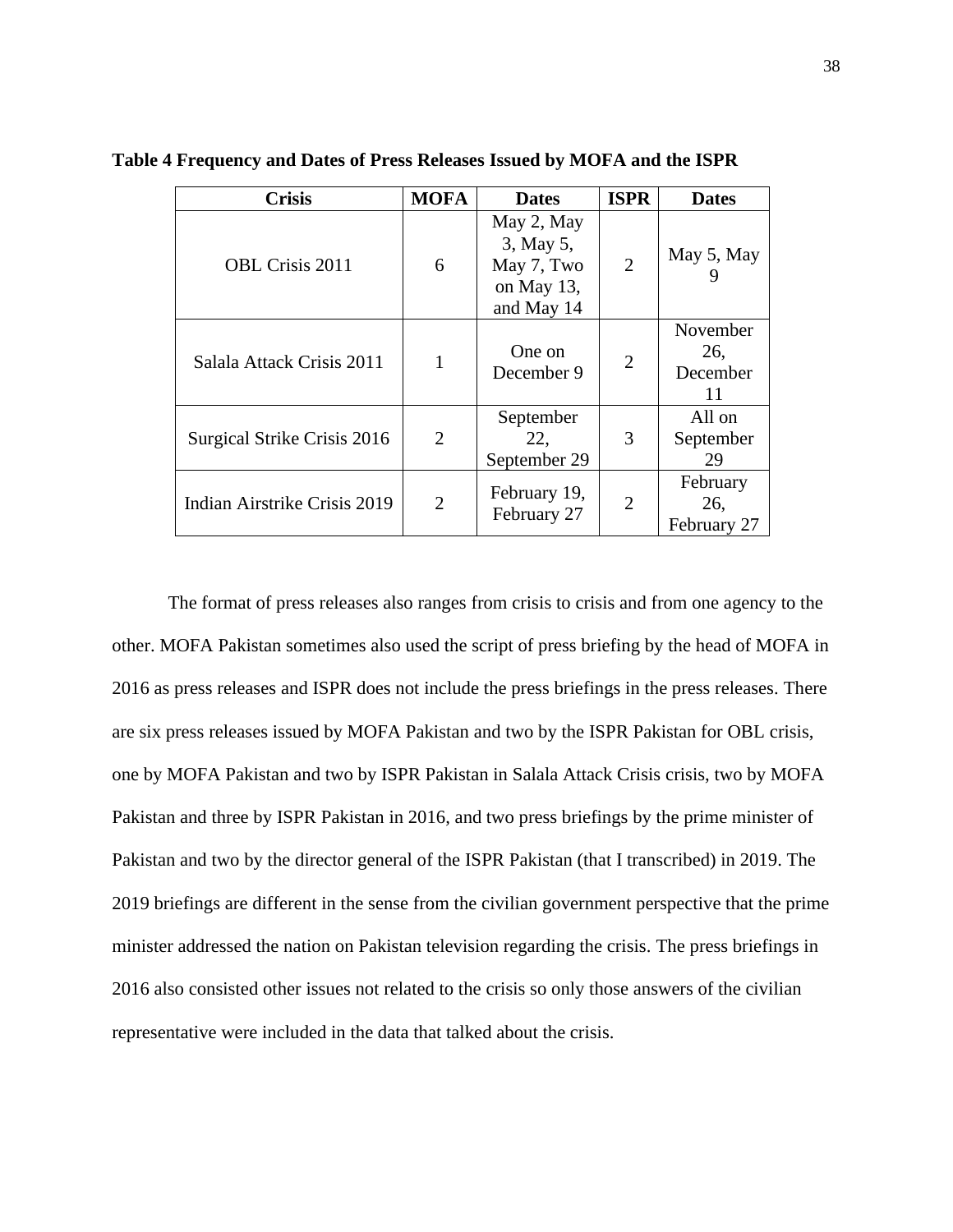To analyze the coordination between the civilians and the military in each crisis from the press releases, two dimensions are analyzed: consistency within each agency's press releases, consistency across inter-agency press releases are explored. The rationale for consistency within each agency's press releases relies on the premise that if one agency remains consistent throughout the crisis it could be due to the lack of opposition from the other governmental agency that resulted in the coherent response. On the other hand, if one agency retracts from its original stance that could result from the opposition of the other agency. That is why consistency is important between the two agencies to avoid conflicting stances related to triggers or responses during an international crisis in order to keep the focus and anger of the public towards the crisis opponent. The fault lines that appear due to a broken stance can be detrimental for the rally phenomenon because the divided public will focus on defending the stance of either their affiliated political party or the military depending on different segments of the society.

The rationale for consistency across inter-agency press-releases is more explicit than the consistency within one agency's press releases, and the consistency between policy statements of civilian and military can reflect the coordination between agencies, or the lack of it more clearly. To be consistent, both agencies need to evaluate the crisis trigger in the same way and issue similar responses. The press releases targeting crises triggers and crises responses from MOFA and the ISPR contain the content that is compared to see whether both agencies evaluate the triggers and offer responses that are not in conflict with the other agency.

In a hybrid regime, two or more centers of power such as civilian political parties and the military establishment exercise influence on the decision making and each center also garners support from certain section of the public. The consistency in policy statements expressed in the press-releases during an international crisis not only shows that both centers of power have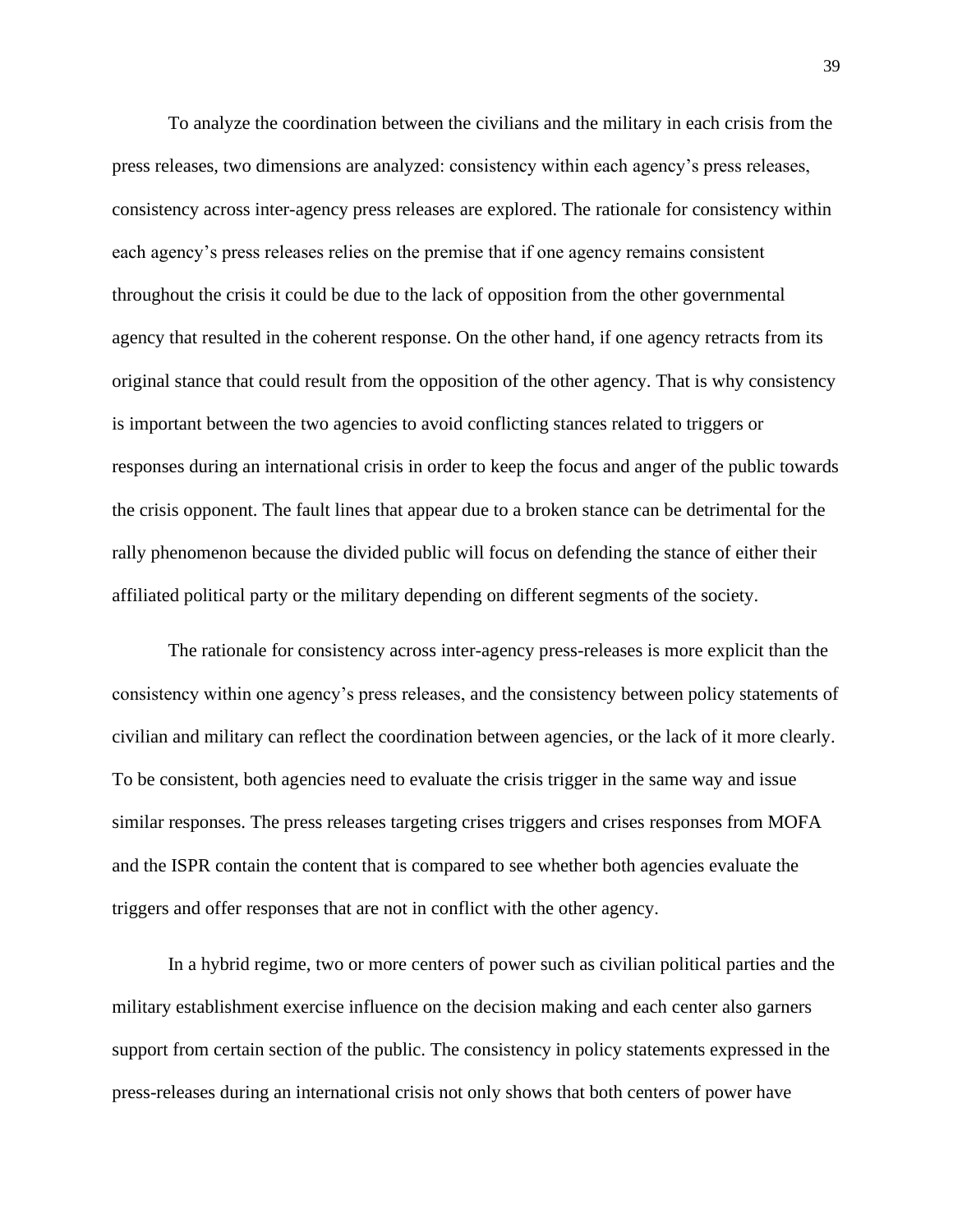similar foreign policy aspiration and the support of the segments of the public that contributes to their power sharing on the national political arena. On the other hand, inconsistency in the policy statements expressed through press-releases creates confusion among public about the official stances about the crisis responses and evaluation of triggers and the public cannot rally if they are undecided between choosing whether to support one agency's stance or the other. As argued by the elite polarization literature, in this scenario, public will rally behind the party or the military they are affiliated with. The divided public opinion is the antithesis of the rally around the flag phenomenon during an international crisis and the inconsistency regarding foreign policy statements between the civilians and the government is a necessary condition in its formation.

## **Methodology**

The qualitative case study method is used to test the hypothesis about the effect of civilian and military coordination as a necessary condition for the rally around the flag phenomenon to happen in Pakistan during an international crisis. Levels and units of analyses of dependent and independent variables are discussed separately to account for the changes in both variables. For the dependent variable, change in anger directed either towards Pakistan's leadership or the crisis opponent is measured and if the change is bigger for the crisis opponent and the anger level is more than the 0.47 (the NY Times baseline anger value) for the crisis opponent, then that is considered a case for the happening of the rally phenomenon. First, the frequency of batteries is compared to see whether the issue became salient and whether Pakistan's leadership and crisis opponent were mentioned more during the crisis than during the pre-crisis period. If the frequency of both the leadership of Pakistan and the crisis opponent increases that indicates that the issue was salient not as salient if only one party to the crisis was mentioned more and not the other. Second, although the unit of analysis is editorials for the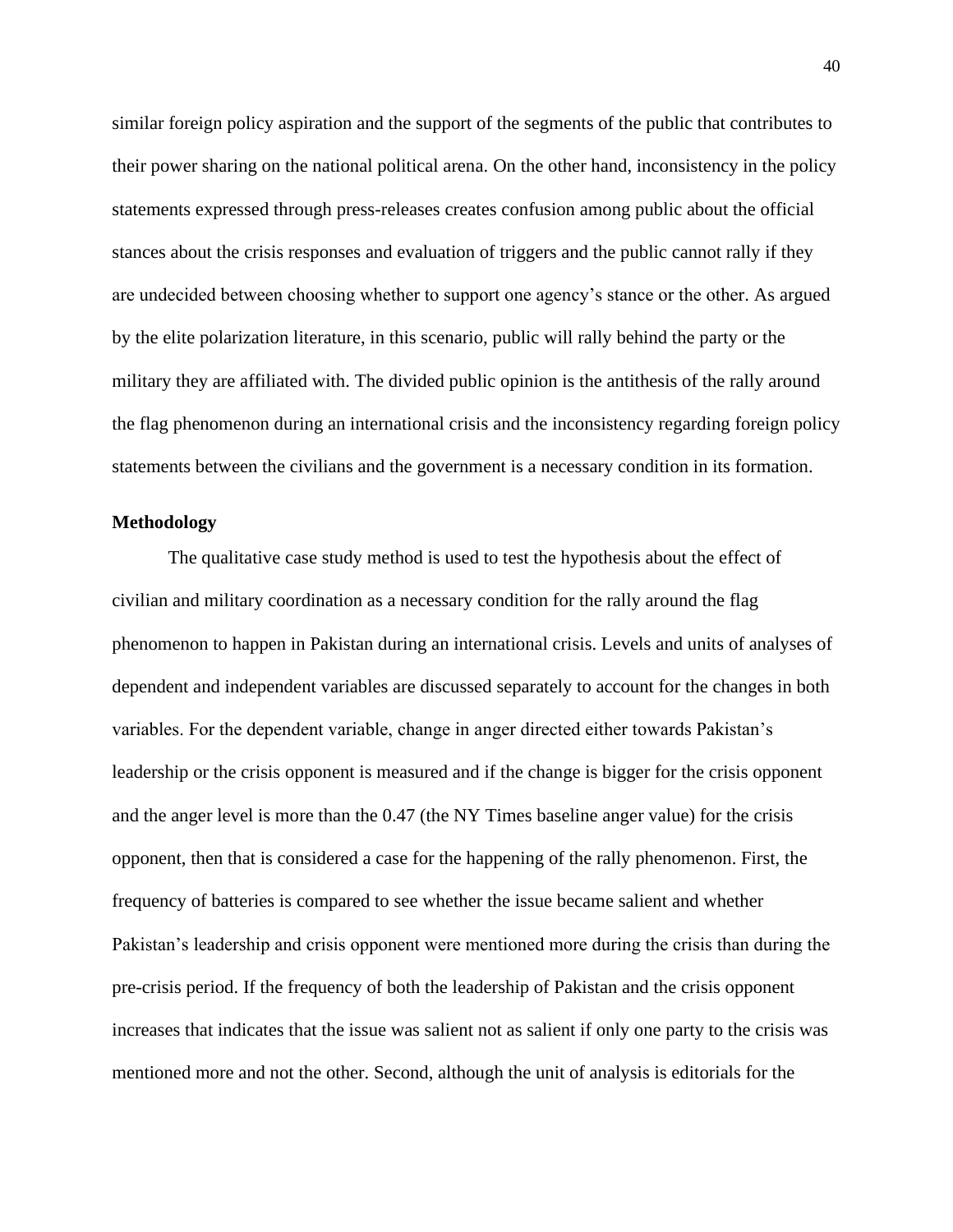dependent variable, the levels of analysis are different. First, the main level of analysis and the indicator of the rally phenomenon is the overall change in anger based on the added context to see the direction of anger and if the anger value is more for the crisis opponent then that is considered an indicator of the rally phenomenon. Lastly, the second indicator is the anger change based on the individual anger values from Dawn and The Nation newspapers to check whether the values are skewed by any one of the two newspapers. If that is the case, it would act as a moderator with the potential to undermine the effect of the independent variable.

For the independent variable, there are two levels of analysis and one unit of analysis except for the Indian Airstrike Crisis where the unavailability of the press releases was the reason to look for the same content of the civilian and the military leadership but through their national address and press briefing. The first is the intra-agency level of analysis in which the press releases issued by the same agency, either MOFA or ISPR, are analyzed for coordination. The second level of analysis is the comparison of MOFA and ISPR to analyze whether the response or the evaluations of triggers during the crisis were consistent marking the civilianmilitary coordination.

First, the crises are analyzed individually according to the level of analyses to see whether there was the rally phenomenon when the civilian-military response was coordinated. Second, those cases are identified where there was no rally despite the coordination of civilianmilitary response in finding whether inter-agency coordination is the necessary or necessary and sufficient condition for the rally. Lastly, two rival explanations of protracted conflict, and the ruling party relationship with the military, are discussed to see whether those are the necessary conditions rather than the civilian-military coordination during an international crisis.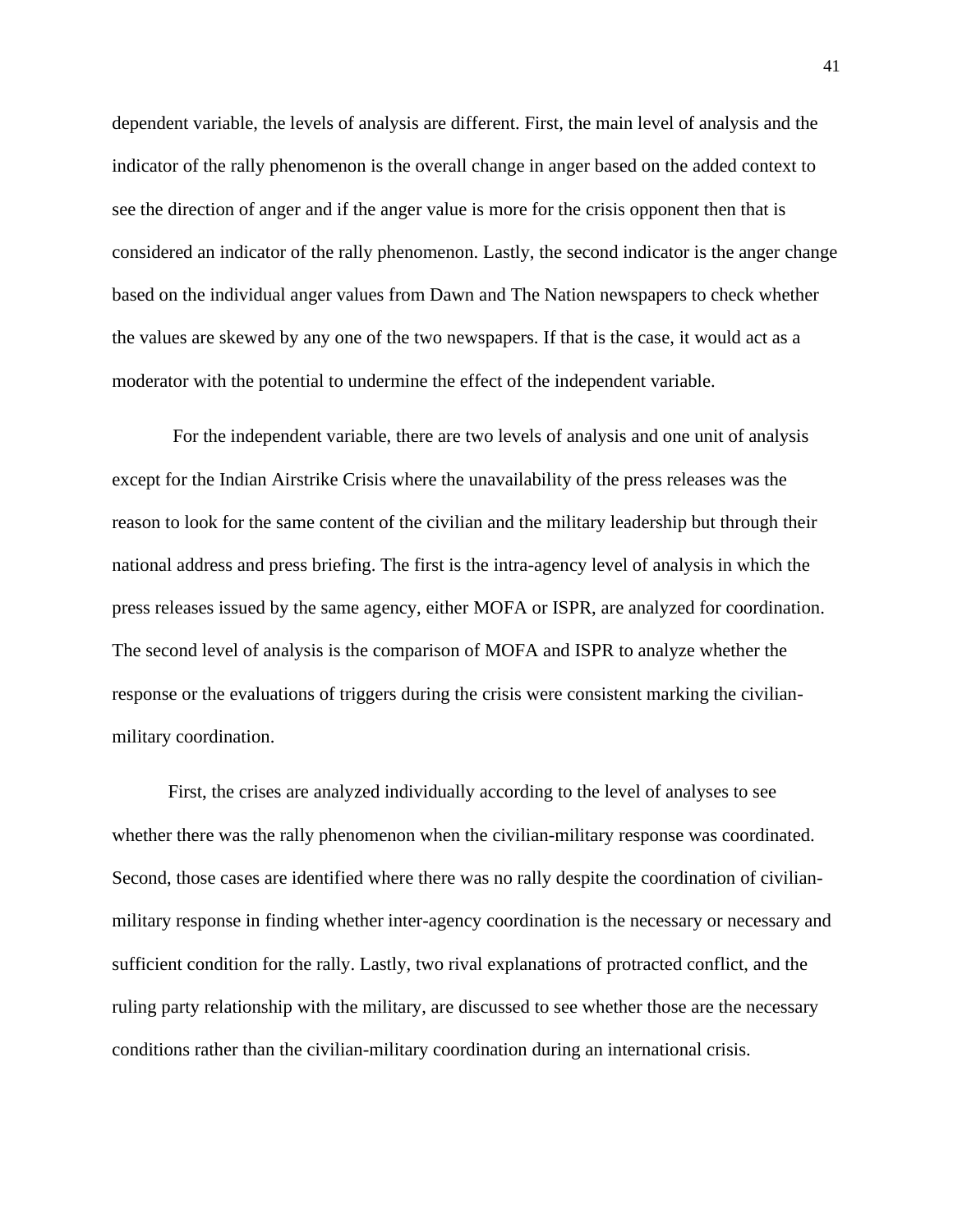# **Chapter 5. Results**

This chapter contains the analysis of the dependent and independent variables across all four cases. Each crisis is divided into three parts, the analysis of the dependent variable, independent variable, and the findings. The analysis of the dependent variable, the public rally, covers the frequency of batteries and the change in anger values for Pakistan and the external opponents. The analysis of the independent variable, inter-agency coordination details the crisis triggers and responses that are used to measure consistency in two agencies' responses. The findings section of each crisis discusses the positive or negative relationship between the public rally and the inter-agency coordination. Lastly, all four cases are analyzed together to discuss the effect of inter-agency coordination in the instances of the public rally and its absence.

### **The Case of Osama Bin Laden Crisis**

# *Analysis of Public Rally*

The processing of batteries in Contextualizer shows that the frequency of batteries for both the Pakistan's civilian and military leadership and the US' leadership increased during the crisis period. Before the crisis, Pakistan's leadership was mentioned 57 times as compared to 81 times during the crisis while the US' leadership was mentioned 128 times before the crisis as compared to 172 times during the crisis period. This shows that, during the crisis, leadership becomes more salient than the non-crisis period. The increased frequency also increases the denominator in the calculation of mean anger values and reduces the chances of skewing the anger values. Table 5 shows that the first criteria for the rally phenomenon is having values bigger than 0.47, NY Times baseline value, and all anger values in the table are higher than the baseline value. The change in anger values in editorials as compared to before and during the crisis period are negative for both newspapers. The anger value dropped for the US more than it dropped for Pakistan which is an indicator that the rallying behind the leadership of Pakistan did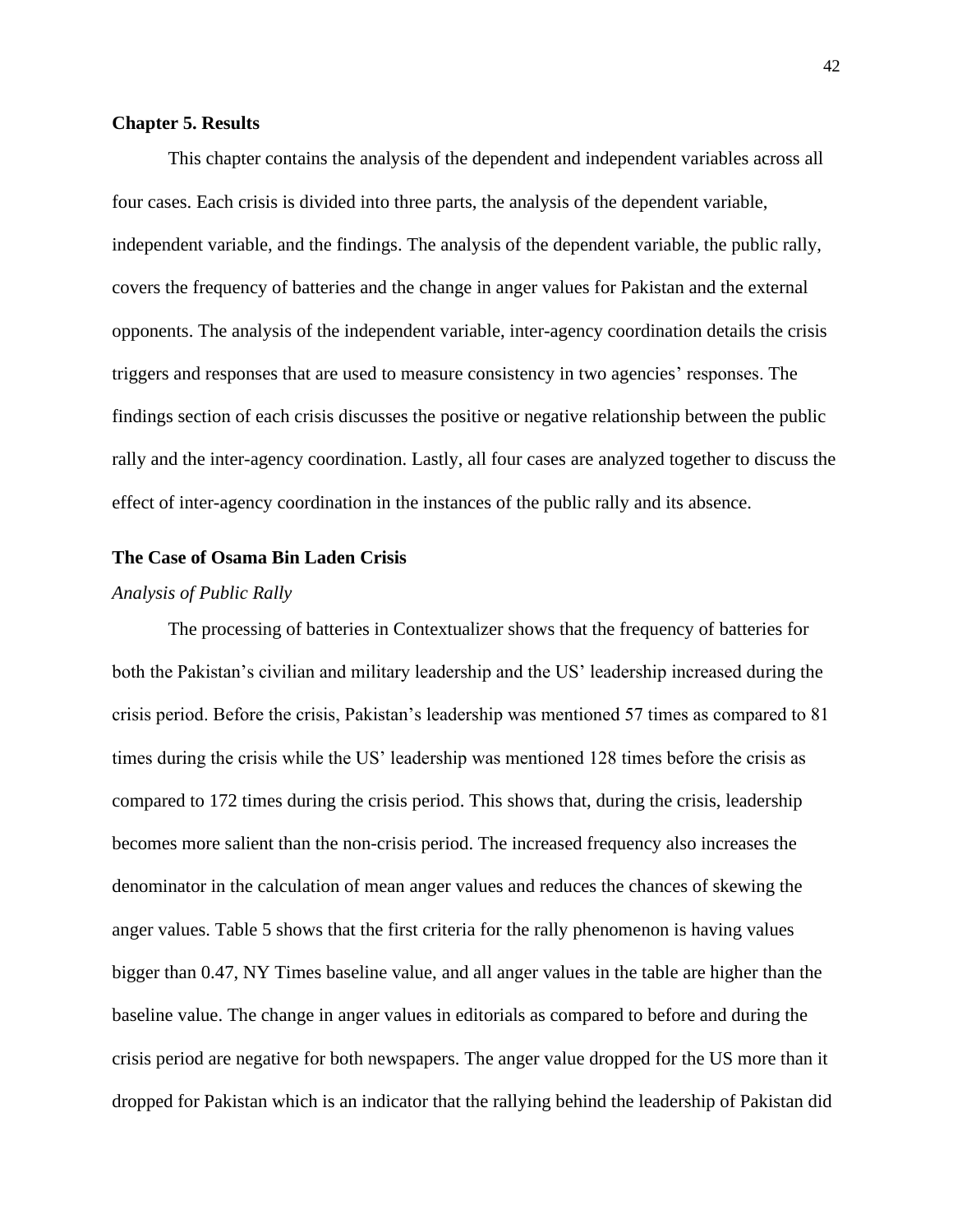not happen in the OBL crisis because the second criteria for the rally phenomenon is having increased anger for the crisis opponent.

The analysis of individual newspapers also provides the nuances in the changes in anger during an international crisis. For example, Dawn, a liberal newspaper despite having higher values of anger for Pakistan before the crisis, have lower anger value for Pakistan and a slightly higher anger value for the US during the crisis. The Nation, however, has lower anger values for Pakistan as compared to Dawn, but the drop in values is more noticeable for the US during the crisis. This finding is supported by Porat et al. (2019) who argued that the ideology gap in viewing the out-group as a threat between liberals and conservatives decreases during the crisis. However, the slight increase in anger for the US in Dawn seems to be balanced off by the significant decrease in anger in The Nation. This and the overall negative change indicate that the rally phenomenon did not happen in this crisis.

**Table 5 Before and during the Crisis Anger Values for Pakistan and The US in Osama Bin Laden Crisis, 2011**

|                                              | <b>Anger Values</b>   |            |                   |            |                      |                          |  |  |  |
|----------------------------------------------|-----------------------|------------|-------------------|------------|----------------------|--------------------------|--|--|--|
| <b>Source and Type of</b><br><b>Analysis</b> | <b>Pre-OBL Crisis</b> |            | <b>OBL Crisis</b> |            | <b>Change</b><br>for | <b>Change</b><br>for the |  |  |  |
|                                              | Pakistan              | <b>USA</b> | Pakistan          | <b>USA</b> | <b>Pakistan</b>      | <b>USA</b>               |  |  |  |
| <b>Both Newspapers with</b><br>The Context   | 1.225                 | 1.616      | 0.974             | 1.311      | $-0.2507$            | $-0.305$                 |  |  |  |
| Dawn with the Context                        | 1.37                  | 1.317      | 0.9995            | 1.344      | $-0.3705$            | 0.027                    |  |  |  |
| The Nation with the<br>Context               | 1.03                  | 1.758      | 0.9545            | 1.321      | $-0.0755$            | $-0.437$                 |  |  |  |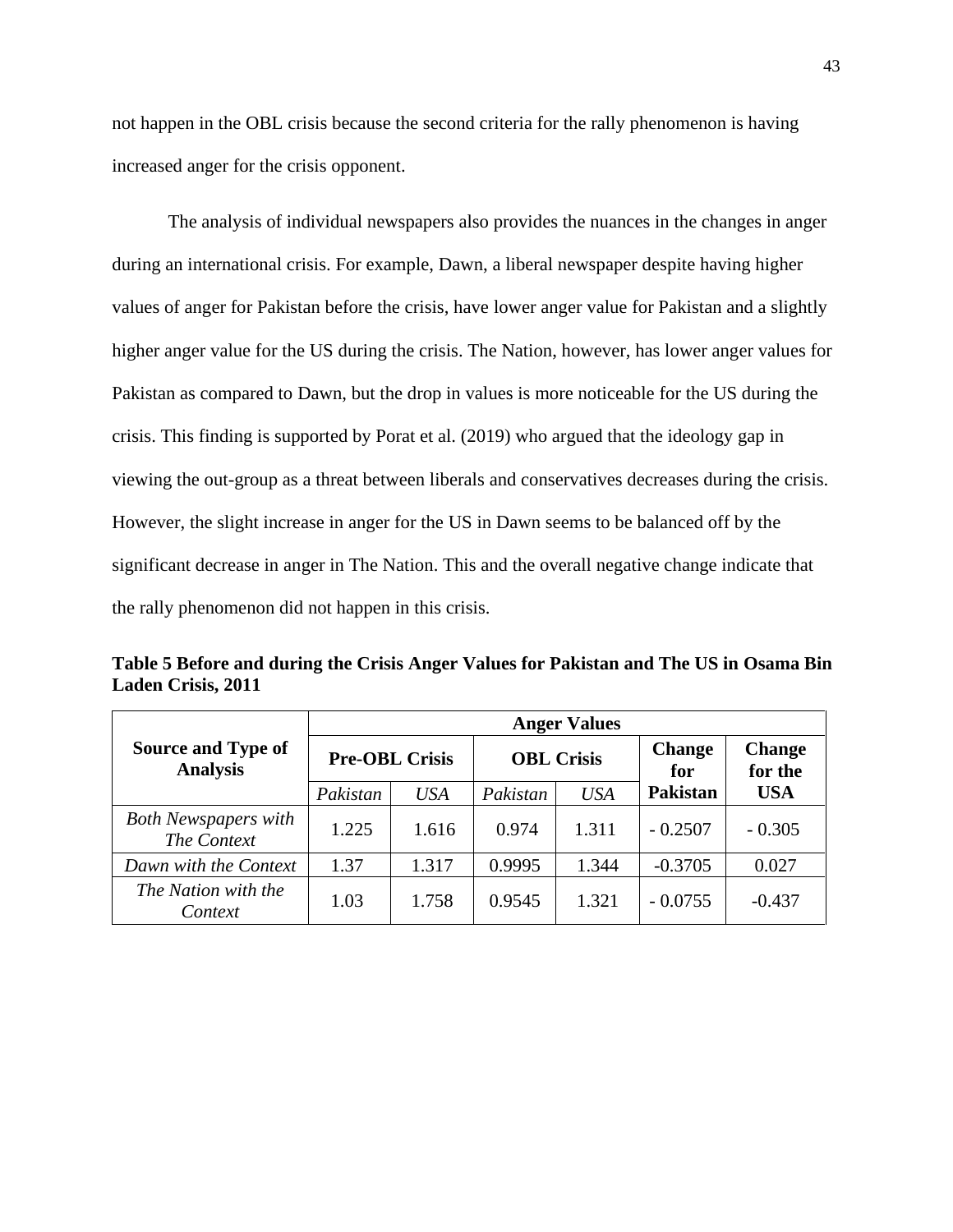# *Analysis of Inter-Agency Coordination*

The inter-agency coordination hypothesized in theory could explain why there was no rally in OBL crisis despite the unilateral action taken by the US to kill Osama bin Laden. MOFA Pakistan issued six press releases starting from May 2 to May 14 during OBL crisis that concern the Abbottabad Operation conducted by the US and two press releases by ISPR Pakistan on May 5 and May 9. In the analysis of coordination between MOFA and ISPR, first, the consistency within each agency's press releases is determined by looking at the evaluation of triggers and responses of each press release individually.

*MOFA Pakistan May 2:* In this press release on the death of Osama bin Ladin, the theme revolves around the resolve of Pakistan in the fight against terrorism, no complaints with the US in the way operation was conducted, and a sigh of relief in killing the head of Al-Qaeda because he was the enemy of Pakistan and goes on to say:

*"Al-Qaeda had declared war on Pakistan. Scores of Al-Qaeda sponsored terrorist attacks resulted in deaths of thousands of innocent Pakistani men, women and children. Almost, 30,000 Pakistani civilians lost their lives in terrorist attacks in the last few years. More than 5,000 Pakistani security and armed forces officials have been martyred in Pakistan's campaign against Al-Qaeda, other terrorist organizations and affiliates"* (Appendix A)*.*

Similarly, it paints this operation as a mutual success without any concerns related to the sovereignty or unilateral action taken by the US. Talking about the coordination and the mutual success aspect of the operation it says: "Earlier today, President Obama telephoned President Zardari on the successful US operation which resulted in killing of Osama bin Ladin" (Appendix A). The press release on May 2 does not evaluate the Bin Laden raid as a trigger and there is no intention to respond.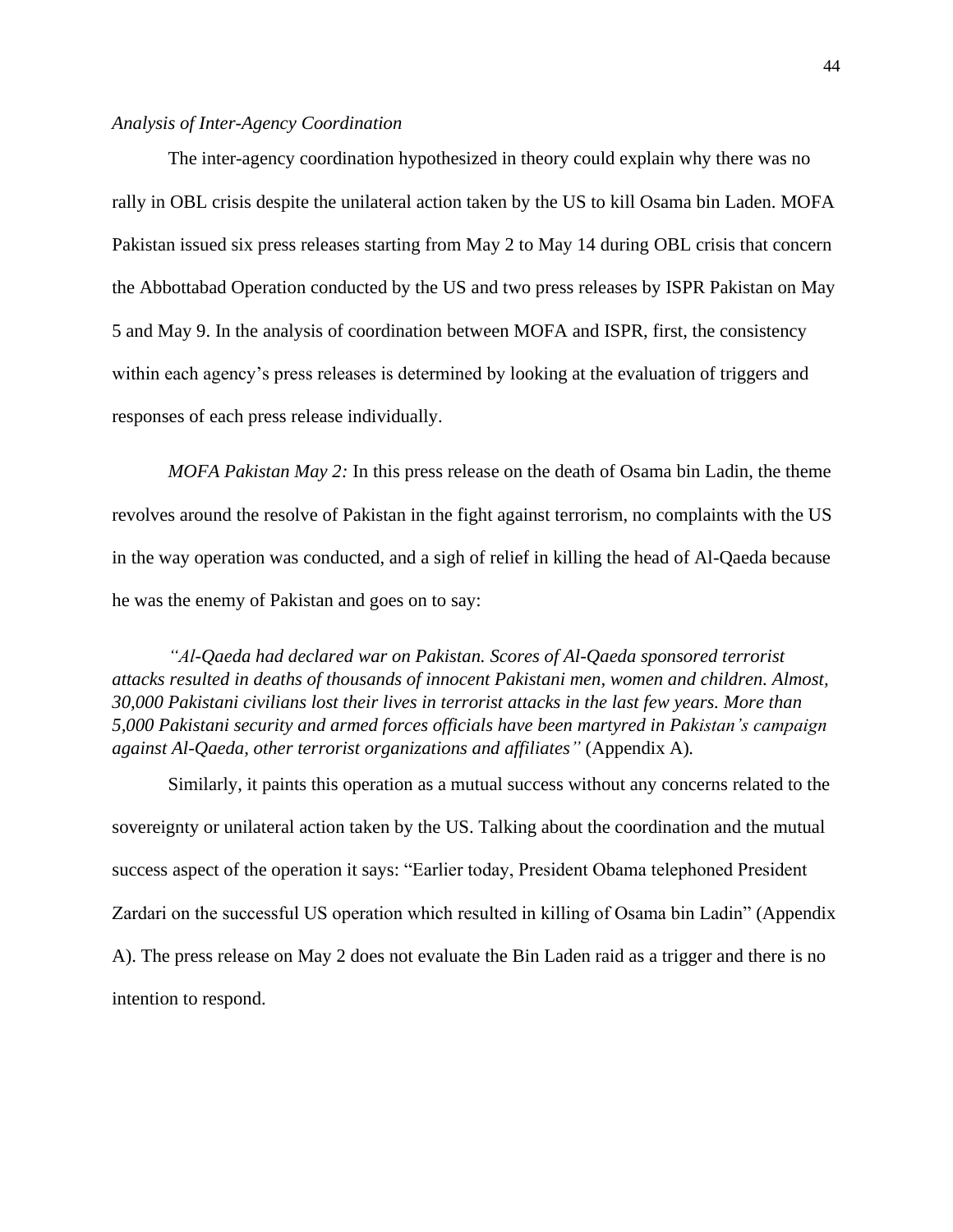*MOFA Pakistan May 3:* This is the first press release on the Abbottabad Operation that contains concerns either due to the military establishment or media backlash. It highlights four main themes:

- 1) Pakistani civilian and military leadership were not aware of the operation in these words: "However, the Government of Pakistan categorically denies the media reports suggesting that its leadership, civil as well as military, had any prior knowledge of the US operation against Osama bin Ladin carried out in the early hours of 2nd May 2011" (Appendix A).
- 2) No Pakistani airbase was used for the helicopters used in this operation to fly from. It says:"Reports about US helicopters taking off from Ghazi Airbase are absolutely false and incorrect" (Appendix A).
- 3) Pakistan's defense was agile, and Pakistan Air Force (PAF) was ready to respond. Press release mentions it in these words:"On receipt of information regarding the incident, PAF scrambled its jets within minutes*"* (Appendix A).
- 4) An expression of concern, for the first time, about how the operation was conducted without Pakistan's knowledge by saying "Notwithstanding the above, the Government of Pakistan expresses its deep concerns and reservations on the manner in which the Government of the United States carried out this operation without prior information or authorization from the Government of Pakistan" (Appendix A).

The press release on May 3 is the first press release in which the Bin Laden raid is evaluated as a crisis trigger by showing reservations about the way the operation was conducted.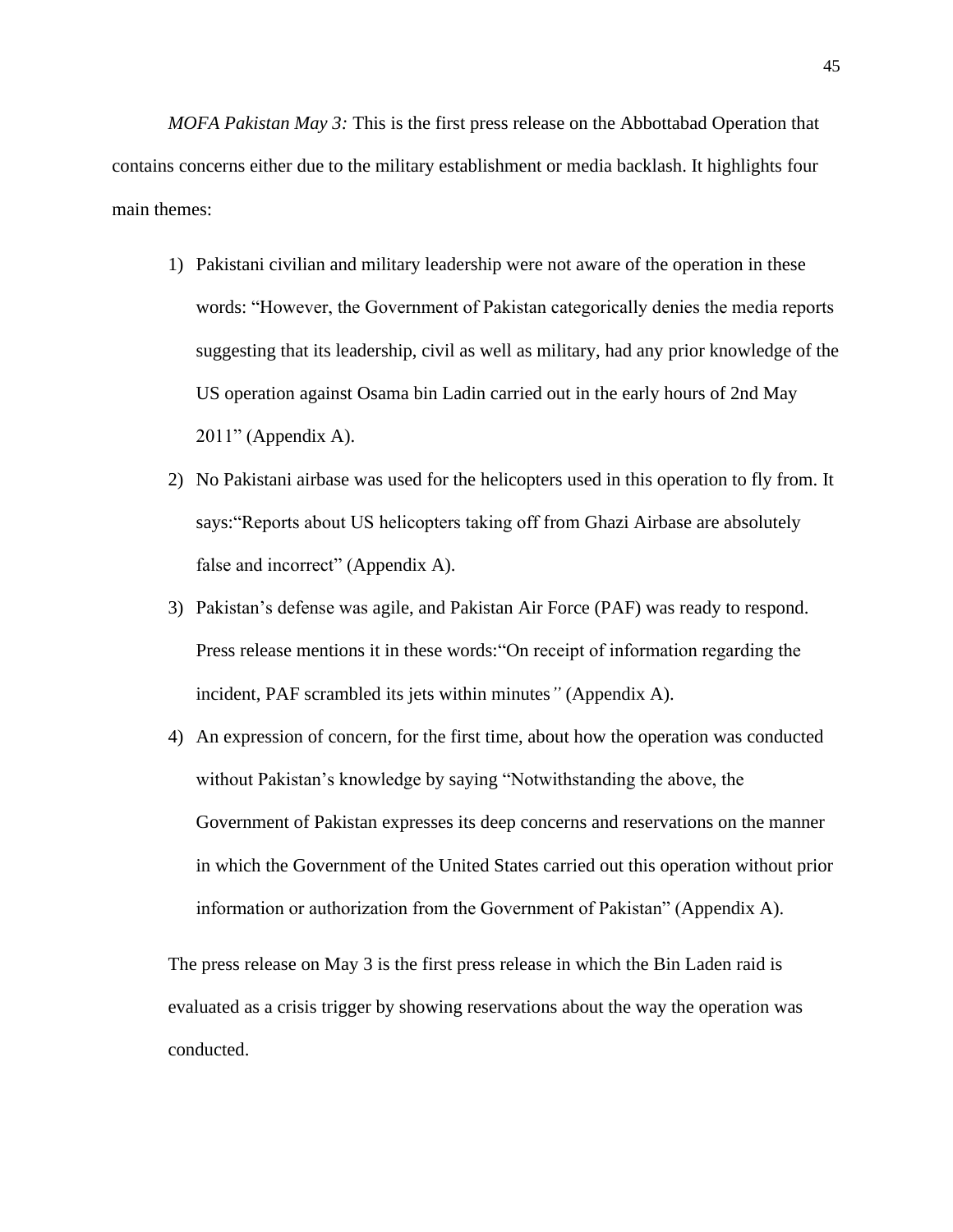*MOFA Pakistan May 7:* The theme of May 7 is centered on the idea that there is a need of a joint response, and review of the national security according to the national interests of Pakistan only*.* "The Prime Minister emphasized during these consultations that the sole criteria for formulating our stance is safeguarding of Pakistan's supreme national interests, by all means, by all state institutions, in accordance with the aspirations of the people of Pakistan, who above all value their dignity and honour" (Appendix A). This is the first press release that hints the need of a response based on the aspiration of Pakistan's public and this press release was issued after the first press release by the ISPR.

*MOFA Pakistan May 13:* There were two press releases published on May 13<sup>th</sup>, both referencing the Prime Minister of Pakistan's speech and the joint statement of the Defense Committee of the Cabinet and highlighted two themes: first, the condemnation of the US unilateral action taken on May 2, and second, the need for inter-agency cooperation (civilians and military) supported by the people of Pakistan. Following two quotations can summarize the crux of these two press releases regarding these themes: "Condemned the US unilateral action in Abbottabad in violation of Pakistan's sovereignty." (Appendix A). 2: "It is imperative that all arms of the Government i.e. both Civil and Military with the full support of the Parliament and the people of Pakistan, work together to the best of their ability to safeguard Pakistan's sovereignty, security and for promoting Pakistan's national interests." (Appendix A).

*MOFA Pakistan May 14:* This press release based on the resolution adopted by the joint session of the parliament repeated the condemnation of the US unilateral act and included a new theme related to the aftermath of any similar future action taken by the USA, "the Government will be constrained to consider taking necessary steps including withdrawal of transit facility allowed to NATO/ISAF forces" (Appendix A).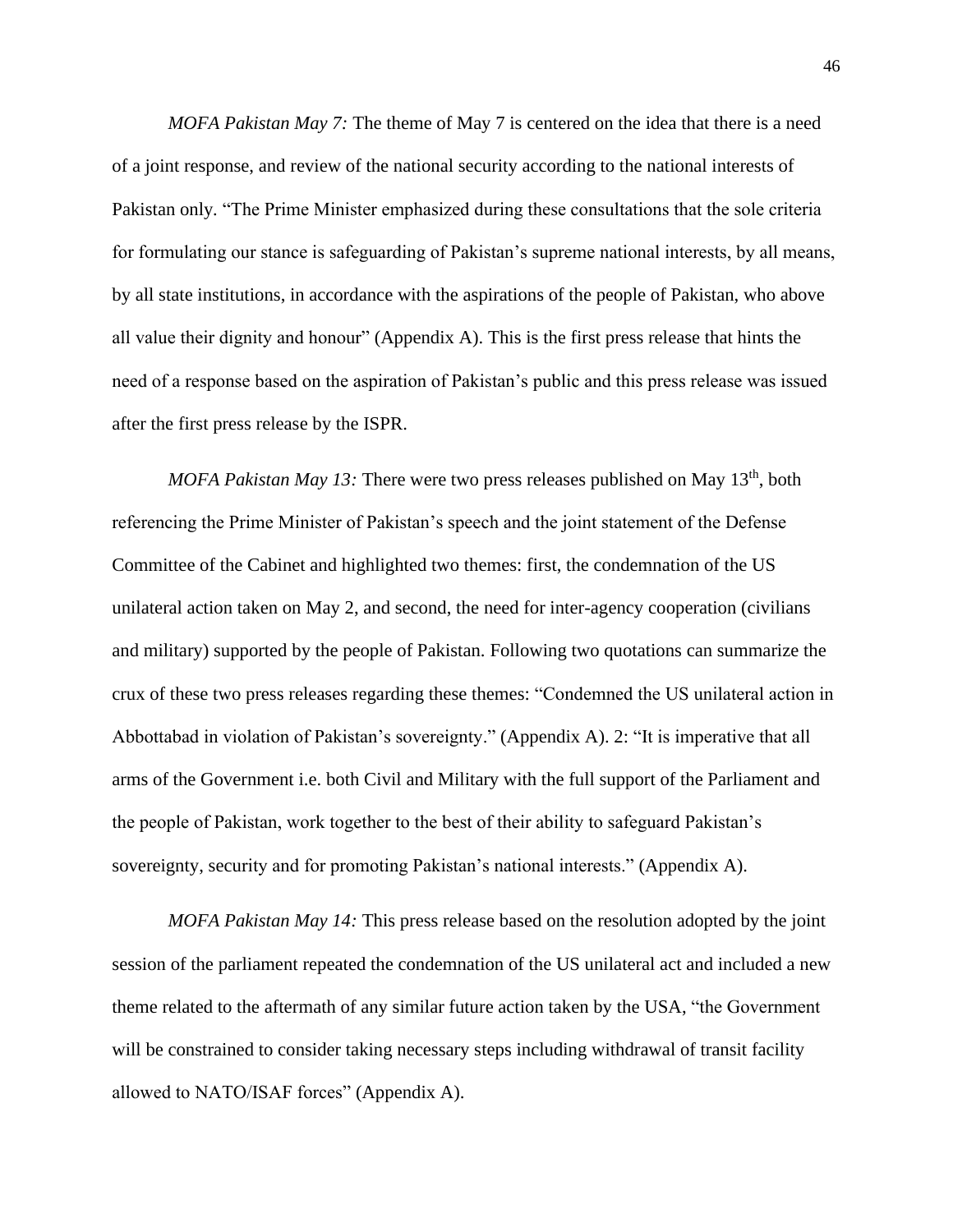*ISPR Pakistan May 5:* Apart from admitting the shortcoming of Inter Services Intelligence Agency and its contribution against war on terror, there are two major themes in the press release issued by the ISPR Pakistan that contains the decisions from the corps commanders' conference. First theme is related to any such future incident conducted by the USA and it says: "COAS made it very clear that any similar action, violating the sovereignty of Pakistan, will warrant a review on the level of military / intelligence cooperation with the United States." (Appendix B). The second theme relates to the warning to India that they should not take it as a precedent to conduct strikes in Pakistan and it says: "The Forum, taking serious note of the assertions made by Indian military leadership about conducting similar operations, made it very clear that any misadventure of this kind will be responded to very strongly. There should be no doubt about it." (Appendix B). This press release shows the discrepancy between the first press release by the civilian government and the first release by the military. This press release evaluates the Bin Laden raid as a crisis trigger as compared to the civilian press release which had the impression of a mutual success.

*ISPR Pakistan May 9:* This press release focuses on the negative public opinion and asks the civilian government to decide a formal response on this situation and take the nation in confidence. The press release mentions it as follows: "Public dismay and despondency has also been aggravated due to insufficient formal response.", "Chief of Army Staff said that he has requested the honourable Prime Minister Syed Yusuf Raza Gilani to kindly consider convening of a joint session of the Parliament for briefing on security issues as related to Abbottabad incident." (Appendix B). This press release and the press release by the civilian government on May 7 are the turning points in the crisis response. Due to the public backlash due to a noncoherent response both civilians and the military moved towards the need of a response. Also,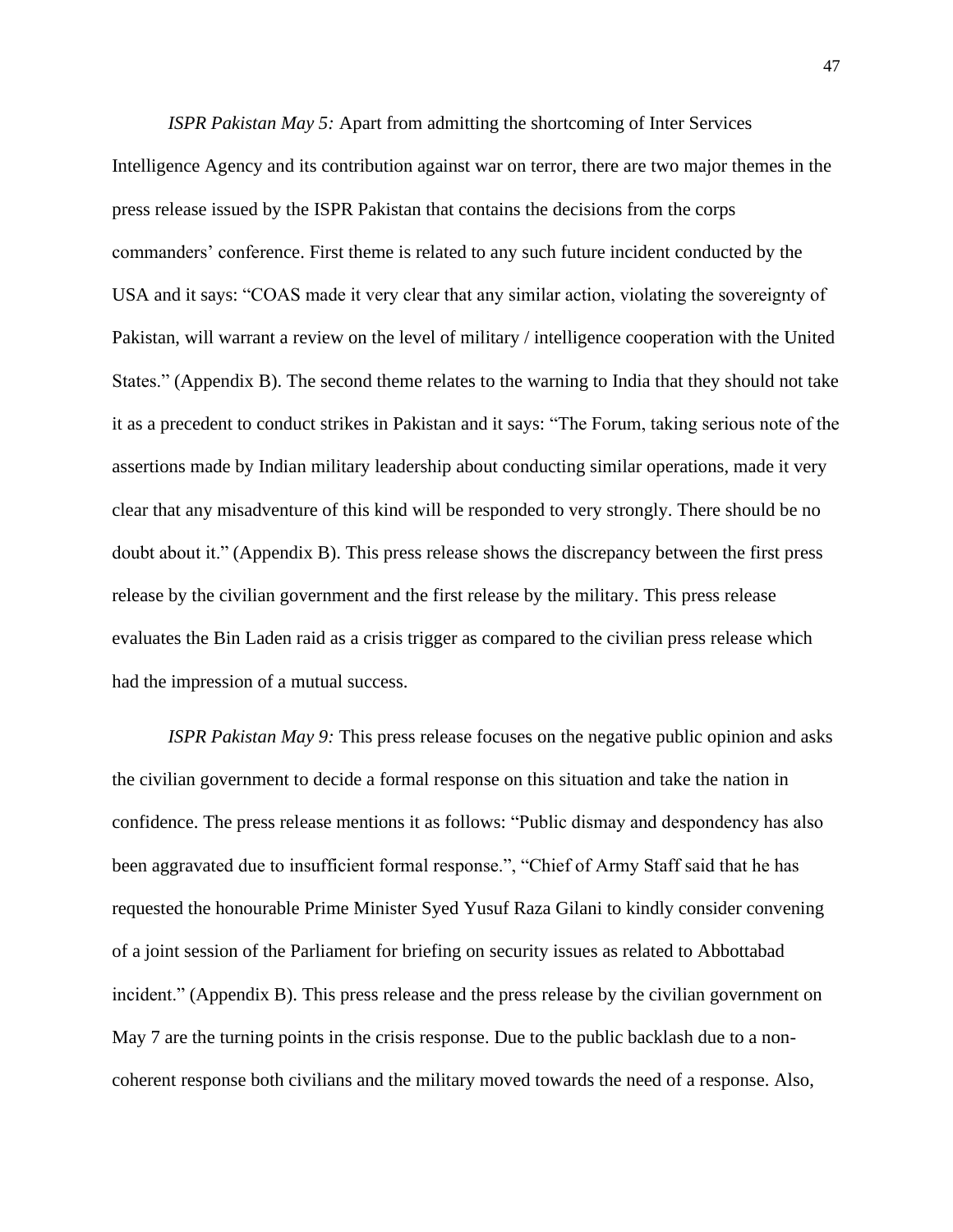this press release suggests that the military is shifting the focus of responsibility towards the civilian government by explicitly asking them to issue a response.

### *Findings*

The comparison of inter-agency and intra-agency press releases shows that in OBL crisis there were both inconsistencies present in the responses. The civilian government started with lauding the US action to condemning it by first showing careful concern to any similar future actions to forming a joint resolution that in future logistic supply to NATO/ISAF will be cut off. Similarly, ISPR press releases also contain inconsistency in them if the two are compared. In the first one, the message is the review of relationship with the USA if any similar action is done and in the second press release the focus shifts from the US to the domestic politics and the request to the civilians to formulate a response. The stark contrast is also present between the agencies and the timing of ISPR press release shows that the military was doing more deliberation, and waited until May 5 to issue the first response, than the civilians and the response of the former came on the fourth day as compared to the same day of Abbottabad Operation of the latter. These interagency and intra-agency inconsistencies found in the press-releases indicate that there was lack of coordination between the two branches of the government based on their evaluation of the trigger and response.

## **The Case of The Salala Attack Crisis**

#### *Analysis of Public Rally*

The Pakistani and the US leadership was mentioned 122 and 223 times before the Salala attack crisis and 223 and 494 times during the crisis, respectively. It shows that the salience of leadership increased during the crisis and the editorials mentioned the leadership almost twice as many times as before the crisis. The anger values obtained from running the analysis on the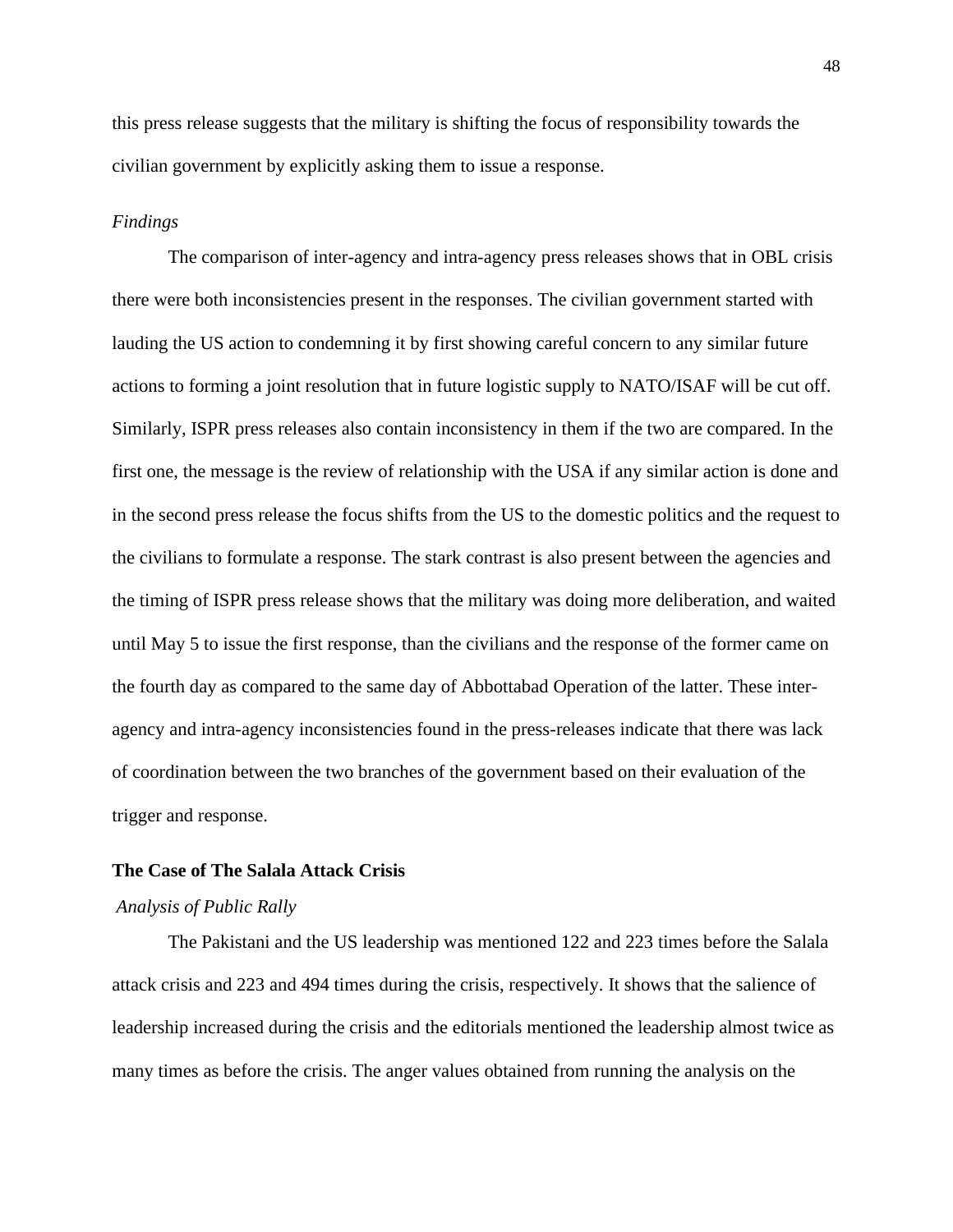sentences before and after the leadership are shown in Table 6. On the level of analysis of both newspapers, anger values are positive both for the Pakistani and US leadership, however, for the US leadership it is four times more than Pakistan's. The analysis of individual newspaper also shows that anger increased more for the US leadership than the leadership of Pakistan. In Dawn newspaper, the change in anger value for Pakistan's leadership is negative showing the decrease in anger and positive for the USA showing an increase in anger. In the Nation newspaper, the values increased for both Pakistan and the USA. The decrease of anger for Pakistan and increase for the USA again highlight the argument that liberals tend to behave like conservatives during international crisis (Porat et al. 2019). Both indicators of having an anger value of more than 0.47 and increase in anger directed at one crisis party than the other are met as anger change for the USA is four times more than Pakistan. The evidence leads to the conclusion that the rally phenomenon was observed during the Salala attack crisis.

**Table 6 Before and during the Crisis Anger Values for Pakistan and The US in Salala Attack Crisis, 2011**

|                                              | <b>Anger Values</b>                       |            |                                       |            |                      |                          |  |  |
|----------------------------------------------|-------------------------------------------|------------|---------------------------------------|------------|----------------------|--------------------------|--|--|
| <b>Source and Type of</b><br><b>Analysis</b> | <b>Pre-Salala Attack</b><br><b>Crisis</b> |            | <b>Salala Attack</b><br><b>Crisis</b> |            | <b>Change</b><br>for | <b>Change</b><br>for the |  |  |
|                                              | Pakistan                                  | <b>USA</b> | Pakistan                              | <b>USA</b> | <b>Pakistan</b>      | <b>USA</b>               |  |  |
| <b>Both Newspapers with</b><br>The Context   | 0.5427                                    | 1.138      | 0.6381                                | 1.538      | 0.0954               | 0.4                      |  |  |
| Dawn with the Context                        | 0.7904                                    | 1.206      | 0.6701                                | 1.5        | $-0.1203$            | 0.294                    |  |  |
| The Nation with the<br>Context               | 0.2366                                    | 1.105      | 0.6097                                | 1.72       | 0.3731               | 0.615                    |  |  |

# *Analysis of Inter-Agency Coordination*

During the period of Salala Attack Crisis crisis, there was one press release by MOFA Pakistan and there were two press releases by ISPR Pakistan. The first press release was issued by the ISPR on November 26, the second by the MOFA on December 9, and the third on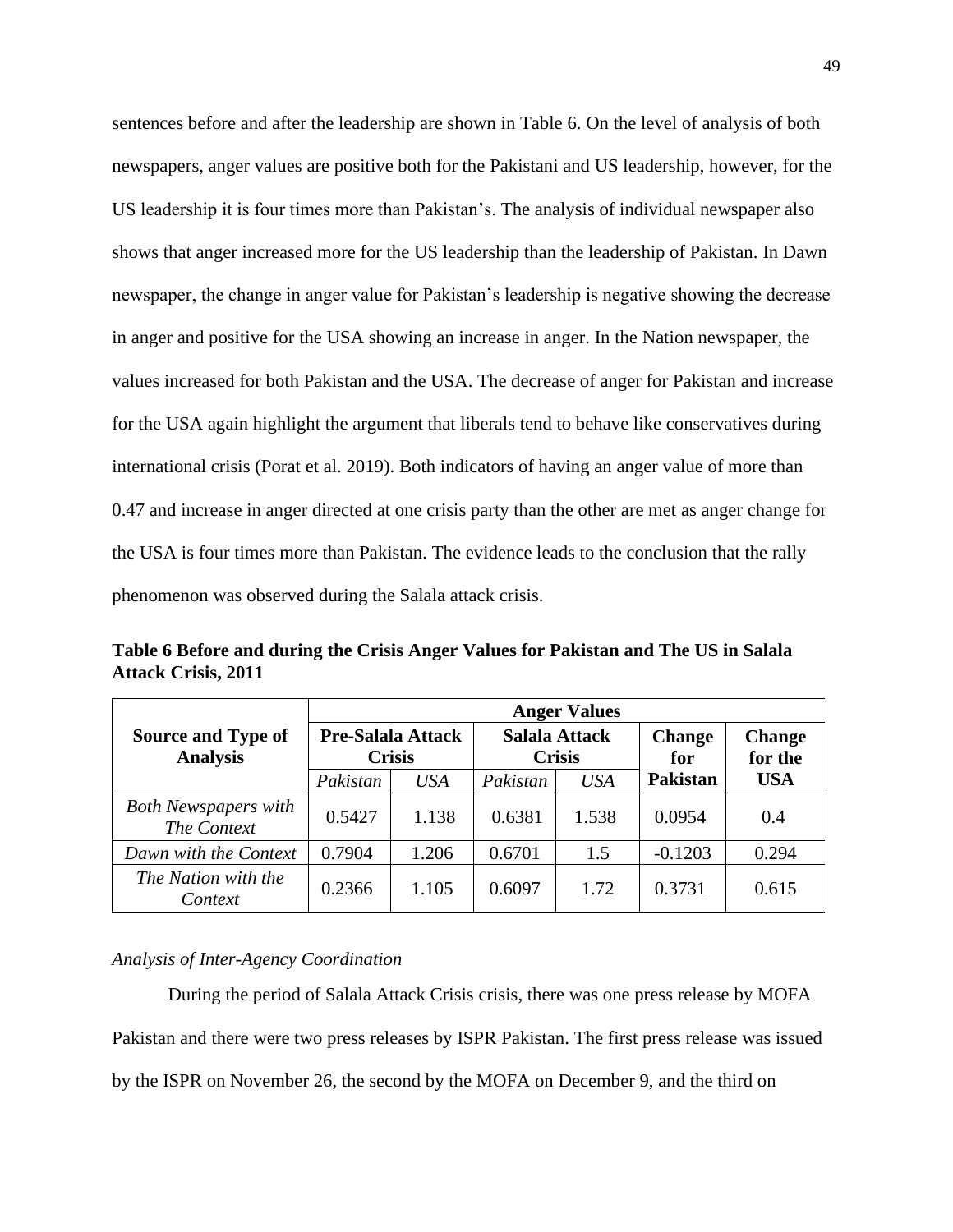December 11 by the ISPR. Before analyzing the press-releases, one thing that press releases do not mention is that the NATO/ISAF logistic supply line was suspended on the same day of the attack on its troops (Momand 2011).

*MOFA Pakistan December 9, 2011:* One press release found on the MOFA Pakistan website contains the meeting of US ambassador Munter and foreign minister Khar in which the need of having relationship based on mutual respect was discussed and FM Khar was quoted as follows: "The Foreign Minister stated that relations between the two countries must be based on mutual respect. She added that the recent incidents have led to a re-evaluation of our terms of engagement." (Appendix A).

*ISPR Pakistan November 26, 2011:* This press release details the incident and states the protest of the chief of army staff of Pakistan and the demand for action against the perpetrators of this attack and it states: "COAS has strongly condemned NATO / ISAF's blatant and unacceptable act resulting in loss of precious lives of Pakistani soldiers.", "A strong protest has been launched with NATO / ISAF in which it has been demanded that strong and urgent action be taken those responsible for this aggression." (Appendix B).

*ISPR Pakistan December 11, 2011:* This press release only contains information about the US vacating the Shamsi airbase in Pakistan and the last flight departing from it (Appendix B).

## *Findings*

The MOFA and ISPR Pakistan press releases do not show any discrepancy in terms of consistency in intra-agency or inter-agency content. MOFA Pakistan only had one press release that highlights the same issue of having bilateral relationships with mutual respect. Two press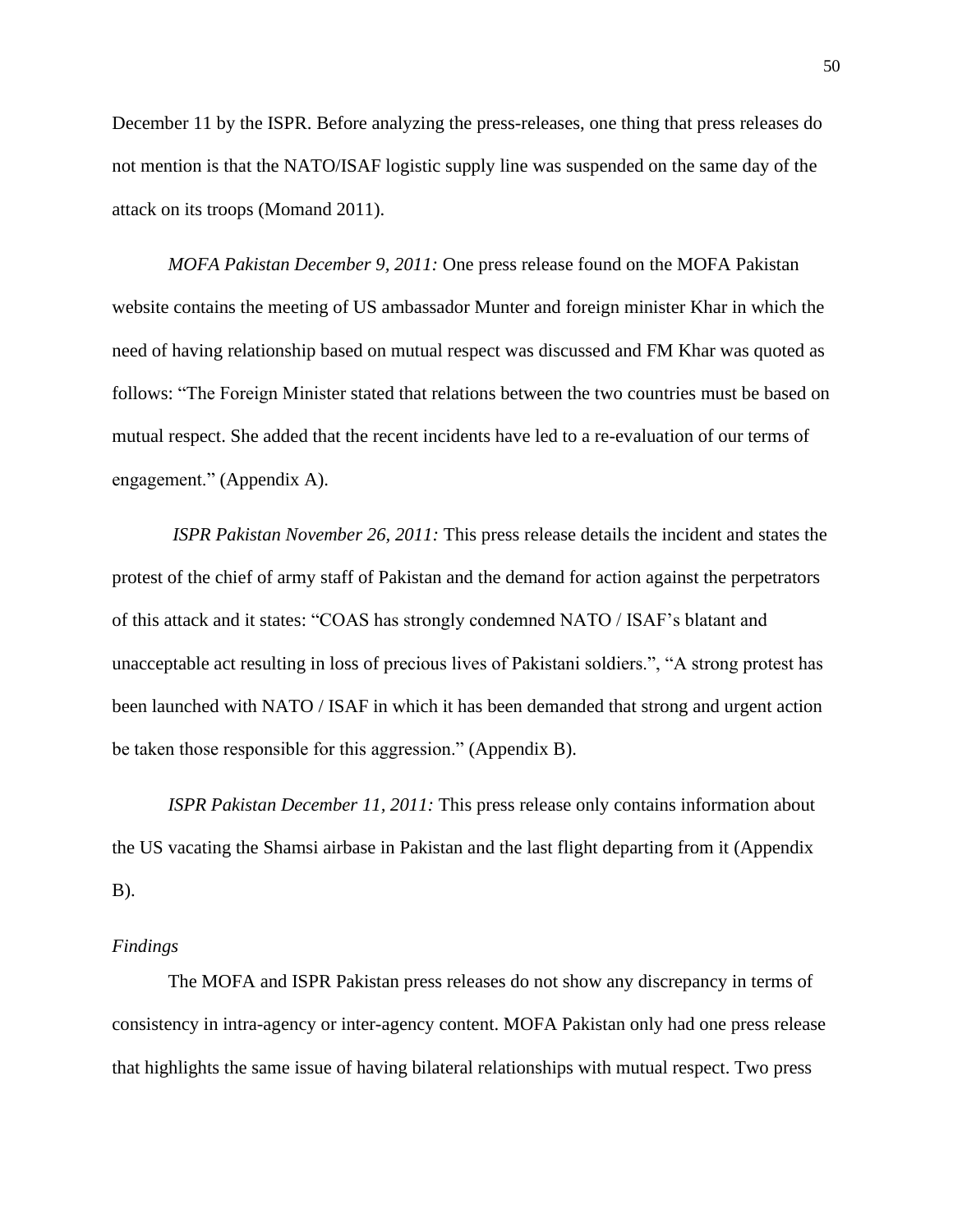releases from the ISPR Pakistan also do not contradict the MOFA press release or each other. It is important to mention here that the action taken during the Salala Attack Crisis crisis had its roots in the resolution passed by the joint session of the parliament and it faced no opposition seven months later and both agencies of the government showed a coordinated response. The analysis of the variables in this crisis shows that the public rallied behind the decision to block NATO supply and there was coordination between the civilian government and the military. The only press release issued by the MOFA strengthens the same crisis response by reviewing the relationship with the US based on the same evaluation of the crisis trigger.

# **The Case of the Surgical Strike Crisis**

# *Analysis of Public Rally*

The frequency of the leadership of Pakistan and India in editorials is 47 and 318 before the crisis and 35 and 638 during the crisis, respectively. The decline in the frequency of Pakistan's leadership during the crisis could mean that the focus shifted towards India and in the same number of editorials collected before and after the crisis, the Indian leadership is mentioned twice as much during the crisis. The analysis of both newspapers together shows a slight increase in the change in anger as compared to Pakistan. Individual newspaper analysis provides further insight about the anger values. Both Dawn and the Nation's anger values increased for Pakistan and India. Interestingly, The Nation's change in anger values are more for Pakistan than India whilst the opposite is true for Dawn. However, there is a stark contrast in the magnitude of anger change in Dawn and The Nation. Dawn had lower values for both India and Pakistan before the crisis, but it reached almost the same level during the crisis. Even though the anger values during the crisis are bigger than 0.47 baseline value, the overall difference between the two is not substantive enough to generate a rally and more anger in The Nation for Pakistan as compared to reduced anger in Dawn could cancel out the rally effect.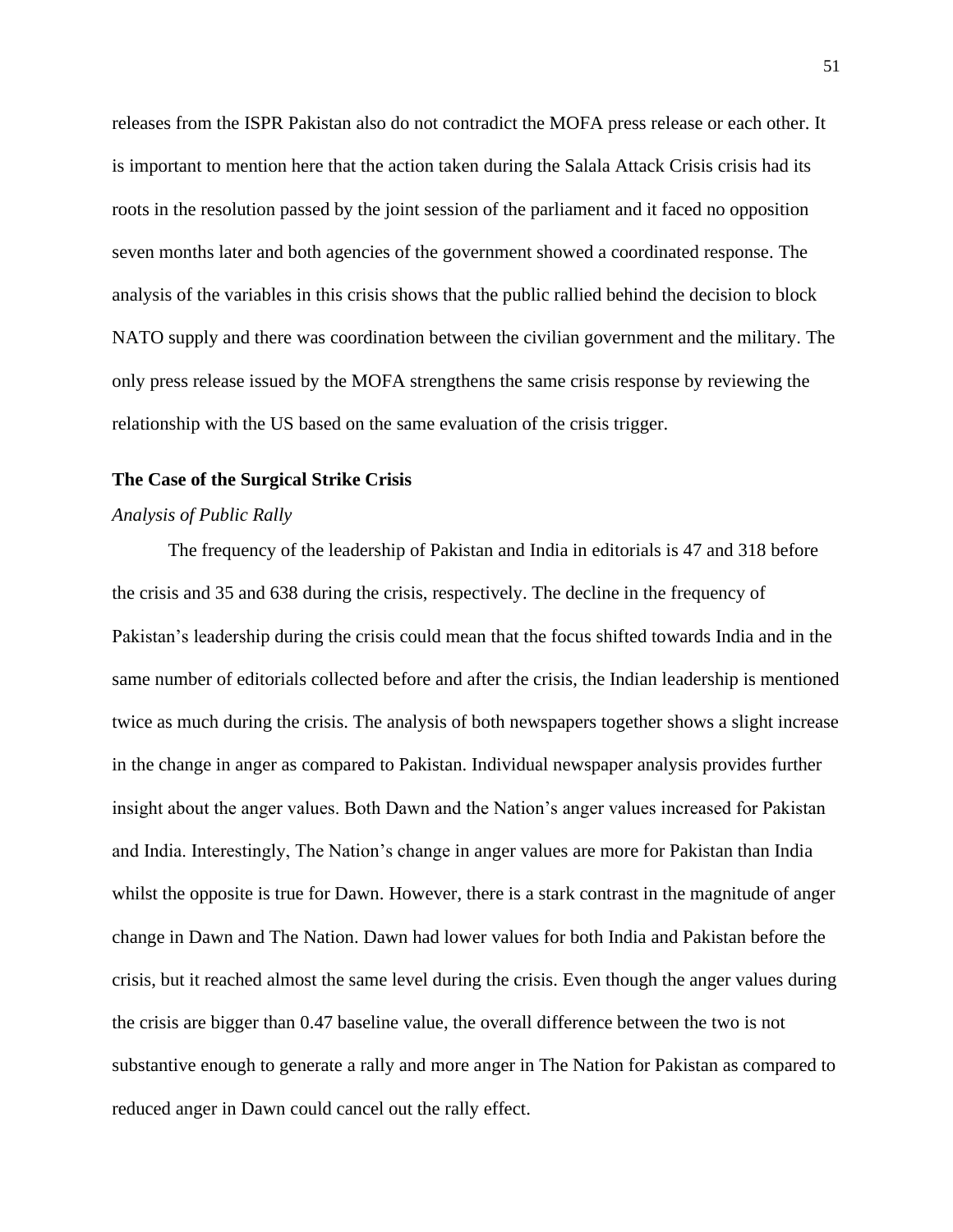|                                              | <b>Anger Values</b>                         |              |                                         |       |                      |                            |  |  |
|----------------------------------------------|---------------------------------------------|--------------|-----------------------------------------|-------|----------------------|----------------------------|--|--|
| <b>Source and Type of</b><br><b>Analysis</b> | <b>Pre-Surgical</b><br><b>Strike Crisis</b> |              | <b>Surgical Strike</b><br><b>Crisis</b> |       | <b>Change</b><br>for | <b>Change</b><br>for India |  |  |
|                                              | Pakistan                                    | <i>India</i> | Pakistan                                | India | <b>Pakistan</b>      |                            |  |  |
| <b>Both Newspapers with</b><br>The Context   | 0.4043                                      | 0.8376       | 1.098                                   | 1.541 | 0.6937               | 0.7034                     |  |  |
| Dawn with the Context                        | 0.3005                                      | 0.5505       | 1.136                                   | 1.602 | 0.8355               | 1.0515                     |  |  |
| The Nation with the<br>Context               | 0.4839                                      | 0.9357       | 1.066                                   | 1.512 | 0.5821               | 0.5763                     |  |  |

**Table 7 Before and during the Crisis Anger Values for Pakistan and India in Surgical Strike Crisis, 2016**

### *Analysis of Inter-Agency Coordination*

During the Surgical Strike Crisis, there were two press releases issued by the MOFA Pakistan and three by the ISPR Pakistan. The main themes of each agency's press releases are discussed as under:

*MOFA Pakistan September 22, 2016:* There are two main themes in the press release related to Surgical Strike Crisis: the activities at the line of control after the terrorist attack on Indian military in Kashmir, and the premise that India is blaming Pakistan for these terrorist attacks without providing any evidence. The press release talks about these themes as follows:

In response to the journalist's question about military buildup on the Pakistan's side of Line of Control it says: "You referred to some exercises on Pakistan's side. Let me tell you that these are routine exercises." (Appendix A). In response to another question about the Pakistani involvement in the terrorist attack the press release says: *"We totally reject these unfounded, baseless and uninvestigated accusations leveled against Pakistan."* (Appendix A).

*MOFA Pakistan September 29, 2016:* The theme related to Surgical Strike Crisis in this press release is the question about the Indian claim of the surgical strike in Pakistan. Answering this question, the press release states: "On your second question, I am aware that there have been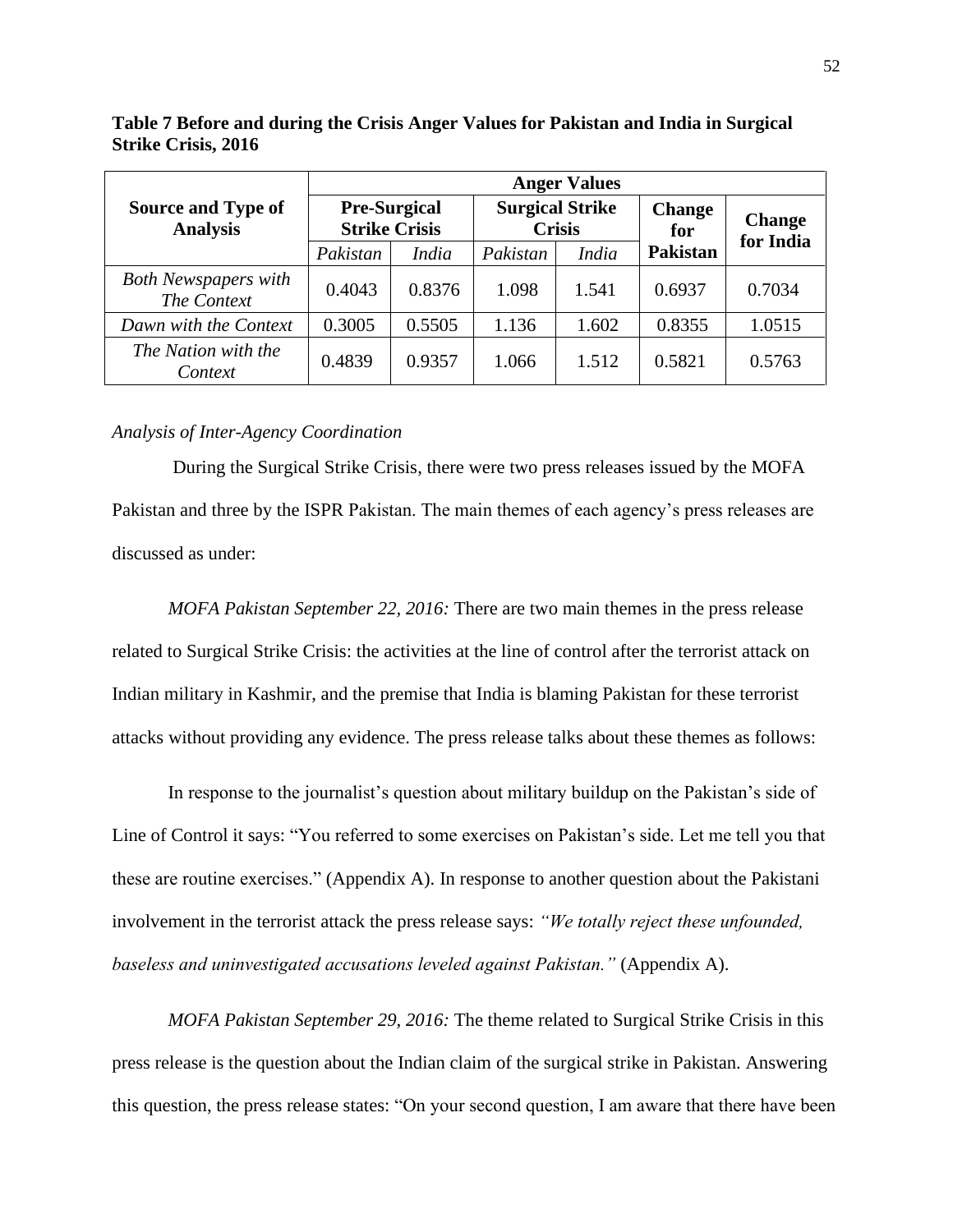unprovoked violations on the LoC by the Indian security forces. Once we have more information on the issue, we will share it with you." (Appendix A).

*ISPR Pakistan September 19, 2016:* The central theme of this press release focuses on the terrorist attack in Kashmir and India's accusation of Pakistan for its involvement in the attack. The press release states the response of the COAS of Pakistan as follows: "Taking note of a hostile narrative being propagated by India COAS said that we are fully cognizant and closely watching the latest happenings in the region and their impact on the security of Pakistan." (Appendix B).

*ISPR Pakistan September 29, 2016:* There were two press releases issued by ISPR on September 29, 2016. The themes of these two press releases target the civilian briefing about the preparedness of the army and the rejection of the surgical strike that was claimed by India. The press releases discuss these themes in the following words: First, civilian officials briefing and security preparedness in these words: "COAS General Raheel Sharif welcomed the parliamentarians to GHQ. DGMO briefed the committee on current security situation on borders, entire threat spectrum and operational preparedness of the Army. COAS had detailed discussion on various issues related to national security." (Appendix B). Second, the theme related to surgical strike: "There has been no surgical strike by India, instead there had been cross LOC fire initiated and conducted by India which is existential phenomenon. As per rules of engagement same was strongly and befittingly responded by Pakistani troops." (Appendix B).

### *Findings*

The comparison of MOFA and ISPR Pakistan press releases during the Surgical Strike Crisis suggest that there were no inconsistencies in intra-agency and inter-agency press releases. The three themes - the evaluation of the triggers (verbal threats from India, security preparedness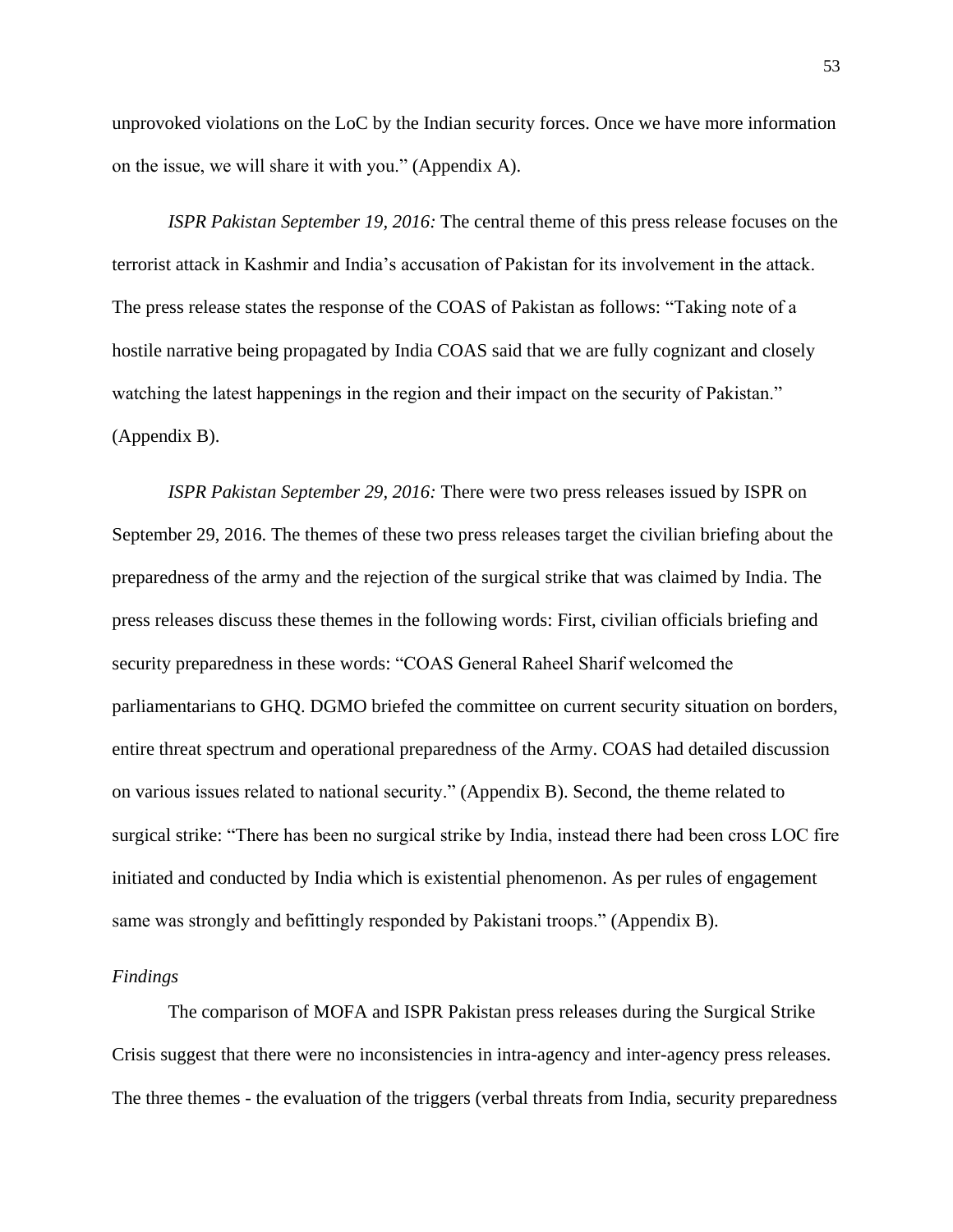of army in case of any trigger by India), rejection of Indian accusation for the responsibility of attack in Kashmir, and rejection of surgical strike and Line of Control violations - are substantiated by both MOFA and ISPR Pakistan press releases. The lack of inconsistencies in press releases in terms of evaluating crisis triggers and offering responses issued during Surgical Strike crisis suggest that both agencies were coordinated in their response towards India. However, the analysis of the dependent variable shows that there was no indication of the rally phenomenon.

# **The Case of The Indian Airstrike Crisis**

#### *Analysis of Public Rally*

The frequency of Pakistan and India's leadership in the editorials more than doubled from 55 to 115 and from 343 to 785, respectively. This sharp increase in the number of times each country's leadership was mentioned in the editorials shows the salience of the crisis in the newspapers. In terms of anger values at both papers together level of analysis shows an increase of anger for both Pakistan and India. This increase in anger is more for India than for Pakistan. Same trend is also seen at the individual newspaper level and anger values for both countries increased with more increase in anger for India as compared to Pakistan. Like the previous crises, Dawn editorials showed lower increase than The Nation for Pakistan and higher increase for India. In this crisis, the anger values for both newspapers for Pakistan were below the 0.47 baseline before the crisis, however, these values more than doubled during the crisis. Both criteria of the rally are fulfilled by having anger values more than 0.47 during the crisis and the change in anger value is more for Indian than Pakistan. This evidence suggests that in the Indian Airstrike case, the public rallied behind the actions taken during the crisis.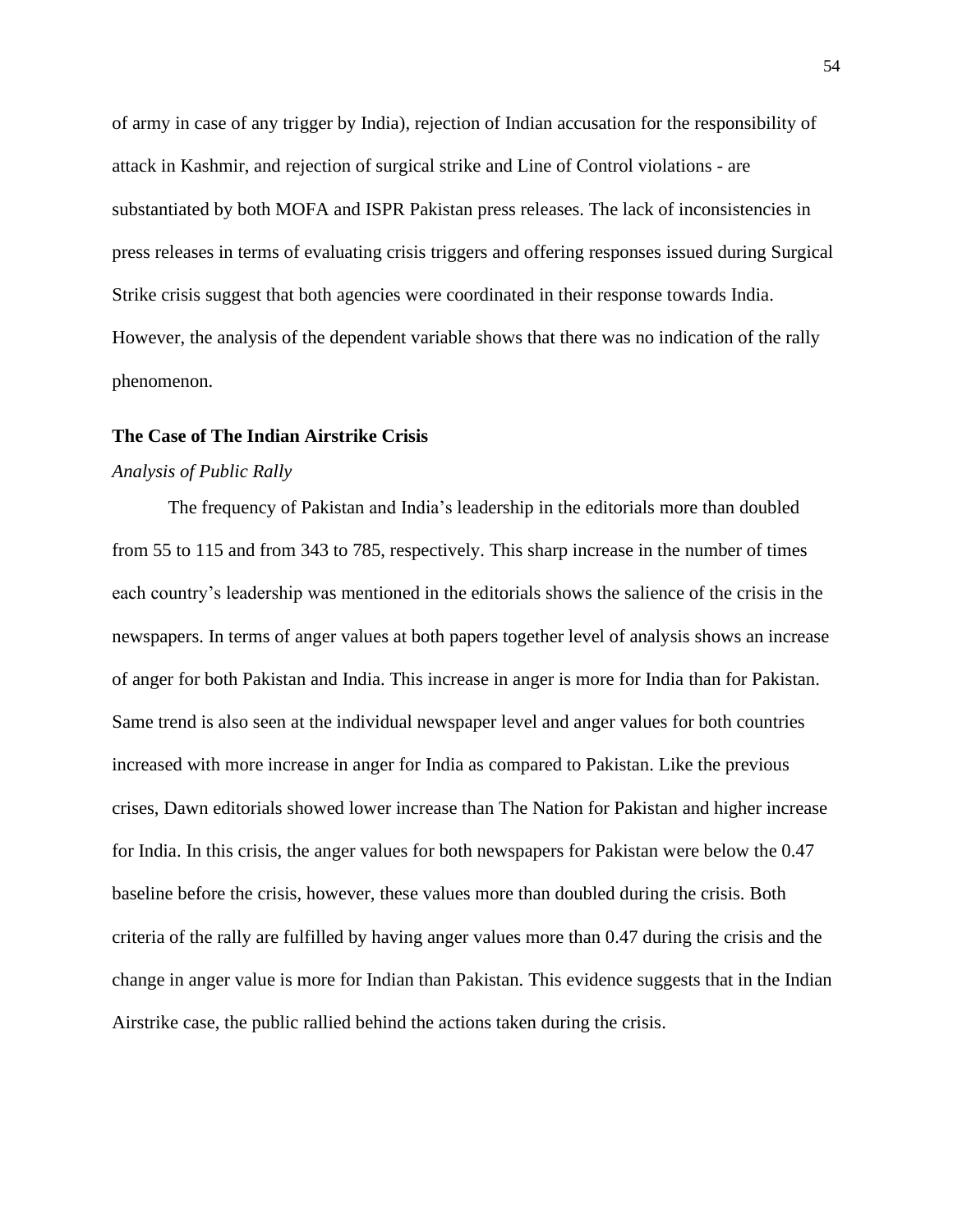|                                              | <b>Mean Anger Values</b>                     |              |                                          |       |                      |                            |  |  |
|----------------------------------------------|----------------------------------------------|--------------|------------------------------------------|-------|----------------------|----------------------------|--|--|
| <b>Source and Type of</b><br><b>Analysis</b> | <b>Pre-Indian</b><br><b>Airstrike Crisis</b> |              | <b>Indian Airstrike</b><br><b>Crisis</b> |       | <b>Change</b><br>for | <b>Change</b><br>for India |  |  |
|                                              | Pakistan                                     | <i>India</i> | Pakistan                                 | India | Pakistan             |                            |  |  |
| <b>Both Newspapers with</b><br>The Context   | 0.3534                                       | 0.7997       | 0.87                                     | 1.65  | 0.5166               | 0.8503                     |  |  |
| Dawn with the Context                        | 0.9725                                       | 0.7725       | 1.171                                    | 1.942 | 0.1985               | 1.1695                     |  |  |
| The Nation with the<br>Context               | 0.3326                                       | 0.8291       | 0.921                                    | 1.514 | 0.5879               | 0.6849                     |  |  |

**Table 8 Before and during the Crisis Anger Values for Pakistan and India in Indian Airstrike Crisis, 2019**

### *Analysis of Inter-Agency Coordination*

ISPR Pakistan did not issue any press release during this crisis and instead ISPR published the video briefing by the director general of ISPR. On the other hand, MOFA Pakistan issued one press release on March 1 and the prime minister Imran Khan addressed the nation twice on the national television. The themes of the transcriptions of the video briefings of both civilian and military branch of government and one press release are analyzed for consistency in the following paragraphs. The February 19<sup>th</sup> speech of the PM was broadcast before India conducted the airstrike in Pakistan and the February 27<sup>th</sup> speech was broadcast after Pakistan conducted the airstrikes. The February  $26<sup>th</sup>$  press briefing by ISPR was after the Indian airstrike and February 27th was after the Pakistani airstrike.

*PM of Pakistan February 19, 2019:* This address to the nation has three major themes. In the first theme, the PM of Pakistan talks about the futility of Pakistan's involvement in supporting a terrorist operation in Indian Kashmir, specially, when the crown prince of Saudi Arabia was visiting for which Pakistan had planned for a long time to attract investments (SAMAA TV 2019a). The second theme consists of resolving issues with the dialogue and if India has any evidence of any Pakistani involvement in these attacks, it should be given to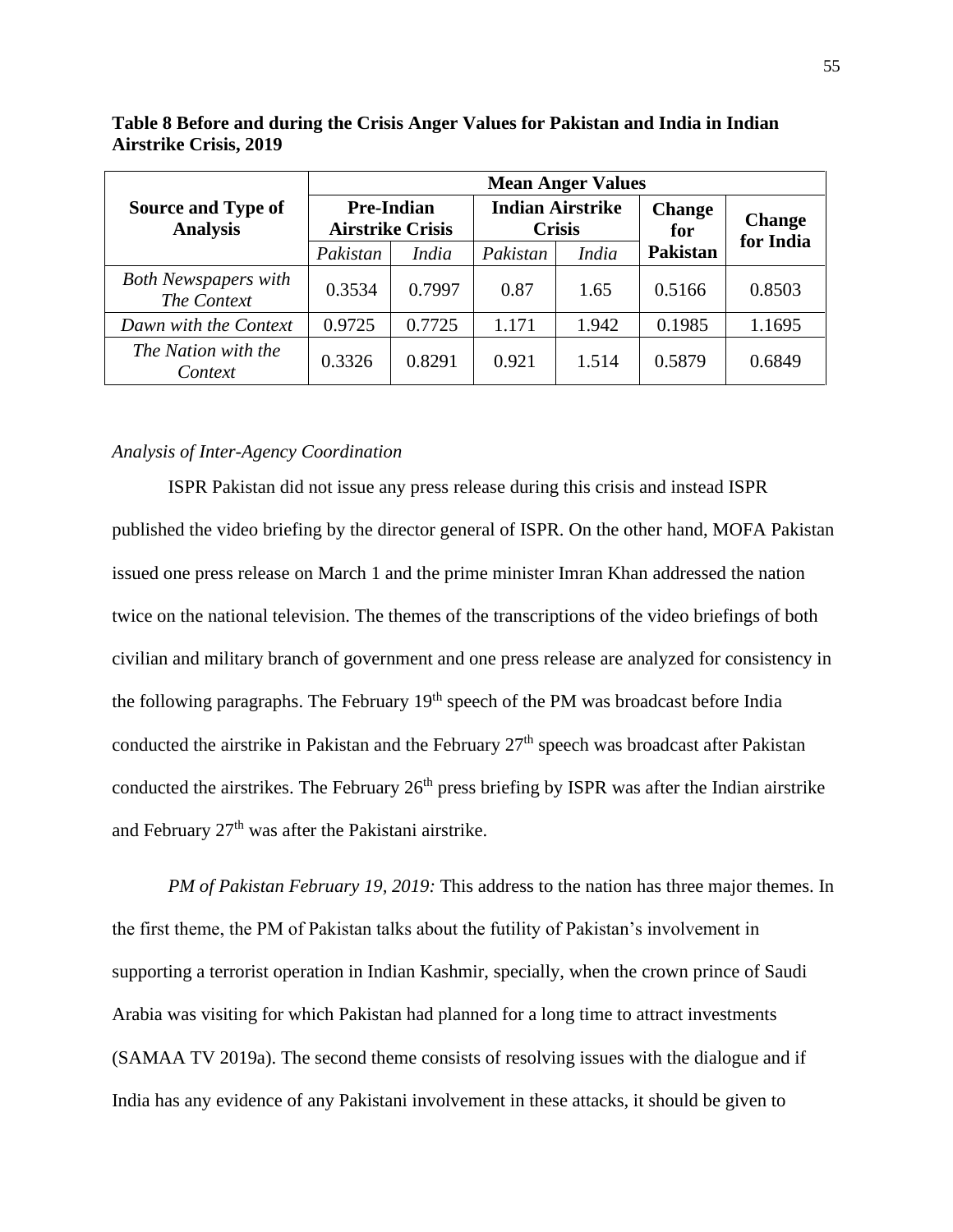Pakistan so that these people are punished according to the law (Appendix A). The third theme talks about the retaliation Pakistan would do in case India decides to attack unilaterally and he assures the Indian government that India should not have any doubt about retaliation from Pakistan (Appendix A).

*PM of Pakistan February 27, 2019:* This address of Pakistan's PM also contains three themes. First, he expresses solidarity to the victims of Pulwama attack in Kashmir and reiterates that it is not in Pakistan's interest to conduct terrorist activities anywhere in the world (Appendix A). Second, he refers to his earlier speech in which he warned India of retaliation and claims that our goal of strike conducted by Pakistan on February 27 was to show resolve and capability in a way to not cause any collateral damage (Appendix A). Third, he talks about the captured pilots and offers Indian government dialogue and talks about the perils of war if any miscalculation by India makes them start a war (Appendix A).

*MOFA Pakistan March 1, 2019:* This press release contains one theme which is related to the return of Indian prisoner of war pilot to India as a de-escalation measure (Appendix A).

*ISPR Pakistan February 26, 2019:* Three themes are prominent in this press briefing. First, the director general of ISPR refers to the speech of prime minister broadcast on February 19 about the incident in Kashmir and Pakistan's resolve and offer of investigation to India (ISPR Official 2019). Second, he offers international community and India to visit the place where the payload from the Indian aircraft fell and see whether it hit any terrorist camp or an open space, he says: "The spot is open for everybody and anybody, (all) ambassadors, (all) defense attaches  $\cdot$ United Nations Military Observer Group in Pakistan ،We will even say the (Indian) civilian population or army, they can come through the authorized entry in Pakistan." (Appendix B).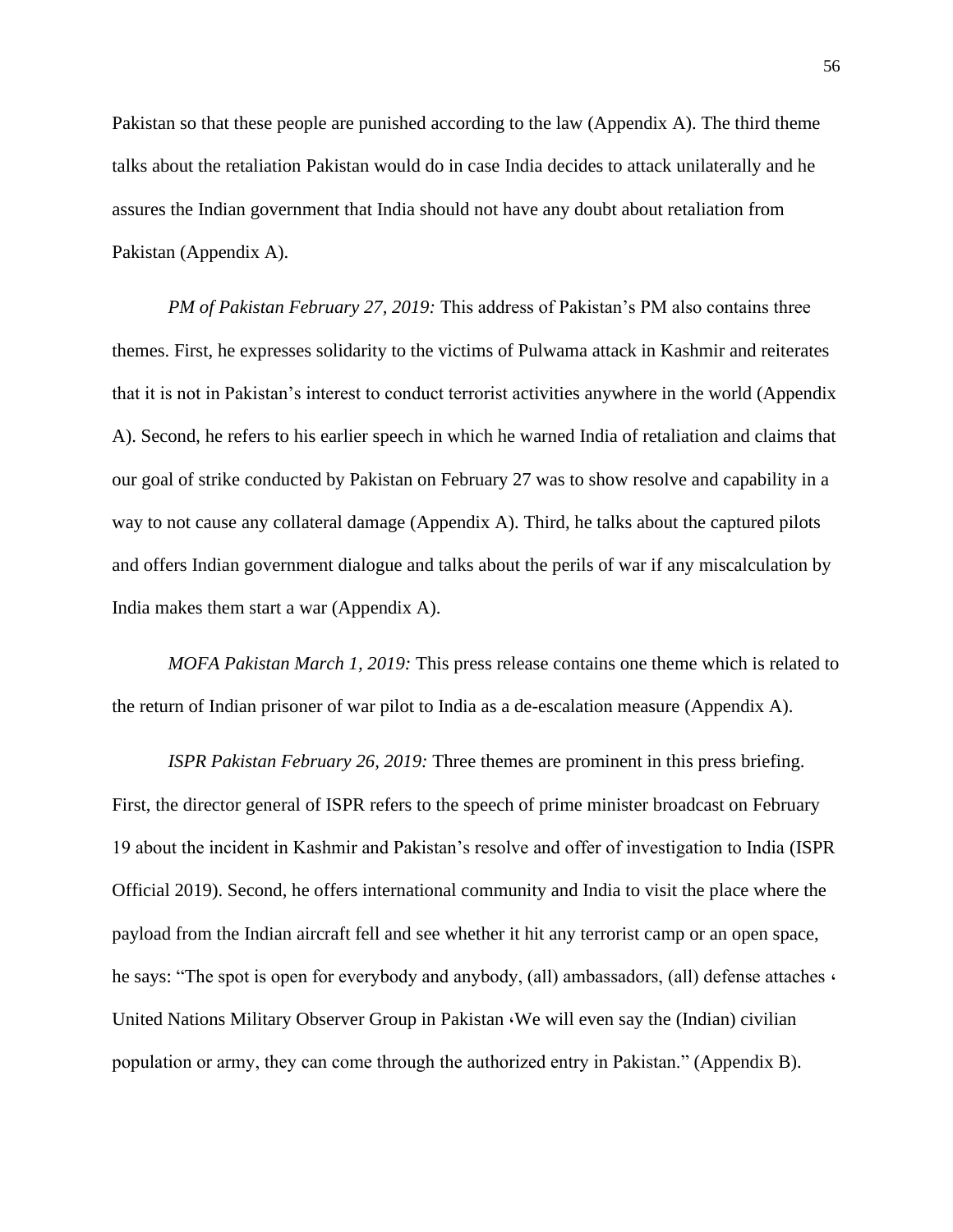The third theme contains the threat that now Pakistan will respond to the provocation by India, and he stated: "Now it is time for India to wait for our response. The response will come at the point and time of our choosing where our civil military leadership decide and as a matter of fact has decided." (Appendix B).

*ISPR Pakistan February 27, 2019:* This press briefing contains two main themes related to the crisis. First, DG ISPR talked about the purpose of the strike conducted by Pakistan was to show resolve and capability while avoiding any collateral damage (ISPR Official 2019b). Second, he talked about the perils of war and resolving the matters with dialogue by alluding to the PM of Pakistan's speech in these words: "The state of Pakistan, the government of Pakistan, the armed forces of Pakistan, and the people of Pakistan, we have always conveyed a message of peace to India and the route to peace goes through dialogue. Both countries have the capability and capacity, but war is actually the failure of policy which India needs to understand." (Appendix B).

# *Findings*

The comparison of the statements expressed through the press briefings and the press release during this crisis show that the civilian and military were on the same page. First, they evaluated the crisis trigger in the same manner. The speech by the PM of Pakistan warned of retaliation when India threatened to conduct strikes in Pakistan. The ISPR spokesperson referred to the PM's speech in his press briefings multiple times and gave the impression that the decision to take any action is a joint decision by the civilian and military leadership. ISPR press briefings also gave the impression that they are following the civilian governments' directive in both taking military action against India or conducting peace talks. The press briefing by ISPR after the Indian Airstrike reiterated that as mentioned by the PM, now we will offer a response the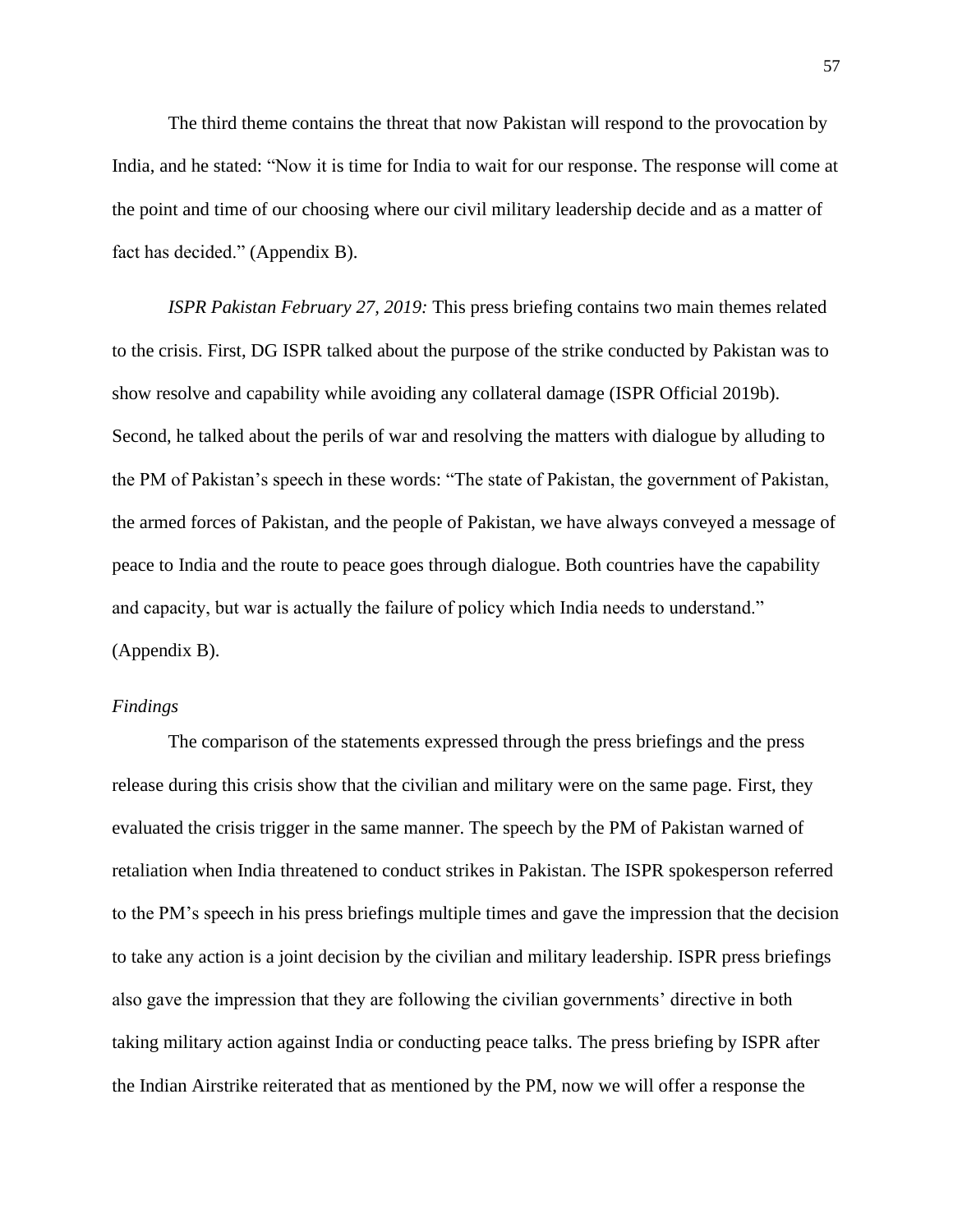way India conducted the airstrike. Both press briefings after the Pakistani airstrike mention that the retaliation was done just to show resolve and they did not want war (Appendix A; Appendix B). The analysis of the evaluation of triggers, and response by both agencies and within each agency suggests that there are no inconsistencies in the messages sent by the two agencies during the Indian Airstrike Crisis and it can be said that the response was coordinated.

# **Comparison of Cases with and without The Rally Phenomenon and the Influence of Inter-Agency Coordination on the Former**

The evidence from Dawn and The Nation editorials suggests that the rally phenomenon was observed in Salala Attack and Indian Airstrike cases out of all four cases. Both these cases also involve a coordinated response to the crisis triggers by civilian and military leadership of Pakistan. This correlation between the rally phenomenon and inter-agency coordination suggests, as hypothesized and if all other factors remain the same, that inter-agency coordination is a necessary condition for the rally around the flag effect during an international crisis in Pakistan. However, the surgical strike case also witnessed coordination between the civilian and military leadership of Pakistan, but the rally phenomenon was not observed in that crisis. This deviation from Salala Attack and Indian Airstrike cases in terms of having inter-agency coordination and not observing the rally phenomenon suggests the influence of other factors that could confound the rally phenomenon during an international crisis in Pakistan.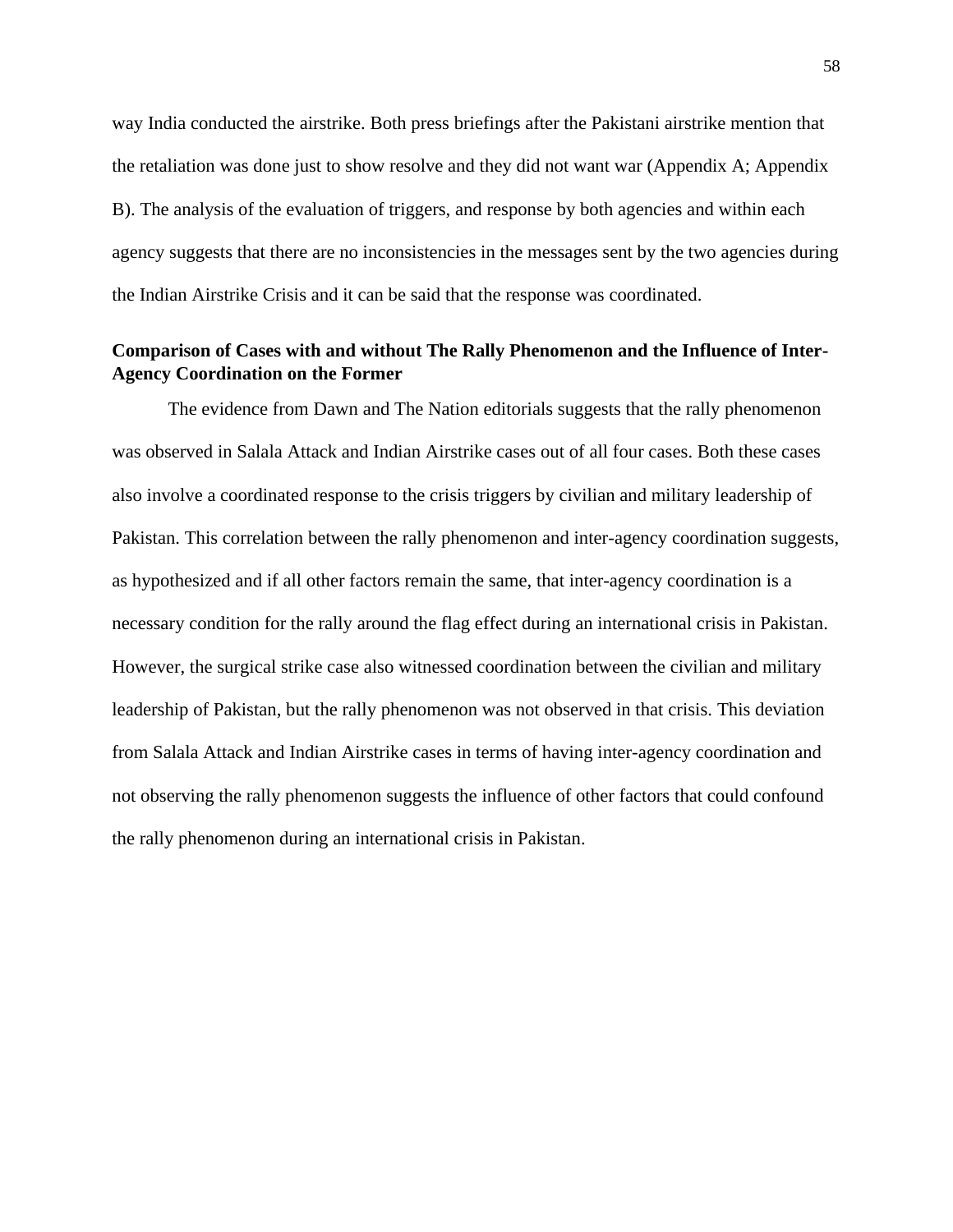|                                          |                       | <b>Mean Anger Values</b> |                       |               |                 |                   |                   |                           |  |  |
|------------------------------------------|-----------------------|--------------------------|-----------------------|---------------|-----------------|-------------------|-------------------|---------------------------|--|--|
|                                          | <b>Pakistan</b>       | <b>Opponent</b>          |                       |               | <b>Change</b>   | <b>Change for</b> | <b>Difference</b> |                           |  |  |
| <b>Crisis</b>                            | Pre-<br><b>Crisis</b> | <b>Crisis</b>            | Pre-<br><b>Crisis</b> | <b>Crisis</b> | for<br>Pakistan | the<br>Opponent   | in Change         | <b>Coordination</b>       |  |  |
| <b>OBL Crisis</b>                        | 1.225                 | 0.974                    | 1.616                 | 1.311         | $-0.2507$       | $-0.305$          | 21.70%            | $\boldsymbol{\mathsf{x}}$ |  |  |
| Salala Attack<br><b>Crisis</b>           | 0.5427                | 0.638                    | 1.138                 | 1.538         | 0.0954          | 0.4               | 319%              | ✓                         |  |  |
| <b>Surgical Strike</b><br><b>Crisis</b>  | 0.4043                | 1.098                    | 0.8376                | 1.541         | 0.6937          | 0.7034            | 1.40%             | ✓                         |  |  |
| <b>Indian Airstrike</b><br><b>Crisis</b> | 0.3534                | 0.87                     | 0.7997                | 1.65          | 0.5166          | 0.8503            | 64.50%            | ✓                         |  |  |

**Table 9 Comparison of the dependent and the independent variable across four cases**

One such factor could be the severity of the trigger by the crisis opponent and if it is not perceived as a significant enough threat then the leadership of a country decides not to take any action. The analyzed literature does not provide explanations for the rally phenomenon in those cases when a state takes no action and whether the public rallies behind the leadership in inaction situations. In the Indian Surgical Strike case, despite having the coordination between the civilian and military leadership, the evidence suggests that the rally effect was not observed. Further research can explore the factors that influence no rally in the instances of state inaction during an international crisis.

Another potential explanation comes from the relationship of the political parties with the military in Pakistan. There were three different political parties in power during the crises of this thesis. In the first two, OBL and Salala Attack crises, Pakistan Peoples Party (PPP) was in power in the government. In 2016, during the Surgical Strike crisis, Pakistan Muslim League-N (PMLN) was in power and in 2019, it was Pakistan Tehrik-e-Insaf (Pakistan Justice Movement, PTI). The relationship of military and the PPP and PMLN had a strained past that includes toppling of their governments by the military multiple times (Stanliand 2008, 353, 354; Shah 2014, 1012-1014). However, the PTI government came to power for the first time in 2018 and it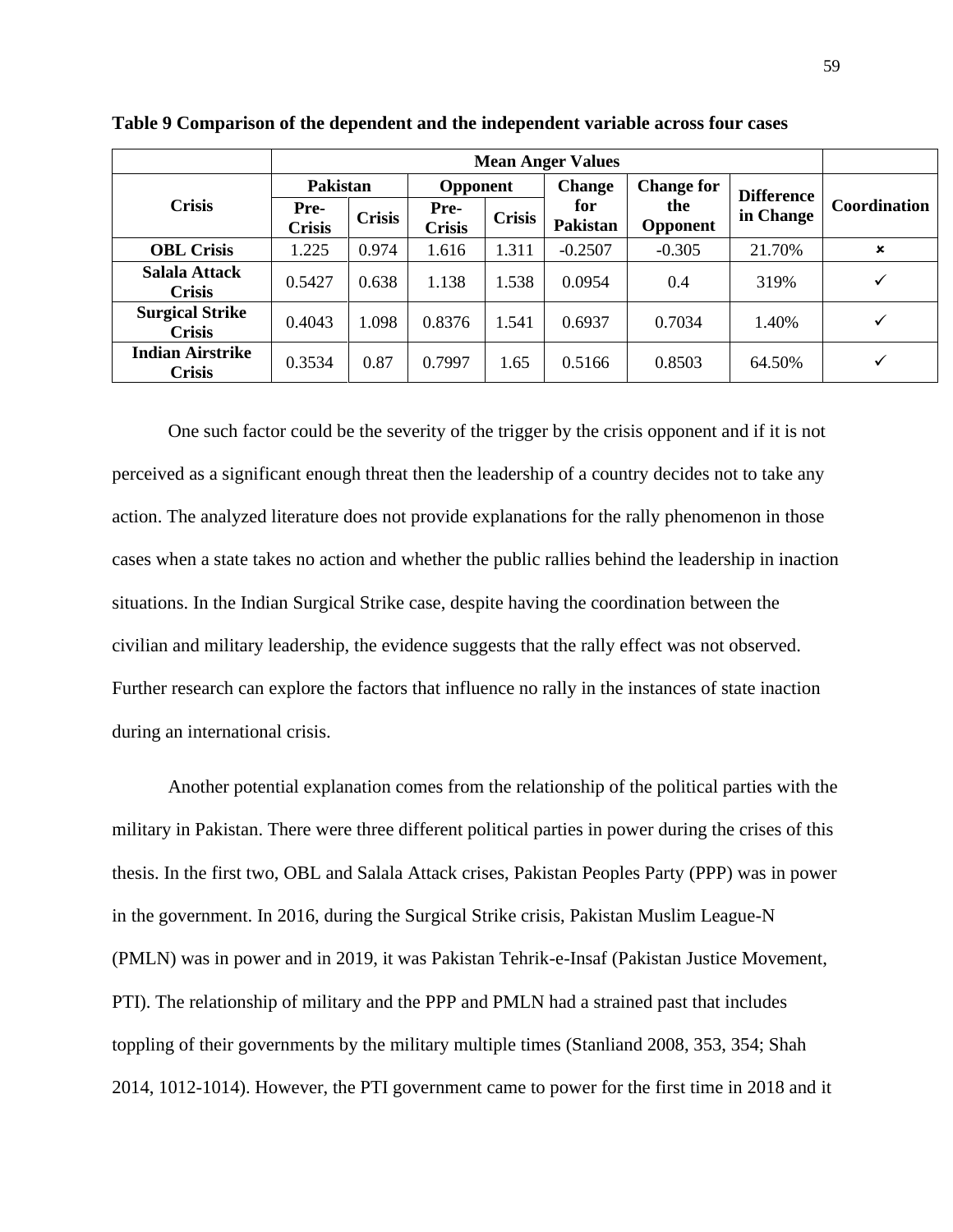is considered an ally of the military against PMLN and the PPP and the PTI is also blamed to have rigged the elections with the help of Inter Services Intelligence (Shah 2019, 128, 129). This background would have made it easier for the leadership of Pakistan to rally the public in the Indian Airstrike crisis. This argument certainly needs further exploration but the analysis of the remaining three crises shows that there was also coordination in two, Salala Attack and Surgical Strike crisis, of the three crises. The more feasible explanation in this context comes from the structural conditions that the low level of domestic political institutions and the absence of democratic institutions for the crisis decision-making require the backing of military to make a legitimate decision in Pakistan (Stanliand 2008, 323). That is why the focus should be on the coordination between the civilian government and the military during the crisis and not on the nature of relationship a political party had with the military in the past. Lastly, public's military support also comes from the fact that the military used "civilian institutions" to legitimize their entering the politics by band wagoning political personalities (Fair 2011, 572). Political personalities and parties have helped toppling the civilian governments and the prominent parties of Pakistan that were also in power in 2011, 2016, and 2019 crises became mainstream with the help of military (Shah 2011, 71). On top of that, Pakistan's military role in supporting religious elements in Pakistan also garners support from those communities in times of crisis (Shah 2011, 71). In this context, the rally phenomenon becomes more complex because multiple groups strive for the rally for the backing of their respective support groups. The complex structure of Pakistan's society having a wide range of ideological, ethnic, linguistic, and provincial spectrum requires a unified response from the civilians and military to rally behind a single flag during an international crisis and push the other difference, for a short while, in the background.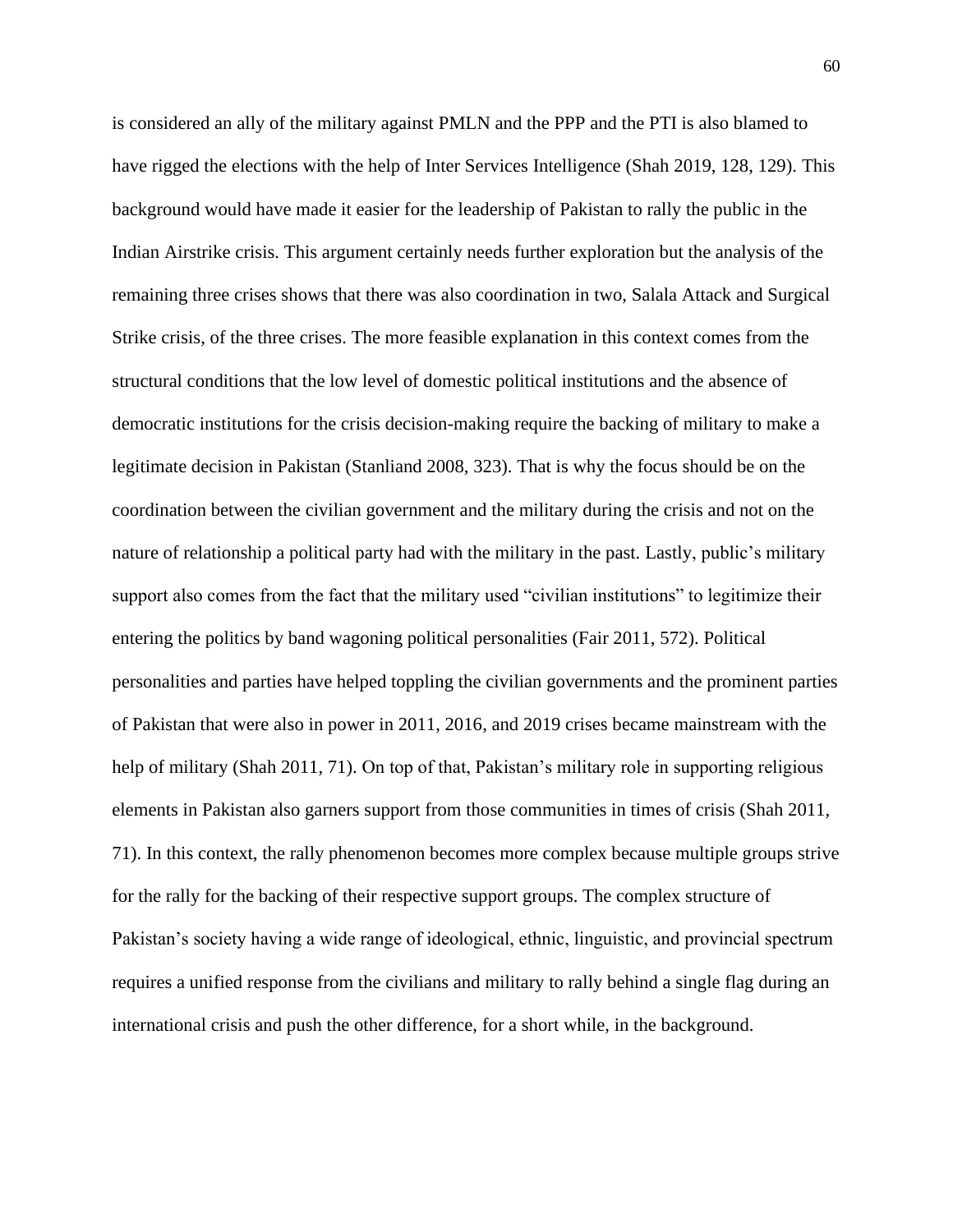# **Chapter 6. Conclusion**

The aim of this thesis is to see which of the four international crises resulted in rallying around the flag phenomenon from the starting year of the first Pakistani civilian government that completed its tenured term. This involved four crises, two with India and two with the USA and had similar triggers to start the crisis with Pakistan. The responses of Pakistan differed across four crises and the first task was to find evidence for the crises that result in the rally phenomenon. Ideally, the surveys conducted before and after the crisis and the popularity ratings of leadership serve as an indicator of the rally phenomenon. In the absence of such surveys in the context of Pakistan, an indirect measure change in anger was used to find evidence of the rally phenomenon. The data came from the editorials of two daily English newspapers, Dawn and The Nation that are situated on the opposite side of ideology spectrum in Pakistan. Linguistic Inquiry and Word Count were used to measure anger values from the editorials. Contextualizer was used to measure anger values wherever the civilian and military leadership of Pakistan and the crisis opponent was mentioned in those editorials by first processing the editorials through Contextualizer and then analyzing those strings that were produced by searching the batteries of the two leadership. The results of the analysis showed that Salala Attack and Indian Airstrike were the two crises that resulted in the rally phenomenon.

The next step was to find the factors that contributed to the rally phenomenon in one crisis with India and one crisis with the USA. In the context of Pakistan's hybrid regime lacking democratic institutions that results in non-coherent responses from the civilian government and the military seemed to influence the rally phenomenon. Bureaucratic Politics Model and the effect of elite polarization on public opinion literature were used to generate the hypothesis that coordination between civilian government and the military in evaluating the opponent triggers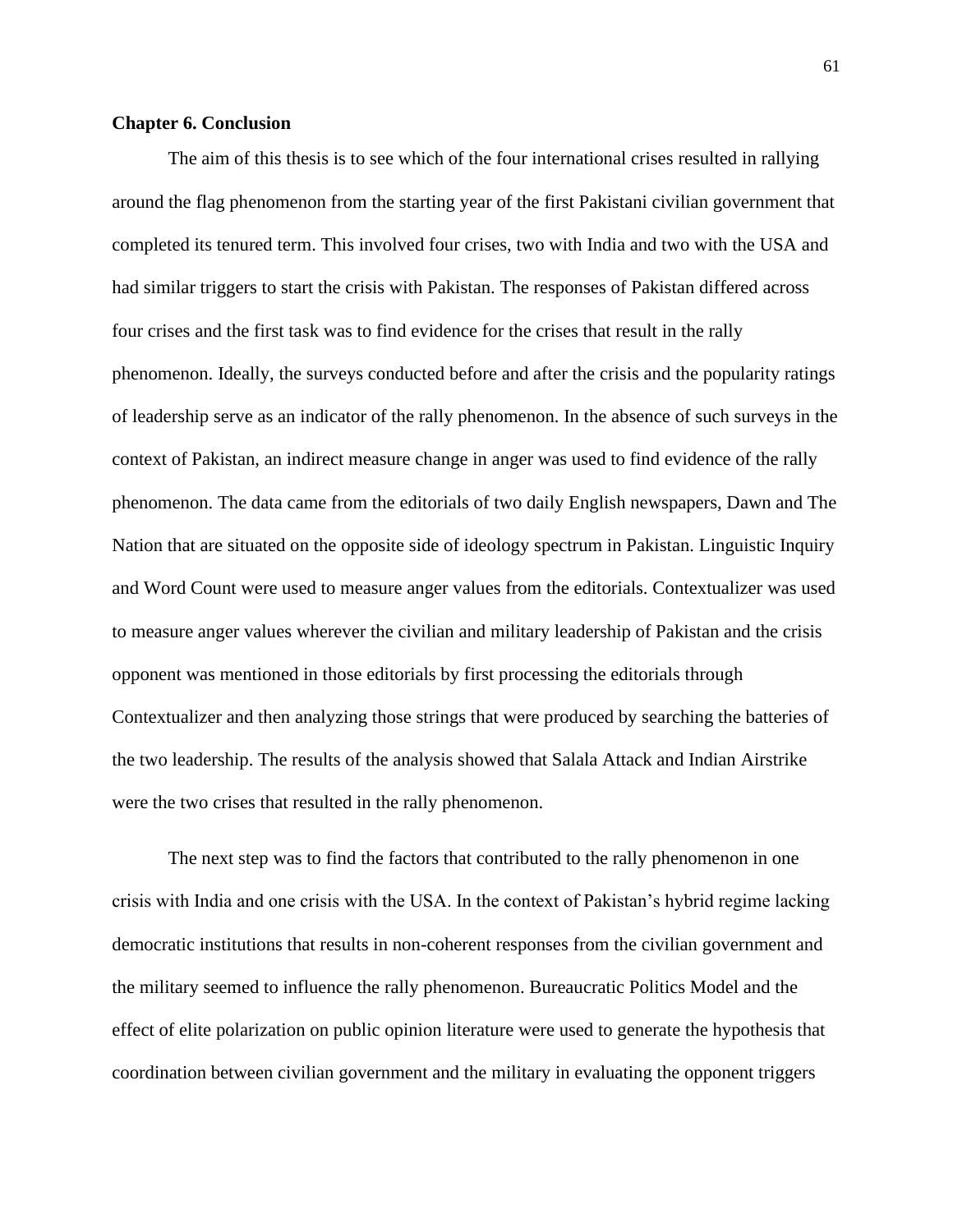and offering responses is the necessary condition for the rally phenomenon. The analysis of press releases, and press briefing in Indian Airstrike crisis, provides the evidence that the crises when there was coordination between civilian government and the military also have rally phenomenon in those crises. However, Indian Surgical Strike also had a coordinated response, but the rally phenomenon was not witnessed in it. This could mean that the inter-agency coordination is a necessary condition but not the sufficient condition for the rally and further research can explore this in other cases to see whether that is the case.

### **Limitations of The Findings**

There are, at least, two factors that limit the findings of the dependent variable, i.e., rally around the flag. First, an indirect measure, change in anger from the newspaper editorials, is used an indicator of the rally. The literature supports the method used the findings could be more robust if they are corroborated by the public surveys or polls measuring the approval ratings of the government before, during, and right after the crisis. Second, in the measurement of context it is possible, uncommon though, that the authors of the editorials quoted battery entities expressing anger about the crisis opponent. In this case, the strings produced by Contextualizer will contain anger words with the battery entity and increase the anger value for that entity, but it could be a statement of anger directed at the crisis opponent which the author of an editorial quoted. One solution to this problem could be finding those strings produced by Contextualizer that contained both the country's leadership and the crisis opponent and then manually corroborating whether the anger is directed at the country's leadership or at the opponent.

The independent variable, the inter-agency coordination, has one limitation related to the small size of the data used for this variable. Only nineteen press releases are analyzed to assess the coordination between the civilian government and the military. To overcome the small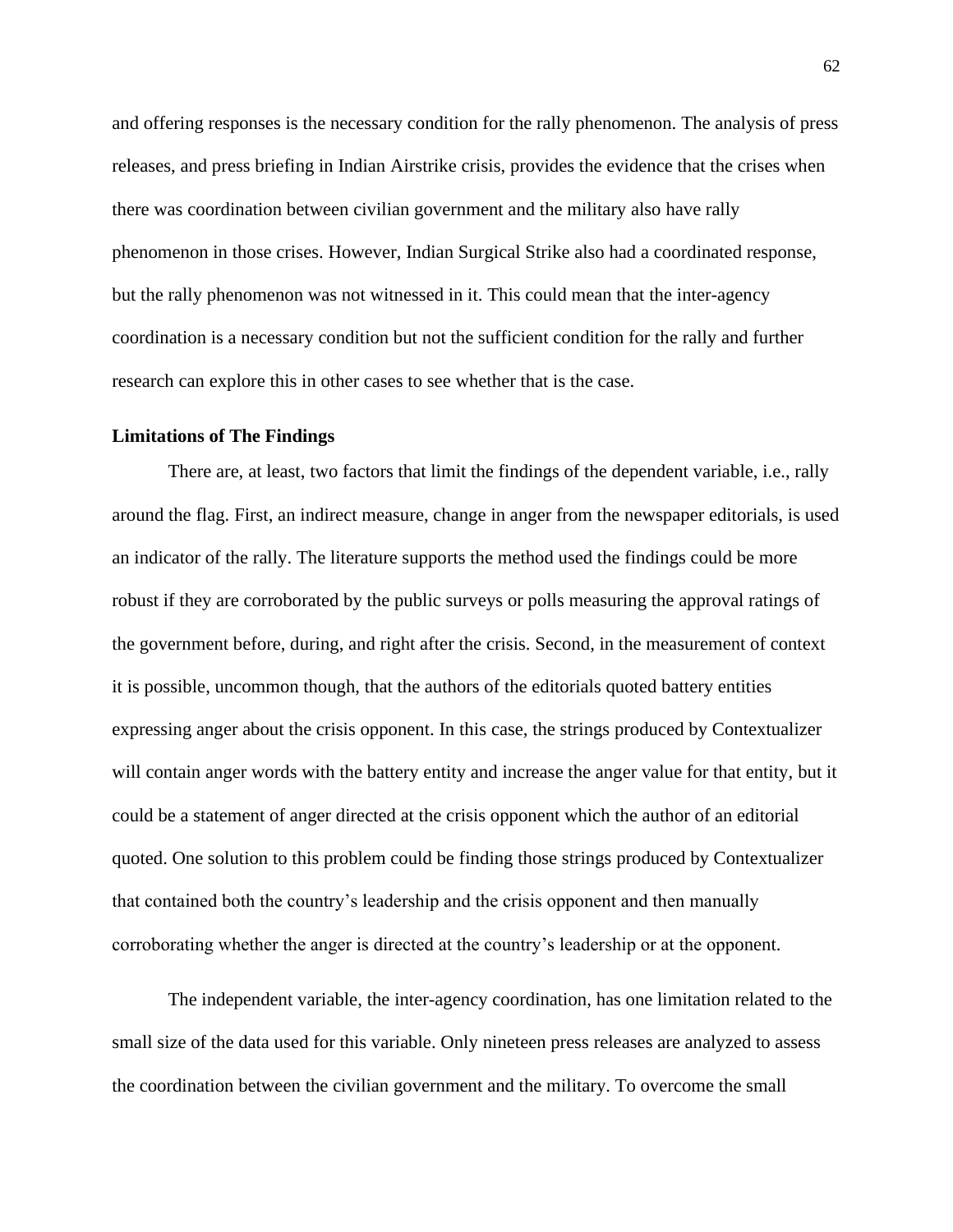sample of the unit of analysis used for independent variable, the inclusion of other unit of analysis such as parliamentary debates and the statements of political leaders given to news reporters could provide more robust measure of inter-agency coordination. Second, the hypothesis generated in this thesis might have generalizability issue in its application to other contexts since it is based on the specific regime dynamics of Pakistan in which military is a strong actor in the crisis decision-making. In other contexts, the hybrid regime might have some other type of actors with differed reserved domain than national security that are not as salient to crisis decision-making, then the independent variable might not have the same explanatory power that it can have in militarized hybrid regimes.

### **Implications of The Findings of This Thesis**

The aim of this thesis was to find factors that affect the rally around the flag phenomenon during an international crisis. The hypothesis about the inter-agency coordination as a necessary condition for a public rally in a hybrid regime is tested across four international crises of Pakistan. There is twofold contribution of this hypothesis to the literature. First, it has implications for the rally phenomenon as the dependent variable. The analyzed existing studies on rally around the flag phenomenon have not employed anger direction as a measure of rally and this measure could be useful for studying the rally phenomenon in those instances when public surveys are not available. This indirect measure of the rally effect through change in anger is a methodological contribution to the literature. Second, inter-agency coordination has not been studied as a necessary condition for the rally and further testing in different political contexts can provide insights about its generalizability beyond Pakistan.

The findings of this thesis also have policy implications that could relate to both international and domestic crises. For the policy makers of the opponents of hybrid regimes, the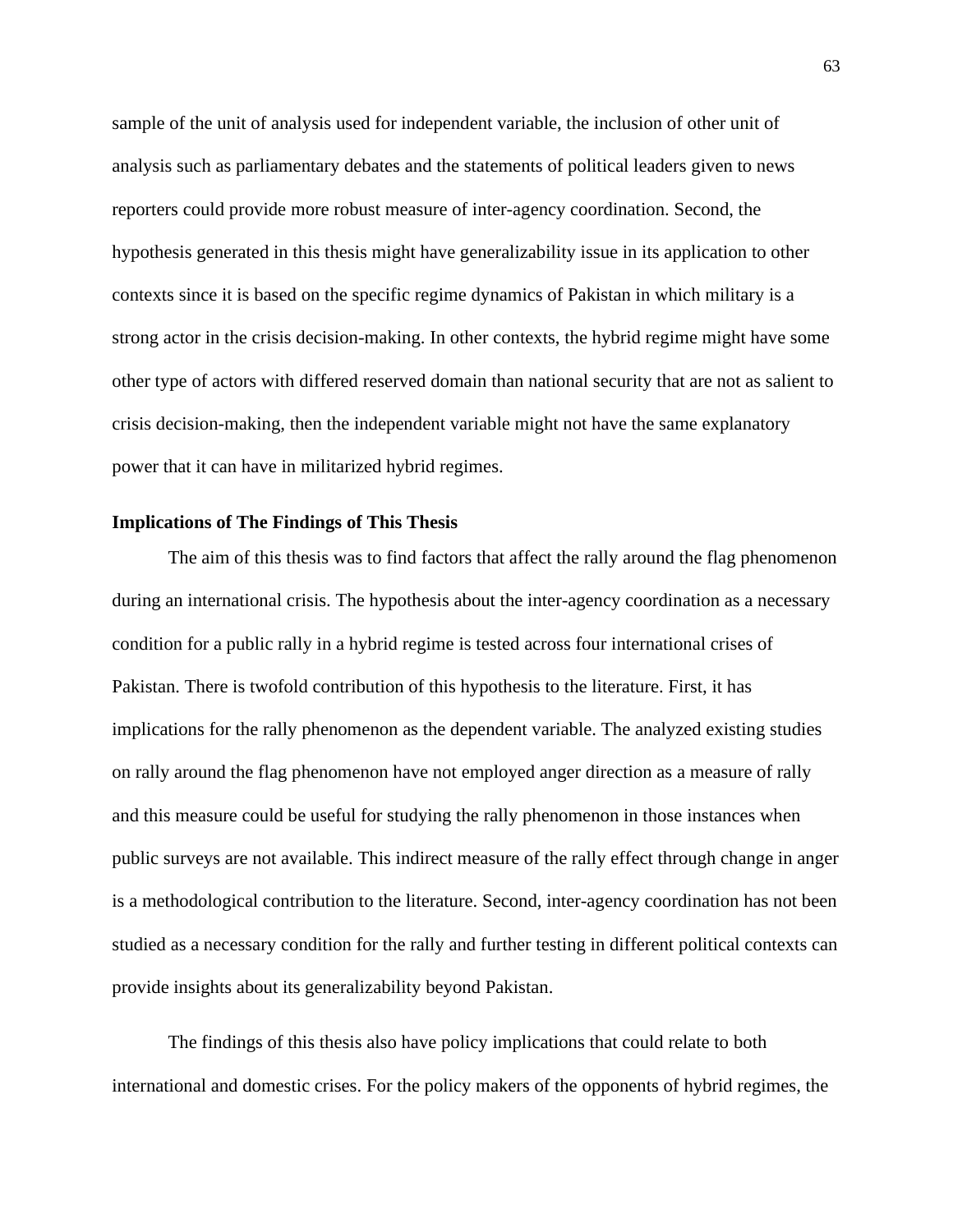indicator of inter-agency coordination should serve as an expression of resolve, and this understanding can help in crisis bargaining. For the policy makers of hybrid regimes, the findings of this thesis imply the need of institutions for crisis situations because their signaling of resolve can only be stronger when it is according to institutions and not on the whim of civilian or military leadership. Lastly, the ongoing COVID-19 pandemic has highlighted the need for inter-agency coordination in policy communication in effectively implementing the policies. The dissemination of competing information by the relevant agencies, such as the health ministry and the local administration, can undermine the support for a policy because there could be proponents of the information sent by each agency. In domestic crises it could also be more salient due to an increased interest in policies that affect the life of public as compared to crisis decisions that might not directly affect public's life until there is the use of force.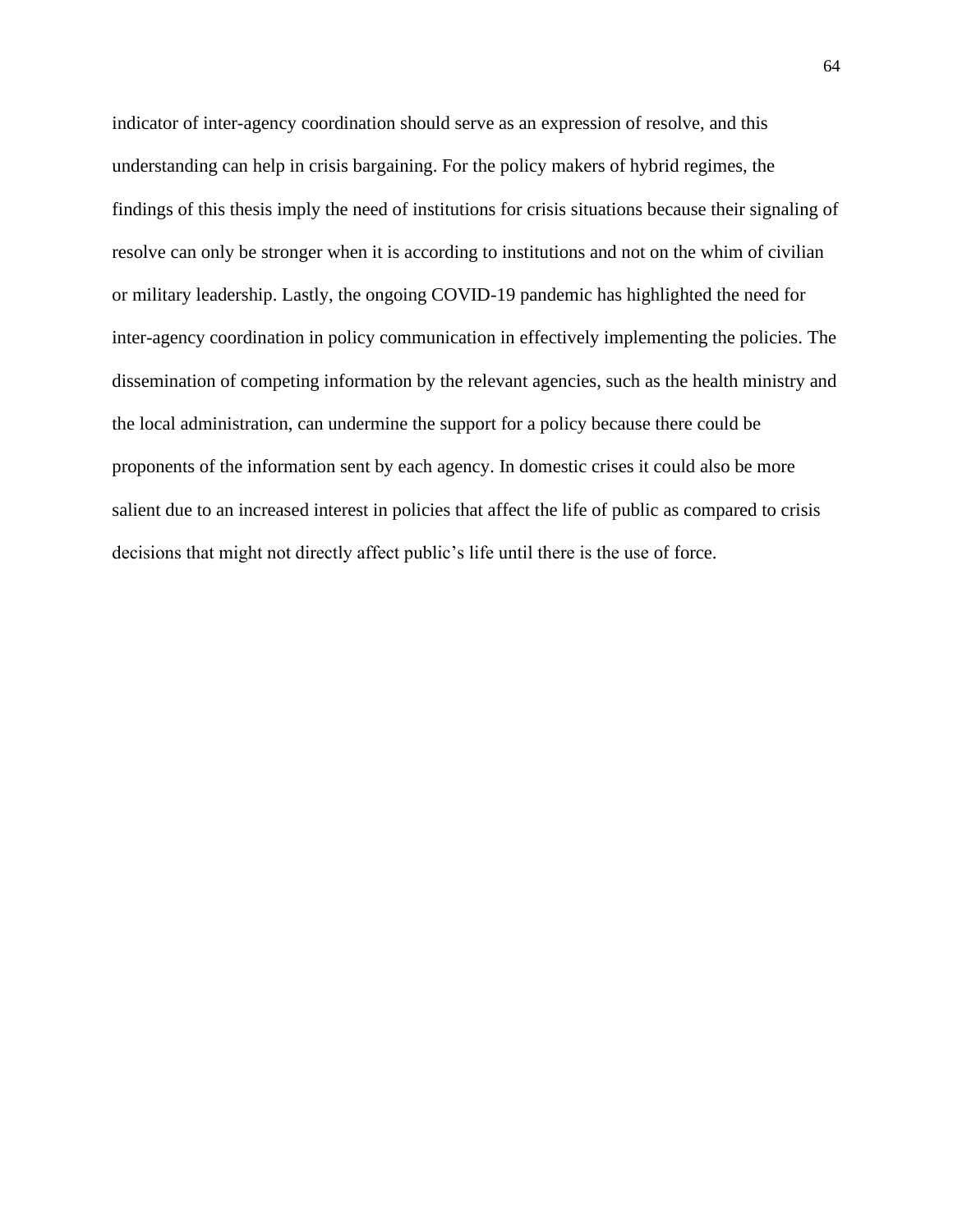### **References**

"A Sceptic's Guide to Memogate." 2011. Dawn. https://www.dawn.com/news/673969/asceptics-guide-to-memogate (April 14, 2021).

Adeney, Katharine. 2017. "How to understand Pakistan's hybrid regime: the importance of a multidimensional continuum." *Democratization* 24 (1): 119–137[.](https://doi.org/10.1080/13510347.2015.1110574)

Ahmed, Javid, and Dr. Shahid Hussain. 2016. "Coverage of Pakistan General Election 2008 in Leading Pakistan English Newspapers: Exploring Agenda Setting." *Global Media Journal* IX(II): 1–16.

Allison, Graham T. 1969. "Conceptual Models and the Cuban Missile Crisis." *American Political Science Review* 63 (3): 689–718.

Allison, Graham T., and Morton H. Halperin. 1972. "Bureaucratic Politics: A Paradigm and Some Policy Implications." *World Politics* 24 (S1): 40–79.

Ayoub, Ufairah, and Tauseef Ahmed. 2013. "PORTRAYAL OF PAKISTAN-USA RELATIONSHIP WITH REFERENCE TO DRONE STRIKES ON WAZIRISTAN IN THE EDITORIALS OF DAWN AND NATION: A COMPARATIVE STUDY." *Academic Research International* 4(6): 56–64.

Baker, William D., and John R. Oneal. 2001. "Patriotism or Opinion Leadership?" *Journal of Conflict Resolution* 45 (5): 661–687.

Barany, Zoltan D. 2012. *The soldier and the changing state*. Princeton University Press.

Baum, Matthew A. 2002. "The Constituent Foundations of the Rally-Round-the-Flag Phenomenon." *International Studies Q*uarterly 46 (2): 263–298[.](https://doi.org/10.1111/1468-2478.00232)

Bilal, Hafiz Ahmad et al. 2012. "Editorials of Pakistani English Print Media: Application of CDA." *International Journal of Linguistics* 4(3): 744–54.

Breuer, Adam, and Alastair Iain Johnston. 2019. "Memes, narratives and the emergent US–China security dilemma." *Cambridge Review of International Affairs 32* (4): 429–455.

Brecher, Michael. 2017. *A Century of Crisis and Conflict in the International System*. Springer.

"Cabinet Endorses DCC Decisions on Shamsi Base, Nato Supplies: Pakistan to Boycott Bonn Conference." 2011. Dawn. https://www.dawn.com/news/676919/cabinet-endorses-dccdecisions-on-shamsi-base-nato-supplies-pakistan-to-boycott-bonn-conference (April 14, 2021).

Cassani, Andrea. 2014. "Hybrid What? Partial Consensus and Persistent Divergences in the Analysis of Hybrid Regimes." *International Political Science Review* 35 (5): 542–58.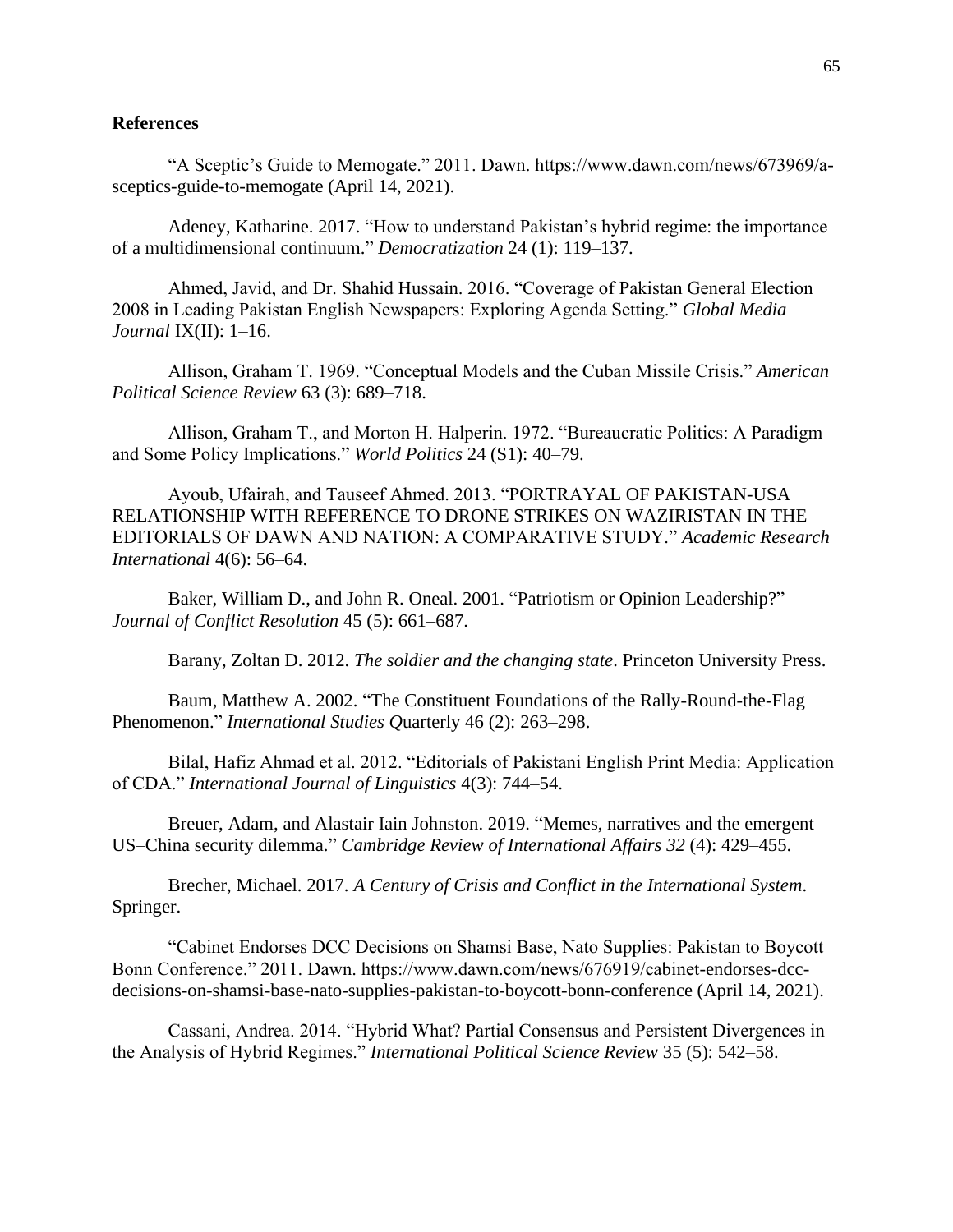Cavari, Amnon. 2013. "Religious Beliefs, Elite Polarization, and Public Opinion on Foreign Policy: The Partisan Gap in American Public Opinion Toward Israel." *International Journal of Public Opinion Research* 25 (1): 1–22.

Chang, Kiyoung, and Jeeyoung Park. 2020. "A Heterogeneous Rally Effect for a Corrupt President: Partisanship, Regional Sentiment, and Anxiety against a Corruption Scandal." *Democratization* 27 (8): 1354–1375.

Chatagnier, J Tyson. 2012. "The effect of trust in government on rallies 'round the flag." *Journal of Peace Research* 49 (5): 631–645[.](https://doi.org/10.1177/0022343312440808)

Colaresi, Michael. 2007. "The Benefit of the Doubt: Testing an Informational Theory of the Rally Effect." *International Organization* 61 (01): 99–143.

Collier, David, and Steven Levitsky. 1997. "Democracy with Adjectives: Conceptual Innovation in Comparative Research." *World Politics* 49 (3): 430–451.

Downes, Alexander B., and Todd S. Sechser. 2012. "The Illusion of Democratic Credibility." *International Organization* 66 (3): 457–489.

Druckman, James N., Erik Peterson, and Rune Slothuus. 2013. "How Elite Partisan Polarization Affects Public Opinion Formation." *The American Political Science Review* 107 (1): 57–79.

Edwards, George C., and Tami Swenson. 1997. "Who Rallies? The Anatomy of a Rally Event." *The Journal of Politics* 59 (1): 200–212.

Fair, C. Christine. 2011. "Why the Pakistan Army Is Here to Stay: Prospects for Civilian Governance." *Foreign Affairs* 87(3): 571–88.

Fair, Christine, and Ali Hamza. 2016. "From Elite Consumption to Popular Opinion: Framing of the US Drone Program in Pakistani Newspapers." *Small Wars & Insurgencies* 27 (4): 578–607.

Fearon, James D. 1994. "Signaling Versus the Balance of Power and Interests." *Journal of Conflict Resolution* 38 (2): 236–269.

Feinstein, Yuval. 2020. "Applying Sociological Theories of Emotions to the Study of Mass Politics: The Rally-Round-the-Flag Phenomenon in the United States as a Test Case." The Sociological Quarterly 61 (3): 422–447.

Gelpi, Christopher F., and Michael Griesdorf. 2001. "Winners or Losers? Democracies in International Crisis, 1918–94." *American Political Science Review* 95 (3): 633–647.

Ghumman, Khawar. 2016. "Cabinet Rejects Indian Claims, Backs Army." Dawn. https://www.dawn.com/news/1287274 (April 14, 2021).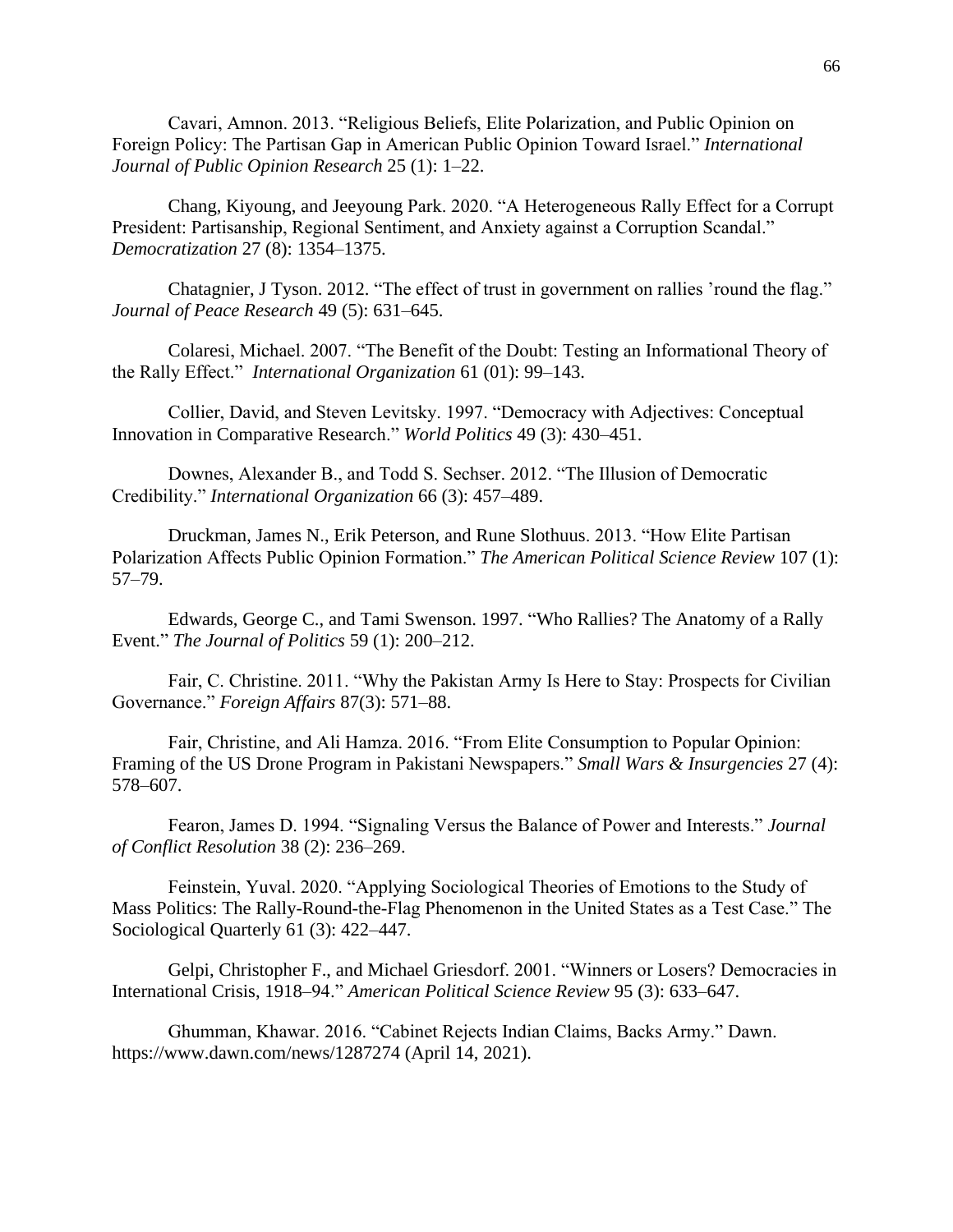Gibler, Douglas M. 2007. "Bordering on Peace: Democracy, Territorial Issues, and Conflict." *International Studies Quarterly* 51 (3): 509–32.

Gibler, D. M. 2010. Outside-In: The Effects of External Threat on State Centralization. *Journal of Conflict Resolution*, 54 (4): 519–542.

Gilbert, Leah, and Payam Mohseni. 2011. "Beyond Authoritarianism: The Conceptualization of Hybrid Regimes." *St Comp Int Dev* 46 (3): 270–97.

Grimmer, Justin, and Brandon M. Stewart. 2013. "Text as Data: The Promise and Pitfalls of Automatic Content Analysis Methods for Political Texts." *Polit. Anal.* 21 (3): 267–297.

Groeling, Tim, and Matthew A. Baum. 2008. "Crossing the Water's Edge: Elite Rhetoric, Media Coverage, and the Rally-Round-the-Flag Phenomenon." The Journal of Politics 70(4): 1065–85. 10.1017/S0022381608081061 (August 2, 2020).

Hale, Henry E. 2018. "How Crimea Pays: Media, Rallying 'Round the Flag, and Authoritarian Support." *Comparative Polit*ics 50 (3): 369–391.

Herzog, A., & Benoit, K. 2015. The Most Unkindest Cuts: Speaker Selection and Expressed Government Dissent during Economic Crisis. *The Journal of Politics*, 77 (4): 1157– 1175.

Hatuel-Radoshitzky, Michal, and Moran Yarchi. 2020. "Rally 'round the Flag Revised: External Soft Threats and Media Coverage." *Media, War & Conflict,* 1-21.

Hetherington, Marc J., and Michael Nelson. 2003. "Anatomy of a Rally Effect: George W. Bush and the War on Terrorism." *APSC* 36 (01): 37–42.

Hewitt, J. Joseph, and Jonathan Wilkenfeld. 1999. "One-Sided Crises in The International System." *Journal of Peace Research* 36 (3): 309–23.

Hussain, Shabbir, and Adnan Munawar. 2017. "Analysis of Pakistan Print Media Narrative on the War on Terror." International Journal of Crisis Communication 1(1): 38–47.

Iyengar, Shanto, Gaurav Sood, and Yphtach Lelkes. 2012. "Affect, Not Ideology." *Public Opinion Quarterly* 76 (3): 405–31.

Jabeen, Sarwat, and Dr. Naveed Ahmad. 2018. "The Ideological Representations of Pak-US Relations in Political Cartoons: A Multimodal Critical Discourse Analysis." Pakistan Journal of Social Sciences 38(1): 304–21.

Khan, Iftikhar A. 2011a. "Afghan Border to Get Air Defence Weapons." Dawn. https://www.dawn.com/news/679152/afghan-border-to-get-air-defence-weapons (April 14, 2021).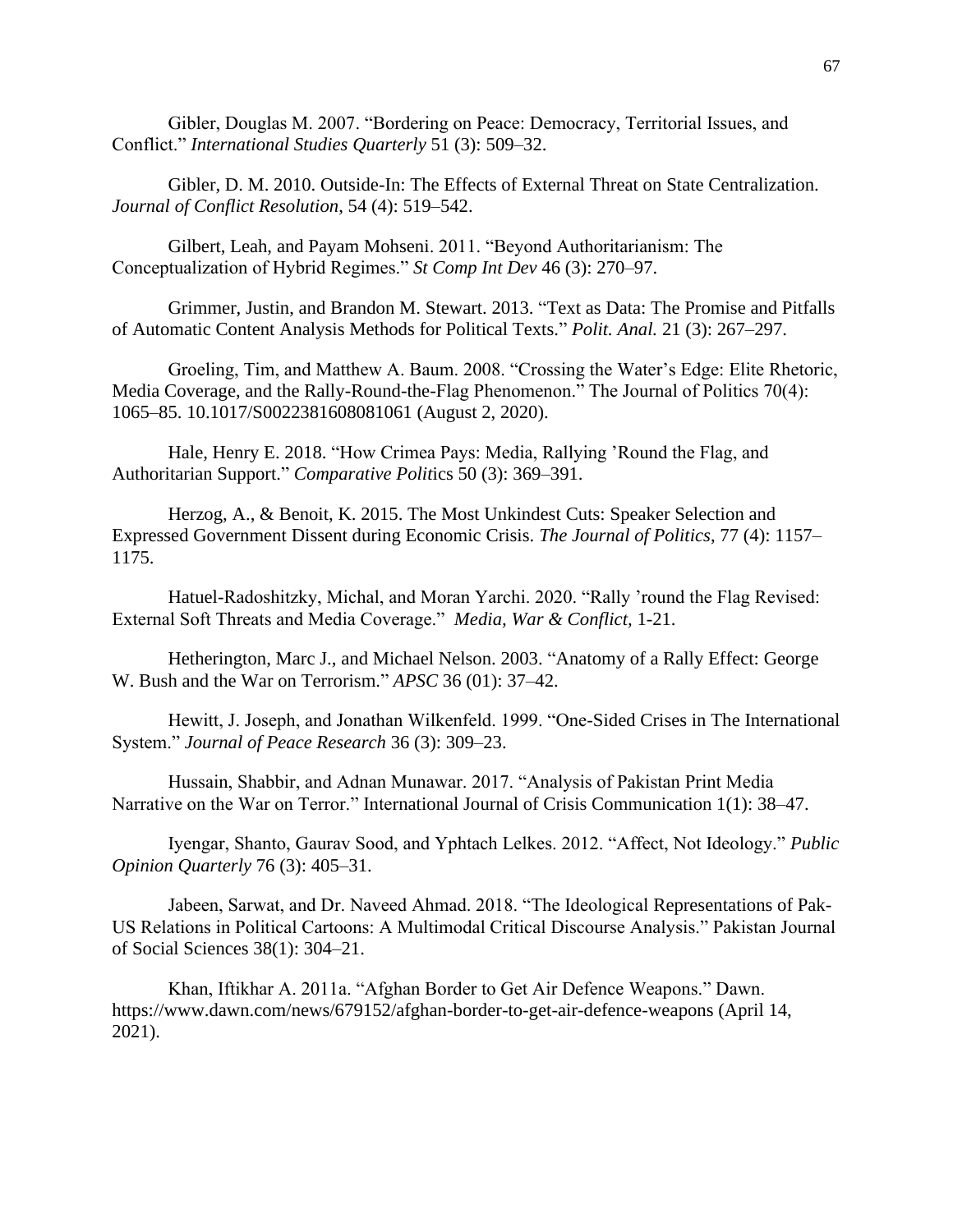———. 2011b. "US given Dec 11 Deadline to Vacate Shamsi Airbase." Dawn. https://www.dawn.com/news/677185/us-given-dec-11-deadline-to-vacate-shamsi-airbase (April 14, 2021).

Khan, Muhammad Ashraf, and Aasma Safder. 2010. "Image of U.S. in Pakistani Elite Newspaper Editorials after 9/11 Incident: A Comparative Study of The Dawn and Nawa-i-Waqt with Special Regard to Media Conformity Theory." Pakistan Journal of Social Sciences 30(2): 325–39.

Lambert, A. J., Scherer, L. D., Schott, J. P., Olson, K. R., Andrews, R. K., O'Brien, T. C., & Zisser, A. R. 2010. Rally effects, threat, and attitude change: An integrative approach to understanding the role of emotion. *Journal of Personality and Social Psychology*, 98 (6): 886– 903.

Lambert, A. J., Schott, J. P., & Scherer, L. 2011. Threat, Politics, and Attitudes. *Curr Dir Psychol Sci*, 20 (6): 343–348.

Lee, J. R. 1977. "Rallying around the Flag: Foreign Policy Events and Presidential Popularity." *Presidential Studies Quarterly,* 7 (4): 252–256.

Levitsky, Steven, and Lucan Way. 2002. "The Rise of Competitive Authoritarianism." *Journal of Democracy* 13 (2): 51–65.

Marsh, Kevin. 2014. "Obama's Surge: A Bureaucratic Politics Analysis of the Decision to Order a Troop Surge in the Afghanistan War." *Foreign Policy Analysis* 10 (3): 265–88.

Matsumoto, David, Hyisung C. Hwang, and Mark G. Frank. 2014. "Emotions Expressed by Leaders in Videos Predict Political Aggression." Behavioral Sciences of Terrorism and Political Aggression 6(3): 212–18. 10.1080/19434472.2013.769116 (March 8, 2021).

Mohmand, Fauzee Khan. 2011. "Strikes Kill 25 Soldiers." Dawn . https://www.dawn.com/news/676193/strikes-kill-25-soldiers (April 14, 2021).

Momand, Shams. 2011. "Pakistan Stops NATO Supplies After Deadly Raid." Reuters. https://www.reuters.com/article/us-pakistan-nato-idUSTRE7AP03S20111126 (April 4, 2021).

Morlino, Leonardo. 2009. "Are There Hybrid Regimes? Or Are They Just an Optical Illusion?" *European Political Science Review* 1 (2): 273–96.

Mueller, John E. 1970. "Presidential Popularity from Truman to Johnson." *American Political Science Review* 64 (1): 18–34[.](https://doi.org/10.2307/1955610)

Mufti, Mariam. 2018. "What Do We Know about Hybrid Regimes after Two Decades of Scholarship?" *Politics and Governance* 6 (2): 112–19.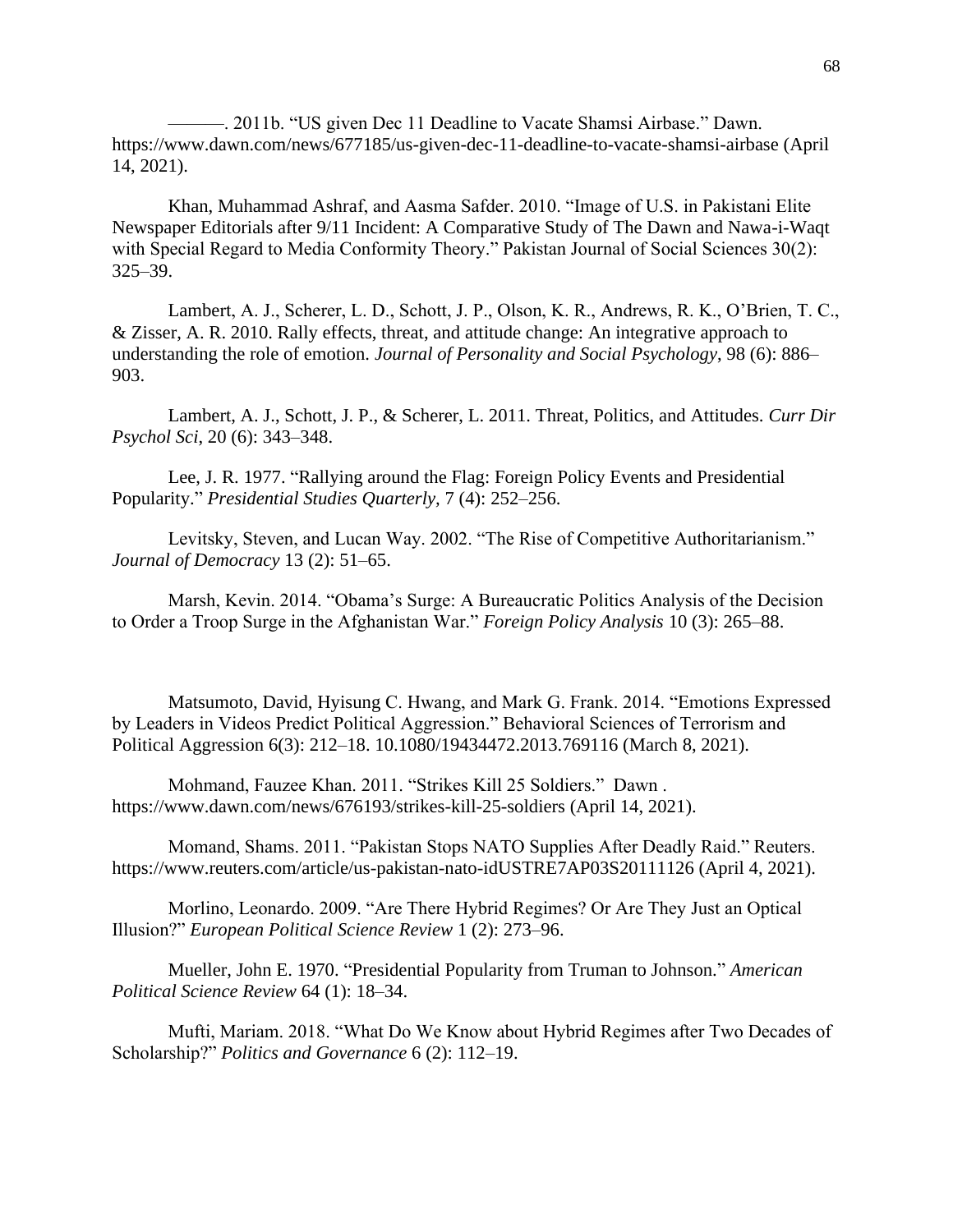Mullinix, Kevin J. 2016. "Partisanship and Preference Formation: Competing Motivations, Elite Polarization, and Issue Importance." *Political Behavior* 38 (2): 383–411.

"Nato Stoppage May Last Several Weeks: Gilani." 2011. Dawn. https://www.dawn.com/news/679922/nato-stoppage-may-last-several-weeks-gilani (April 14, 2021).

Oneal, John R., and Anna Lillian Bryan. 1995. "The Rally 'round the Flag Effect in U.S. Foreign Policy Crises, 1950-1985." Political Behavior 17 (4): 379–401.

Oneal, John R., and Brad Lian, and James H. Joyner. 1996. "Are the American People "Pretty Prudent"? Public Responses to U.S. Uses of Force, 1950-1988." *International Studies Quarterly* 40 (2): 261[.](https://doi.org/10.2307/2600959)

Pennebaker, J.W., Boyd, R.L., Jordan, K., & Blackburn, K. (2015). The development and psychometric properties of LIWC2015. Austin, TX: University of Texas at Austin. DOI: 10.15781/T29G6Z

Perlmutter, Amos. 1969. "The Praetorian State and the Praetorian Army: Toward a Taxonomy of Civil-Military Relations in Developing Polities." *Comparative Politics* 1 (3): 382[.](https://doi.org/10.2307/421446)

Perrin, Aandrew J. and Sondra J. Smolek. 2009. "Who trusts? Race, gender, and the September 11 rally effect among young adults." *Social Science Research* 38 (1): 134–145[.](https://doi.org/10.1016/j.ssresearch.2008.09.001)

Porat, Roni et al. 2019. "Motivated emotion and the rally around the flag effect: liberals are motivated to feel collective angst (like conservatives) when faced with existential threat." *Cognition and Emotion* 33 (3): 480–491[.](https://doi.org/10.1080/02699931.2018.1460321)

Potter, Philip B. K., and Matthew A. Baum. 2010. "Democratic Peace, Domestic Audience Costs, and Political Communication." *Political Communication* 27 (4): 453–470[.](https://doi.org/10.1080/10584609.2010.516802)

Proksch, S.-O., Lowe, W., Wäckerle, J., & Soroka, S. (2019). Multilingual Sentiment Analysis: A New Approach to Measuring Conflict in Legislative Speeches. *Legislative Studies Quarterly*, 44 (1): 97–131.

Qazi, Habib, and Saeeda Shah. 2018. "Identity Constructions Through Media Discourses." Journalism Studies 19(11): 1597–1612. 10.1080/1461670X.2017.1284574 (March 9, 2021).

Qingmin, Zhang. 2016. "Bureaucratic Politics and Chinese Foreign Policy-Making." *Chinese Journal of International Politics* 9 (4): 435–58.

Raza, Syed Irfan. 2019a. "Indian Pilot to Be Freed Today as Peace Gesture: PM." Dawn. https://www.dawn.com/news/1466858 (April 14, 2021).

———. 2019b. "PM Again Offers Talks to India, Says 'We've Shown Our Capability.'" Dawn. https://www.dawn.com/news/1466566 (April 14, 2021).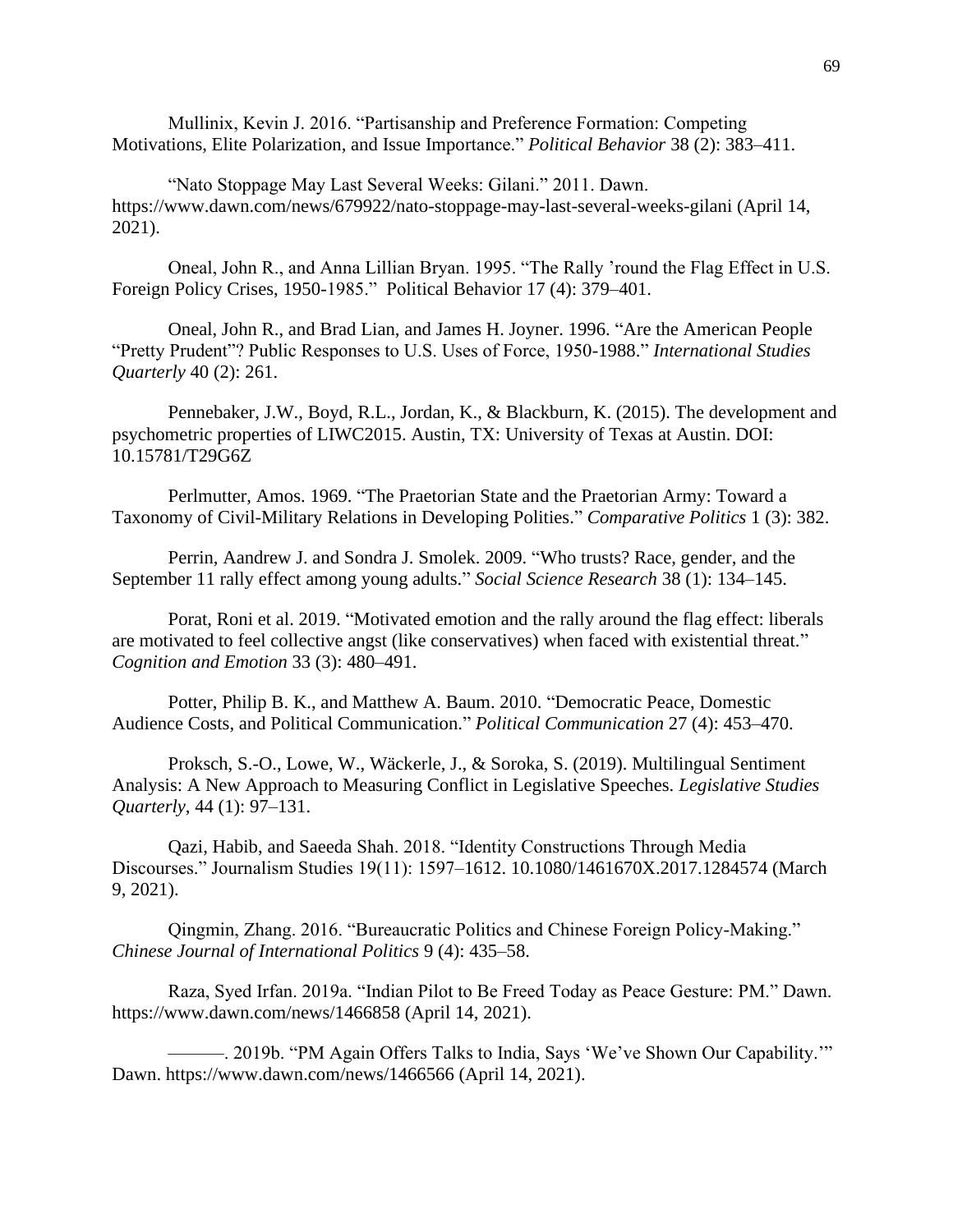Rheault, Ludovic, Kaspar Beelen, Christopher Cochrane, and Graeme Hirst. 2016. "Measuring Emotion in Parliamentary Debates with Automated Textual Analysis." PLoS ONE 11(12): e0168843. 10.1371/journal.pone.0168843 (October 6, 2020).

Reilly, Shauna, Sean Richey, and J. Benjamin Taylor. 2012. "Using Google Search Data for State Politics Research." *State Politics & Policy Quarterly*, 12 (2): 146–159.

Risse-Kappen, Thomas. 1991. "Public Opinion, Domestic Structure, and Foreign Policy in Liberal Democracies." *World Pol.* 43 (4): 479–512[.](https://doi.org/10.2307/2010534)

Rosati, Jerel A. 1981. "Developing a Systematic Decision-Making Framework: Bureaucratic Politics in Perspective." *World Pol.* 33 (2): 234–52.

Sechser, Todd S., and Matthew Fuhrmann. 2013. "Crisis Bargaining and Nuclear Blackmail." *International Organization* 67 (1): 173–95.

Shah, Aqil. 2011. "Getting the Military Out of Pakistani Politics: How Aiding the Army Undermines Democracy." *Foreign Affairs* 90 (3): 69–82.

———. 2014. "Constraining Consolidation: Military Politics and Democracy in Pakistan (2007–2013)." *Democratization* 21 (6): 1007–33.

———. 2019. "Pakistan: Voting Under Military Tutelage." *Journal of Democracy* 30 (1): 128–42.

Slanchev, Branislav L. 2006. "Politicians, the Media, and Domestic Audience Costs." *International Studies Q* 50 (2): 445–77.

Slothuus, Rune, and Claes H. de Vreese. 2010. "Political Parties, Motivated Reasoning, and Issue Framing Effects." *The Journal of Politics* 72 (3): 630–45.

Sobek, David. 2007. "Rallying Around the Podesta: Testing Diversionary Theory Across Time." *Journal of Peace Research*, 44 (1): 29–45[.](https://doi.org/10.1177/0022343307072178)

Staniland, Paul. 2008. "Explaining Civil-Military Relations in Complex Political Environments: India and Pakistan in Comparative Perspective." *Security Studies* 17 (2): 322–62.

Staniland, Paul, Adnan Naseemullah, and Ahsan Butt. 2020. "Pakistan's Military Elite." *Journal of Strategic Studies* 43 (1): 74–103.

Syed, Baqir Sajjad. 2016. "Tensions Run High as PM Highlights Kashmir Row Risks." Dawn . https://www.dawn.com/news/1284918 (April 14, 2021).

Tabassum, Mehnaz, Sayed Kazim Shah, and Muhammad Bilal. 2013. "A Critical Discourse Analysis of the Left and Right Wing Ideologies in Pakistani English Newspaper Editorials." Journal of Education and Practice 4(13): 72–78.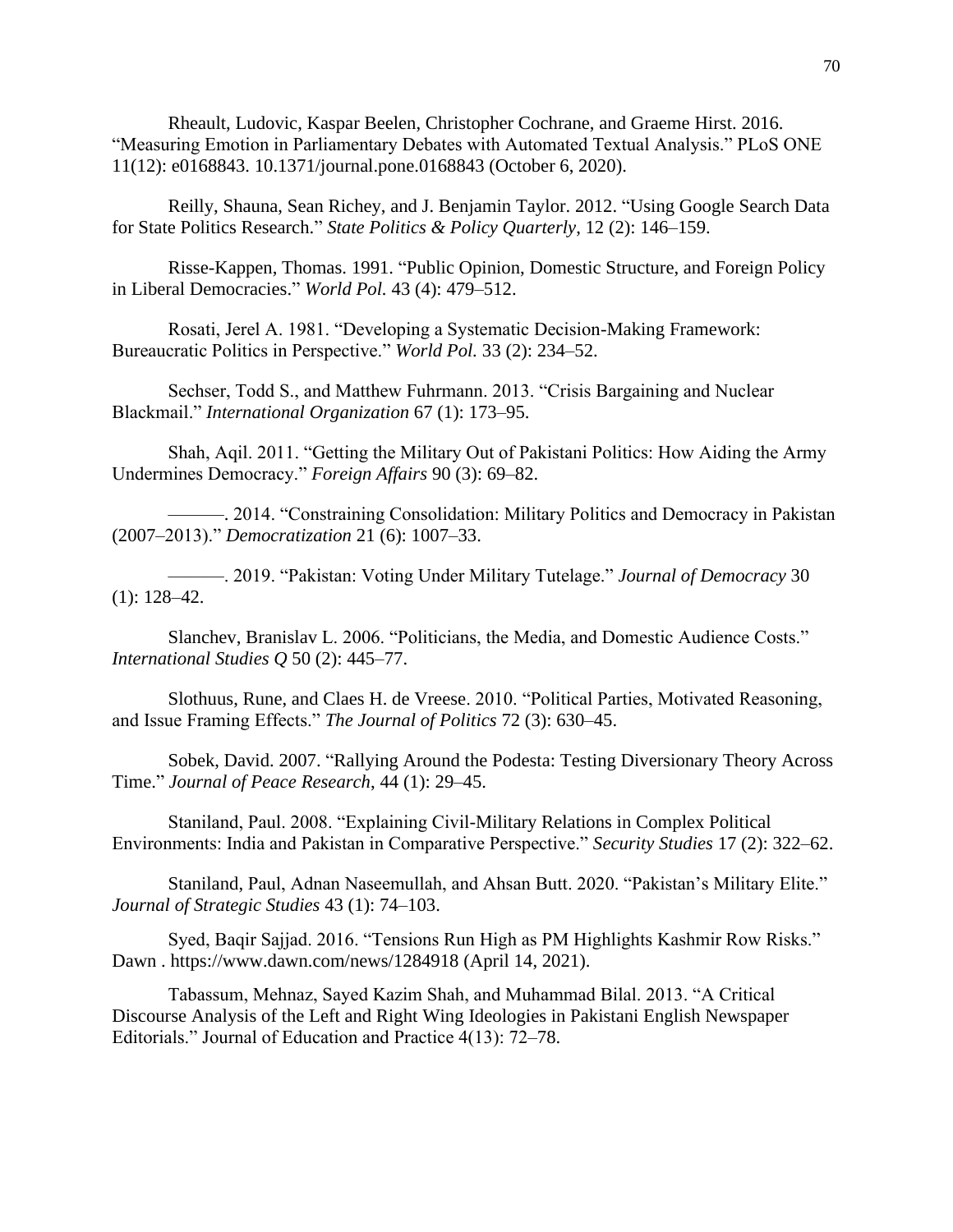Tausczik, Yla R., and James W. Pennebaker. 2010. "The Psychological Meaning of Words: LIWC and Computerized Text Analysis Methods." *Journal of Language and Social Psychology*, 29 (1): 24–54.

Tay, Dennis. 2021. "Automated Lexical and Time Series Modelling for Critical Discourse Research: A Case Study of Hong Kong Protest Editorials." Lingua: 103056. 10.1016/j.lingua.2021.103056 (March 8, 2021).

"Troops Free to Hit Back in Future: Kayani." 2011. Dawn. https://www.dawn.com/news/677546/troops-free-to-hit-back-in-future-kayani (April 14, 2021).

"Two Indian Fighter Jets Downed, Pilot Captured." 2019. Dawn. https://www.dawn.com/news/1466565 (April 14, 2021).

"Unanimous Resolution." 2011. Dawn. https://www.dawn.com/news/628496/unanimousresolution (April 14, 2021).

"Unauthorised Raid Must Not Serve as Precedent, US Told." 2011. Dawn. https://www.dawn.com/news/625954/unauthorised-raid-must-not-serve-as-precedent-us-told (April 14, 2021).

"US Ambassador Calls On Foreign Minister." 2011. http://mofa.gov.pk/us-ambassadorcalls-on-foreign-minister-3/ (April 4, 2021).

Weeks, Brian, and Brian Southwell. 2010. "The Symbiosis of News Coverage and Aggregate Online Search Behavior: Obama, Rumors, and Presidential Politics." *Mass Communication and Society*, 13 (4): 341–360.

Wilkenfeld, Jonathan. 1991. "Trigger-Response Transitions in Foreign Policy Crises, 1929-1985." *Journal of Conflict Resolution 35* (1): 143–69.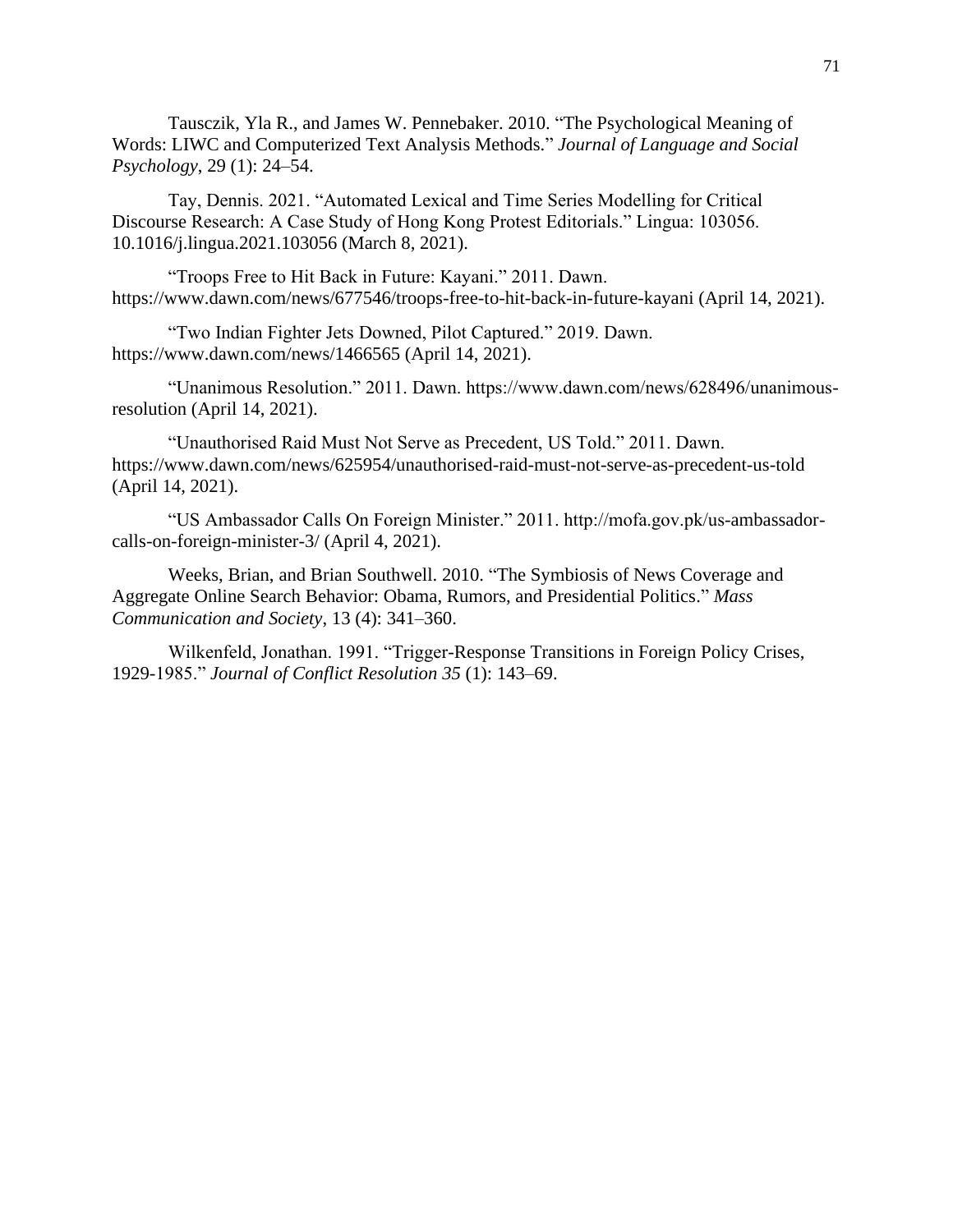# **Appendix A Ministry of Foreign Affairs of Pakistan Press Releases and Prime Minister's Address to the Nation**

### **MOFA May 2, 2011**

In an intelligence driven operation, Osama Bin Ladin was killed in the surroundings of Abbotabad in the early hours of this morning. This operation was conducted by the US forces in accordance with declared US policy that Osama bin Ladin will be eliminated in a direct action by the US forces, wherever found in the world.

Earlier today, President Obama telephoned President Zardari on the successful US operation which resulted in killing of Osama bin Ladin.

Osama bin Ladin's death illustrates the resolve of the international community including Pakistan to fight and eliminate terrorism. It constitutes a major setback to terrorist organizations around the world.

Al-Qaeda had declared war on Pakistan. Scores of Al-Qaeda sponsored terrorist attacks resulted in deaths of thousands of innocent Pakistani men, women and children. Almost, 30,000 Pakistani civilians lost their lives in terrorist attacks in the last few years. More than 5,000 Pakistani security and armed forces officials have been martyred in Pakistan's campaign against Al-Qaeda, other terrorist organizations and affiliates.

Pakistan has played a significant role in efforts to eliminate terrorism. We have had extremely effective intelligence sharing arrangements with several intelligence agencies including that of the US. We will continue to support international efforts against terrorism.

It is Pakistan's stated policy that it will not allow its soil to be used in terrorist attacks against any country. Pakistan's political leadership, parliament, state institutions and the whole nation are fully united in their resolve to eliminate terrorism.

"Death Of Osama Bin Ladin." 2011. http://mofa.gov.pk/death-of-osama-bin-ladin/ (April 4, 2021).

#### **MOFA May 3, 2011**

The Government of Pakistan recognizes that the death of Osama bin Ladin is an important milestone in fight against terrorism and that the Government of Pakistan and its state institutions have been making serious efforts to bring him to justice.

However, the Government of Pakistan categorically denies the media reports suggesting that its leadership, civil as well as military, had any prior knowledge of the US operation against Osama bin Ladin carried out in the early hours of 2nd May 2011.

Abbottabad and the surrounding areas have been under sharp focus of intelligence agencies since 2003 resulting in highly technical operation by ISI which led to the arrest of high value Al Qaeda target in 2004. As far as the target compound is concerned, ISI had been sharing information with CIA and other friendly intelligence agencies since 2009. The intelligence flow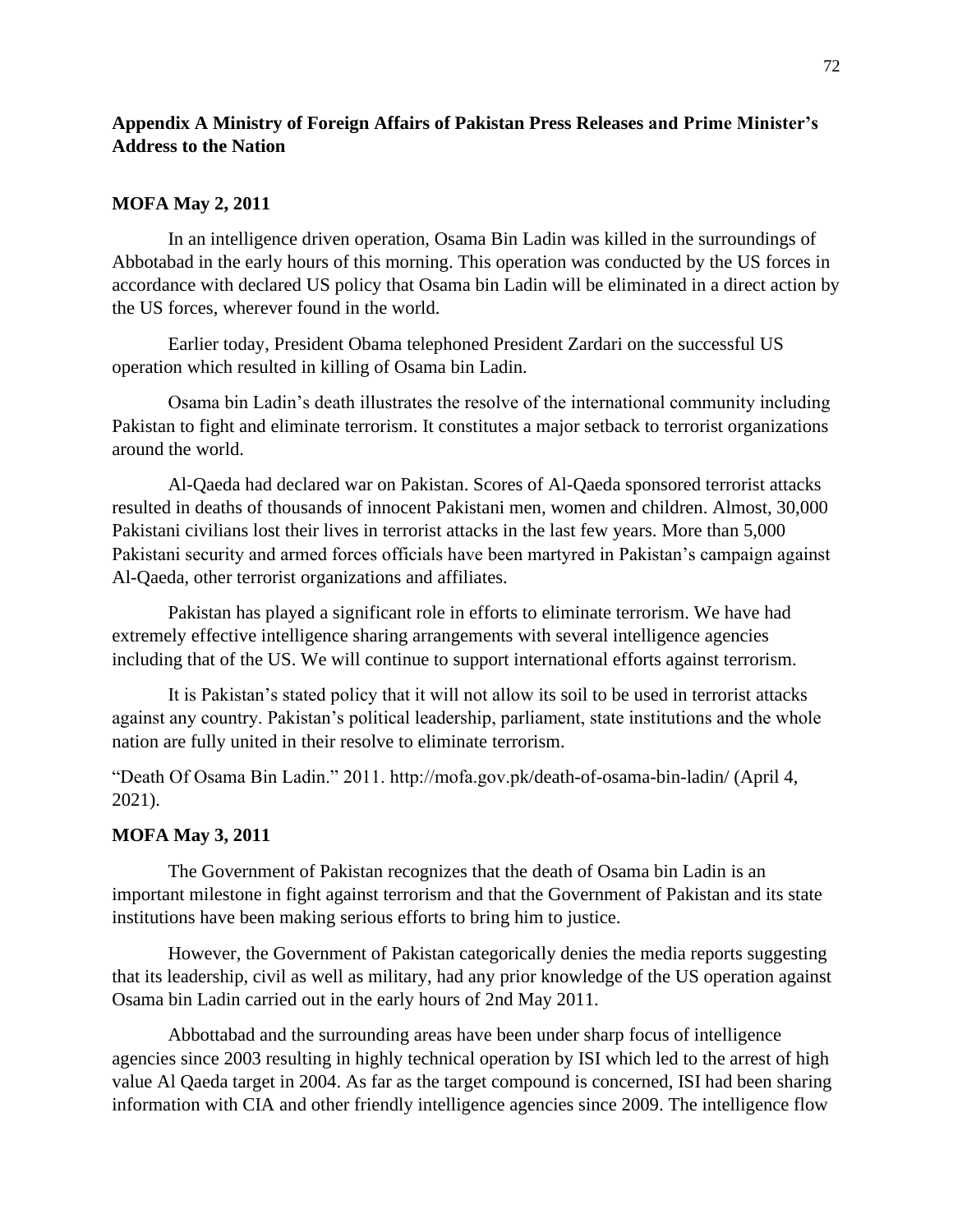indicating some foreigners in the surroundings of Abbottabad, continued till mid April 2011. It is important to highlight that taking advantage of much superior technological assets, CIA exploited the intelligence leads given by us to identify and reach Osama bin Ladin, a fact also acknowledged by the US President and Secretary of State, in their statements. It is also important to mention that CIA and some other friendly intelligence agencies have benefitted a great deal from the intelligence provided by ISI. ISI's own achievements against Al Qaeda and in War on Terror are more than any other intelligence agency in the World.

Reports about US helicopters taking off from Ghazi Airbase are absolutely false and incorrect. Neither any base or facility inside Pakistan was used by the US Forces, nor did Pakistan Army provide any operational or logistic assistance to these operations conducted by the US Forces. US helicopters entered Pakistani airspace making use of blind spots in the radar coverage due to hilly terrain. US helicopters' undetected flight into Pakistan was also facilitated by the mountainous terrain, efficacious use of latest technology and 'nap of the earth' flying techniques. It may not be realistic to draw an analogy between this undefended civilian area and some military / security installations which have elaborate local defence arrangements.

On receipt of information regarding the incident, PAF scrambled its jets within minutes. This has been corroborated by the White House Advisor Mr John Brennan who while replying to a question said, "We didn't contact the Pakistanis until after all of our people, all of our aircraft were out of Pakistani airspace. At the time, the Pakistanis were reacting to an incident that they knew was taking place in Abbottabad. Therefore, they were scrambling some of their assets. Clearly, we were concerned that if the Pakistanis decided to scramble jets or whatever else, they didn't know who were on those jets. They had no idea about who might have been on there, whether it be US or somebody else. So, we were watching and making sure that our people and our aircraft were able to get out of Pakistani airspace. And thankfully, there was no engagement with Pakistani forces. This operation was designed to minimize the prospects, the chances of engagement with Pakistani forces. It was done very well, and thankfully no Pakistani forces were engaged and there were no other individuals who were killed aside from those on the compound."

There has been a lot of discussion about the nature of the targeted compound, particularly its high walls and its vicinity to the areas housing Pakistan Army elements. It needs to be appreciated that many houses occupied by the affectees of operations in FATA / KPK, have high boundary walls, in line with their culture of privacy and security. Houses with such layout and structural details are not a rarity.

Questions have also been asked about the whereabouts of the family members of Osama bin Ladin. They are all in safe hands and being looked after in accordance with law. Some of them needing medical care are under treatment in the best possible facilities. As per policy, they will be handed over to their countries of origin.

Notwithstanding the above, the Government of Pakistan expresses its deep concerns and reservations on the manner in which the Government of the United States carried out this operation without prior information or authorization from the Government of Pakistan.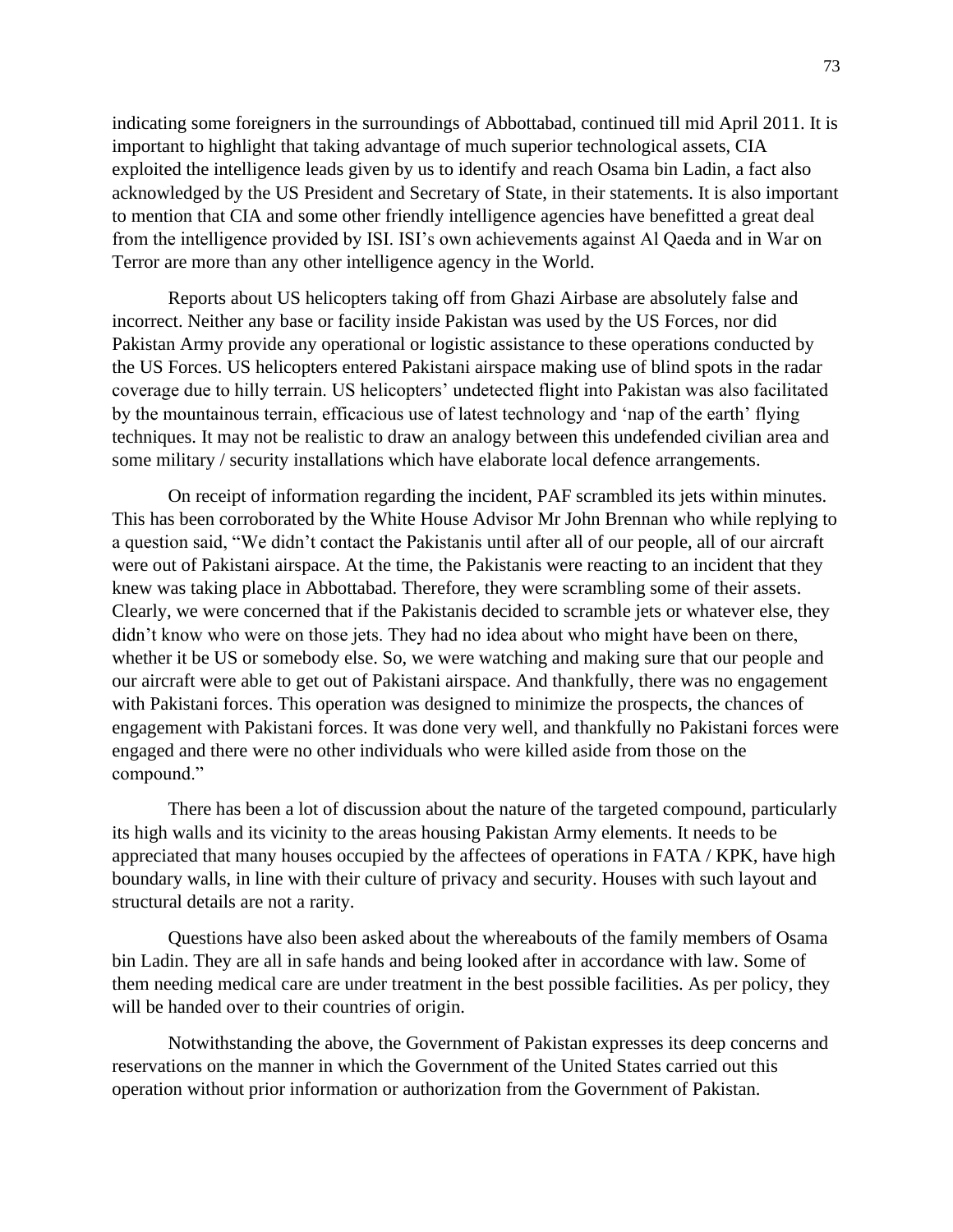This event of unauthorized unilateral action cannot be taken as a rule. The Government of Pakistan further affirms that such an event shall not serve as a future precedent for any state, including the US. Such actions undermine cooperation and may also sometime constitute threat to international peace and security.

Pakistan, being mindful of its international obligations, has been extending full and proper cooperation on all counter terrorism efforts including exchange of information and intelligence. Pursuant to such cooperation, Pakistan had arrested several high profile terrorists.

The Government of Pakistan and its Armed Forces consider support of the people of Pakistan to be its mainstay and actual strength. Any actions contrary to their aspirations, therefore, run against the very basis on which the edifice of national defence and security is based. Pakistan Army and intelligence agencies have played a pivotal role in breaking the back of Al Qaeda and other terrorist organizations in Pakistan as well as around the World. Most of the successes achieved by the US and some other friendly countries have been the result of effective intelligence cooperation and extremely useful military support by Pakistan. The Government of Pakistan and its security forces have resolved to continue their fight against terrorism till people of Pakistan can live in peace and security.

"Death Of Osama Bin Ladin-Respect For Pakistan $\tilde{A}\xi\hat{a}$ ,  $\tilde{a}$ ,  $\xi$ s Established Policy Parameters On Counter Terrorism." 2011. [http://mofa.gov.pk/death-of-osama-bin-ladin-respect-for](http://mofa.gov.pk/death-of-osama-bin-ladin-respect-for-pakistana%c2%a2a%c2%aca%c2%a2s-established-policy-parameters-on-counter-terrorism/)[pakistana%c2%a2a%c2%aca%c2%a2s-established-policy-parameters-on-counter-terrorism/.](http://mofa.gov.pk/death-of-osama-bin-ladin-respect-for-pakistana%c2%a2a%c2%aca%c2%a2s-established-policy-parameters-on-counter-terrorism/)

#### **MOFA May 7, 2011**

The Prime Minister Syed Yusuf Raza Gilani today held extensive consultations with the President, the Defence Minister, the Minister of State for Foreign Affairs and Chief of the Army Staff on the situation arising from the Abbottabad operation resulting in the death of Osama Bin Laden. The situation was comprehensively reviewed in the perspective of Pakistan's national security and foreign policy.

The Prime Minister will take the nation into confidence through the platform of the Parliament on Monday 9th May, 2011 and looks forward to a full debate on the matter on the floor of the House.

The Prime Minister emphasized during these consultations that the sole criteria for formulating our stance is safeguarding of Pakistan's supreme national interests, by all means, by all state institutions, in accordance with the aspirations of the people of Pakistan, who above all value their dignity and honour.

"Abbottabad Operation: Press Release Issued By The PM House Today. – Ministry Of Foreign Affairs." 2011. http://mofa.gov.pk/abbottabad-operation-press-release-issued-by-the-pm-housetoday/ (April 4, 2021).

#### **MOFA May 13, 2011**

Federal Ministers,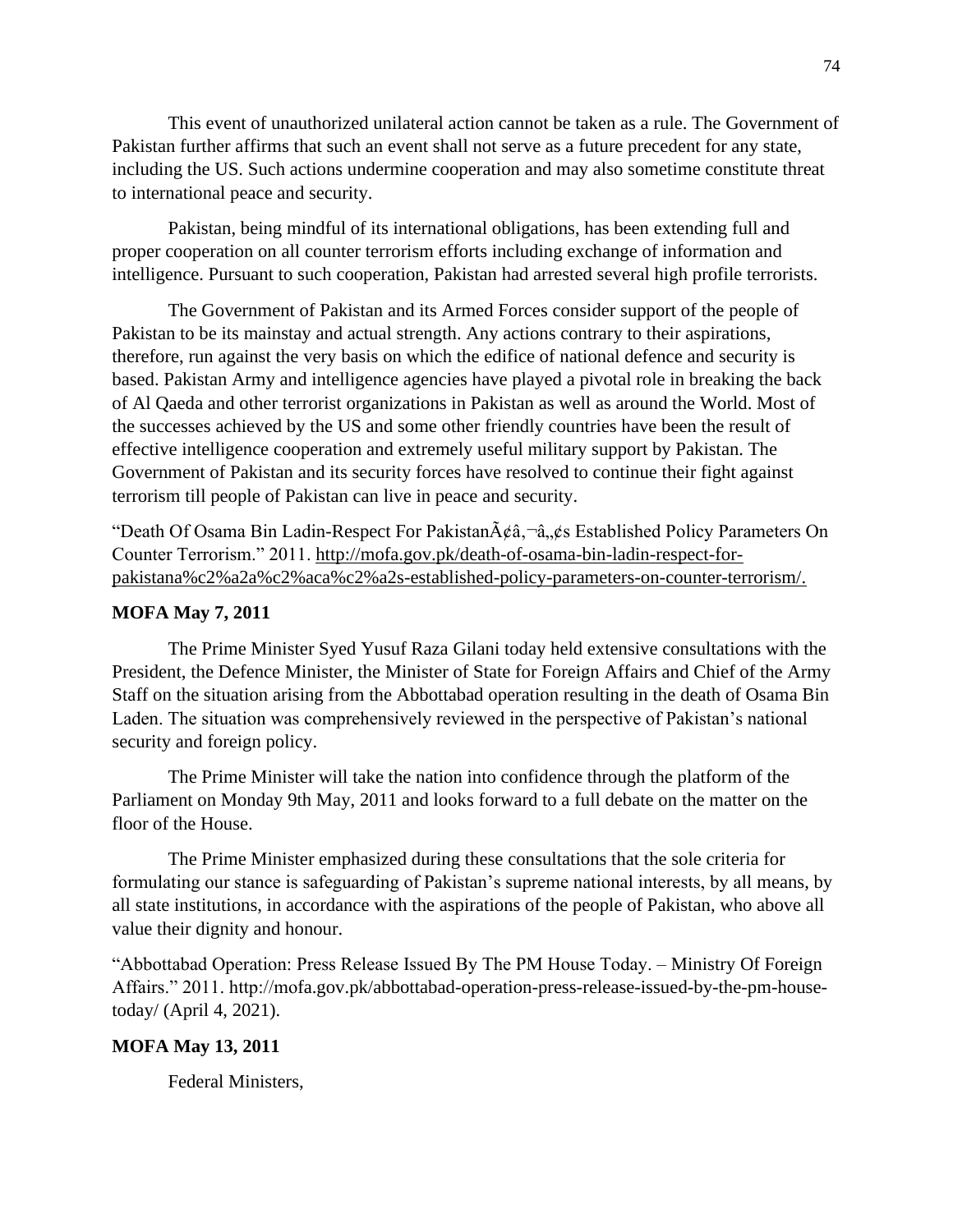Chairman Joint Chiefs of Staff Committee,

Chiefs of the Defence Forces,

Federal Secretaries.

National Security is a sacred duty. This Committee is the highest forum to assess, review and take decisions on all National Security issues.

On 2nd May 2011, the US Forces carried out a covert operation in Abbottabad which resulted in the killing of Osama bin Laden. This development has raised several serious questions which are being debated internationally and more specifically in the US and Pakistan.

Questions relating to our defence preparedness; capability of our intelligence agencies; our possible response to a repeat of such action as well as legal and moral issues pertaining to sovereignty and propriety, are not only being asked but are also a cause of anxiety and concern to the people of Pakistan.

I have in my Policy Statement to the National Assembly taken the Nation into confidence on the Government's position and addressed some of these issues. I have also called for a Joint Session of the Parliament in-camera whereby the representatives of the people could have an opportunity to get answers to the questions that they may have.

Besides the public discourse, it is certainly my intention that the DCC evaluates in a comprehensive manner the situation arising from the Abbottabad operation and take such decisions as are necessary to augment National Security.

Evidently, there are two aspects that must be considered in depth. One, is the implications for National Security and Two, implications for our Foreign Policy.

Well-considered, cohesive and an effective strategy must be worked out with an eye to the future.

I am of the view that we should learn from the past but after drawing the lessons must plan for the future.

We must collectively as a nation close our ranks, have confidence in our collective strength and do all that is necessary and good not only for Pakistan but for promoting regional stability, security and peace.

It is imperative that all arms of the Government i.e. both Civil and Military with the full support of the Parliament and the people of Pakistan, work together to the best of their ability to safeguard Pakistan's sovereignty, security and for promoting Pakistan's national interests.

I would now ask the Foreign Secretary to give us a briefing on the implications of this development in the Foreign Policy domain.

"Opening Remarks Of The Prime Minister At The Meeting Of The Defence Committee Of The Cabinet (DCC)." 2011. http://mofa.gov.pk/opening-remarks-of-the-prime-minister-at-themeeting-of-the-defence-committee-of-the-cabinet-dcc-12-may-2011/ (April 4, 2021).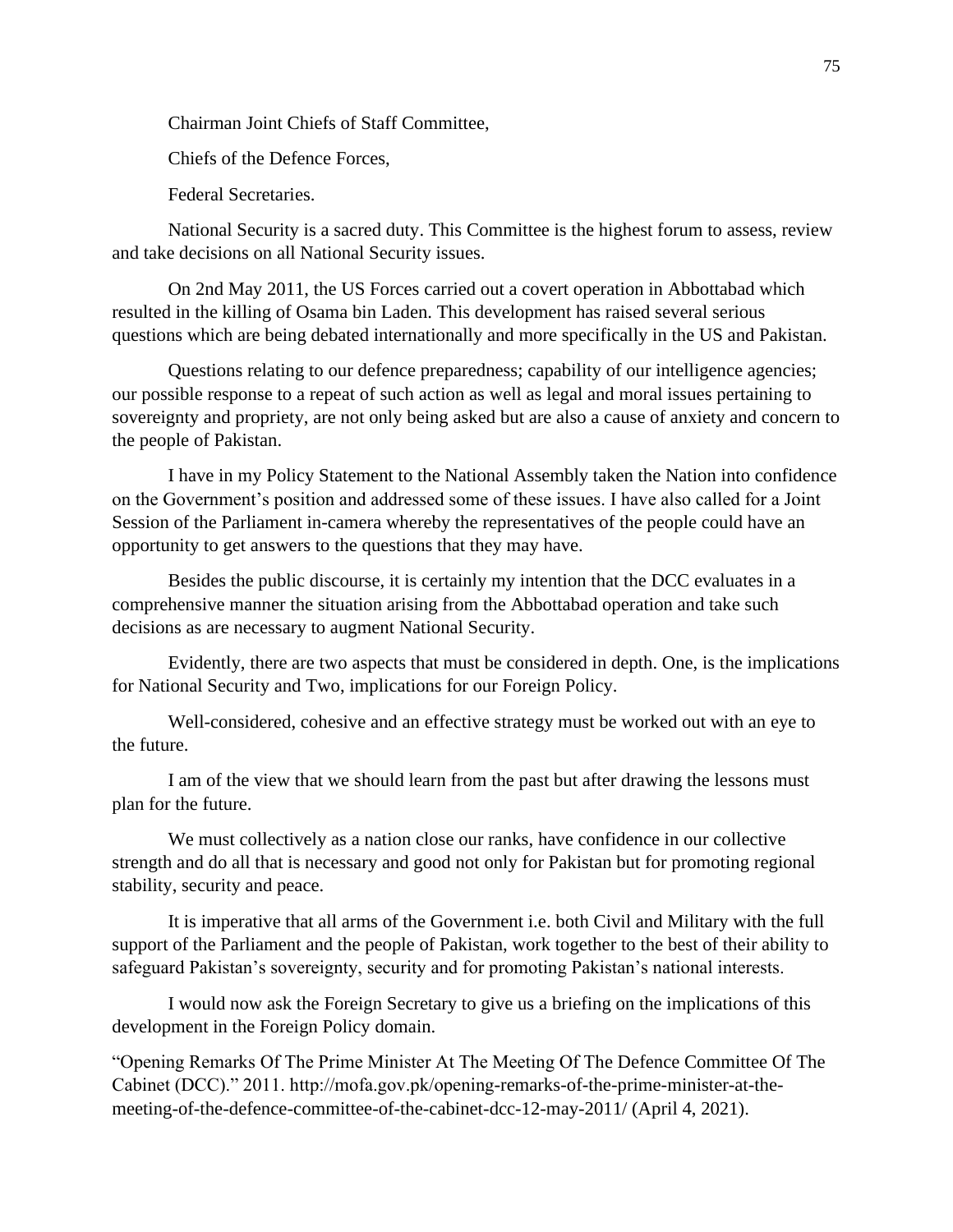#### **MOFA May 13, 2011**

The Defence Committee of the Cabinet (DCC) met under the Chairmanship of Prime Minister Syed Yusuf Raza Gilani on 12 May 2011 at the Prime Minister's House.

Prime Minister in his opening remarks emphasized the importance of ensuring national security and protection of national interests by all state institutions, with the full support of the people.

The DCC comprehensively discussed the situation arising from the US Forces' covert operation of 2 May 2011 in the surroundings of Abbottabad and the killing of Osama bin Laden.

After in-depth discussions on national security and foreign policy aspects, the DCC underscored the following:

a. Safeguarding of Pakistan's sovereignty and national security is a sacred duty, which will be ensured at all costs.

b. Pakistanremains firmly committed to eliminating all forms and manifestations of terrorism and in this regard reiterated the importance of international cooperation.

c. Condemned the US unilateral action in Abbottabad in violation of Pakistan's sovereignty.

d. Has decided to institute an inter-agency process to clearly define the parameters of our cooperation with the US in counter-terrorism, in accordance with Pakistan's national interests and the aspirations of the people.

e. Pakistanis capable and shall respond appropriately to any challenge to national security, with the full support of the people.

f. Reiterated Pakistan's readiness to cooperate with the international community in promoting effective joint cooperation in countering terrorism. This cooperation will be predicated on Pakistan's security interest.

g. Emphasized the paramount importance of respect for Pakistan's sovereignty, the need for adopting a partnership approach that is based on mutual respect and mutual trust. Unilateralism is strongly rejected.

h. In the external domain, Pakistan will continue to take all appropriate steps to promote regional stability, peace and security, broaden and deepen its engagement with regional states as well as with major powers.

The DCC resolutely reaffirmed the determination of the Government to safeguard national honour and interests at all costs.

Islamabad 13 May 2011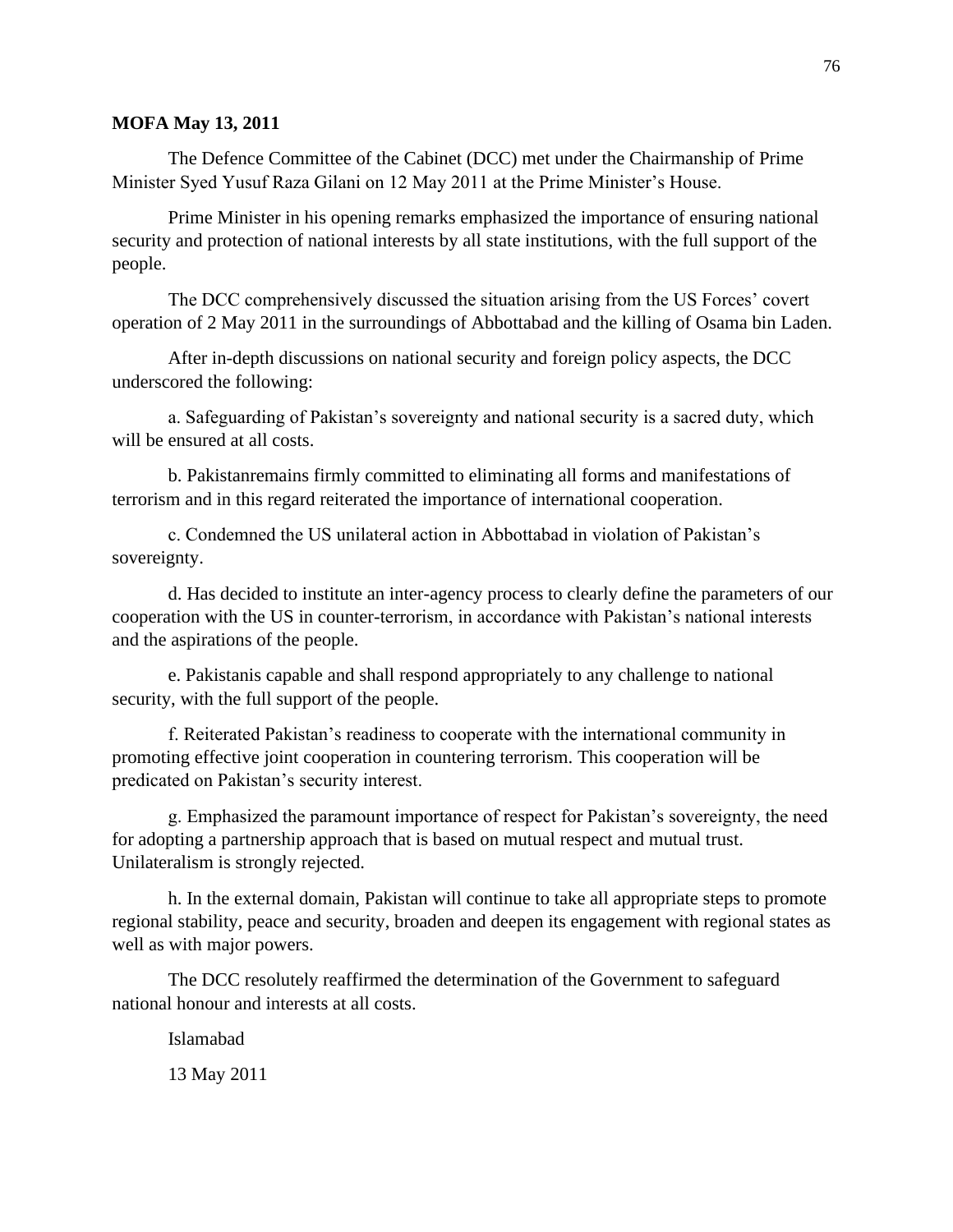"Press Statement Of The Defense Committee Of The Cabinet." 2011. http://mofa.gov.pk/press-statement-of-the-defense-committee-of-the-cabinet-12-may-2011/ (April 4, 2021).

## **MOFA May 14, 2011**

The Senate of Pakistan and the National Assembly, in a Joint Session held on 13-14 May 2011, considered the situation arising from the unilateral US forces action in Abbottabad on 2 May 2011.

After an in-depth discussion, including presentations made on the relevant issues by the Director General, Inter-Services Intelligence, Director General Military Operations and Deputy Chief of Air Staff Operations, the Joint Session of Parliament resolved as under:

Condemnedthe US unilateral action in Abbottabad, which constitutes a violation of Pakistan's sovereignty;

Strongly assertedthat unilateral actions, such as those conducted by the US forces in Abbottabad, as well as the continued drone attacks on the territory of Pakistan, are not only unacceptable but also constitute violation of the principles of the Charter of the United Nations, international law and humanitarian norms and such drone attacks must be stopped forthwith, failing which the Government will be constrained to consider taking necessary steps including withdrawal of transit facility allowed to NATO/ISAF forces;

Determinesthat unilateral actions cannot advance the global cause of elimination of terrorism, and the people of Pakistan will no longer tolerate such actions and repeat of unilateral measures could have dire consequences for peace and security in the region and the world.

Reaffirmedthe resolve of the people and Government of Pakistan to uphold Pakistan's sovereignty and national security, which is a sacred duty, at all costs;

Affirmed the resolve of the people and state institutions of Pakistan to safeguard Pakistan's national interests and strategic assets and, in this context, underscored that any action to the contrary will warrant a strong national response;

Expressedits deep distress on the campaign to malign Pakistan, launched by certain quarters in other countries without appreciating Pakistan's determined efforts and immense sacrifices in combating terror and the fact that more than thirty thousand Pakistani innocent men, women and children and more than five thousand security and armed forces personnel had lost their lives, that is more than any other single country, in the fight against terror and the blowback emanating from actions of the NATO/ISAF forces in Afghanistan;

Called uponthe Government to ensure that the principles of an independent foreign policy must be grounded in strict adherence to the principles of policy, as stated in Article 40 of the Constitution, the UN Charter, observance of international law and respect for the free will and aspirations of sovereign states and their peoples;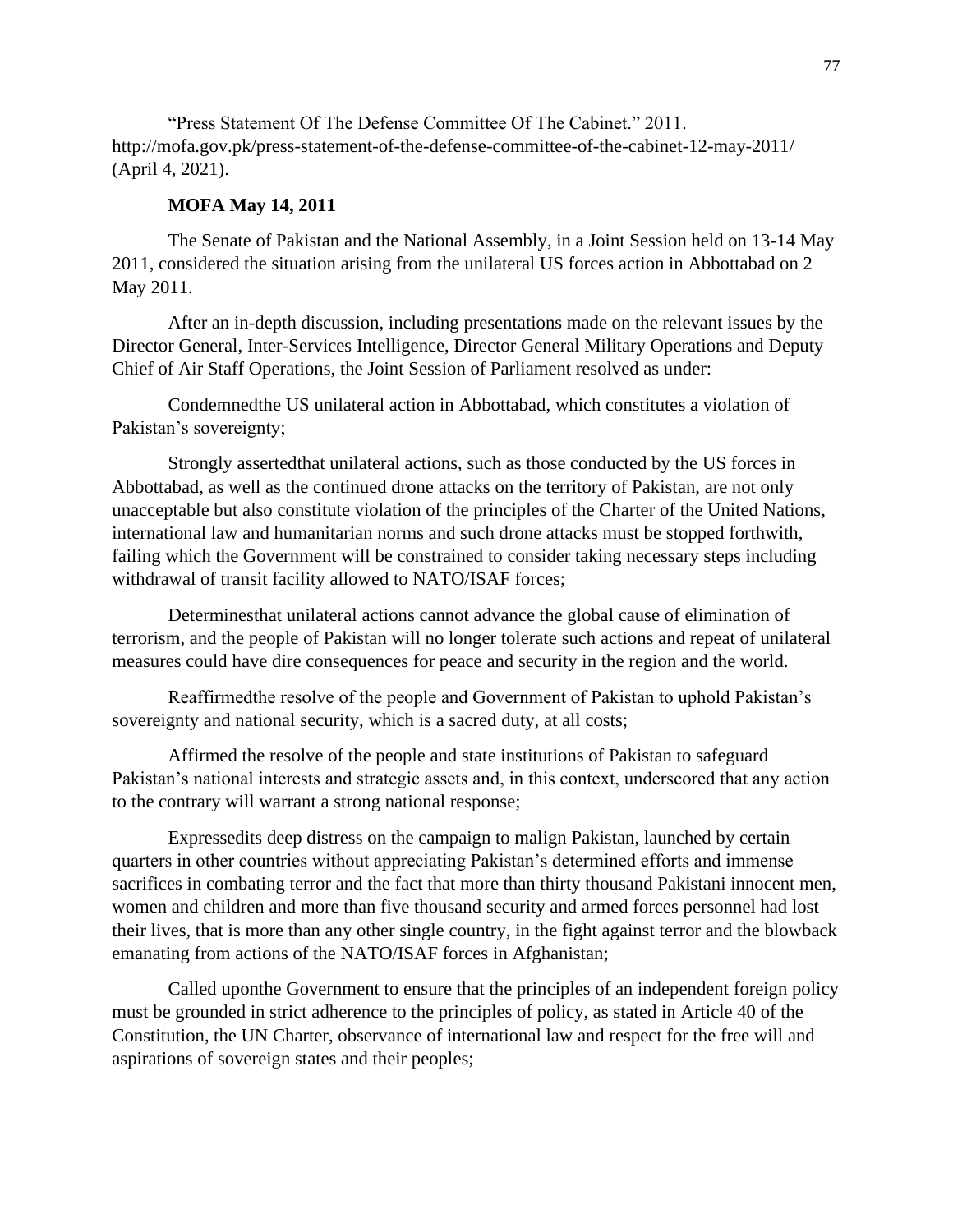Further Called uponthe Government to re-visit and review its terms of engagement with the United States, with a view to ensuring that Pakistan's national interests are fully respected and accommodated in pursuit of policies for countering terrorism and achieving reconciliation and peace in Afghanistan;

Affirmedthe importance of international cooperation for eliminating international terrorism, which can only be carried forward on the basis of a true partnership approach, based on equality, mutual respect and mutual trust;

Affirmed Alsofull confidence in the defence forces of Pakistan in safeguarding Pakistan's sovereignty, independence and territorial integrity and in overcoming any challenge to security, with the full support of the people and Government of Pakistan.

Reaffirmed the Resolution passed by the Joint Sitting of the Parliament on National Security held on 22 October 2008 and the detailed recommendations made by the Parliamentary Committee on National Security in April 2009.

Called uponthe Government to appoint an independent Commission on the Abbottabad operation, fix responsibility and recommend necessary measures to ensure that such an incident does not recur. The composition/modalities of the Commission will be settled after consultations between the Leader of the House and the Leader of the Opposition.

"Resolution Adopted By The Joint Session Of Parliament." 2011. http://mofa.gov.pk/resolutionadopted-by-the-joint-session-of-parliament-on-14-may-2011/ (April 4, 2021).

## **MOFA December 9, 2011**

Ambassador Cameron Munter of the United States of America, called on Foreign Minister Hina Rabbani Khar, today. The Ambassador discussed the current status of bilateral relations between Pakistan and the US.

The Foreign Minister stated that relations between the two countries must be based on mutual respect. She added that the recent incidents have led to a re-evaluation of our terms of engagement.

The US Ambassador assured the Foreign Minister of an early conclusion of the investigation into the tragic incident on November 26 and to work together with the Government of Pakistan to normalize the relationship at the earliest.

"US Ambassador Calls On Foreign Minister." 2011. http://mofa.gov.pk/us-ambassadorcalls-on-foreign-minister-3/ (April 4, 2021).

#### **MOFA September 22, 2016**

Opening Remarks

Bismillah IrRehman NirRahim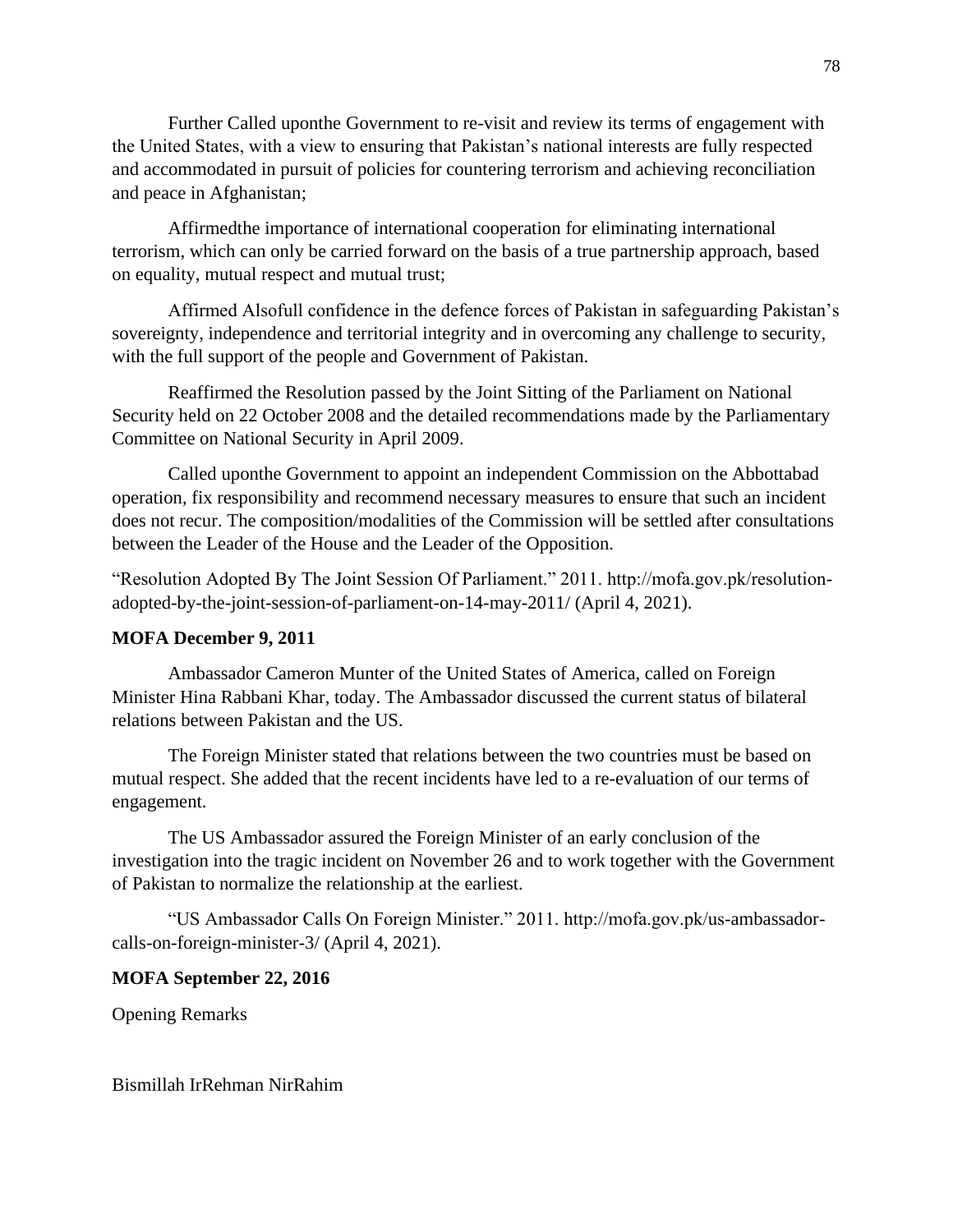## Distinguished Friends, Ladies & Gentlemen! Assalaam Alaikum!

Since we last gathered on 8 September for the briefing, the situation of human rights violations has reached alarming levels and Indian occupying forces' atrocities have taken toll of over 18 innocent Kashmiris' lives and inflicted injuries to thousands, including continued use of pellet guns to cause injuries to the eyes. We condemn the continued killing of Kashmiris, including children, and call upon the UN Secretary General, UN Human Rights High Commissioner and International Community, particularly, the civil societies and those spearhead causes of human rights to condemn killing of innocent Kashmiris and take steps to stop Indian bloodshed in IOK.

The Prime Minister is in New York and addressed the 71st UNGA session yesterday. His address mainly focused on highlighting the plight of Kashmiris at the hands of Indian occupation forces. He underlined that a new generation of Kashmiris has risen indigenously and spontaneously against India's illegal occupation. He informed the UNGA that a dossier on Indian atrocities in IOK will be shared to UNSG. He reaffirmed Pakistan's steadfast and unflinching support to the Kashmiris' demand for self-determination. He demanded an independent inquiry into extra judicial killing and UN's Fact Finding Mission to investigate HR violations by India in IOK. He urged resolution of Kashmir dispute in accordance with the longstanding unimplemented UNSC Resolutions, which promise the people of Kashmir to exercise their right to self-determination under a UN supervised plebiscite.

Indian media attributed to the Nepal's Prime Minister a statement in which he made negative remarks about Pakistan's alleged involvement in terrorism. Let me share with you Nepali Spokesperson's Press Release, which reads:

"The attention of the Office of the Prime Minister and Council of Ministers Government of Nepal has been drawn to the reported misinterpretation of the interview of Rt. Hon. Prime Minister of Nepal Mr. Pushpa Kamal Dahal 'Prachanda' with the NewsX channel of India taken during his recent State Visit to India.

During the interview, the Prime Minister talked about the matters relating to the cooperation in security issues between Nepal and India and effective implementation of the policy already derived. The interviewer unnecessarily drew the reference to alleged third country support to terror networks. What the Prime Minister said in reply was only meant to refer to the support of the Government of Nepal in controlling Nepal-India cross-border criminal activities. He did not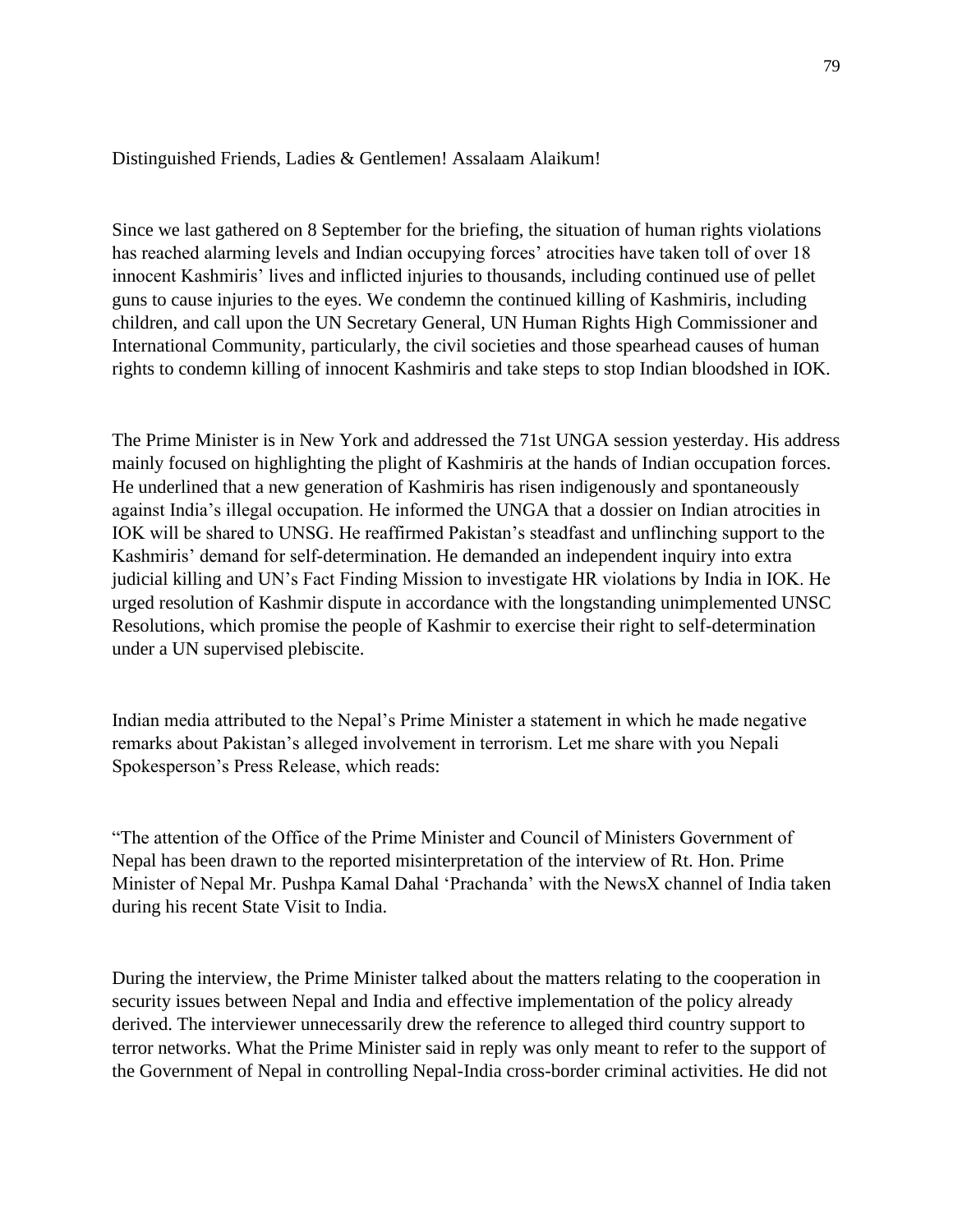intend to acknowledge the involvement of any third country whatsoever. The Government of Nepal dissociates itself from any wrong interpretation of the interview.

Nepal enjoys friendly and cordial relations with its neighbours based on goodwill, friendship and mutual understanding that have grown over the decades to the mutual satisfaction.

You may recall that after Dhaka Bakery attack also, it was Indian media, which quoted Bangladeshi Minister Prof Gowher Rizvi that he made remarks about Pakistan's involvement. Prof Rizvi personally refuted Indian media claim as 'utter nonsense.' The character of Indian media and the ethics followed by them is also visible in the hype it created after Uri's reported incident.

We saw a condemnable terrorist attack, last Friday, on a local Masjid in Mohmand Agency in which more than 35 people were killed and scores were injured. We pray for the victims, extend our heartfelt condolences and sympathize with the bereaved families.

We are proud of Mr. Haider Ali who won Bronze Medal at Paralympic Games in Rio this year, and shared the new world record of 6.44 meter jump. He had won silver medal in 2008 Summer Paralympics in Beijing which was the first ever Paralympics medal and created history.

Floor is now open for questions!

Question:

My question is with regard to the military movement/preparedness on Line of Control, especially when there are reports of Pakistan's airspace closing down in the Northern Areas. We also heard about India's military repositioning at Uri. Is there anything from Pakistani side that you could update us on the military build-up by Pakistan? (Shaima Khalil (BBC)

## Answer:

You referred to some exercises on Pakistan's side. Let me tell you that these are routine exercises. With regard to the other part of your question, we have seen all those inflammatory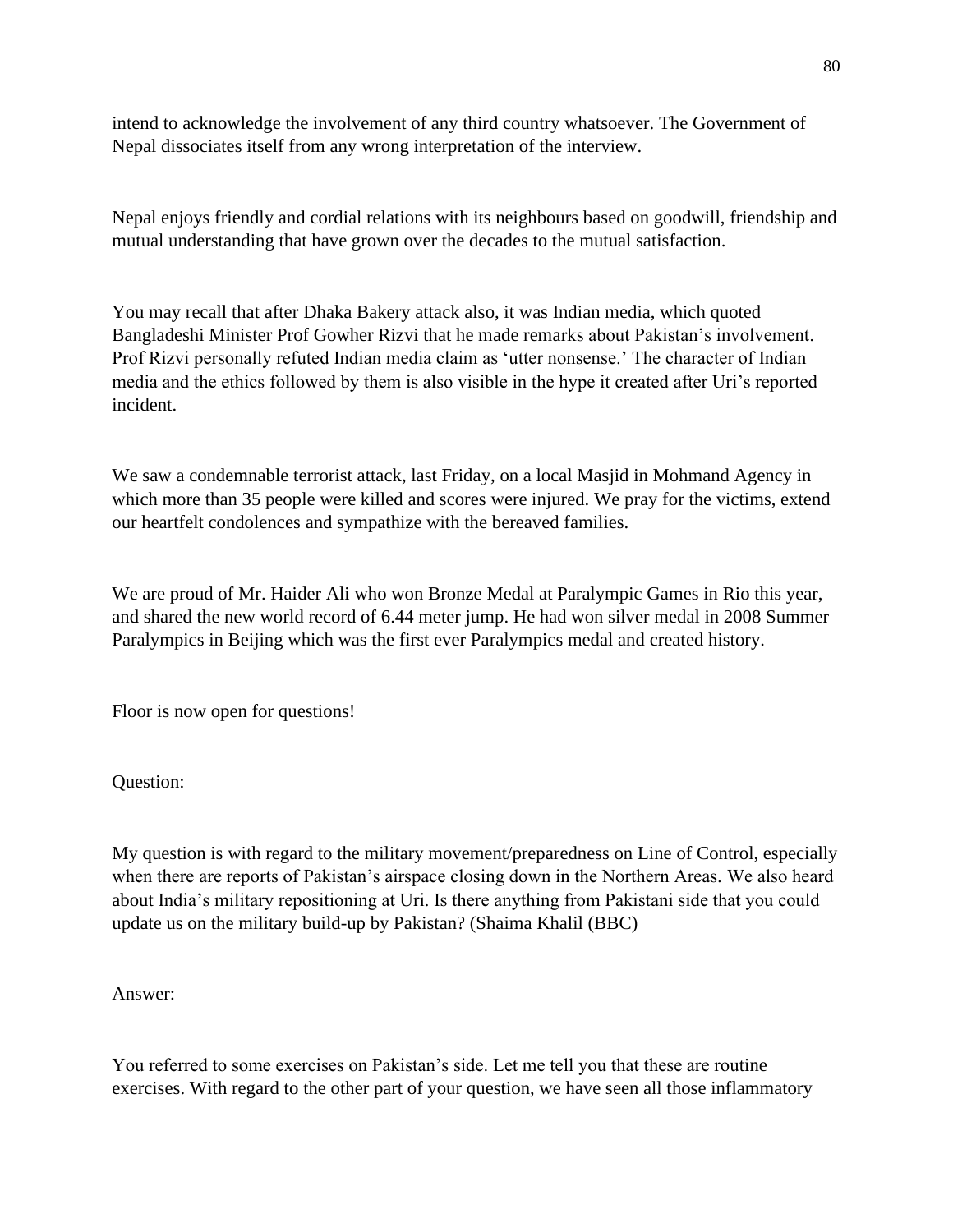and irresponsible statements emanating from India coupled with hype created by Indian media. Pakistan is a peace loving country, and we pursue our Prime Minister's vision of peaceful neighborhood. Having said that, let me be clear that our armed forces and the entire nation of Pakistan remain ready to defend our country's sovereignty and territorial integrity at all costs.

(Sir just to be clear, what you are saying is that the airspace closure of yesterday was a routine exercise, and nothing to do with the possibility of an air strike – Shaima Khalil)

I have already mentioned that they were part of routine exercises, which we undertake regularly.

Question:

Sir, I have three questions:

(i) In a recent operation by security forces in Rajanpur which borders Balochistan and Punjab region in Pakistan, police have apprehended a number of terrorists with Indian-made weapons. Indian terror financing in Pakistan is also visible. Your comments please.

(ii) Our High Commissioner in India, Mr. Abdul Basit was summoned in New Delhi yesterday, and was handed over a demarche by Indian authorities. We have also seen reports wherein India has suggested that if Pakistan wants to investigate Uri attack, it is ready to share DNA results, and expects a response from Pakistan. Would Pakistan give a response?

(iii) We have seen that war clouds have shrouded South Asia, what diplomatic efforts have Pakistan made to avoid even the remote possibility of a war in South Asia. (Shaukat Paracha – Aaj TV)

Answer:

I have already replied to the third part of your question.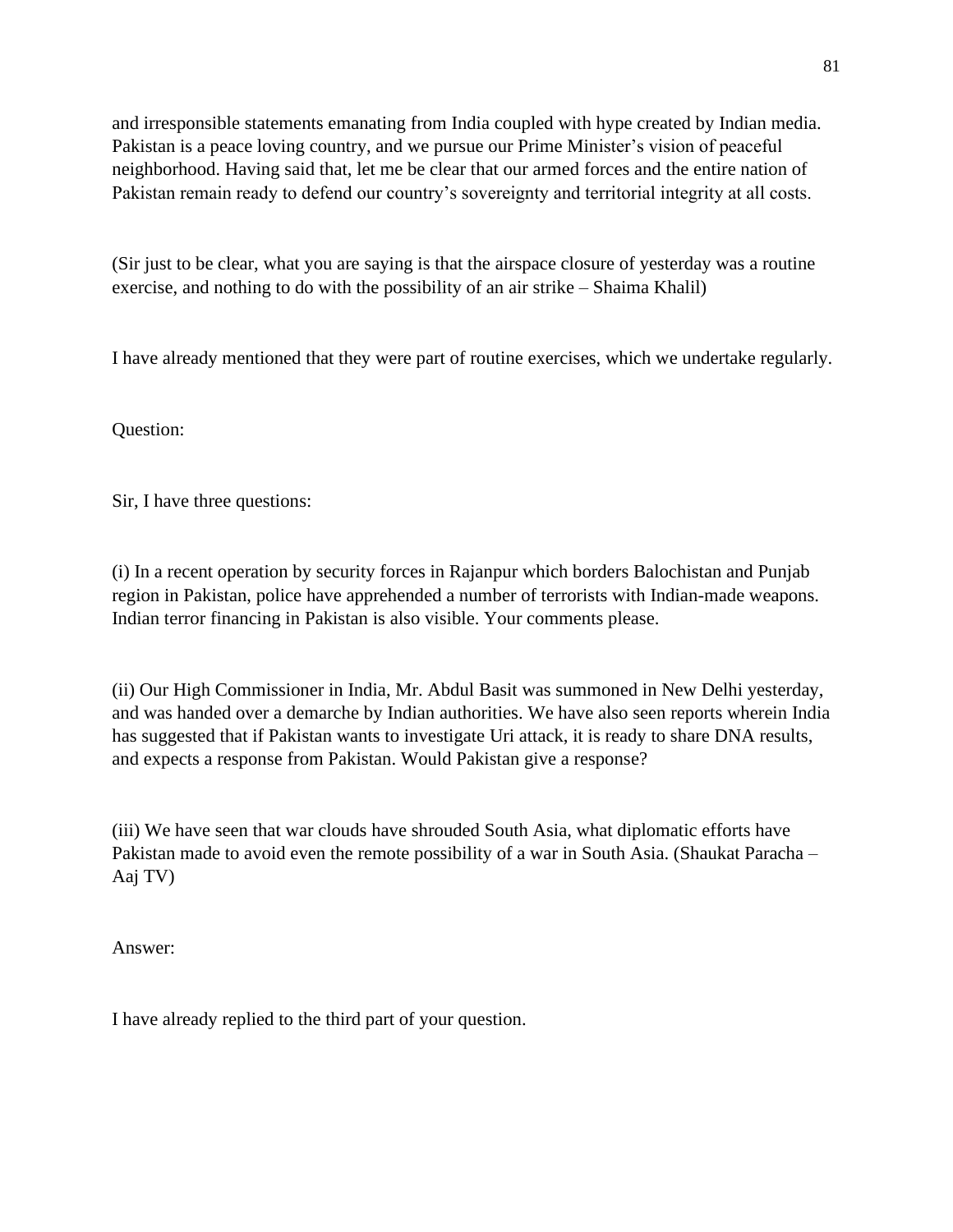With regard to the first part of your question, we have been consistently highlighting India's role in subversive and terrorist activities in Pakistan. You may recall that few months back, our law enforcement agencies apprehended Indian intelligence agency, RAW's officer, Kulbhushan Yadav, who confessed Indian role in terrorist activities in Pakistan especially in Balochistan and Karachi. The recent statement by the Indian Prime Minister on the Independence Day of India was yet another proof of Indian involvement in perpetrating terrorism and terror financing in Pakistan. We have shared dossiers last year with the UN Secretary General as well as the US Government in this regard. We will keep the international community informed regarding fresh evidences, indicating Indian involvement in subversive and terrorist activities in Pakistan.

For your second question, I would like to refer you to Adviser Sartaj Aziz's recent statement on Uri attack. Minutes after the attack, the Indian authorities blamed Pakistan for the incident without even investigating the matter. It is either a strategy or a matter of habit on their part to blame Pakistan for any incident in India, especially in IOK.

We totally reject these unfounded, baseless and uninvestigated accusations leveled against Pakistan. First of all, Pakistan has nothing to gain from such incidents. Secondly, we must understand the backdrop and context of occurrence of such incidents. Look at the current situation in Indian Occupied Kashmir, where gross violation of human rights have been carried out by Indian occupation forces on innocent Kashmiris with impunity. This has attracted attention of the entire world community. I am not sure if you are aware of dozens of demonstrations, though peaceful, held in UK, across Europe, Canada and many other parts of the world by the civil society members, Kashmiri and Pakistani Diaspora and Member Parliaments, highlighting the grave human rights situation in IOK. The recent statements by UN Secretary General, OIC Secretary General, in particular, and UN Human Rights High Commissioner, condemning and expressing deep concern at the atrocities in Kashmir, are a testimony to this effect. India has been making desperate attempts to divert the world attention from the situation in IOK.

Also, I would like you to refer to certain incidents in the recent past like Samjhauta Express terrorist attack of 2007, when India was quick in blaming Pakistan for the incident, but had the tables turned on itself when in 2010, leader of their extremist and terrorist organization RSS, Swami Aseemanand, confessed that he was the mastermind behind the terrorist attack. He also publicly stated that Col Parohit, active service Army officer, who heads the terrorist organization, Abhinav Bharat, along with other army personnel were also with him. There are many other such terrorist incidents, which India blamed on others and later it turned out to be their own handiwork, like Chattisinghpura incident of March 2000, Maachil 2010 episode of extra-judicial killing of three young indigenous Kashmiris blamed as infiltrators, Makkah Masjid blast, Malegaon attack and so on. You have to keep all this in mind.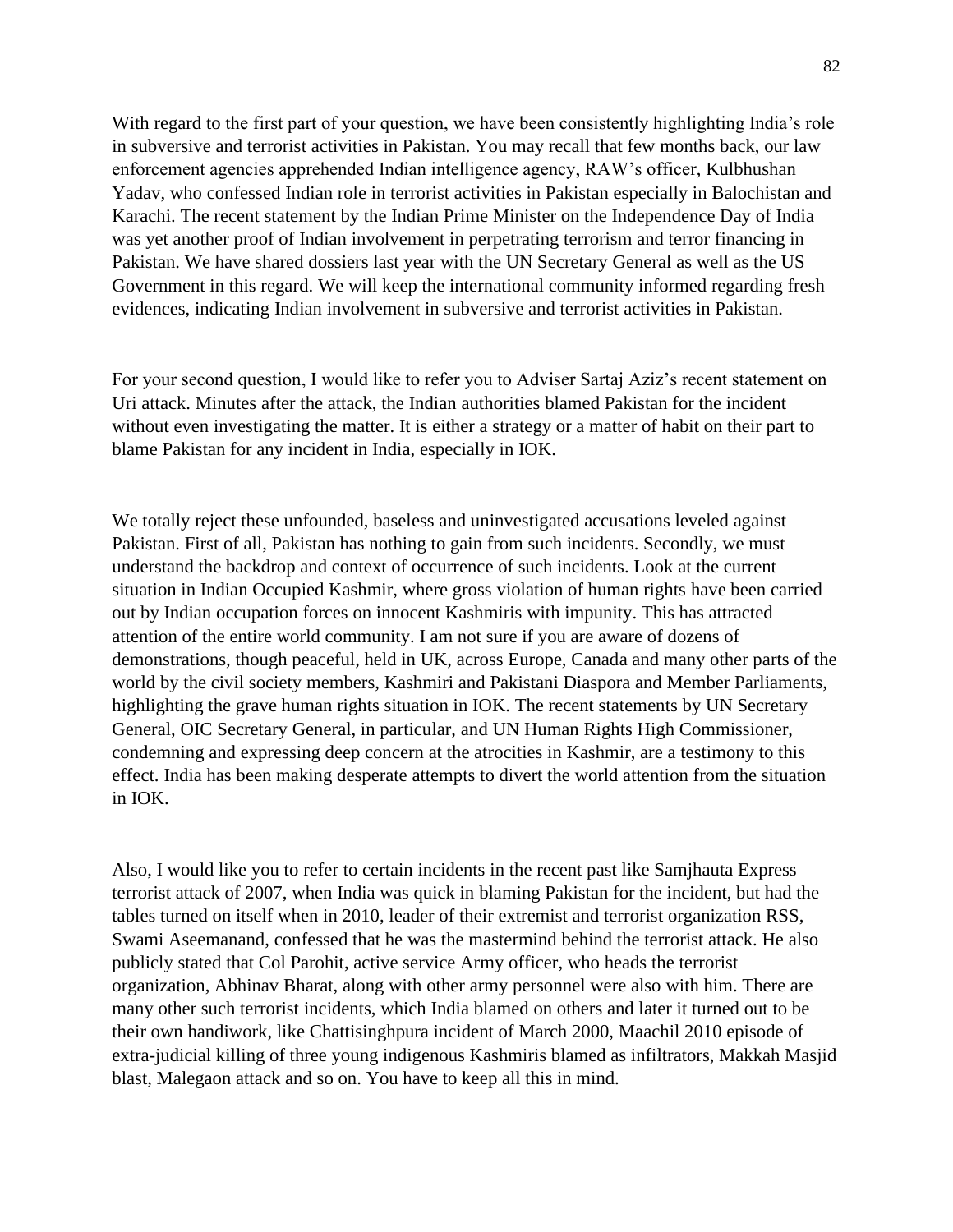# Question:

Has US approached Pakistan in Abdul Rahimi's investigation case, the man arrested for the recent terrorist attack in New York? (Qasim Noman – Wall Street Journal)

Answer:

Let me give you some facts first. The man who has been arrested is an Afghan origin US national. He has been living in the US since 1995. You are aware that hundreds of thousands of Afghan refugees reside in Quetta, and everyday scores of them cross into their motherland. Even those Afghans who reside in other countries transit through Pakistan to reach Afghanistan. So, there is nothing unusual about it. It had been reported that his wife is a Pakistani. This information is incorrect. According to the preliminary information gathered, she is also an Afghan national, born in Kabul in 1991.

These matters are in the domain of Ministry of Interior.

Question:

I have two questions. First, India has decided to give Indian nationality to BLA Chief Brahamdagh Bugti. He will apply for the passport at the Indian High Commission in Geneva. Your comments. Second, Some US Congressmen like Bob Corner and State officials like Spokesperson, Richard Olson, etc remain critical of Pakistan and toe the Indian line. Has Pakistan firmly asked them to stop the rhetoric or give concrete proof that we are not indiscriminate? (Amjad Ali – PTV News)

Answer:

With regard to your first question, while we have seen the media reports in this regard, such developments add to the fact that India is deeply involved in stirring up situation in Balochistan through terror financing and perpetrating terrorism in Pakistan.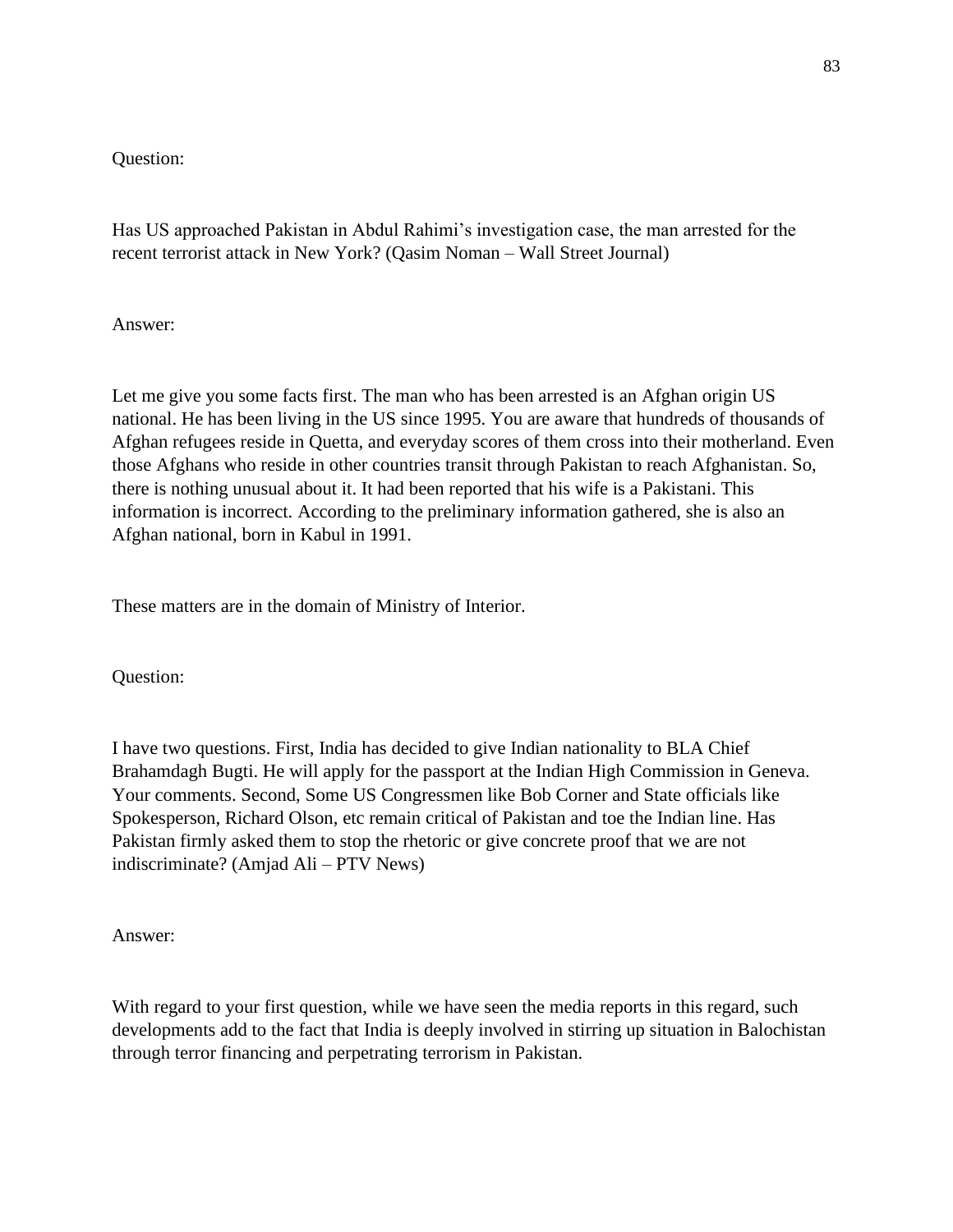As for your second question, Pakistan's leadership has, time and again, reiterated our resolve not to allow anyone to use Pakistan's territory for planning or staging terrorist activities against any other country. Through successful operation Zarb-e-Azb, we have been able to clear FATA of all terrorist groups without discrimination. As part of National Action Plan, Pakistan has also carried out intelligence driven law enforcement operations indiscriminately against terrorist elements. There is widespread recognition and appreciation of the world, including the US, on Pakistan's successes as well as our sacrifices in the counter-terrorism efforts. Where there are numerous friends of Pakistan in the US ranks, there are some odd detractors as well.

# Question:

In Indian city of Bajnour, four Muslims have been martyred by extremist Hindus. How do you see this increasing extremism in India against Muslims? (Khawaja Nayyar Iqbal – Kashmir Post)

## Answer:

Rising incidents of intolerance particularly against Muslims in India has attracted the world with serious concerns expressed by number of countries. We have seen numerous reports on incidents of killing of innocent people for slaughtering cows and eating beef.

World has been watching that BJP led government has used anti-Muslim rhetoric to isolate Muslims not only politically but also socio-economically. A number of well known academicians, scholars, artists and civil society members have returned their awards to the Indian government due to state-sponsored phenomenon of intolerance and terrorizing of Muslims.

Question:

Could you tell us as to how many countries are supporting Pakistan on the Kashmir dispute? (We are aware of China and Turkey's support). Also, what is the net result of Pakistan's campaign to highlight the cause of Kashmir in the international community? (Kausar Lodhi – Prime News)

Answer: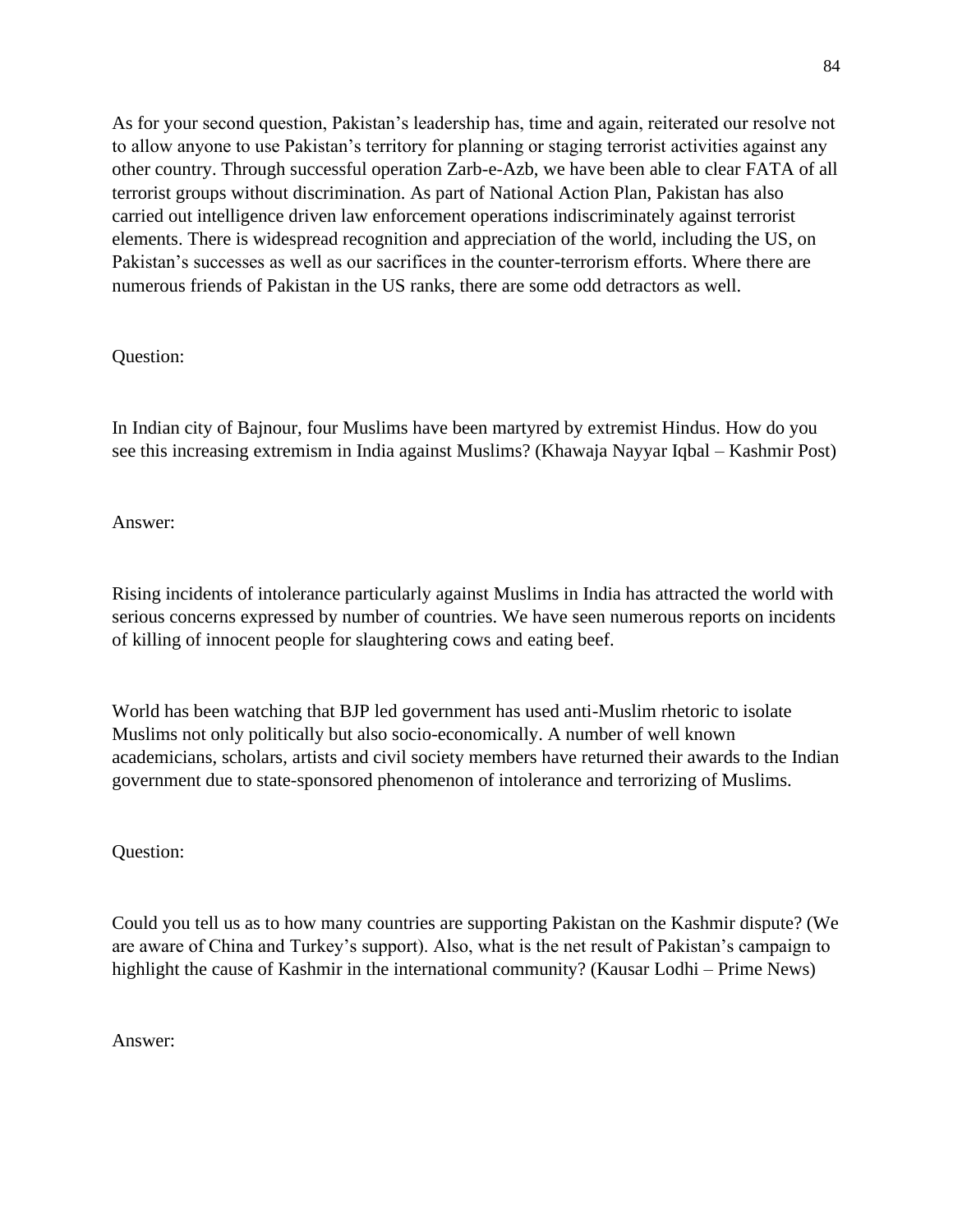The plight of Kashmiri people, who have lost over 100,000 precious lives in the course of their struggle to achieve the right of self-determination, is an open book for the world community to witness. Prime Minister Nawaz Sharif has expressed full support to the cause of Kashmir, and we are committed to highlight this issue at every regional and international forum and take up the issue of human rights violations and Indian occupation forces' atrocities in IOK in every bilateral interaction.

With regard to your question, a large number of countries have supported Pakistan on Kashmir. OIC alone is a conglomerate of 57 countries, which has supported Kashmiris' indigenous struggle in unequivocal terms. Pakistan leads the issue of Kashmir because we are party to the dispute and are committed to see a peaceful resolution of the issue under the ambit of relevant UN Security Council resolutions and wishes of the Kashmiri people.

I would also refer to Premier Li Keqiang's statement of yesterday, in which he has reassured Pakistan of China's full support on our stance on Kashmir, and has called on the international community to recognize the severity of the issue. Italian Defense Minister, on her recent visit to Pakistan, condemned atrocities in IOK. She stressed that her country would not tolerate such incidents of gross human rights violations, and would take steps to sensitize people around the world about the grave situation in IOK. PM's Special Envoys on Kashmir are making strident efforts to apprise the world community of India's massive and tragic atrocities in IOK. Prime Minister Nawaz Sharif has sensitized the world gathered at this year's UN General Assembly session about the plight of hapless Kashmiris and why the world cannot leave their calls of help unattended anymore.

This is an encouraging account of where we stand on raising the issue of Kashmir at the global level. Let me remind you that Kashmir is an international dispute and the only viable solution to this dispute can be through implementation of UN Security Council resolutions on this issue.

Question:

A prominent pro-India Kashmiri politician Tariq Hameed Karra has resigned from India's parliament and from his regional party to protest a government crackdown in the Indian occupied Kashmir that prevented people from offering Eid prayers for the first time in the region. Your comments. (Tariq Mehmood – Samaa TV)

Answer: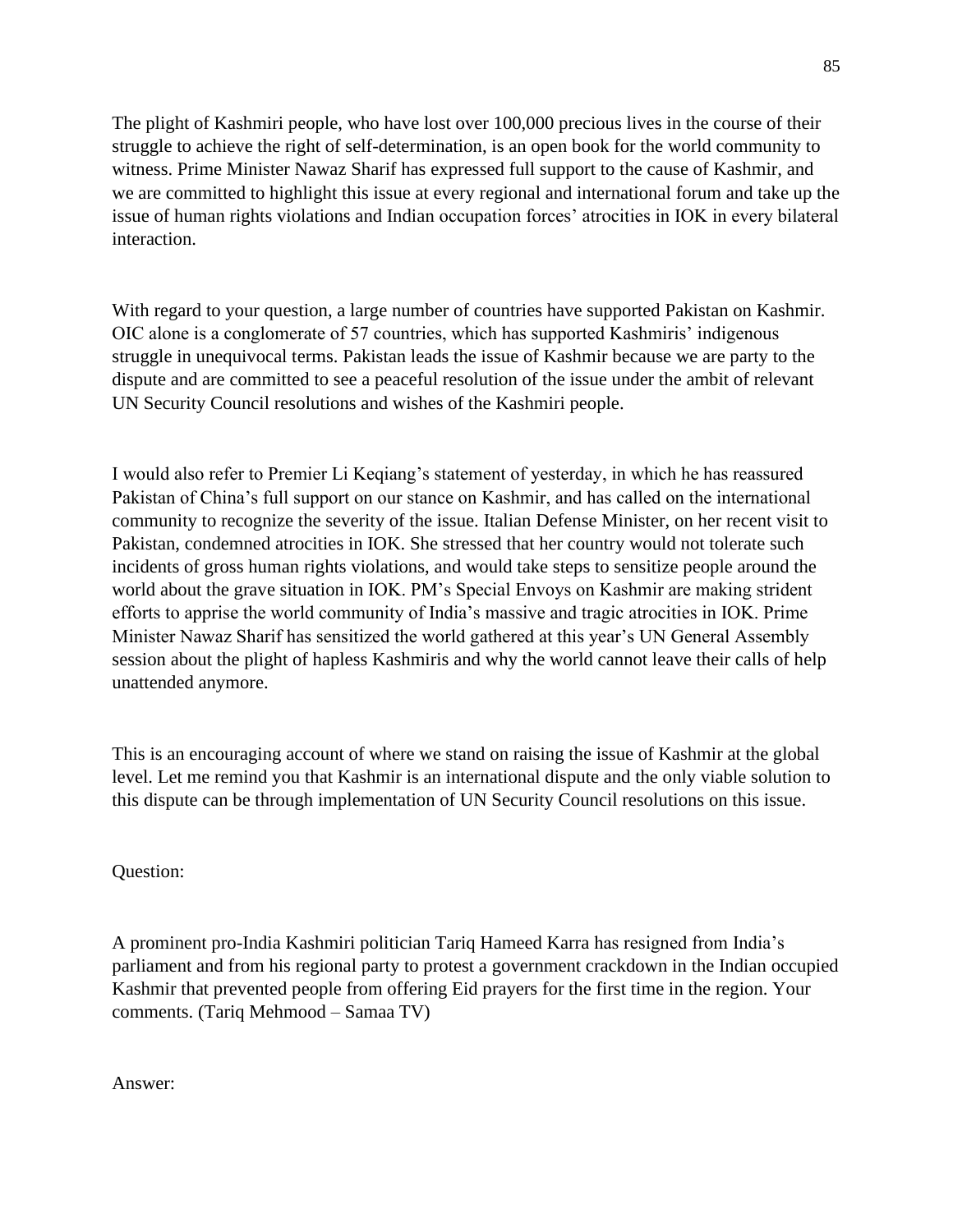The action of Mr. Tariq Hameed Karra speaks for itself. He was one of the founding members of Peoples Democratic Party, the ruling party in IOK, and a member of the Indian Parliament from IOK. On September 15, 2016 he resigned from his Lok Sabha seat as well as from the Party in protest of the Indian atrocities in IOK, describing situation as "much worse than Nazi forces". Besides, international community's condemnation over the atrocities unleashed on defenceless Kashmiris, a number of politicians, academicians, journalists and human rights activists in India have also condemned Indian brutalities in IoK.

## Question:

Adviser Sartaj Aziz had earlier said that Pakistan would hand over a dossier to UN Secretary General about India's interference in Pakistan's internal matters, evident from Kulbashan Yadav's apprehension by security forces earlier this year. Have we presented any such dossier during this year's UNGA Session? (Fayyaz Raja – Channel 92)

## Answer:

I have repeatedly replied to this question. These kinds of matters take their own time to be completed. Once the propitious time has arrived, and the investigation is ready to be shared, it will be done. But dossier or no dossier, this is public information that India has repeatedly been caught in terror financing, and instigating subversive activities in Pakistan. A recent example is Indian intelligence agency RAW's officer, Kulbhushan Yadav's public confession. It is only a matter of time when the evidence will be shared with the UN Secretary General.

Question:

My question relates to Mr. Fayyaz Raja's question. What I have understood is that Pakistan is waiting for the right time to present Yadav's case to the UN. On the other hand, we see that India blamed Pakistan for Uri attack without any proof, gave vitriolic statements against Pakistan in the wake of this attack, and we have even heard some media reports suggesting that India may not turn up at the upcoming SAARC Summit. Your comments please. (Asghar Ali Mubarik – Daily Mail, Islamabad)

Answer: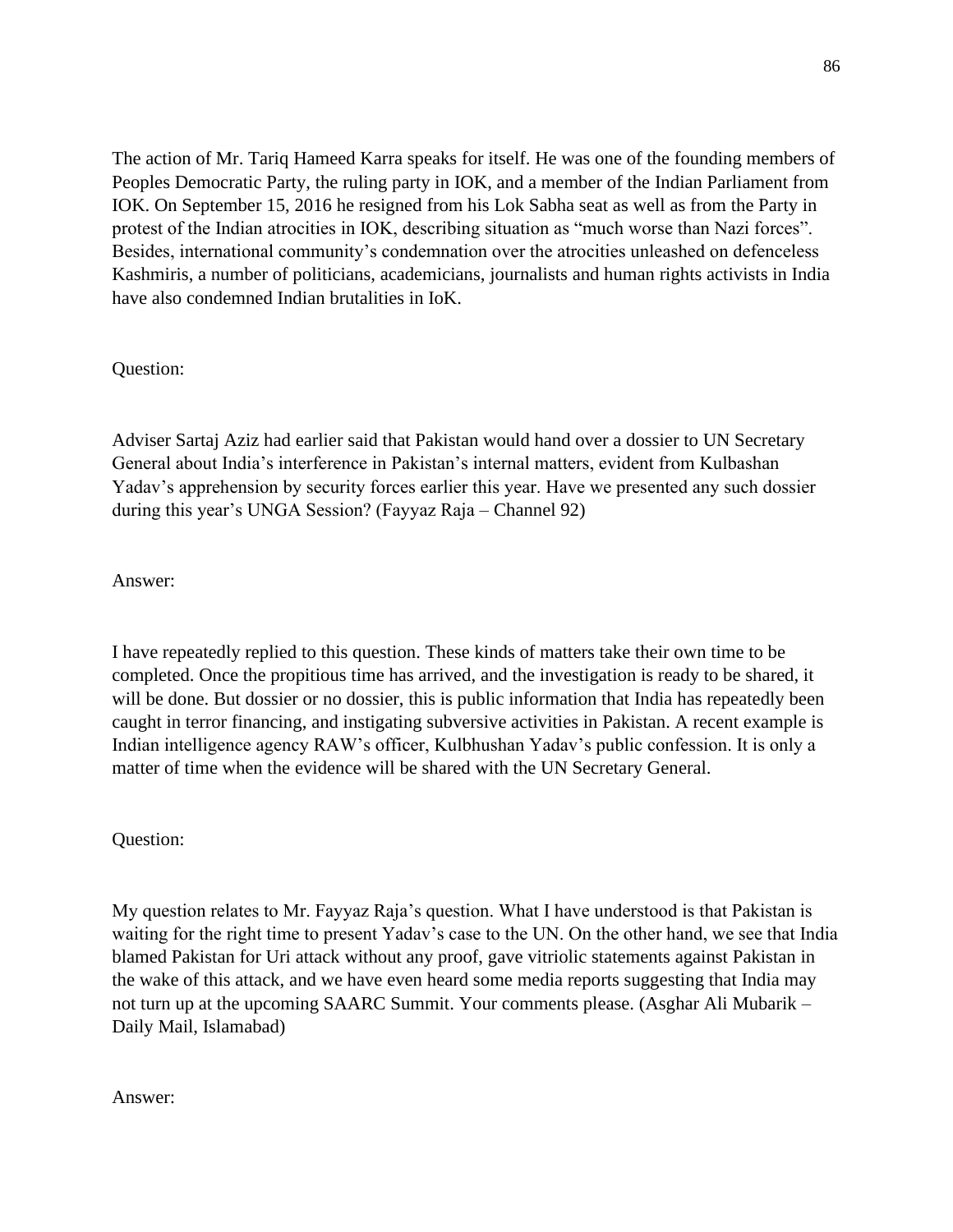About participation in SAARC, what you are referring to are media reports, on which I would not comment. We have not received any official intimation in this regard. Pakistan is preparing for the Summit. With regard to the Uri attack, it is highly irresponsible on the part of India to accuse Pakistan without any proof, which has been happening now for quite some time as I mentioned earlier.

As for the dossier, it is not about waiting. We have already taken up the issue of Indian involvement in perpetrating terrorist activities and terror financing in Pakistan last year with the UN, where we submitted three dossiers to this effect. India has mere words but we have irrefutable proof of India's involvement in perpetrating terrorist activities in Pakistan.

Question:

Indian media has reported that Prime Minster Modi will not be attending the upcoming SAARC Summit. Has anything been conveyed officially to us in this regard, as to who will represent India at the SAARC Summit? (Essa Naqvi – Dunya TV)

Answer:

I am not aware of any official intimation in this regard.

**Ouestion** 

My question is about the stranded Pakistanis in Saudi Arabia, many of whom have returned through several flights. But their arrears have not been paid to them, so what about the sureties given to them in this regard?

My second question is that when Prime Minister met Saudi authorities in New York, a statement was issued that if there is any threat to the security of Saudi Arabia Pakistan will defend it. My question is that if there is a threat to our territorial integrity and sovereignty whether Saudi Arabia will defend us? (Anwar Abbas- Waqt News)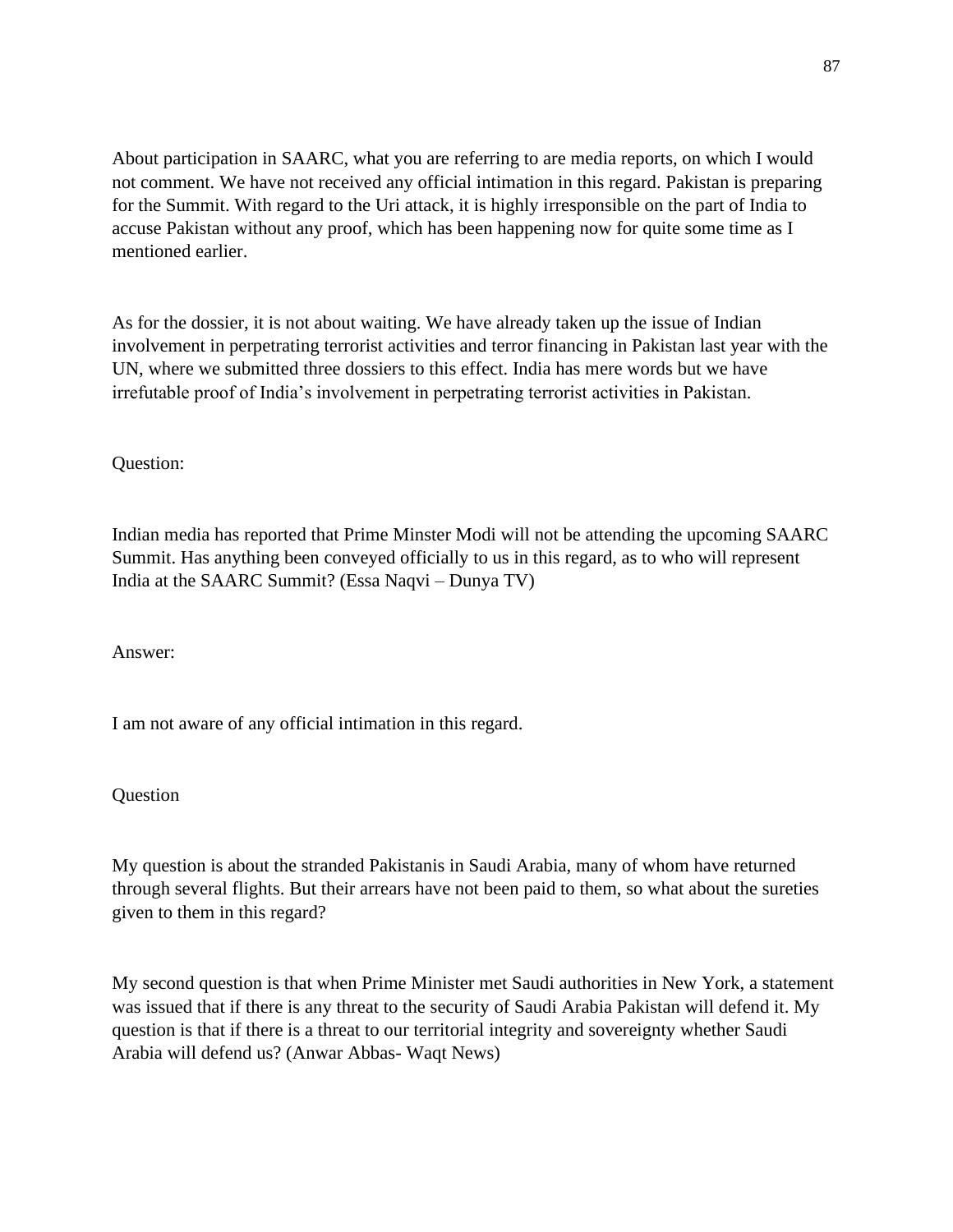#### Answer:

First of all, I have responded to your first question number of times. Pakistani workers were facing financial difficulties in Saudi Arabia not because of the Saudi Government but due to the fact that some private companies are facing a financial crunch and are unable to pay remunerations to their employees. These workers are not only from Pakistan but from various other countries too. Saudi Arabia is providing employment to people from across the world; from Pakistan alone there are 2.8 million people employed in that country. Now as for the assurances, I have already mentioned that Saudi government came out to assist and extend their cooperation to those people who were facing problems. I am aware that they initially announced assistance of 100 million Riyal for these people, besides instructing those companies to provide medical facilities, food and financial assistance to their workers as long as their problems were not resolved. Saudi government also extended cooperation by not saying anything to those workers whose contracts had been expired. They also said that Saudi Government will give NOC to those who can find employment in other companies. Moreover, their Labor Ministry established desks in all those camps where these people were residing to help them file their claims and also prepare attorneys. So while you are talking about the assurances, this is their assurance. Now the attorneys will be pursuing their cases. The attorney could be their colleagues, own kith and kin, embassy of Pakistan or their friends. On top of that, all those who wanted to return to Pakistan are being facilitated by the Saudi government. They have borne the expenditures of their transportation to Pakistan.

#### Question:

In view of the current situation between India and Pakistan, what is the status of the visitors between the two countries especially at Khokhrapar, Wagah and Chakothi?

Secondly, what will be your advice to the Pakistani travelers to India in view of this current situation? (Zarghoon Shah -Geo TV)

#### Answer:

We have not issued any traveler advisory and I have also not seen any travel advisory, which has been issued by the Indian side. I don't have the statistics you are seeking.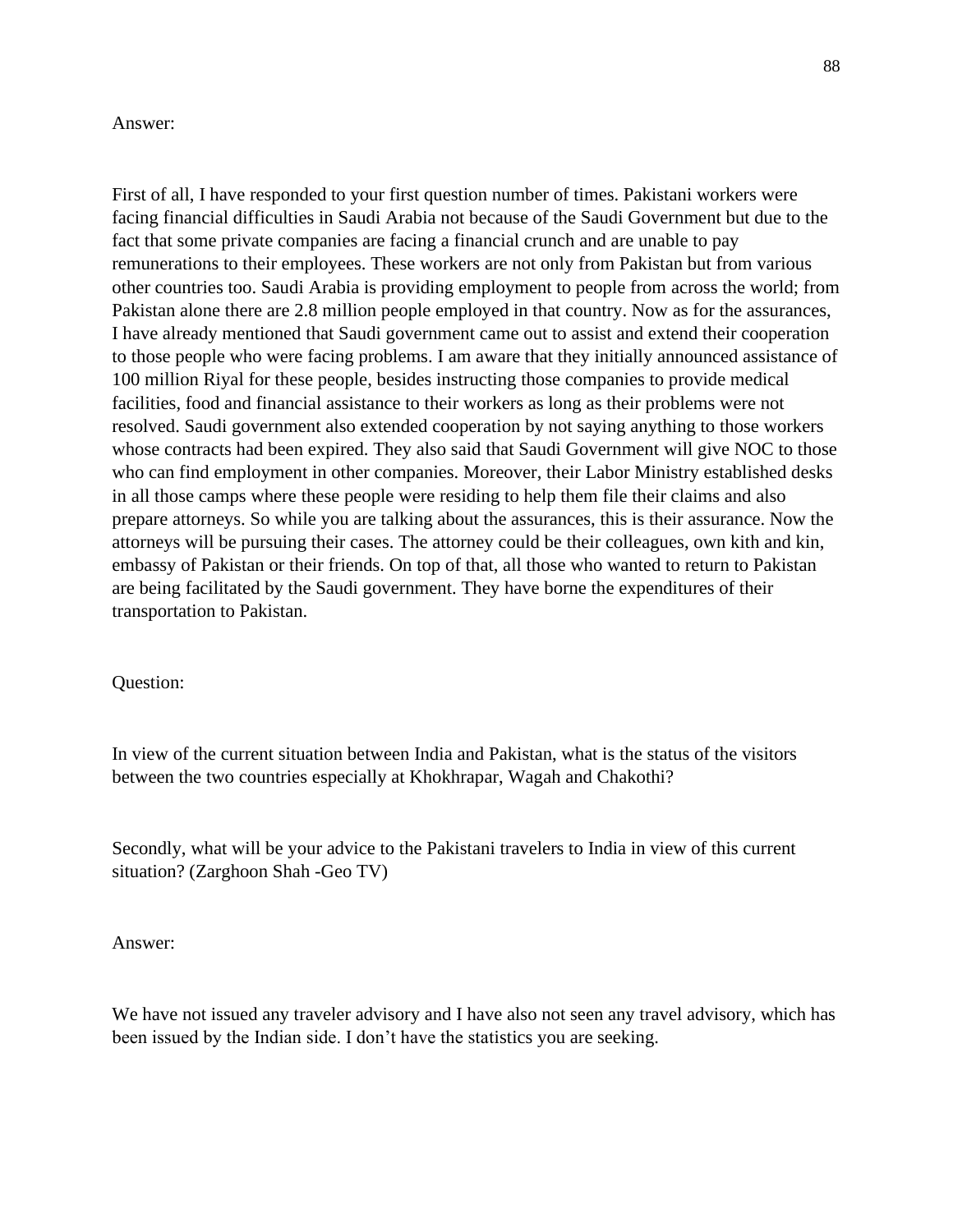With regard to the second question, you will have to ask Ministry of Interior for specific information. It is Ministry of Interior which monitors all the entry points to and from Pakistan, so you can check with them about the number of visitors crossing between the two countries. It also depends on the tendency to issue visas to nationals of each other's countries by the respective High Commissions.

Question:

Earlier this year Pakistan cooperated with India on Pathankot attack. We had sent a team to India for investigation. Is there any chance Pakistan will take part in the investigation of Uri attack, given the backdrop you talked about and the aggressive rhetoric exchanged between the two sides.

The other thing is about Indian media, I have heard from Indian media about the military buildup on their side of LoC. I am just wondering if you could tell us about the military buildup on this side of the LoC and on the possibility of a military exchange?

US government yesterday moved a Bill to call Pakistan a State sponsoring terrorism and President Obama has 90 days to submit the report. I would like your comment on that.

The other question is about the wife of Rahimi. You said that she is not a Pakistani but she is of an Afghan origin. But does she reside in Pakistan or is she in Pakistan now? (Shaima Khalil-BBC)

# Answer:

As regard the last question I am not aware of it. If you wish to know, then please ask Ministry of Interior about it. We have millions of Afghan refugees who are here for a very long time and an equal number of people without any residence permit or refugee status.

You mentioned about the Bill in the US. I have responded about Pakistan's commitment to deal with the menace of terrorism. We do not discriminate between terrorists. The success of Zarb e Azab has been mentioned time and again and the acknowledgment which we have received from all across the world including the US. Secretary of State John Kerry, who called on Prime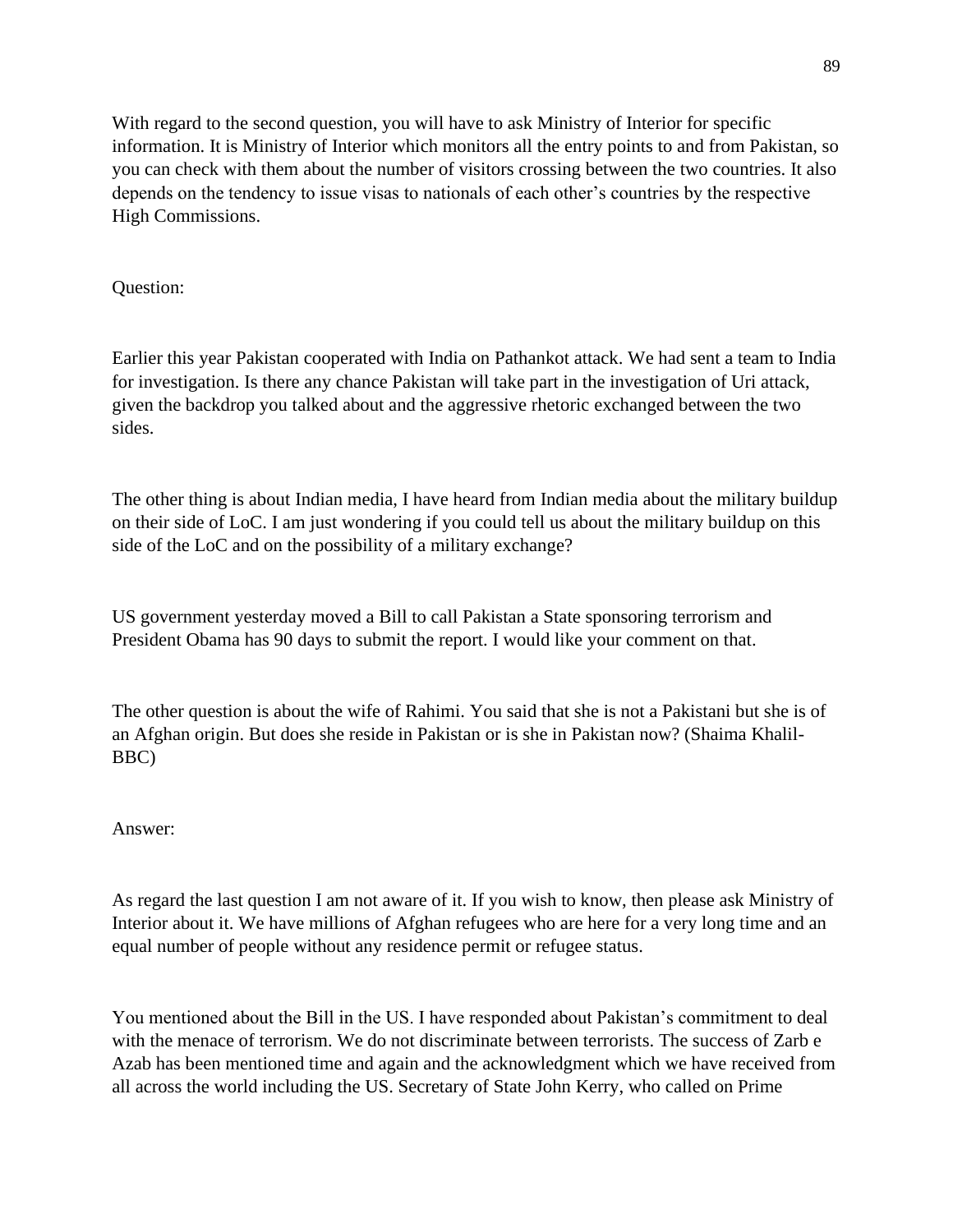Minister in New York, has appreciated our efforts. Japanese Prime Minister in his meeting with our Prime Minister acknowledged this too. And so did all those who met the Prime Minister. Senator John McCain was here with other Congressmen; they took turns to register their appreciation of Pakistan's success and commitment in eliminating terrorism especially from those areas which have never been under control even by the world's most powerful empires. So I think that I need not go into the details of that.

With regard to your first question, you have seen our spirit of cooperation. When the Indians approached us with the formal requests in the case of Mumbai attacks, we extended full cooperation despite the fact that it was India, which was lacking in terms of responding to Pakistan's requirements. In case of Pathankot attack we also sent our team over there. Thus, we have extended cooperation in the two instances. Regarding the currently reported incident, your question is speculative.

"Record Of The Press Briefing By Spokesperson On 22 September 2016." 2016. http://mofa.gov.pk/record-of-the-press-briefing-by-spokesperson-on-22-september-2016/ (April 4, 2021).

# **MOFA September 29, 2016**

Opening Remarks

Bismillah IrRehman NirRahim Assalaam Alaikum Friends!

It has been 83 days now and with each passing day Indian atrocities on defenceless Kashmiris are adding to the list of martyrs (over 110), victims with eye injuries (over 800) and other injuries (around 12,000). India has unleashed state terrorism, committing crimes against humanity with impunity, which the international community is watching. Hurriyat leaders remain in detention, and forced disappearances continuing.

Indian hatred against innocent Kashmiris and inability of more than 700,000 fully equipped Indian Occupation Forces to control Kashmiri youth, who are peacefully demanding their right to self-determination, has frustrated them so much that the Kashmiri students studying at Ganga Institute of Management and Technology Haryana are being persecuted by their counterparts and security guards in the campus at the behest of the Indian state. One student was so seriously injured that he is on the verge of incapacitation.

Pakistan remains committed to extending complete diplomatic, political and moral support to the Kashmiris' movement for self-determination.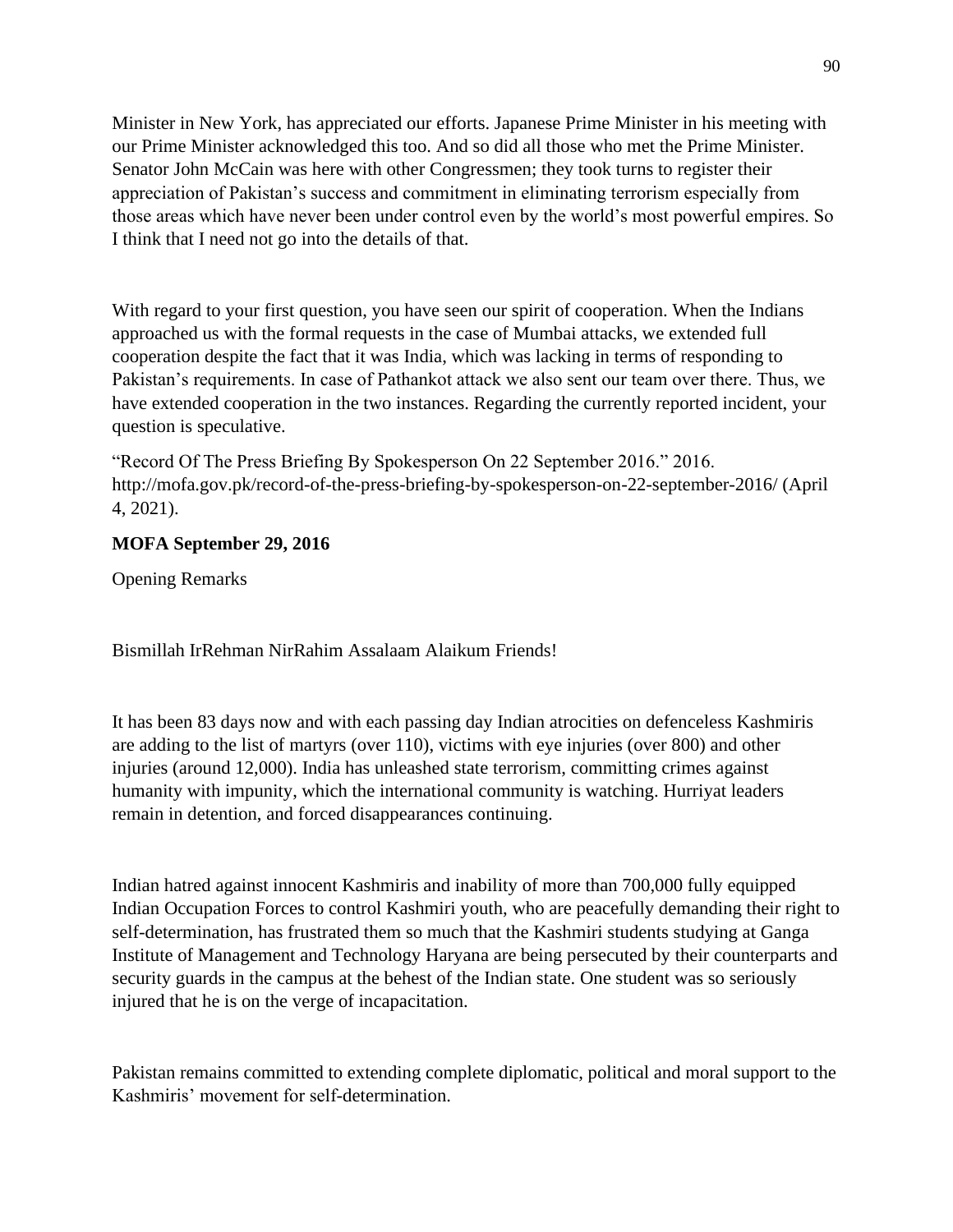Prime Minister Nawaz Sharif's participation in the 71st UNGA Session was very productive. Not only did he effectively highlight and apprised the world community on the ongoing human rights violations in IoK by the Indian security forces, but he also met many world leaders on the sidelines to sensitize them on the Kashmiris' plight, and gathered political commitments from various world leaders on Kashmir issue.

Adviser to the Prime Minister, Mr. Sartaj Aziz, also met various dignitaries and effectively raised the case of Kashmiris.

We welcome the first bilateral joint military exercises between Pakistan army and Russian Federation Ground Forces, currently being held in Pakistan from 24 September to 10 October 2016, which has been nick-named "Friendship 2016".

The arrival of four Iranian Naval Ships at the port of Karachi for a three-day visit is also warmly welcome. The Iranian Naval Officers will have professional interaction with their Pakistani counterparts.

Now the Floor is open for Questions

**Ouestion** 

We have seen that India had been trying to sabotage peace efforts in the region and Pakistan's offer for peace talks had been rejected time and again by India. How does Pakistan view India's hegemony in the region and pressurizing other regional countries for not taking part in the 19th SAARC Summit? (Fakhar-u-Rehman – Such TV)

Supplementary Question

India has refused to take part in the SAARC Conference which is a process for regional cooperation framework. What options Pakistan has left to take before the world to expose India? (Shahid Maitla – ARY News)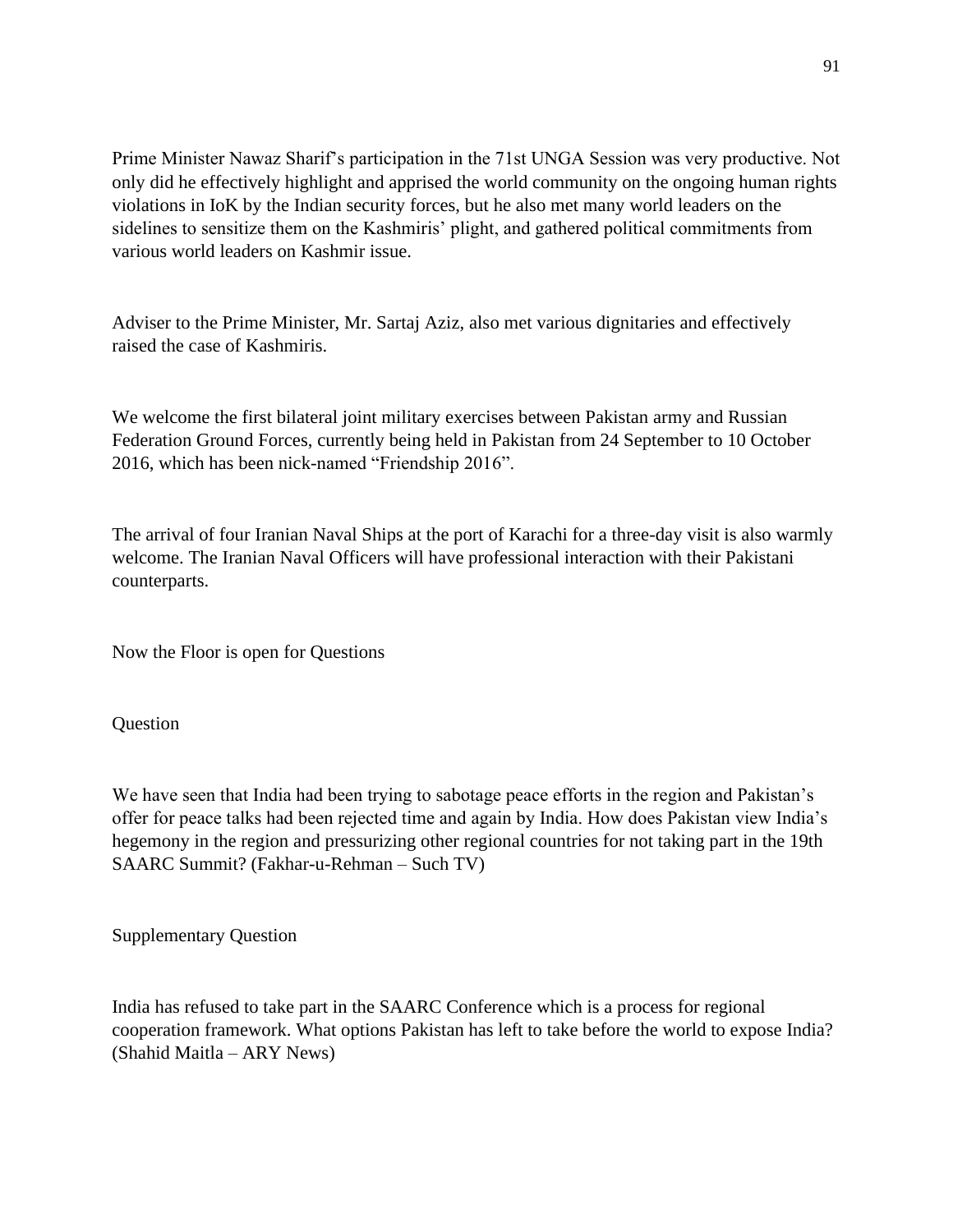## Answer

We have learnt about the India's unfortunate decision of not attending the Summit. India has a track record of impeding the SAARC process.

Indian intentions of creating hurdles is visible from the actions and statements at the political level during the last two months, coupled with coordinated media efforts.

India is desperate to divert the international community's attention from the atrocities and blatant human rights violations being committed by the Indian Occupation Forces in Indian Occupied Kashmir on defenseless Kashmiri Muslims. During the last eighty three days Indian Occupation Forces have martyred more than 100 innocent Kashmiris, including children, women and young men, caused injuries to the eyes of over 800 through use of Pellet guns, blinding many hundreds, either completely or partially, and injured more than 12000 people.

The Indian atrocities have attracted the world attention, which is manifested in the strong condemnations and calls by the international political and human rights organizations as also members of civil society from across the world for sending fact finding missions to the Indian Occupied Kashmir.

It may be pertinent to mention that the major thrust of SAARC activities is to uplift the socioeconomic conditions of the people of South Asia, which has the highest concentration of the world's poor. India's negative attitude has had a direct bearing on the welfare and betterment in this region, which is highly regrettable.

## **Ouestion**

I have two questions. First, at the NAM Summit, Colombia wanted to move a resolution condemning North Korea but India blocked this move. This has exposed the infamous India-North Korea nuclear nexus. Your comments please.

Secondly, a short while ago the Indian DGMO in a statement said that India has conducted surgical strikes last night across the LoC. The statement further says that they have spoken to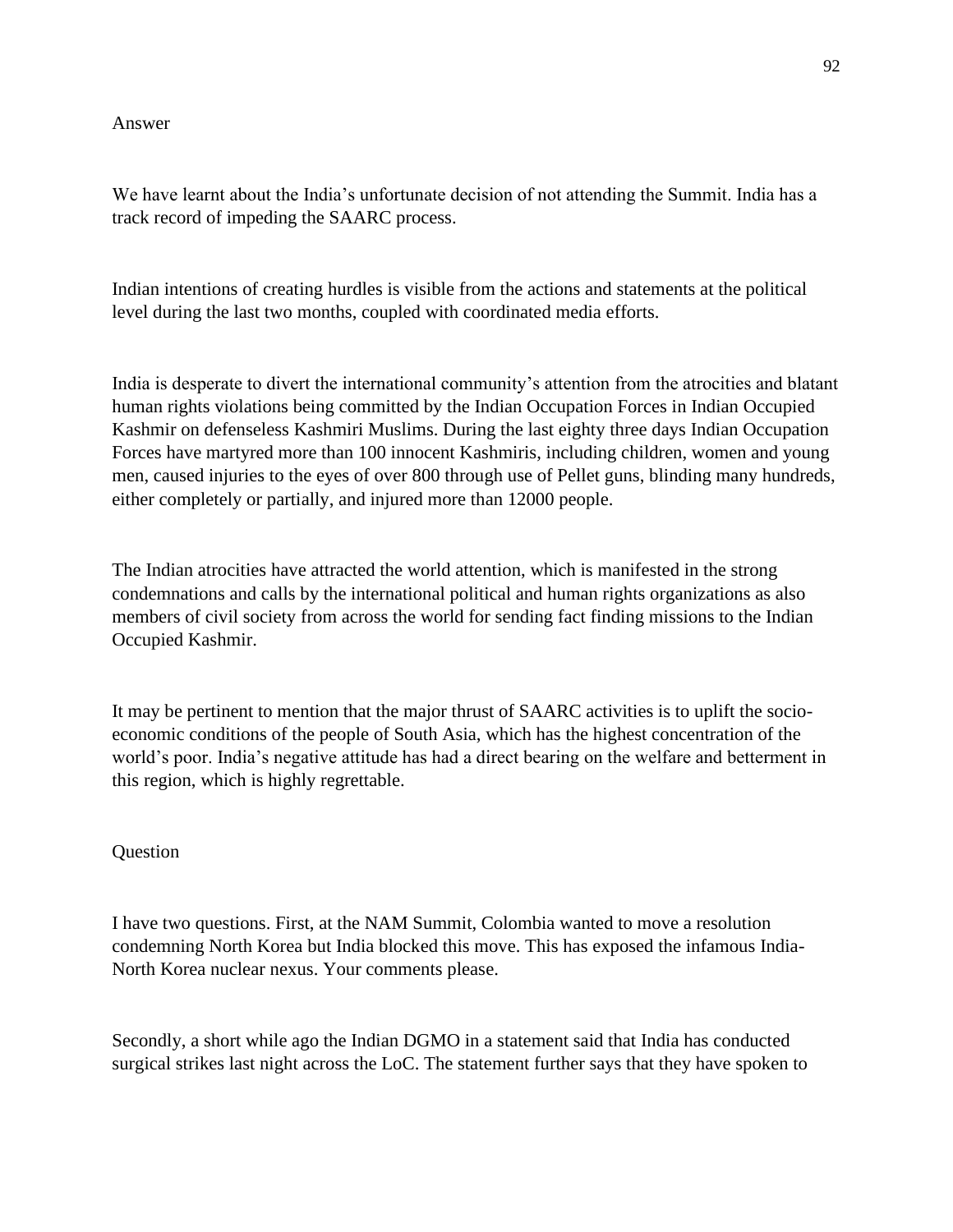Pakistan about it. Do you think that these surgical strikes are declaration of war from Indian side? Does Pakistan perceive it as an act of war by India? (Shaukat Paracha – Aaj TV)

Answer

With regard to your first question, we have seen these reports. We have also taken note of the report by the UN Security Council Committee, which oversees the implementation of sanctions on DPRK, regarding training of DPRK personnel in India. It is for India to explain the reason for its position during the NAM Summit in Venezuela. If you have excess, you may approach Indian concerned quarters directly for a reply.

On your second question, I am aware that there have been unprovoked violations on the LoC by the Indian security forces. Once we have more information on the issue, we will share it with you.

I have seen media reports, and noted two things, (a) that DG ISPR has given a statement on India's violation of LoC, and mentioned Shahadat of two army personnel; (b) that Prime Minister Nawaz Sharif has condemned unprovoked breach of the agreement on LoC by the Indian forces.

**Question** 

According to media reports, India has befooled the entire world by declaring an accident blast in oil depot in Army Brigade Headquarters at the town of Uri near the LoC as terrorist attack. Disappointingly, massacre of Kashmiris has not been condemned by the so-called proponents of human rights while killing of the killers has made them express sorrow. Your comments. (Khawaja Nayaar Iqbal – Kashmir Post)

Answer

We cannot comment prior to independent investigation report of the Uri attack. If you recall, there was call for an independent inquiry into the Uri attack. I would ask you to see this reported incident in the context of two important backgrounds: (i) ongoing atrocities by Indian security forces in Indian occupied Kashmir and India's desperate attempt to divert world's attention from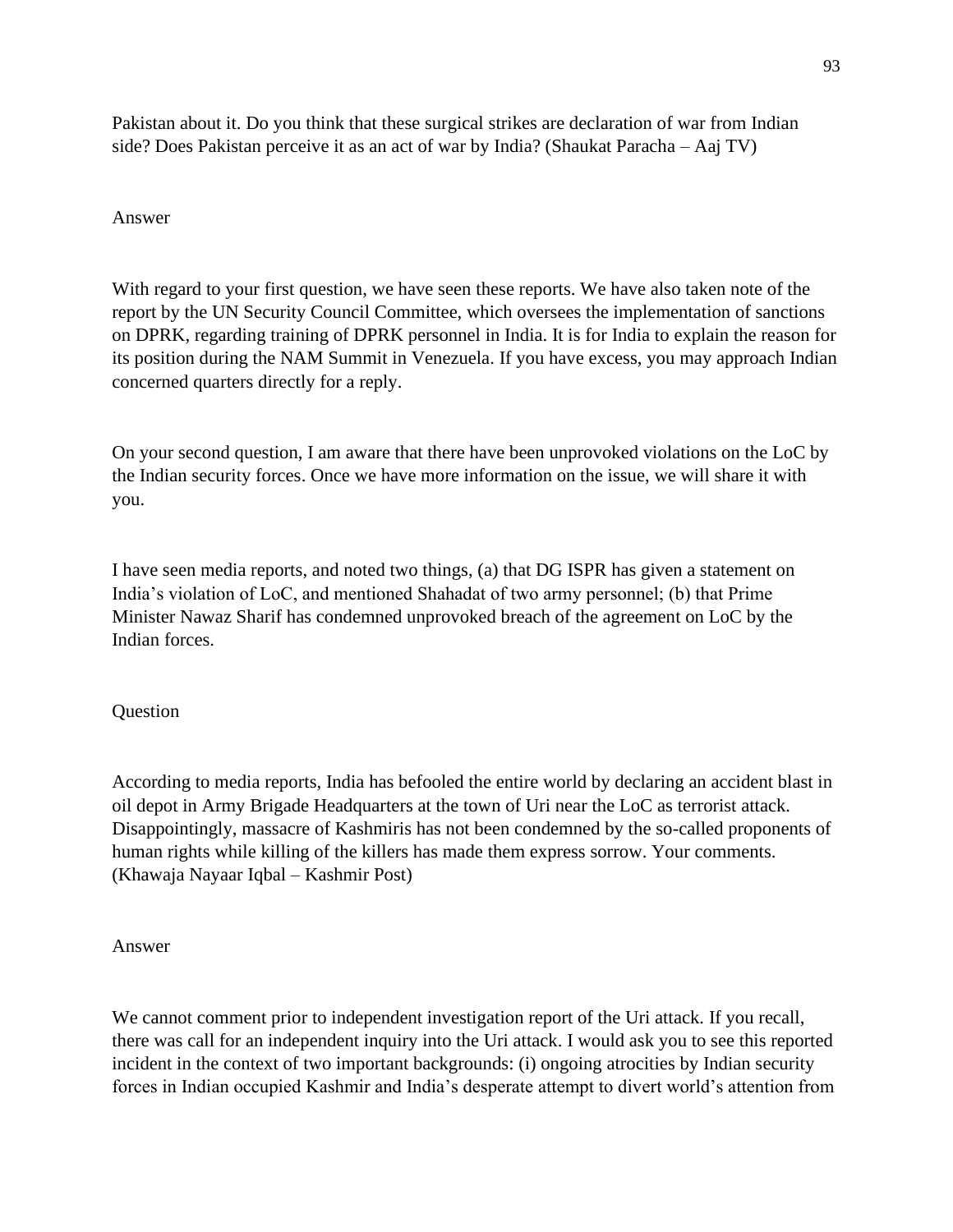the region; and (ii) India has demonstrated capability of staging terrorists attack on its soil and blaming it on others. We have seen time and again that India would blame another country for terrorist activity and somewhere down the line it would turn out to be the handiwork of its own security agencies. A glaring example of this is the Samjhauta Express terrorist attack in Feb 2007, the responsibility of which was later on admitted by leaders of India's own terrorist and extremist organizations namely; RSS and Abhinav Bharat. RSS Leader Swami Aseemanand's public confession in December 2010 exposed India. There are many more such incidents that Indian elements belonging to the two terrorist outfits mentioned in collaboration with Indian establishment and agencies carried out and blamed on others.

### **Question**

Indian Prime Minister Narendra Modi claimed that India has successfully isolated Pakistan and will intensify that effort so that it is completely isolated globally . Your comments. (Tariq Sial – Daily Times)

### Answer

Pakistan cannot be isolated by mere statements of the Indian Prime Minister. Pakistan enjoys friendly and close relations with the comity of nations and Prime Minister of Pakistan's engagements on the sidelines of the 71st UNGA session in New York, China's massive investments, joint exercises with Russia, visit of Iranian Naval ships, signing of mega project agreements with Central Asian States, Russia, China and International Financial Institutions make Indian claim a laughing stock.

**Question** 

India has done it in the past and wants to do it again in terms of choking Pakistan's water resources. Adviser Sartaj Aziz has stated that this is an act of aggression by India. How does Pakistan see this, as India has employed a systematic strategy to isolate Pakistan? (Essa Naqvi – Dunya TV)

Supplementary Question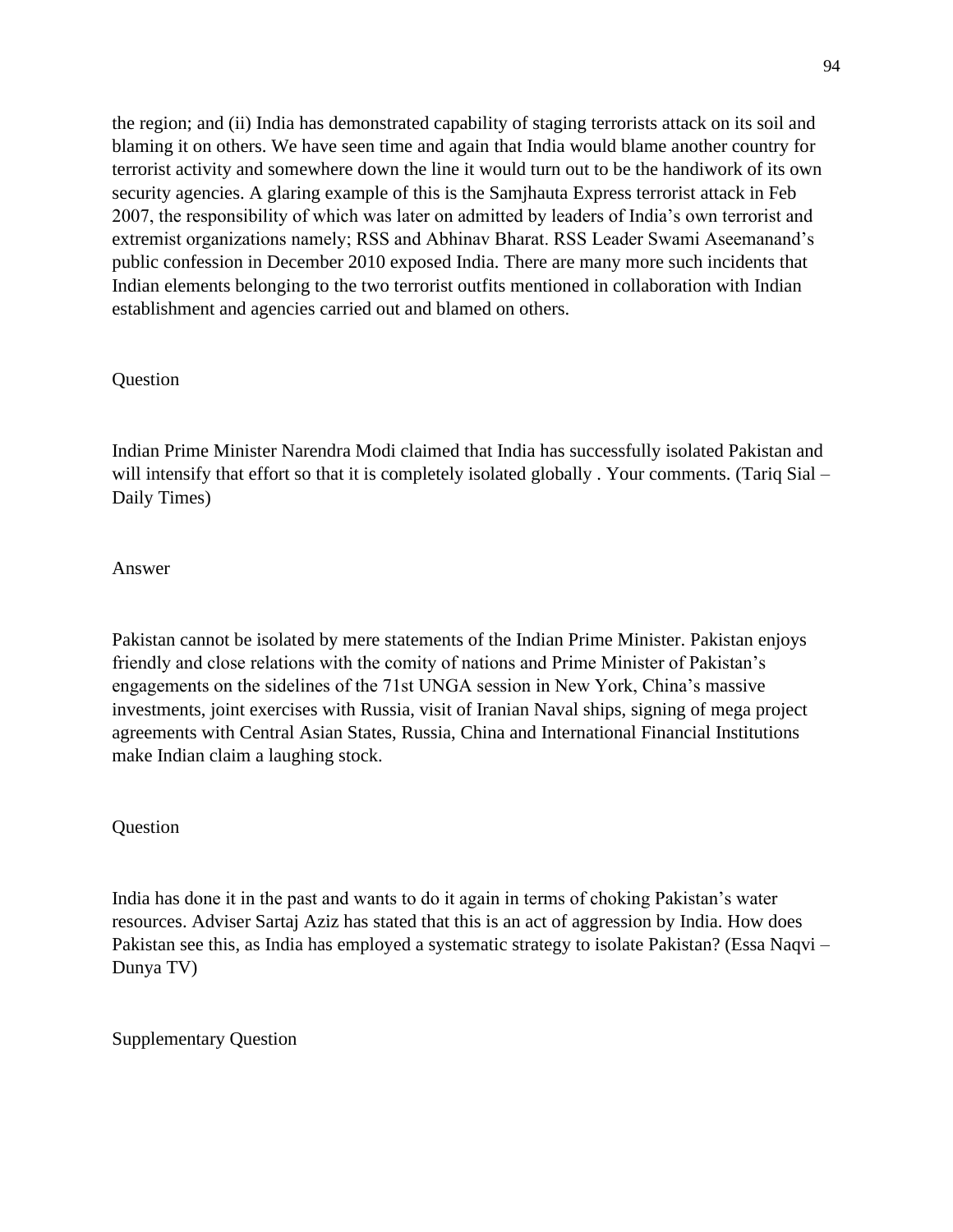Do you believe that India can build its dams in the next few months to restrict or affect water flow into Pakistan and violate the Indus Water Treaty?

Secondly, Kashmir has run out of food and medical facilities to cater to the injured Kashmiri civilians. Does Pakistan want to highlight this particular aspect of human rights violations in Kashmir to the world community? (Anwar Abbas – Waqat News)

## Answer

As for your question on Indus Water Treaty, we have seen the media reports but have not received any formal communication on the matter.

The Indus Waters Treaty (IWT) is not time barred and was never intended to be time or event specific. It is binding on both India and Pakistan and has no exit provision.

According the sub-provisions (3) and (4) of the Article XII of the IWT, the Treaty cannot be altered or revoked unilaterally.

There is an Arbitration mechanism provided in IWT to resolve the disputes related to the implementation of the Treaty. This mechanism has been utilized by Indian and Pakistan to resolve many Indus water related disputes amicably. India cannot unilaterally revoke IWT as it would undermine India's international standing.

Pakistan is closely monitoring the situation and would respond accordingly.

As to your second question, given the grave situation with constant curfew, media blackout, Kashmiris have run out of food and medical facilities. Kashmiris are being injured and killed constantly. On top of that while more than 700,000 Indian security forces have already been deployed in the region, Indian authorities are sending more troops every day.

Pakistan will continue to raise the issue of Indian brutalities in IoK at the UN, OIC and all other international forums as also with the HR Organizations across the world. A series of activities organized by the Kashmiri Diaspora and Self-Determination Movement Organizations across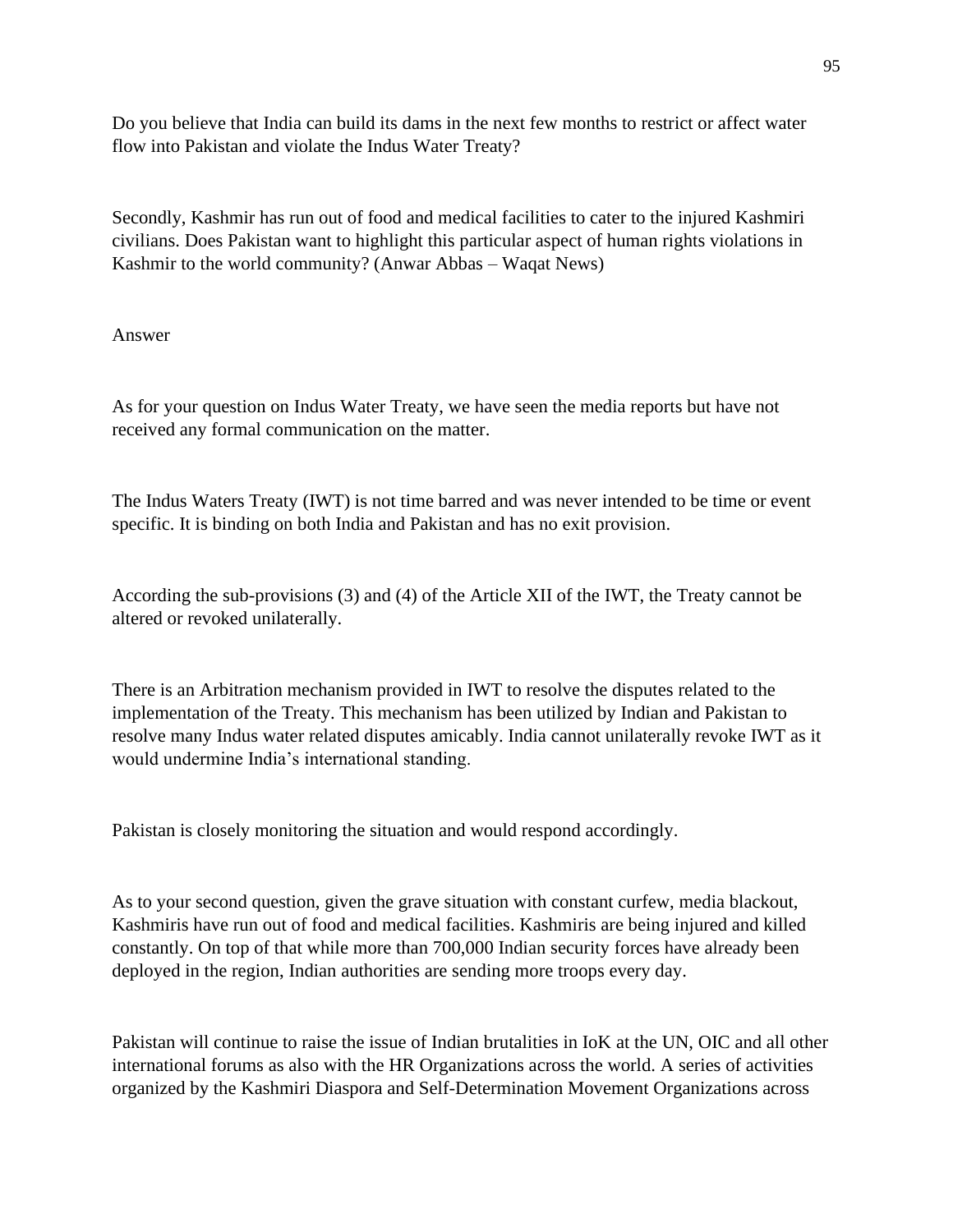Europe, Nordic region and North America with the support of local Parliamentarians, Pakistani Diaspora and Civil Society Members. PM's Special Envoys are undertaking visits to various Capitals and sensitizing the elected representatives there as well as members of the civil society and our Diaspora. International Community is constantly apprised and pursued to play its role to immediately end the bloodshed in the IoK. India has unleashed a reign of terror in IoK. We are sure that the international community cannot ignore such a genocide of Kashmiris by Indian occupation forces and fulfill its responsibly to ensure the realization of the right to self determination of the Kashmiri people, in accordance with UN Security Council resolutions. Pakistan remains committed to the Kashmiri people's cause.

# **Question**

There have been reports about surgical strikes in LoC. Could you give us a more specific description of the level of escalation in the area? Do you expect more clashes, or military buildup leading on to further escalation of the situation?

Has the SAARC Summit been cancelled or postponed?

On the recent clashes in LoC, do you see any chance of diplomatic solution to this problem?

To the question of Indus Water Treaty, you have said that Pakistan is closely monitoring the situation and that India cannot unilaterally revoke the treaty? How realistic is the Indian threat to restrict Pakistan's water, or is it just mere speculations on the part of India? (Shaima Khalil – BBC)

Answer

I would respond to your last question first. I have just replied to the questions on Indus Water Treaty, which has been very clear and self explanatory.

As far as diplomatic efforts are concerned Pakistan has always called for dialogue, particularly with regard to the issue of Kashmir, for achieving lasting peace and stability in the region. During the recent atrocities in IoK, Pakistan has sent two letters to Indian Government for an exclusive dialogue on Kashmir with the view to resolve the longstanding issue. India has not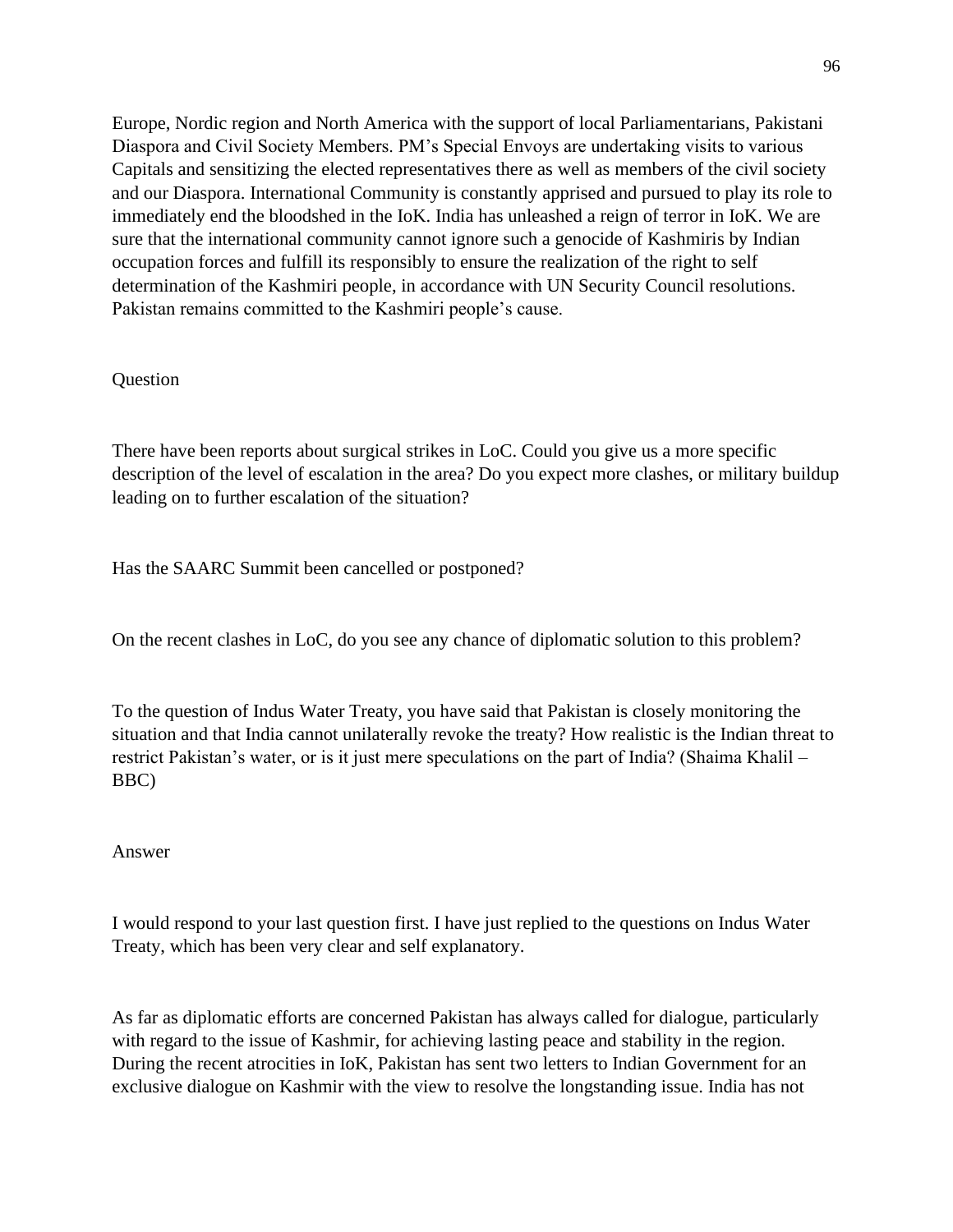been forthcoming in accepting Pakistan's offers for dialogue. India's conditional approach to dialogue is unacceptable.

Before the current phase, and you will agree with me, there have been many occasions in the past where both India and Pakistan came very close to having exchange of visits to decide on dialogue process but India would back-track at the last minute from these commitments on the pretext of one excuse or the other.

Regarding your question on SAARC Summit, India has a track record of impeding the SAARC process. Whenever Summit has been postponed, each time any of the participating member states declines to participate in the SAARC Summit, it is postponed after a due process. In the history of SAARC Summits most of the postponements have been caused by India's negative attitude towards the SAARC process. Since the past two months, India had made it very clear through its state-administered media that it would back out from the Summit.

As to your first question regarding LoC, ceasefire violation by India without provocation did take place. India has admitted it. Once we have more details about it, we will definitely share with you.

**Question** 

India claims that it had shared evidence on Uri attack with Pakistani High Commissioner in New Delhi yesterday. There are also reports that the High Commissioner responded in no time declaring that the evidence was false. Was this evidence shared in Islamabad at the highest level? Your comments please. (Mateen Haider – Dawn News)

Answer

Here, I want to draw a distinction between evidence and information. What they have shared with us is just a piece of paper. In the previous incidents too, there has been exchange of papers. We are waiting for details to come. Once received, we will look into the details and will share them accordingly.

**Question**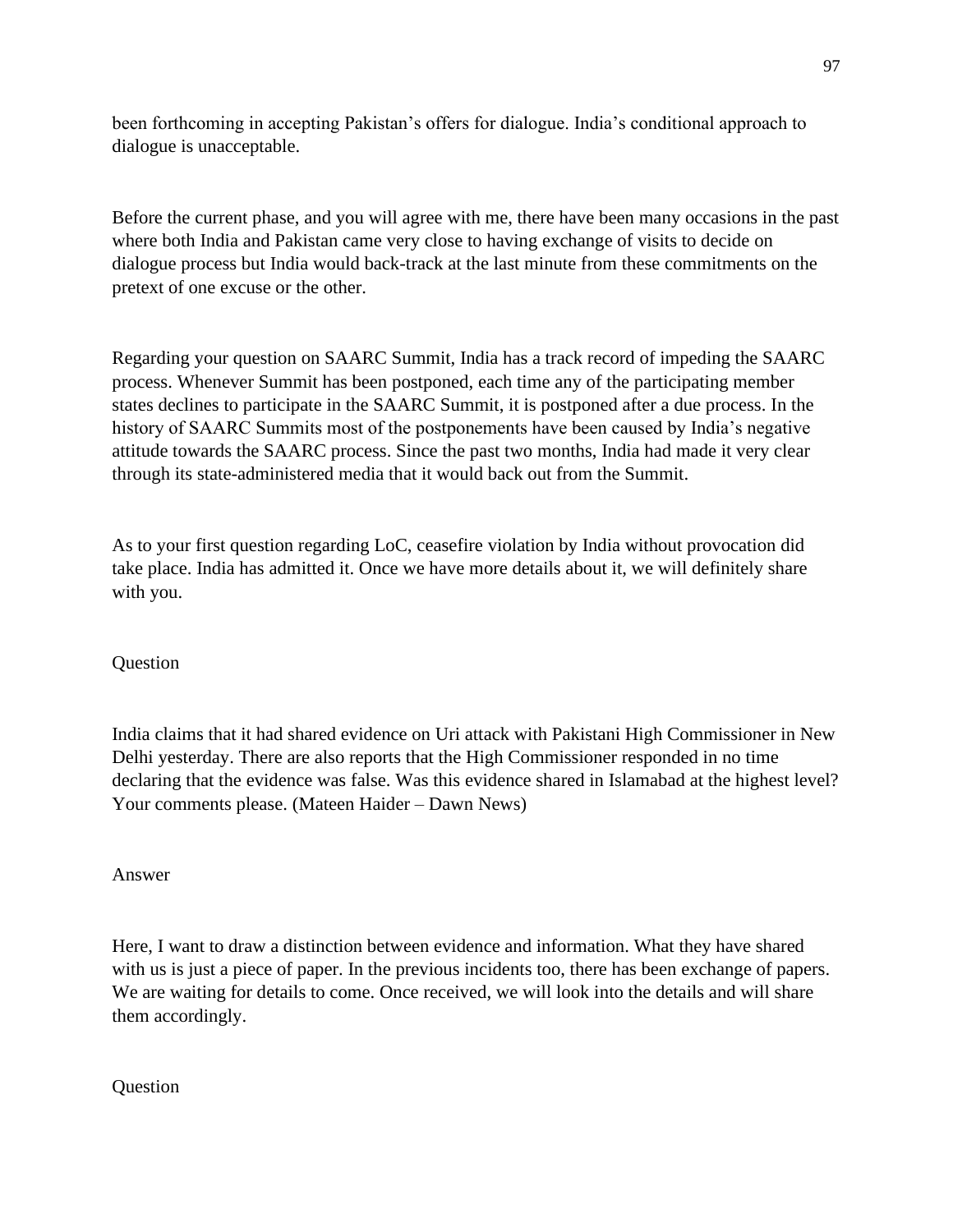India's External Affairs Minister claimed Kashmir is an integral part of India, while speaking at the UNGA Session. She denied human rights violations in IoK as baseless. Your comments. (Amjad Ali – PTV)

## Answer

The statement by the Indian External Affairs Minister referring to Indian Occupied Jammu & Kashmir as an integral part of India is the denial of the UN Security Council resolutions calling for free, fair and impartial plebiscite to ascertain the wishes of the people of the Jammu and Kashmir. It was an arrogant, irresponsible and highly regrettable act to discredit the sanctity of the UN Security Council Resolutions at the very UN Forum. The UN members should take note of it and should admonish India.

The Indian government cannot absolve itself from the killings of more than 110,000 innocent Kashmiri people since its occupation of IoK. Discovery of Mass Graves of thousands of indigenous Kashmiris, whom India killed by falsely labeling them as infiltrators, calls for initiation of case against India for committing crimes against humanity.

We condemn the grave human rights violations being perpetrated by the Indian Occupation forces in the IoK. Pakistan's call for a free and impartial investigation through the Fact Finding Mission of the United Nations to ensure the accountability for brutalities in IoK has been joined by the calls by the UN Human Rights Commissioner, OIC, Members of OIC Contact Group on Kashmir and civil society from across the world.

## **Question**

My question is about the growing nexus between India and Baloch separatist leaders. In an interview, Baloch separatist leader Dr. Allah Nazar asked New Delhi and the whole world to support them with cash and arms against Pakistan. He also said that they will continue sabotaging CPEC projects. What's your stance on this?

Secondly, there are reports that there has been an exchange of fire along Pak-Afghan border. Has Pakistan contacted Kabul in this regard? (Muddassar Hussain – Khyber TV)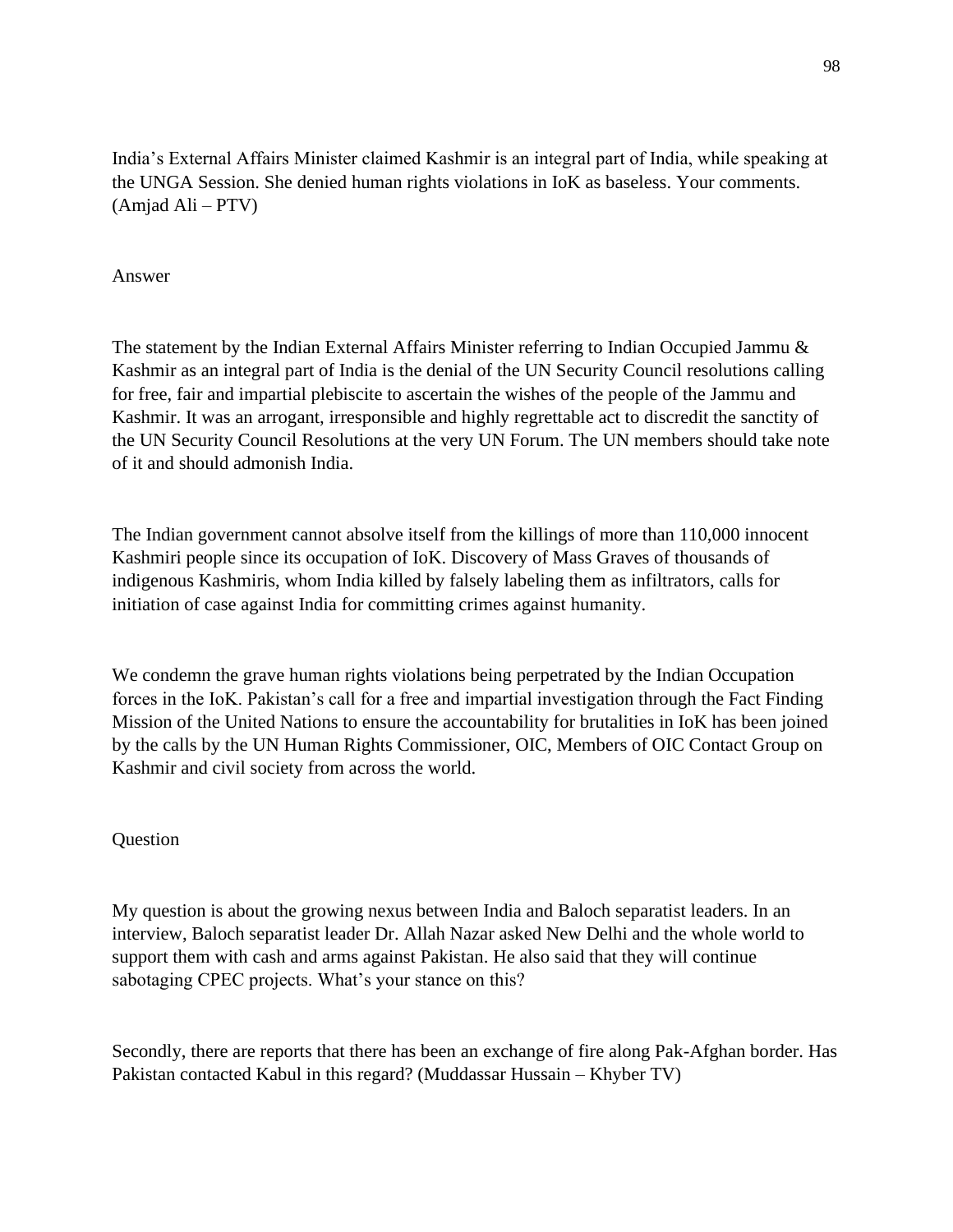## Answer

As regard Pak-Afghan border, we have a mechanism in place and whenever anything of this sort happens, we discuss such incidents under that arrangement.

You also mentioned about India's nexus with 2-3 Baloch men. We have raised this issue many times on various occasions and have also submitted dossiers to the UNSG last year which containing evidence of Indian involvement in terrorism inside Pakistan, particularly the Indian involvement in stirring up the situation in Balochistan. I think now everything is crystal-clear after the arrest of Kulbushan Yadav, Indian intelligence agency, RAW's officer, and his public confession, Indian Prime Minister's Independence-Day statement, and the statements by 1-2 odd Baloch elements, who are enjoying perks and living abroad. They are paid for vilifying Pakistan, and they even applied for India's nationality. What else do you need to establish a clear connection between India and those elements which are disturbing peace in Pakistan and carrying out terrorist activities? To me it's very clear and it should also be very clear to you as well.

## **Question**

We say that there was a violation of LoC last night and India says that they have carried out surgical strikes. Prime Minister Nawaz Sharif has termed it a blatant violation of peace on LoC. What really happened there? What was the real incident, can you please describe it?

## Supplementary Question

My question is about our efforts to highlight the Kashmir issue with special reference to PM's Special Envoys, like writing letters to the world leaders. During the UN session, did we receive any response from the leaders and delegations of those countries?

Secondly, as regard the SAARC Summit when India declined to attend it, Bangladesh, Bhutan and Afghanistan also followed suit and declined to attend the Summit. I want to ask that what was the status of these countries' participation before the Indian refusal, whether they had agreed to participate or not? (Majid Jarral – News One)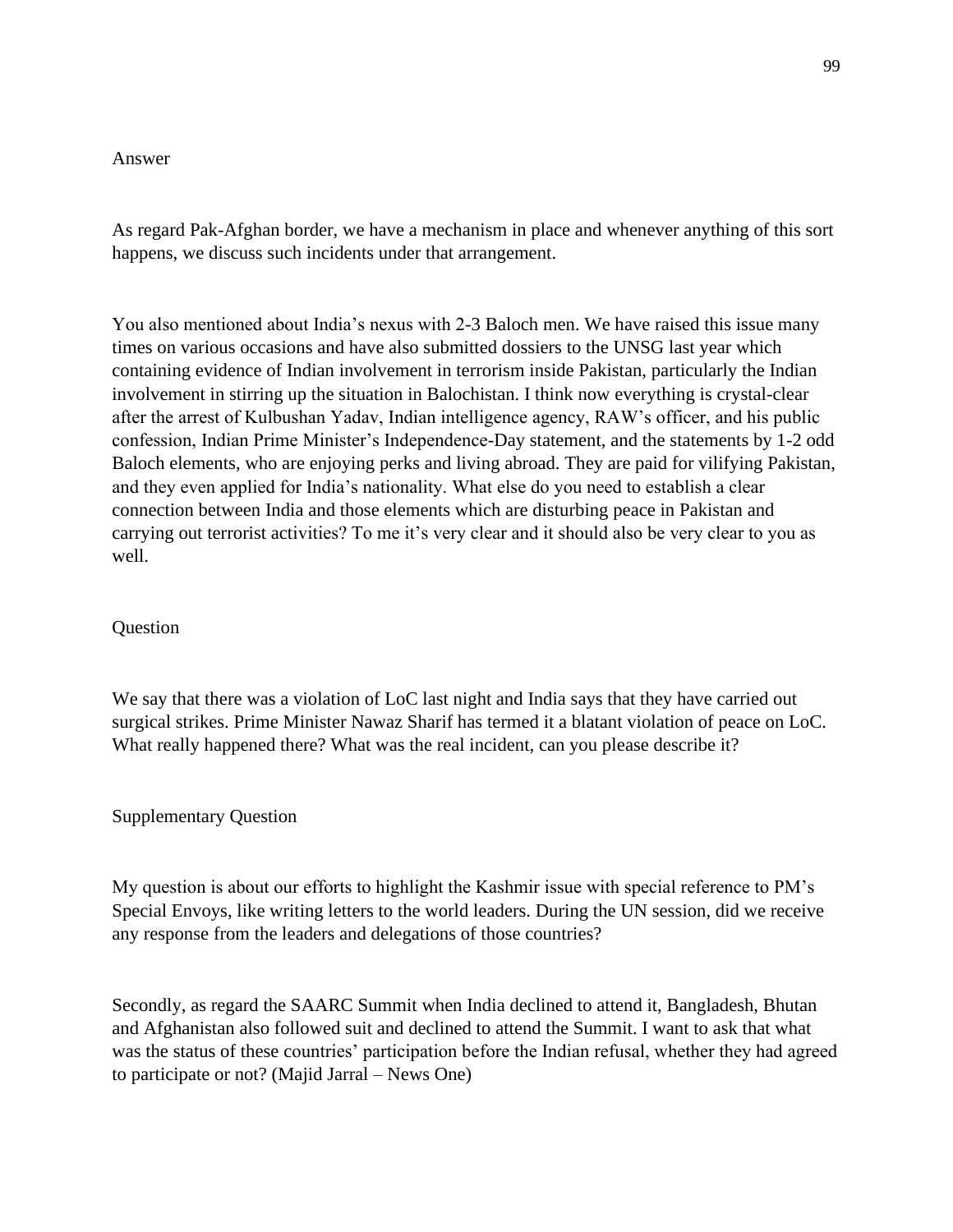#### Answer

With regard to your question about SAARC, all member countries had actually agreed to participate. It is only once the countries principally agree on the venue and dates that the final dates of the Summit are fixed. So in this case, all member states agreed to hold this year's Summit in Pakistan.

Pertaining to the efforts of our Envoys on Kashmir, I have earlier mentioned about it in a very detailed manner that the process of sending the Envoys has started. Before the Envoy reaches the capital, his meetings have to be arranged with the parliamentarians, at other political levels and their interactions with the civil society. When the UNGA happened, the process had just started. Only one Envoy, MNA Mr. Awais Leghari was on visit to the specified country at that time. It is a continuous process. You can't expect solution or result overnight. These efforts are ongoing, and Kashmiris are paying the price for their demand of self-determination with their lives and blood. But one thing is constant, and that is our commitment to the cause of Kashmir, and raising the issue of Kashmiris' sufferings at the hands of Indian security forces at all forums.

### Question

Since India has tried to sabotage SAARC process, has Pakistan any intention to hold any other conference with other countries of the region like Iran or China? (Asghar Ali Mubarak – Daily Mail Islamabad)

### Answer

I have said this thing many times that Pakistan believes in regional peace and stability. Pakistan pursues the policy of peace with its neighbors. We do not believe in spending our resources and energy on the activities which are detrimental to the peace and development of the region unlike one country. Pakistan considers it has a very unique role to play in the connectivity of the entire region including South Asia, Central Asia and West Asia. Pakistan would like to exploit this potential of regional connectivity more than using our energies towards undertaking activities just to teach lesson to one country. This is unlike that country, which is constantly engaged in vilification campaigns against Pakistan, and remains involved in undertaking all measures to sabotage peace-building efforts in the region.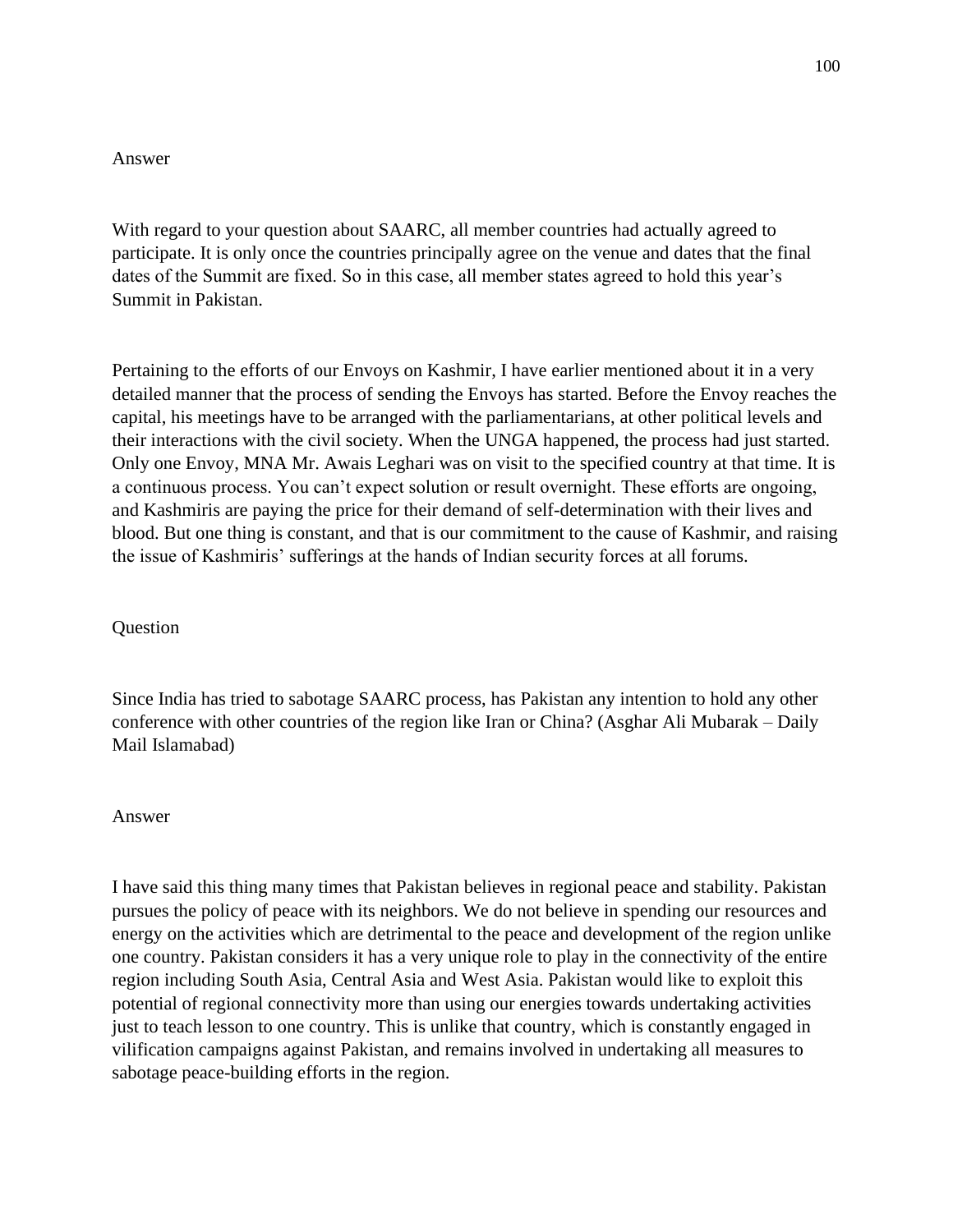Notwithstanding this, we already have a number of cooperative mechanisms in place. Just to refer a few, we are part of CAREC, ECO, SCO, ACD, etc. We will definitely undertake all such measures which will help in promoting development and cooperation in this region.

# **Question**

My question pertains to the upcoming Afghanistan Conference in Brussels. There were earlier reports that Adviser Sartaj Aziz would represent Pakistan in the Conference. Would Adviser Aziz talk about the revival of QCG process in the meeting? Is there any plan for a bilateral meeting with Afghan leadership on the sidelines? (Naveed Akbar – Dunya Newspaper)

# Supplementary Question

Afghanistan has been growing its bilateral ties with India at the cost of those with Pakistan. How do you see this, especially when Pakistan is hosting around three million Afghan refugees in his country? (Essa Naqvi – Daily Dunya)

### Answer

With regard to Afghanistan Conference in Brussels, I do not have any details about who will represent Pakistan. If we have an invitation, we may attend the conference.

On QCG, we must understand that it is a process for facilitating peace and reconciliation process in Afghanistan through negotiations. It is essentially an intra-Afghan issue. Pakistan is committed to lasting peace and stability in Afghanistan through peaceful dialogue, and has been part of various initiatives to fulfill this objective. QCG members Pakistan, US, China and Afghanistan have stated their interest in QCG process for peace in Afghanistan.

At this time I cannot say whether there will be a bilateral meeting with Afghanistan leadership, but such occasions are generally used to hold bilateral meetings on the sidelines.

To your supplementary question on Afghanistan, we do't comment on relations between the two sovereign states. However, our only concern is that no country should allow its territory to be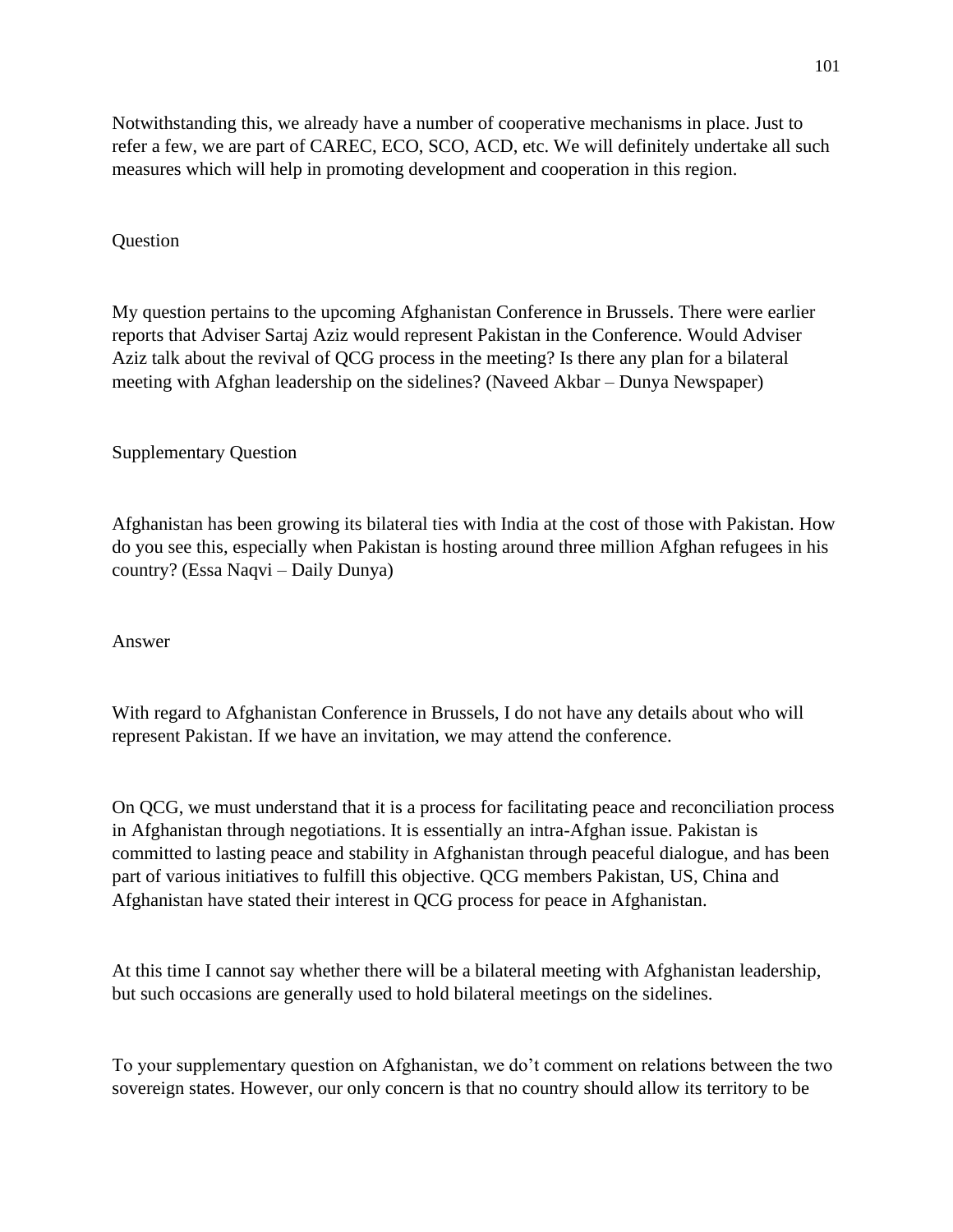used against Pakistan in any way. Yes, the three million Afghan refugees in Pakistan are reflective of our commitment to the Afghan people to help them and to see that they return with peace, dignity and honour. What you are talking about are sporadic statements from certain elements among Afghan political leadership. These statements do not in any way reflect the sentiments of Afghan people towards Pakistan and such statements serve those who do not want to see peace in Afghanistan.

"Record Of The Press Briefing By Spokesperson On 29 September 2016." 2016. http://mofa.gov.pk/record-of-the-press-briefing-by-spokesperson-on-29-september-2016/ (April 4, 2021).

## **MOFA March 1, 2019**

The captured Indian Air Force Wing Commander Abhinandan Varthaman has been returned to India today. He was arrested when his military jet MIG-21 crashed in Azad Jammu & Kashmir after being shot down by Pakistan Air Force for violating Pakistani airspace on February 27, 2019.

While in captivity, he was treated with dignity and in line with international law. Prime Minister of Pakistan Mr. Imran Khan announced his return as a goodwill gesture aimed at de-escalating rising tensions with India.

Islamabad

### 01 March 2019

"Return Of Indian POW, Wing Commander Abhinandan Varthaman." 2019. http://mofa.gov.pk/return-of-indian-pow-wing-commander-abhinandan-varthaman/ (April 5, 2021).

# **Google Translation of the Transcription from Prime Minister Imran Khan's Address to The Nation Aired on National TV, February 19, 2019**

A few days ago there was an incident in Pulwama in Occupied Kashmir and I was on top But one of our most .It had to be done because Pakistan was blamed respond of it then Which we had been investment conference ,Was, Crown Prince of Saudi Arabia importantvisit So I decided that what I really needed to do was learn how to do it .preparing for a long time So when the Crown Prince .Had to go over it visit From this conference and theirs rightattention is back, I am giving this answer to you and I am giving this answer to the Government of No one thought what is the benefit of ,No oneevidence .First, you blamed Pakistan .India The Crown If Pakistan was holding such an important conference and so onvisit .Pakistan in it To Even a fool would do such a thing to his conferencesabotage .Were plan Prince's was so late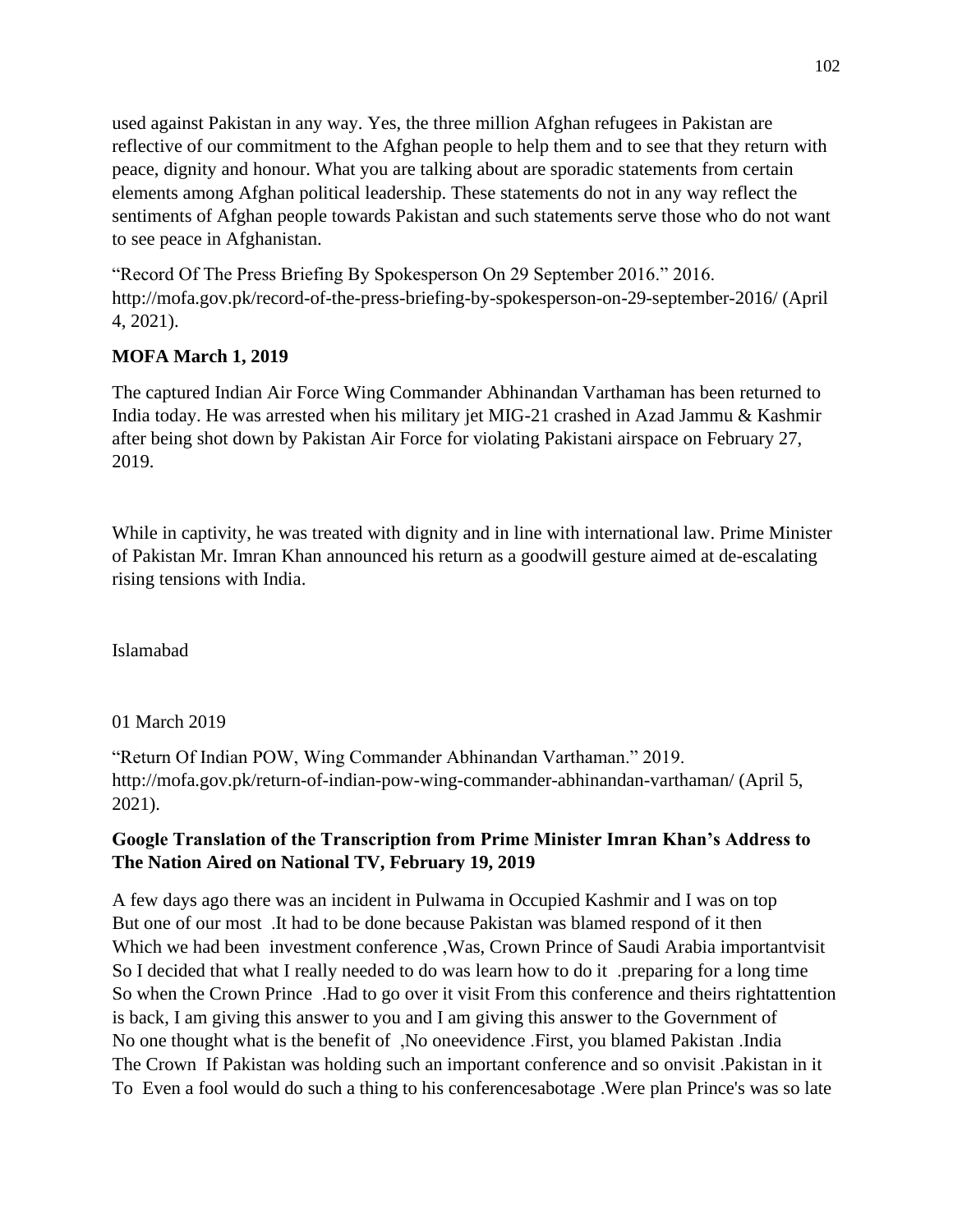Why Pakistan ?to Pakistan And even if it weren't for themvisitWhat is the benefit do year war of terrorism in which -15 We have fought a Going to stability When Pakistan thisstage Is stability.70,000 Pakistanis have been killed. Terrorism is going down, peace is coming And I also want to ask the Government of .coming, why have we benefited from such a thing and every time there is some kind of tragedy in Kashmir India that if you are stuck in the past you have to hold Pakistan responsible instead of you Kashmir. No problem with I am telling Will keep This is Pakistan again and againwhipping boy .Get started thatdialogue We .Yes, there is new thinking new Pakistan, this is the newmindset you clearly that this is the I am of the view that no one should go out of our land and commit understand that oursinterest If Westability .commit terrorism in Pakistan terrorism and no one should come from outside and I'm doing, you want to do some kind then I go to the Government of India todayoffer ,you want If you .that any Pakistani was involved in it I am ready incident of investigation If so, give it to us. I guarantee involved?any Pakistani Is there anyactionable intelligence have because we belong to will not take action we And .that we will take action you If anyone is .They will take action because they are hostile to Pakistan .Is someonepressure whenever we ,And other things using the land of Pakistan, this is our enmity, this is oursinterest to talk about It is possible Indiaprecondition Let's talk about leave Indiadialogue Terrorism of an entire . are ready to talk about terrorism I tell you, we . first terrorism Pakistan is .and we are ready because we want an end to terrorism in the region ,Yes regionissue Seventy thousand Pakistanis have been .the country that has suffered the most from terrorism So we are .terrorism We have lost more than a hundred billion dollars to . killed in terrorism a new thinking must ,See .But I want to say two things to you in the end .ready to talk to you that this is the reason why the young radicals of I feel Oneintrospection . India come to think Do you .There must be a reason .that went down the fear of death have reached Kashmir Will it succeed. Oppress, solve the problem through the military, one dimensional operation?that whole inside Afghanistan, the after seventeen years , If today ?if it has not succeeded so far Not from the that the militarysolution world has recognized

And ?Shouldn't be discussion?Is it over in India . problem the solve Will dialogue conversation Voices are Politicians.the other thing we are hearing in India is hearing voices in the media First of all, . Should strike,take revenge on Pakistan , teach a lesson should coming that Pakistan Allows to judge, jury, executioner?any one person or country what is the law of the world for and we understand that The second thing is your election year ?In which justice system is it ?be If you think you will . Pakistan is taught a lesson It will be found that if in the electionboost Will retaliate Pakistan will not think of doing attack Pakistan in any way, Pakistanretaliate Where does it go without doing, without Pakistan will have no other choiceretaliate do Starting a war is in the hands of .We all know that starting a war is easy .answering and then So I hope .God knows best where it will go . ending the war is not in the hands of man man but We will use common sense, wisdom and the problem that will be thatbetter sense will prevail .And negotiations will solve it This toodialogue .as in Afghanistan ,solved in the end

SAMAA TV. 2019. "PM Imran Khan Address To Nation On Pulwama Incident | 19 February, 2019." YouTube. https://www.youtube.com/watch?v=6ZhPuFLnfqM (April 5, 2021).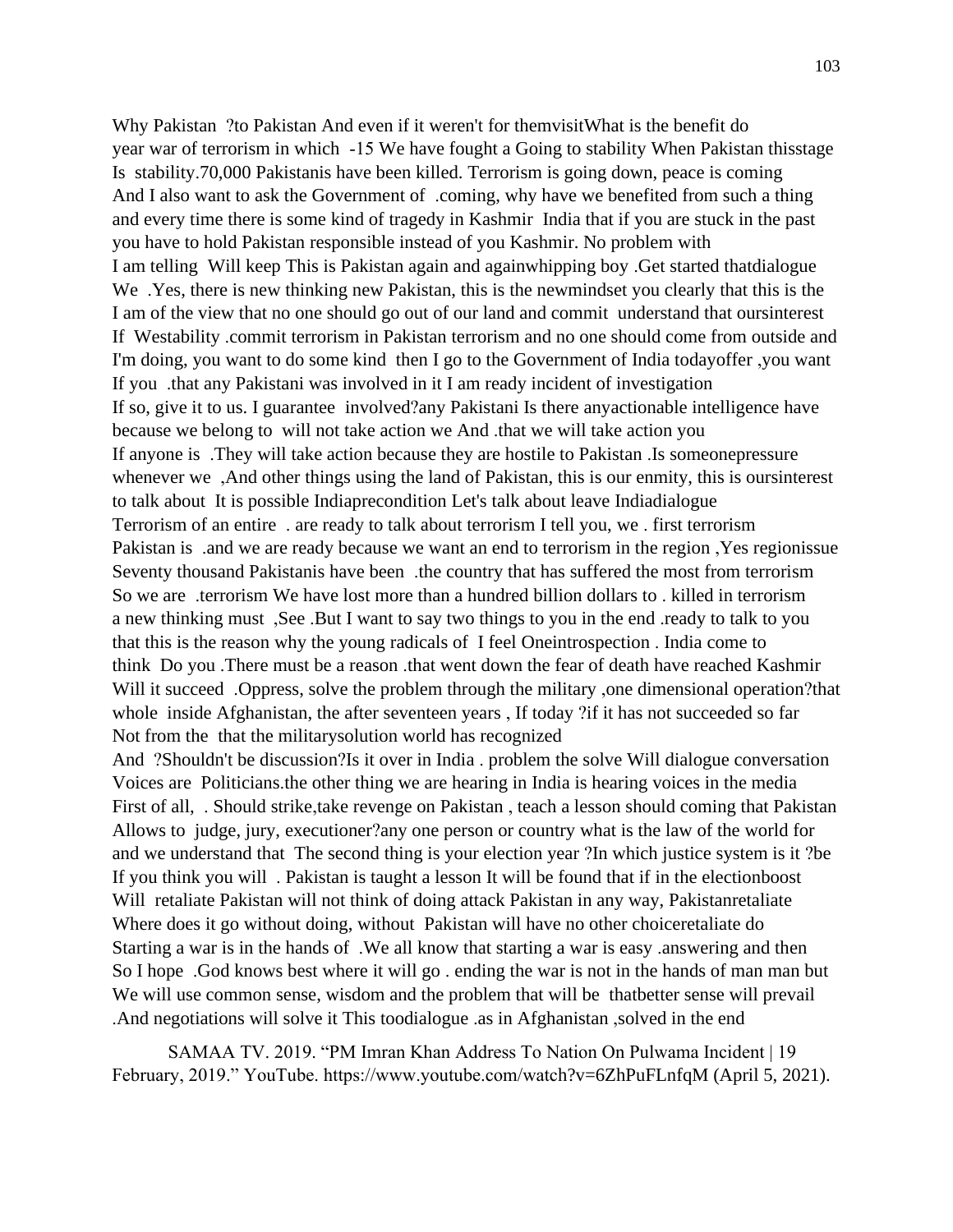### **Google Translation of the Transcription from Prime Minister Imran Khan's Address to The Nation Aired on National TV, February 27, 2019**

I wanted to .Becoming from tomorrow morning Since yesterdaysituation ! My Pakistanis Look, after Pulwama, we made a whole offer to India that .take you into confidence about this And I know His in Pulwamacasualties .Wish we were ready for that some kind of itinvestigation how people must have hurt their families because here ten years to seventy And how many hospitals I've been to in ten years where I've Have happened casualties thousand Those who have no arms, no legs, cannot walk, no seen peoplebomb blast victim What is Therefore, I know that one who has passed away and the other who hasinjured .eyes So we made a direct offer to India that any kind of ?happening to them and their families If any Pakistani is involved in this, then Pakistan is ready to cooperate with youinvestigation I do not want our land to be used We said this because it belongs to Pakistaninterest .you Nor should anyone from outside use Pakistani .anywhere in the world to carry out terrorism When we were ready, when we were ready to Not at all So there is someone in itdispute .land I was afraid that India would have to take any action and that is why I told them , cooperate fully Because To do that we will be compelled when you take action, our compulsion. Will berespond The country does not allow any country to operate within its own country and anyonesovereign And I .Be yourself executioner ,And jury,Judge .decide for itself that it has committed a crime was worried because there are elections in India, I thought some action would be taken because So I told India that we would have to retaliate. When the action was taken yesterday .of it And we didn't take action in .morning, we talked about the Army Chief, the Air Chief and me He and even .Happened in Pakistan the morning because we didn't know what to dodamage Had to take action from Pakistan and bigger until we find outirresponsible So we waited and today we took Did not happen casualty When none of us do casualties India Only let us tell India Don't be casualties No, no We already had a plancollateral damage .action That is, if you can come to our country, we can go to your country and take that in uscapability I crossed the retaliation Of Pakistan Two from IndiaMigs .was the goal This .action Now the . Done and I want to say today that the pilots are with us Themshoot down .border It is very .This is very important. I am now addressing India .problem is where we go from here As many wars as there have been .important that we use a little bit of intellect and wisdom here No one thought that the war they were Has happened in the world, in all the warsmiscalculation The First World War was to end in months. It took six years. In .starting would go anywhere And it was delay.Russia Hitler thought I would conquer World War II, there came a time when Did the US think that they would be stuck in .I Similarlywar on terror .destroyed there The Vietnam War, did the United States think the Vietnam War ?Afghanistan for 17 years My .Is that in warsmiscalculation That is why the history of the world tells us ?would go that far afford ?question to the Indian government is what weapons do you have and do we have If so, where will it escalate?Don't we have to figure out what to do next ?Can miscalculation That is why I invite .It will not be under my control nor under the control of Narendra Modi ?go Yes, that's right you again that while the companions are sitting, we have told you thattragedy we are ,want to fight terrorism We a Lord of the Ringsdialogue you can now become known as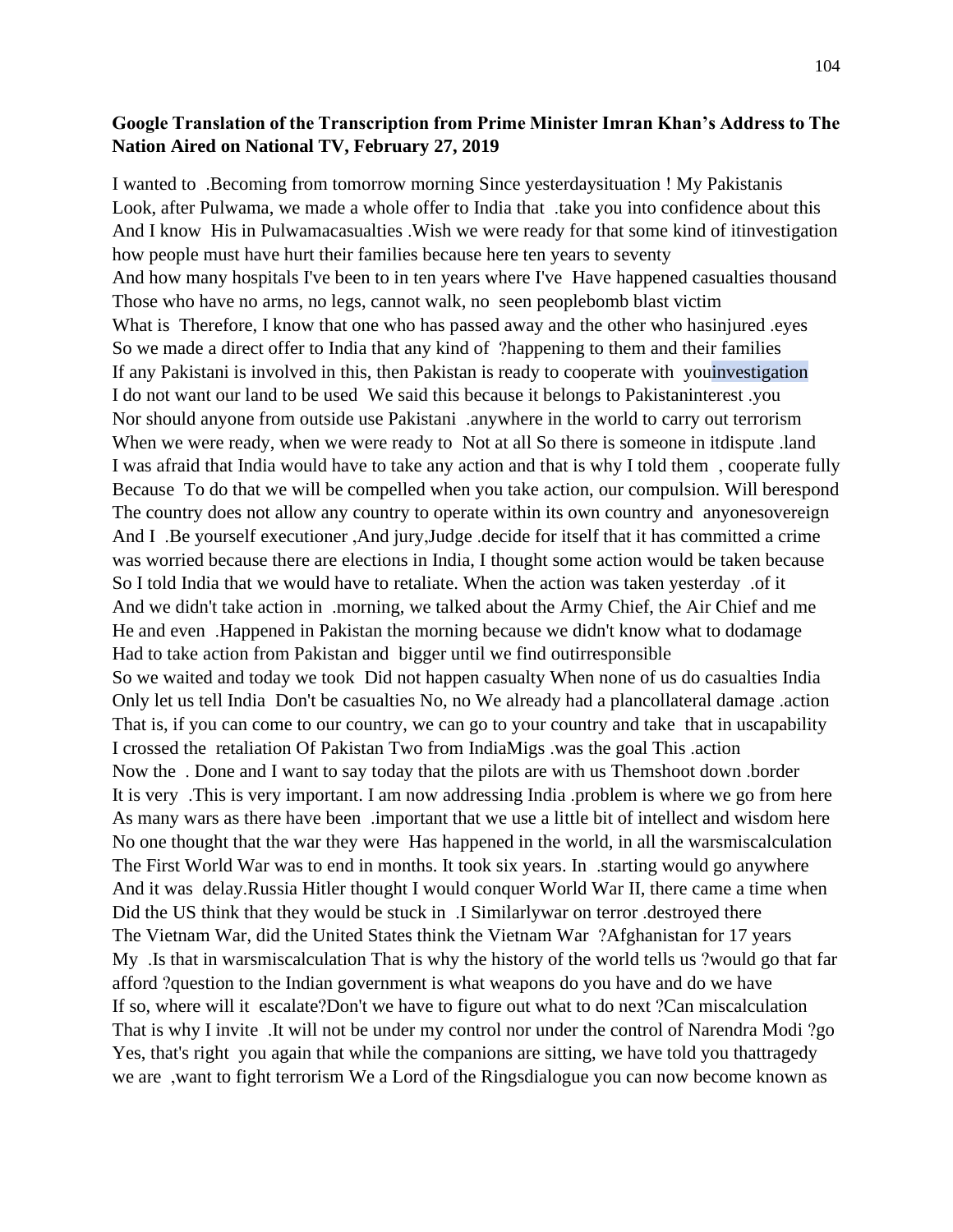We want to solve our ۔I will tell you again at that timebetter sense should prevail But .ready Thanks .problems through dialogue

SAMAA TV. 2019. "PM Imran Khan Addressing Nation After PAF's Retaliatory Action Against IAF | SAMAA TV." YouTube. https://www.youtube.com/watch?v=iTYLNODK5a0 (April 5, 2021).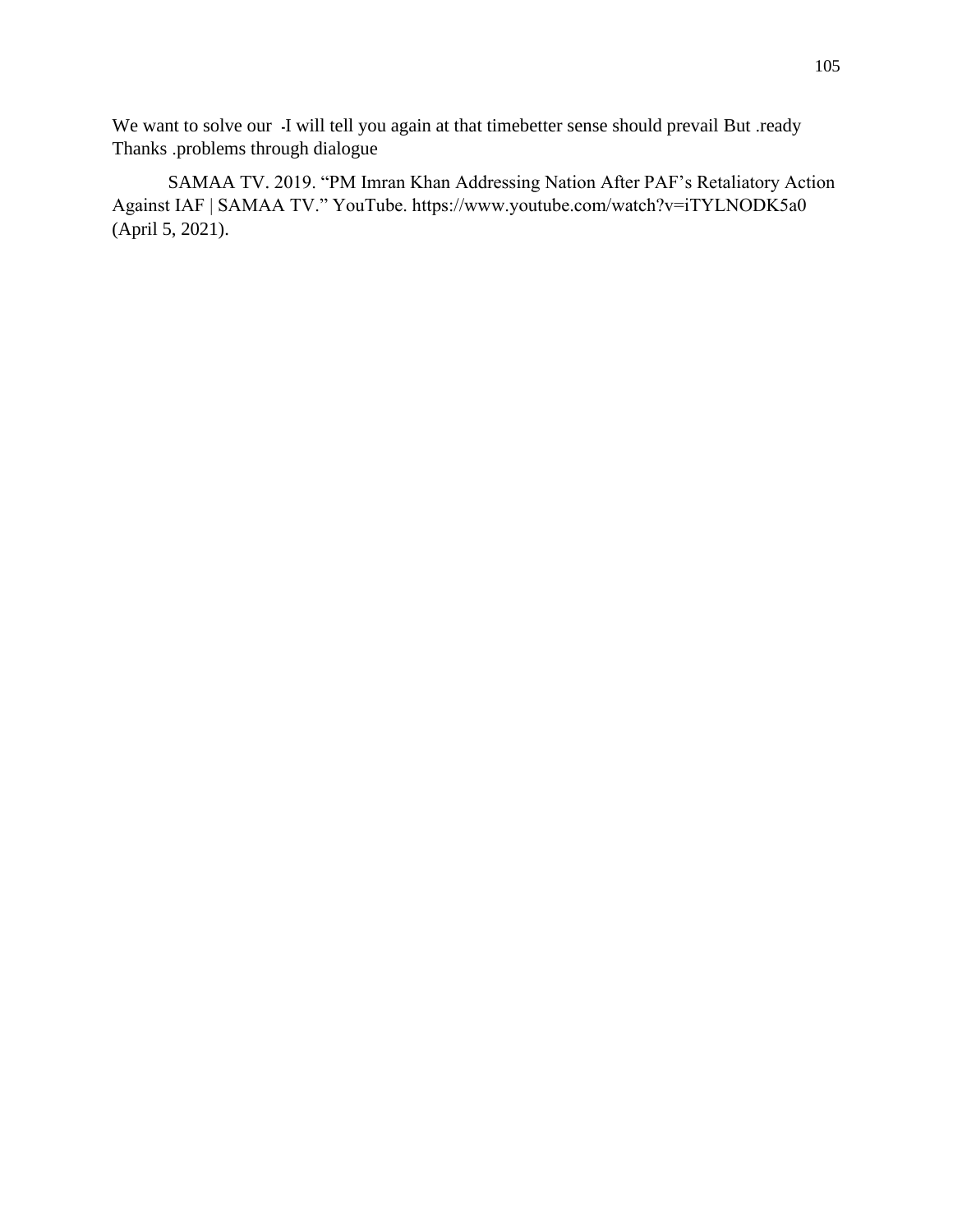### **Appendix B Inter Services Public Relations of Pakistan Press Releases and Media Briefings**

#### **ISPR May 5, 2011**

One point agenda was the Abbottabad incident in which Osama Bin Laden was killed by US forces. The Forum discussed the incident and its implications and on military to military relations with the United States.

While admitting own shortcomings in developing intelligence on the presence of Osama Bin Laden in Pakistan, it was highlighted that the achievements of Inter Services Intelligence (ISI), against Al Qaeda and its terrorist affiliates in Pakistan, have no parallel. The Forum was informed that around 100 top level Al Qaeda leaders / operators were killed / arrested by ISI, with or without support of CIA. However, in the case of Osama Bin Laden, while the CIA developed intelligence based on initial information provided by ISI, it did not share further development of intelligence on the case with ISI, contrary to the existing practice between the two services. Nonetheless, an investigation has been ordered into the circumstances that led to this situation.

COAS made it very clear that any similar action, violating the sovereignty of Pakistan, will warrant a review on the level of military / intelligence cooperation with the United States.

The Corps Commanders were informed about the decision to reduce the strength of US military personnel in Pakistan to the minimum essential.

As regards the possibility of similar hostile action against our strategic assets, the Forum reaffirmed that, unlike an undefended civilian compound, our strategic assets are well protected and an elaborate defensive mechanism is in place.

The Forum, taking serious note of the assertions made by Indian military leadership about conducting similar operations, made it very clear that any misadventure of this kind will be responded to very strongly. There should be no doubt about it.

The Forum reiterated the resolve to defend the sovereignty and territorial integrity of Pakistan and to fight the menace of terrorism, with the support and help of the people of Pakistan.

"No PR-108/2011-ISPR." 2011.<https://ispr.gov.pk/press-release-detail.php?id=1736> (April 4, 2021).

#### **ISPR May 9, 2011**

He discussed one point agenda of Abbottabad incident. He said that Abbottabad incident has been in sharp public focus. Incomplete information and lack of technical details have resulted in speculations and misreporting. Public dismay and despondency has also been aggravated due to insufficient formal response. It is believed that people of Pakistan need to be taken into confidence through their honourable elected representatives.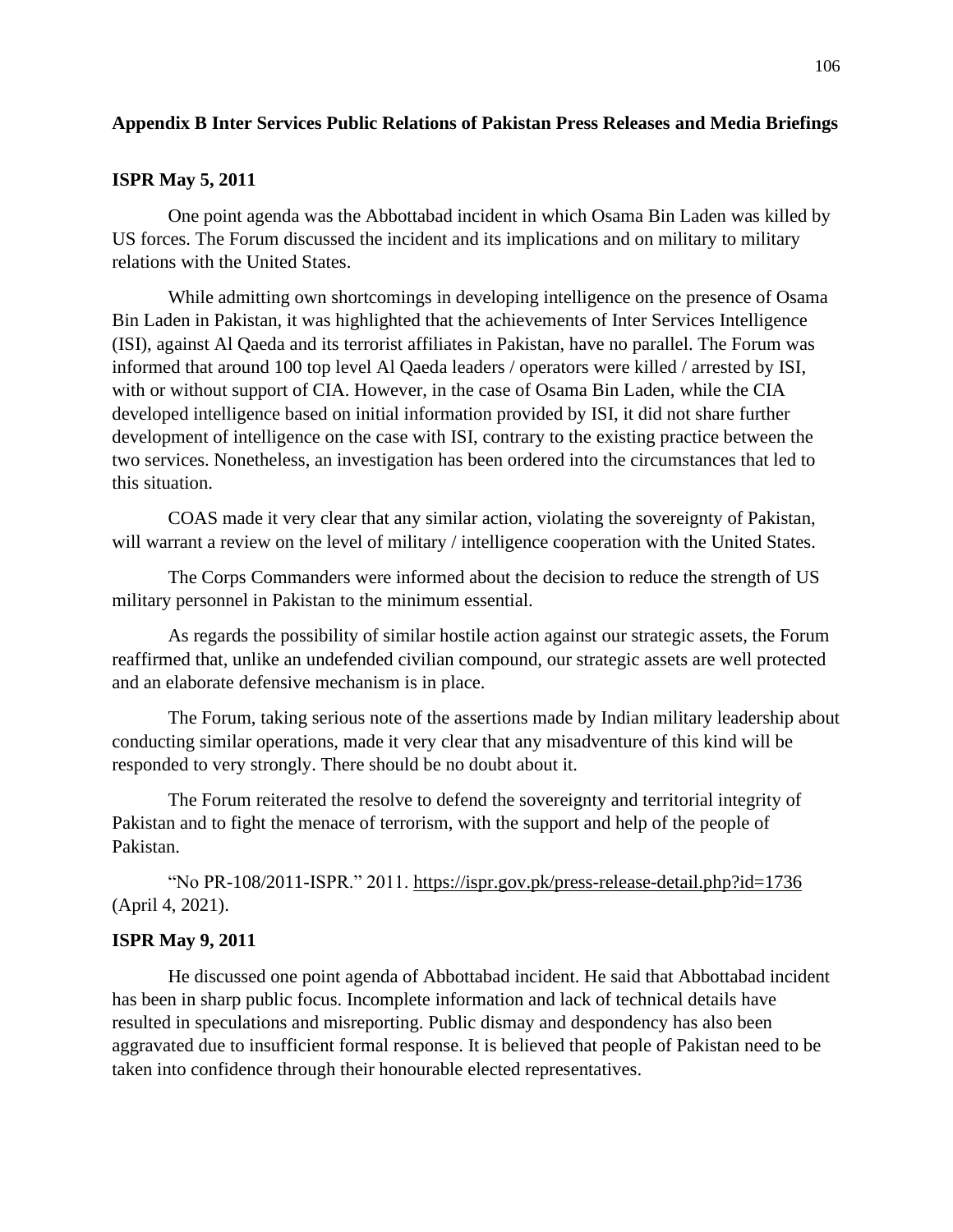Chief of Army Staff said that he has requested the honourable Prime Minister Syed Yusuf Raza Gilani to kindly consider convening of a joint session of the Parliament for briefing on security issues as related to Abbottabad incident.

Chief of Army Staff said that he has also requested that strength of democracy must be put into effect to develop a consensus on important security issues including war on terror. Articulation of a national response through the Parliament, under the circumstances, is the most effective way to let the World know the historic achievements of Pakistan against Al Qaeda and its terror affiliates. This would not have been possible without the active support and invaluable sacrifices of people of Pakistan.

At the end, COAS held a very frank Question/Answer session with the participants.

"No PR-109/2011-ISPR." 2011. https://ispr.gov.pk/press-release-detail.php?id=1737 (April 4, 2021).

### **ISPR November 26, 2011**

On the night of 25/26 November NATO helicopters and fighter aircraft carried out unprovoked firing on two Pakistani Army border posts in Mahmand Agency as a result of which 24 troops embraced shahadat and 13 were injured. Pakistani troops effectively responded immediately in self defence to NATO / ISAF's aggression with all available weapons.

COAS has strongly condemned NATO / ISAF's blatant and unacceptable act resulting in loss of precious lives of Pakistani soldiers. While lauding the effective response by the soldiers of Pakistan Army in self defence, he directed that all necessary steps be under taken for an effective response to this irresponsible act.

A strong protest has been launched with NATO / ISAF in which it has been demanded that strong and urgent action be taken those responsible for this aggression.

"No PR-284/2011-ISPR." 2011. https://ispr.gov.pk/press-release-detail.php?id=1917 (April 4, 2021).

### **ISPR December 11, 2011**

Shamsi Base Vcated

Last flight carrying left over US Personnel and Equipment departed Shamsi Base today and the Base has been completely vacated. The control of the Base has been taken over by the Army.

Shamsi Base Vcated and control of the Base has been taken over by the Pakistan Army. (11-12-2011)- Photo ISPR

Last flight carrying left over US Personnel and Equipment departed Shamsi Base today and the Base has been completely vacated. (11-12-2011)- Photo ISPR

"No PR-295/2011-ISPR." 2011. https://ispr.gov.pk/press-release-detail.php?id=1928 (April 4, 2021).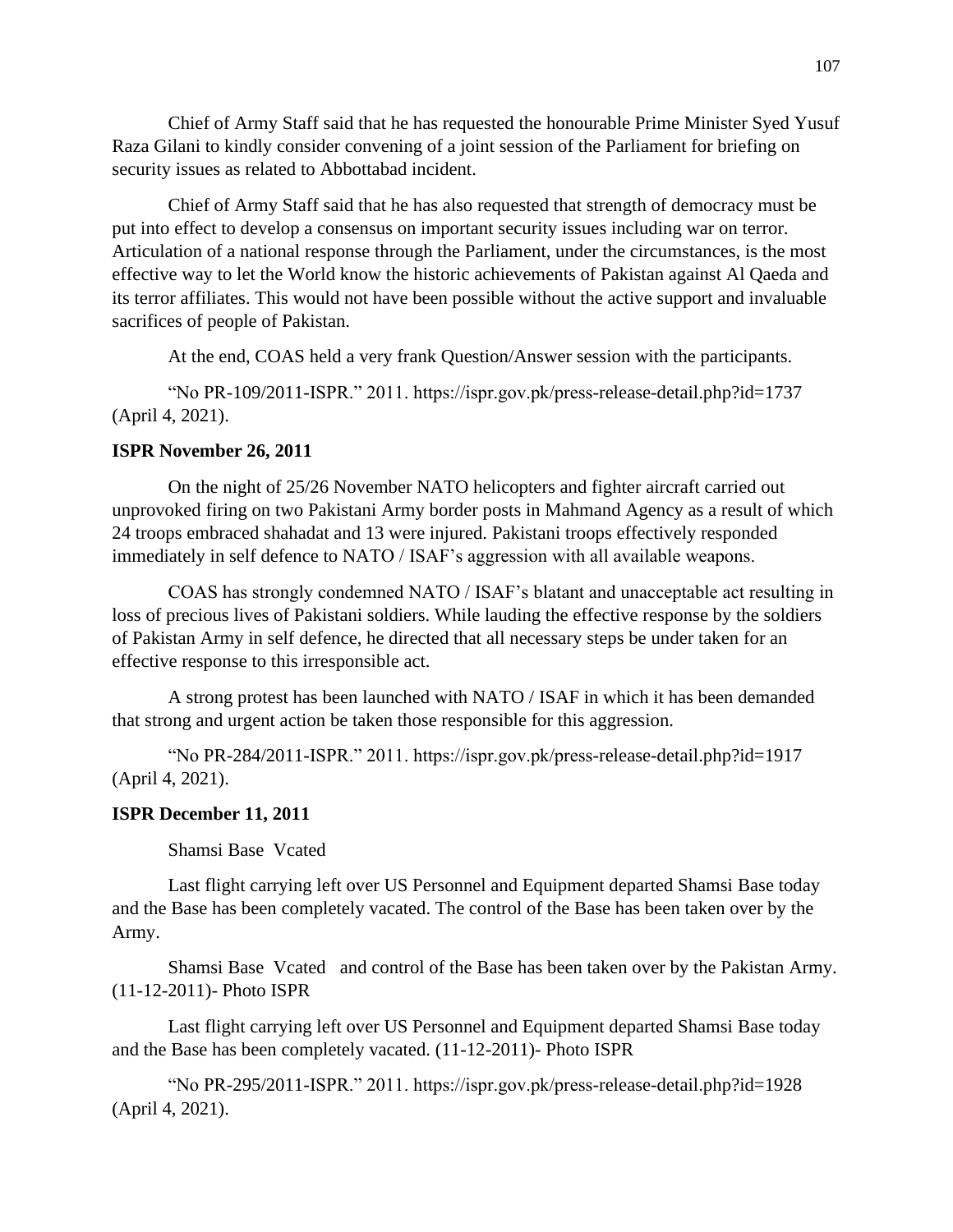### **ISPR September 29, 2011**

Members of Standing Committee on Defence Production headed by Mr Khawaja Sohail Mansoor visited GHQ today.

COAS General Raheel Sharif welcomed the parliamentarians to GHQ. DGMO briefed the committee on current security situation on borders, entire threat spectrum and operational preparedness of the Army. COAS had detailed discussion on various issues related to national security.

Khawaja Sohail Mansoor Chairman of the Standing Committee on Defence Production thanked COAS on behalf of all visiting members for the warm welcome and hospitality extended to them at GHQ. He said that entire nation is proud of its valiant armed forces and will always stand behind them during war and peace.

"No PR-320/2016-ISPR." 2016. https://ispr.gov.pk/press-release-detail.php?id=3469 (April 4, 2021).

## **ISPR September 29, 2011**

There has been no surgical strike by India, instead there had been cross LOC fire initiated and conducted by India which is existential phenomenon. As per rules of engagement same was strongly and befittingly responded by Pakistani troops.

The notion of surgical strike linked to alleged terrorists bases is an illusion being deliberately generated by Indian to create false effects. This quest by Indian establishment to create media hype by rebranding cross border fire as surgical strike is fabrication of truth. Pakistan has made it clear that if there is a surgical strike on Pakistani soil, same will be strongly responded.

"No PR-334/2016-ISPR." 2016. https://ispr.gov.pk/press-release-detail.php?id=3483 (April 4, 2021).

### **ISPR September 29, 2011**

Pakistani troops befittingly responded to Indian unprovoked firing on loc in Bhimber, hotspring, kel, and Lipa sectors. Exchange of fire which started at 0230 hrs after midnight continued till 0800 hrs.

2 Pakistani soldiers embraced shahadat

"No PR-336/2016-ISPR." 2016. https://ispr.gov.pk/press-release-detail.php?id=3485 (April 4, 2021).

### **Google Translation of the ISPR Press Briefing Transcript February 26, 2011**

The situation between India and Pakistan has been tense in the last few days, and this tension, as you know , started with what happened in Pulwama on February 14 and all the subsequent talks since the Prime Minister After that the Foreign Minister did it and then I also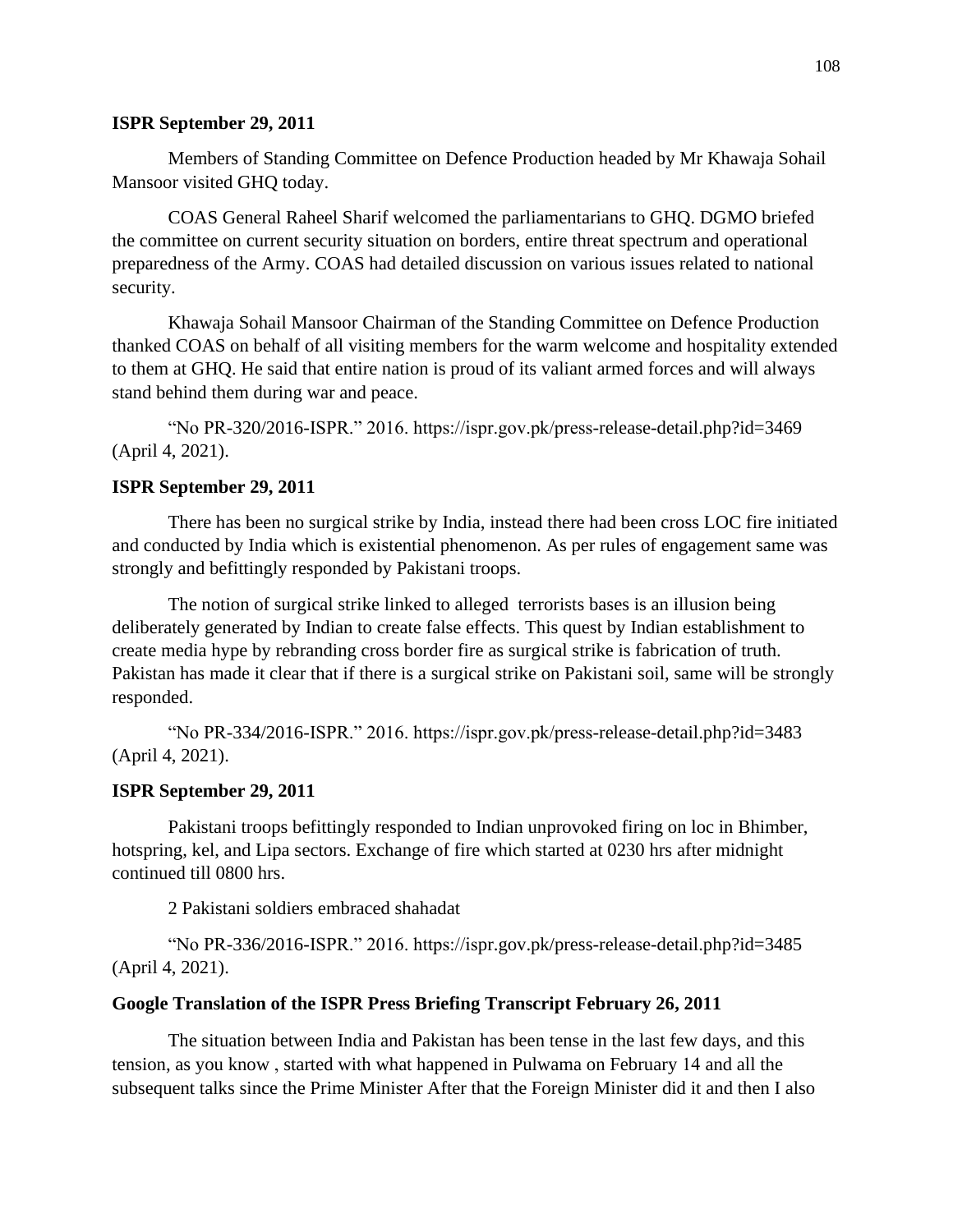talked to you in great detail .Political-military leadership unites with the nationResolve Show What, the Prime Minister took the nation into confidence and then ours level But I told you in great detail at a press conference how to walk .It is an Urdu proverb that a wise enemy is better than a foolish friend .Now our misfortune is that our neighbor India also resortes to stupidity and lies even in enmity. The Prime Minister had said that if you attacked Pakistan we would not think of an answer.retaliate Will do Then when I talked to you I also said three things, I will come to those three things .First let me tell you what happened this morning and how things went after that, how India covered it on its media.claim Is doing that detail to you share After doing that, I told you what the Prime Minister said and what I said manifestation I will share with you how it is happening and how to do it .Please show the first slide .Ladies and Gentlemen, this is Indiaclaim Four pictures of their media in you display Am doing top left The picture is saying that time of strike twenty one minutes, three fifty terrorists eliminated That is, twenty-one minutes to enter the borders of Pakistan Azad Kashmir claim They are saying that we have killed 350 terrorists.Next, top right But if you look, it says that strike first Balakot 3 : 45 to 3 : 53 am ۔Bottom left But when they come, they write second strike Muzaffarabad 3:48 to 3:55 am۔Bottom right Go to Third Strike Chakothi at 3:58 to 4:04 am ۔These are theirsclaim Above the media .The essence of Allah Almighty is great, we should not talk big. Let's stay for 21 minutes and show Pakistanair space I .The night the day this tension startedwar methodology In terms of war readiness, our air force was, so the whole air force can't stay in the air all the time .methodology There is a preparation for war safeguards As soon as the force varies according to the land' s hissafeguards The Air Force and Navy own safeguards picks up .All of us on earthsafeguards in place Are In place Werein place And above the Line of Control, Working Boundary and Line of Actual Contact we are eyeballs to eyeballs ۔Youground incursion Whenever they come to the top, they get the same answer as we did plan what happened .As tensions escalated after February , 14 the air forces on both sidescombat air patrolling Which we do CAP MISSION They say Theyrotation I in air I want you to see before my press conference will last two days, the Pakistan Air Force plane that will get you the voices of those Locals also said that Pakistan Air Force is on alert and he patrolling Is doing And thiscombat air patrolling Which is one all the time combat patrolling Mission or two combat air patrolling The mission of thisin air Live and rotation I this change Keep doing It was like that at night, the radar tooobserve We are getting information about how the Air Force is coming to them by crossing the border or crossing the LOC .The last one from February 14 to last night by both sidesCAP mission They were fly They also used to go near the border within their area and that one precautionary scrambling She lives .They used to come close to the border but they did not come close enough to let us in .Ours at nightcombat air patrol mission was in the air ۔His first barley in the Sialkot-Lahore areavisibility Came on the radar that they are approaching Lahore-Sialkot border So one of our time CAP team She was air Since that center position Was in pakistan They approached and challenged them, they did not cross ۔He stayed on his side for about seven or eight nautical miles, but oursCAP air I was the one who went in front of him and challenged him .SOP According to when the firstCAP Team She was there commit When done second CAP team Automatically in air Done .While they were facing the threat in Lahore-Sialkot sector Another formation they had was in the Okara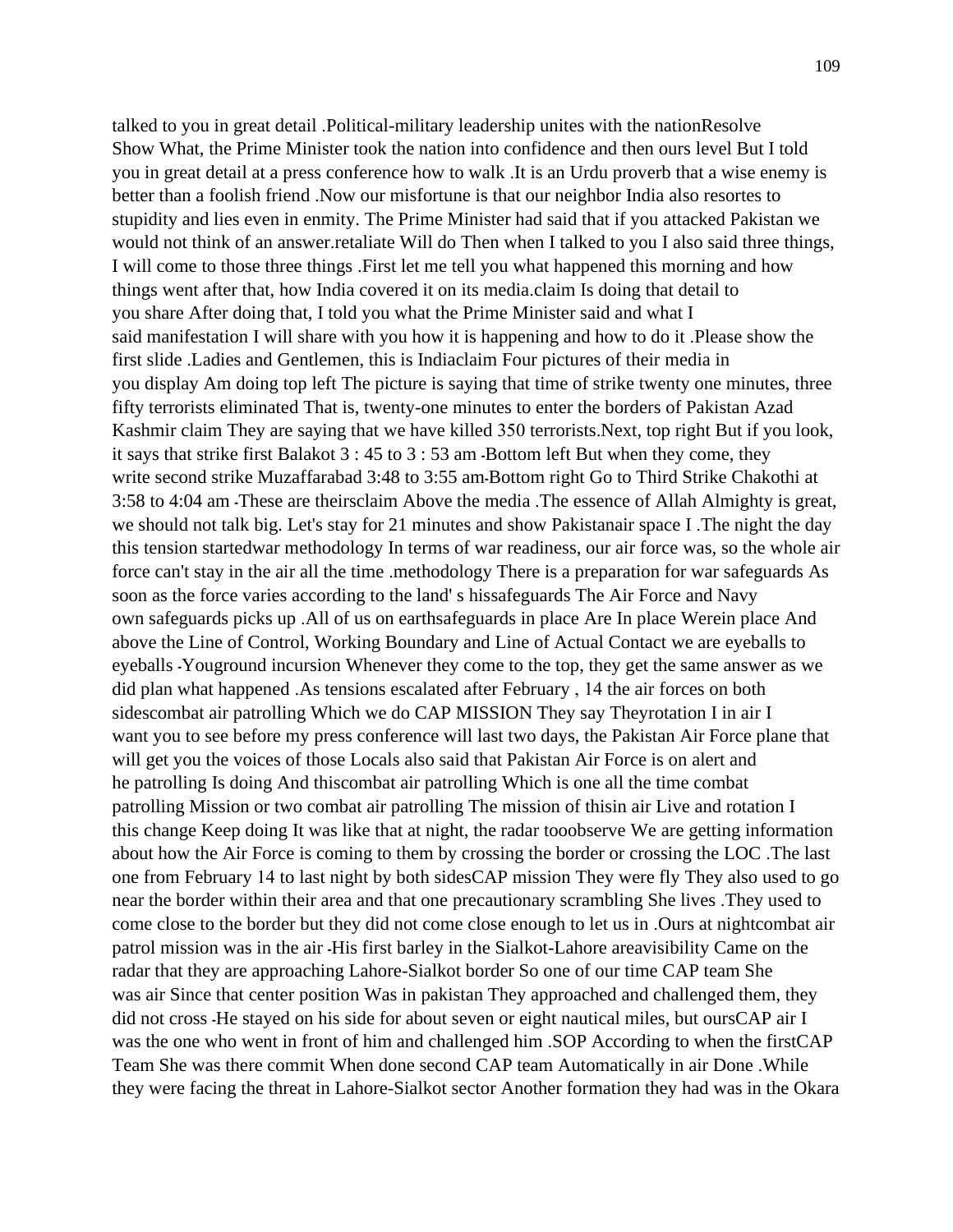Bahawalpur sector by our radar pick What about the other ?standby team Was combat air patrol Of they went down south And challenged him .The third is our barleycombat air patrol Was that next inline in air Then our radar pick What's more, his team is from Karan Valley in Muzaffarabad sector approach Is doing and that was a heavy team ۔When our thirdCAP team Went to the area and challenged them then they had crossed the line of control ۔When challenged, it took four minutes to reach the Line of Control and when challenged, it returned .If sostrike Do any of our positions, which is a military position with the Line of Control fight Of the Air Force , of themengagement Is ,they did not do that ۔Because if it's on our frontattack If they do, the soldiers are ready, the air force is also ready .casualties Also uniform personnel Would have But this is not the purpose of India, the purpose of India is that the Modi government should be in Azad Kashmir.ceasefire violation Even if they do civilian population On deliberate target Do If theirstrike Someone from our army post strike Would have uniform soldiers Would have been martyred and their purpose would not have been fulfilled .Their goal was to target a place where civilians were killedcasualties Am identity They don't have soldiers and that's it claim We can do that terrorist camp We have attacked what they intended takeout What and what warmongering And for political gain, what had to be done for the election would have been beneficial for them .Now that our Air Force has challenged them, please show me the next slide .If you see this, the Line of Control will take youyellow And black I can see red I Indian Occupied Kashmir Is written The dot you can see from here is theirs from hereintrusion Happened 4 to 5 nautical miles came in their formation which was given by Pakistan Air Forcetimely And effectively By challenging repulse What they did was their ownpayload Had it jettison What are you doing distance From what it is angle Was exit Of what payload The four bombs they had at Jabba fell and they went back .Now whenjettison Did they do it ?visibility جو challenging aircraft It happens visibility Does not happen Thisground troops This is what works certain To do ,whether something has fallen or not.They went back under pressure from the Pakistan Airforce, they remained in the air Then we got our one on the ground line of communication It happens check What strike So no one but when they ownpayload If you drop it trajectory But the one that is Balakot inside Khyber Pakhtunkhwa out of Azad Jammu and Kashmir Fell there Now you have themclaims Have seen that 350 terrorists killed ۔And one that belongs to themhideoutThey destroyed it .I called you because I would take you all with meon ground Shows but unfortunately, weather I can't take you because of By the way ,If I by road If I take it away, it will be dark there .Which is local media, some channels have reached there .They have shown it on TV, I will show it to you now.not even a single brick in the debrisIf anyone out there infrastructure Had it been, there would have been its wreckage 350 .Thisclaim Doing that we terrorist Are killed . I say even if there were ten, their dead bodies, some their funerals, some theirsblood ,The spot is open for everybody and anybody ۔Allambassadors ,All defense attaches ,United Nations Military Observer Group in Pakistan ,We will even say the civilian population or army, they can come through the authorized entry in Pakistan. See it for yourself, go back and tell your prime minister, where is that impactLying has no legs .They firstsurgical strike Did you see that too ?The Prime Minister had said that weretaliate Will not think retaliate If you do, you will not attack .Intrusion Hui, his retaliation On three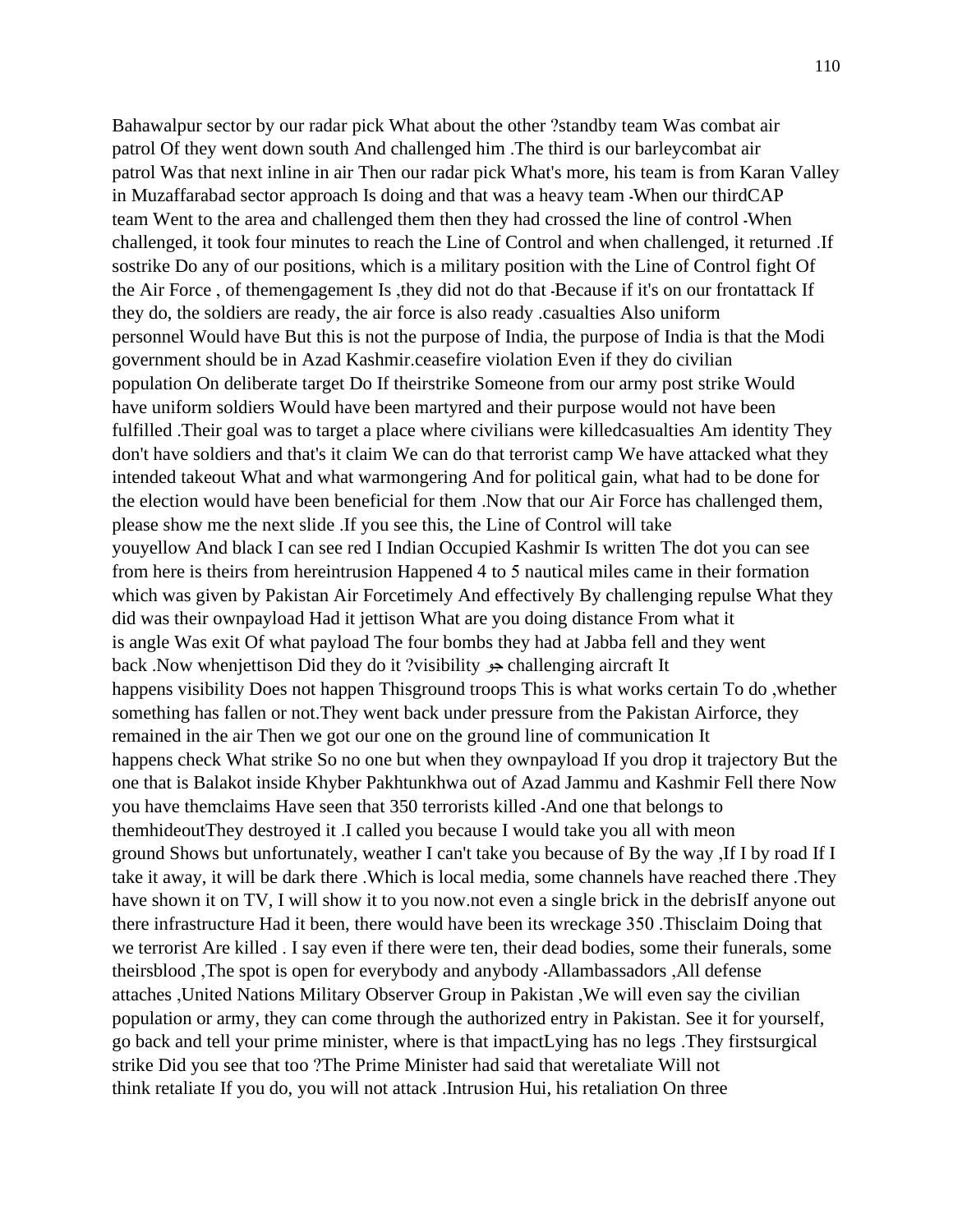points .Airforce The first thing that happens is that the Air Force is coming deny Well, our Air Force did just that .I said three things: you will never be able to surprise us, we have not been surprised, we are ready, we responded, we denied ۔I said thatwe will retain the escalation ladder, we have that initiative in our hand. I said that we will surprise you, wait for that surprise. I said that our response will be different, see it for yourself. The response will come and the response will come differently. We are a democracy. I said that two democracies, they do not fight. Y ou have proved that you are not a democracy, you have chosen a path of war without knowing the consequences for the peace and stability in the region. We have fought for fifteen years to bring peace and stability in the region. If you look at this option that we focus towards you we are focusing towards you ۔There is also a joint session of Parliament tomorrow, after which the Prime Minister has convened a meeting of the National Command Authority.and I hope you understand what is national command authority, what does it constitute. We are a democracy, we have political consensus -Earlier, the Prime Minister had said thatI authorize you to take them on ۔They were given a response to the plan they came up withdeny has been .Now the Prime Minister said in today's meetingarmed forces Also all elements of national power Also and Pakistan 207 millionpopulation Also Get ready for any eventuality The people are ready, you have seen the response of the political parties today, they are all oneNow it is time for India to wait for our response. The response will come at the point and time of our choosing where our civil military leadership decide and as a matter of fact has decided. It is your turn now to wait and get ready for our surprise. Thank you very much ladies and gentlemen, if you have any questions

ISPR Official. 2019. "DG ISPR Press Conference - 26 February 2019." YouTube. https://www.youtube.com/watch?v=wppc--qD1L4 (April 5, 2021).

#### **Google Translation of The ISPR Press Briefing Transcript February 27, 2011**

Ladies and gentlemen, thank you very much for coming to ISPR once again ۔Something on the Line of Control since this morningactivity While it is going on , I thought we should talk to you about it .This morning the Pakistan Air Forceairspace I live across the Line of Control Indian Occupied Kashmir I have six targets engage Done As has been the case for the last few days because India has overpowered usaggression What is the Line of Control ?violate Of and then the way after that claim Done that one Alleged terrorist hideout Is it destroy What else 350 terrorists were killed in it, on top of that I spoke to you yesterday .The Pakistan Armed Forces and the Pakistan Air Force had no choice but to respond .But how is the answer ?In the same way that India gave ?Or the way a responsible country does .When the Lord is with youcapability And capacity Gives thanks for it element Comes .They are more than you useself-defense Is for With Pakistan Armed

Forcescapability Also ,capacity Also ,will Also ,resolve Also, with the people, there is everything .But since we are a responsible state, we want peace, so this morning when the Pakistan Air Force was about to take those targets, the first thing we did wasdecide We will not take any military target .The second we diddecide What about our target ?engage There should be no loss of human life in the result of doing .Not just human life but anyonecollateral damage Not even So when our Air Force stays within its borders, the targets we setselect We had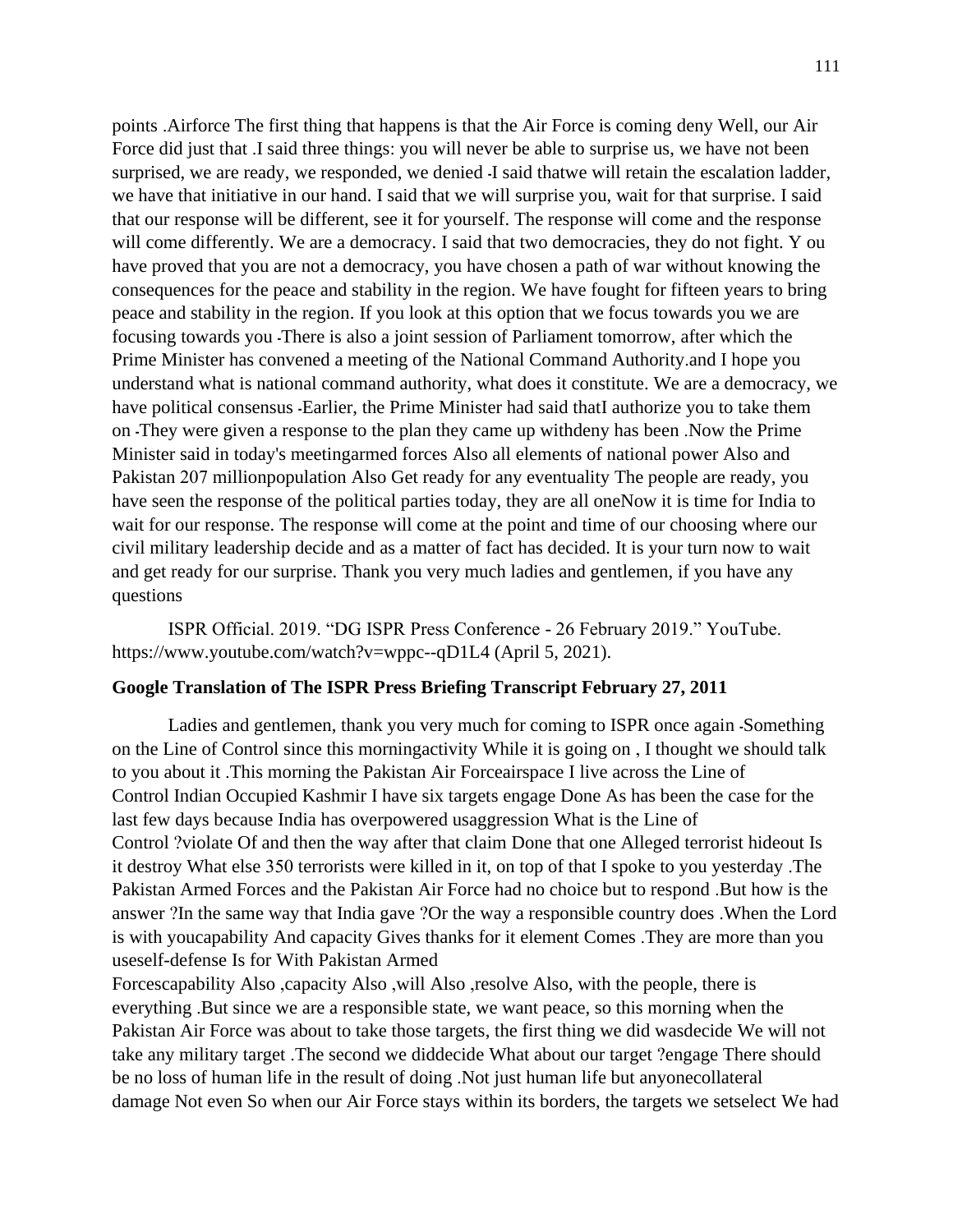six targets select Done Our pilots hit these targetslock What, and then this lock After doing so, we found them in an open space a short distance away strikes کیں۔ The point was, we havecapability, will, resolve Yes, but we do not want to do anything that will make us irresponsible .Youstrikes We took all the targets in Bhimber Gali, KG Top and their supply depots in Narian area .accuracy From lock What and when we had the option to fire on them, we showed responsibility, to them safety distance And then we set that target engage What The point is, we can do anything but we canregion of the peace Of cost Don't want to Thisretaliation in true sense No ,but to say that Pakistan hascapability Yes, we can, but we want to be responsible .Weescalation Don't want to We do not want to go to war .The Prime Minister also gave a message of peace, the people also gave a message of peace and we do not want to lead the region to war under any circumstances .We will share the video with you shortly .When the Pakistan Air Force took over the target, two Indian Air Force planes again entered Pakistan in violation of the Line of Control .The Pakistan Air Force was ready, they did ittake on What , among themselvesengagement As a result , the two Indian ships that wereshoot down Happened Of one of themwreckage Fell on our side while the other wreckage Fell on his side .In addition, there is a report of the crash of an Indian ship which is a little inside but with usengagement Did not happen The two pilots who were on the ground with our forces captured themarrest I took and treated them according to how a civilized country treats them .One of them was injuredCMH Moved .Inshallah, they will be taken care of while the others are with us . Some of themdocuments I want to show you .thank you .Besides, the Indian media was watching everyone saying that Pakistan is oneF-16 They have also dropped .First of all, this is what Pakistan did in all this actionF-16 Not used and there is no news that any Pakistani plane has crashed .Now let's talk about the way forward .The state of Pakistan, the government of Pakistan, the armed forces of Pakistan, and the people of Pakistan, we have always conveyed a message of peace to India and the route to peace goes through dialogue. Both countries have the capability and capacity, but war is actually the failure of policy which India needs to understand ۔War as the Prime Minister said it is easy to start ,no one knows where it ends ,so it is the same on our part today.having displayed our capability, will, and resolve we still do not want to escalate. We want to follow a path which leads to peace. The people of both the countries and the region at large, they have a right to live and live in peace ۔If you say we need to give our people education, health, employment, let's sit down and talk .War is not the answer .If no problem in the world is solved by war, then our offer, the offer of the government of Pakistan, India should consider it with a cold heart, where do we want to go .over hereinternational community Pakistan also does not want to go to war between Pakistan and India, there is a message of peace from Pakistan .They should also come forward and see how the environment between India and Pakistan are a threat to peace and development not only between the two countries but in the region and beyond ۔Media, I said before, I'm still saying, like we diddifferent response Given and given responsibly by Pakistani media peace journalism What is it .The action we took todayself-defense what I .We have some kind of on itvictory indicate Don't want to No one wins the war, no one loses, humanity loses . So I request the Pakistani media thatobjective reporting Continue reporting on the road to peace .If war was imposed on us then reporting at that timedifferent Is .Today's reportingresponsible Yes, today's reporting is